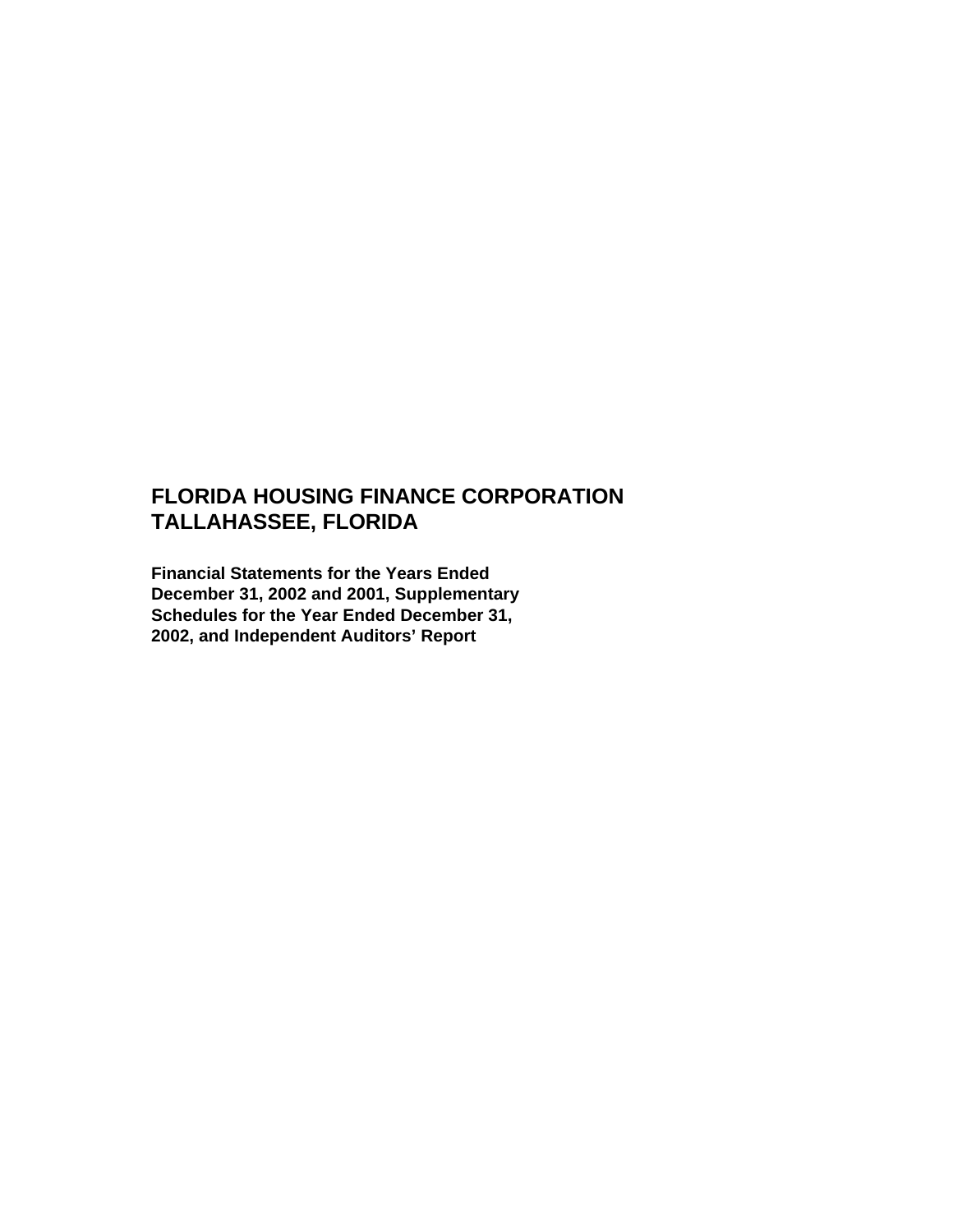# **FLORIDA HOUSING FINANCE CORPORATION TALLAHASSEE, FLORIDA**

### **TABLE OF CONTENTS**

|                                                                                              | Page |
|----------------------------------------------------------------------------------------------|------|
| INDEPENDENT AUDITORS' REPORT                                                                 | 1    |
| MANAGEMENT'S DISCUSSION AND ANALYSIS (UNAUDITED)                                             | 3    |
| FINANCIAL STATEMENTS FOR THE YEARS ENDED<br>DECEMBER 31, 2002 AND 2001:                      |      |
| <b>Balance Sheets</b>                                                                        | 8    |
| Statements of Revenues, Expenses and Changes in<br><b>Fund Net Assets</b>                    | 9    |
| <b>Statements of Cash Flows</b>                                                              | 10   |
| <b>Notes to Financial Statements</b>                                                         | 12   |
| SUPPLEMENTARY SCHEDULES:                                                                     |      |
| Program Balance Sheets as of December 31, 2002                                               | 64   |
| Revenues, Expenses and Changes in Program Net Assets<br>for the Year Ended December 31, 2002 | 65   |
| Program Cash Flows for the Year Ended December 31, 2002                                      | 66   |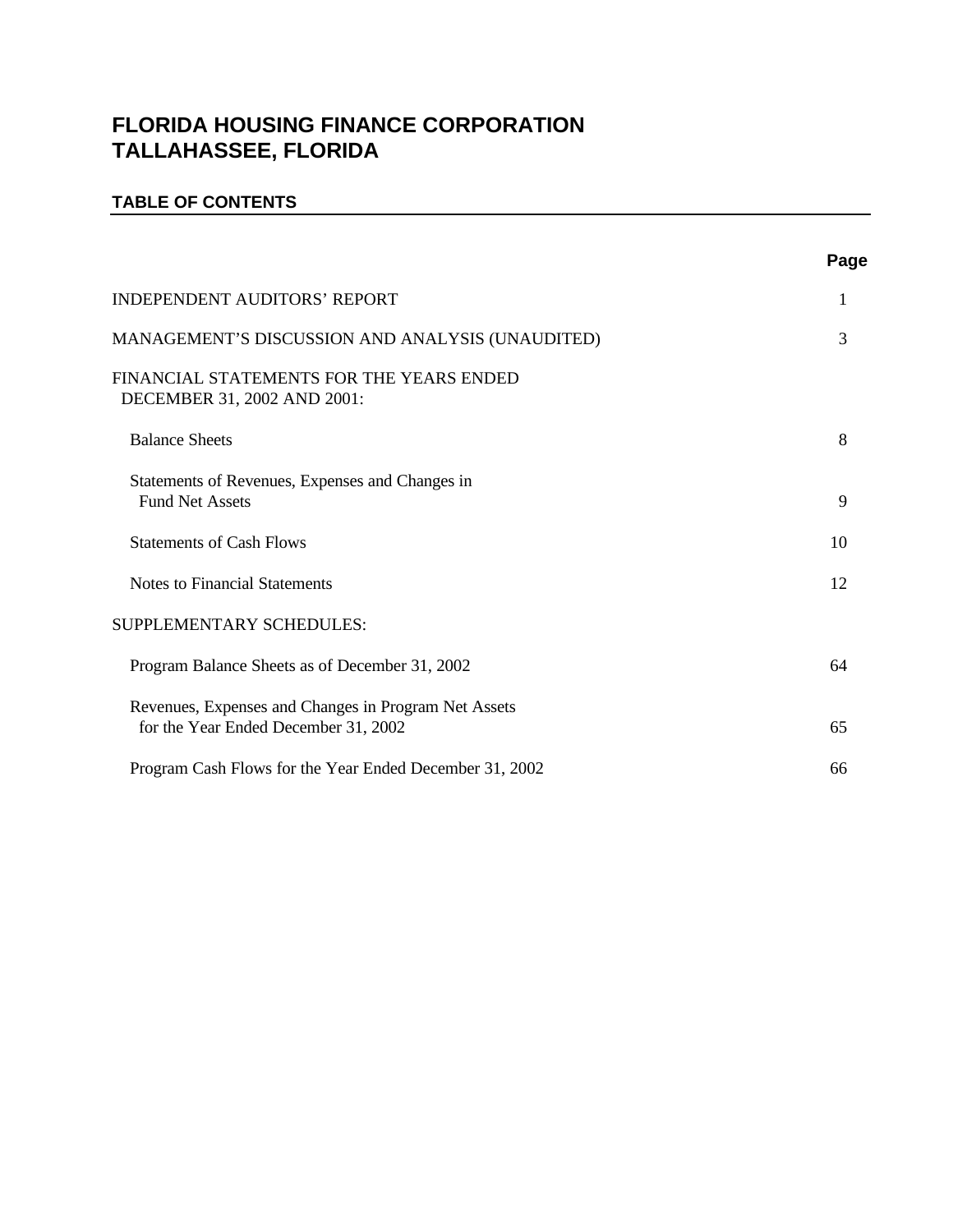### **GOVERNOR**

Jeb Bush

### **BOARD OF DIRECTORS**

Cesar E. Calvet, Chair Terry Santini, Vice Chair

> Colleen Castille William G. Evans Jack Maxwell Zully Ruiz Robert Jay Taylor Sandra Terry

### **EXECUTIVE DIRECTOR**

Orlando J. Cabrera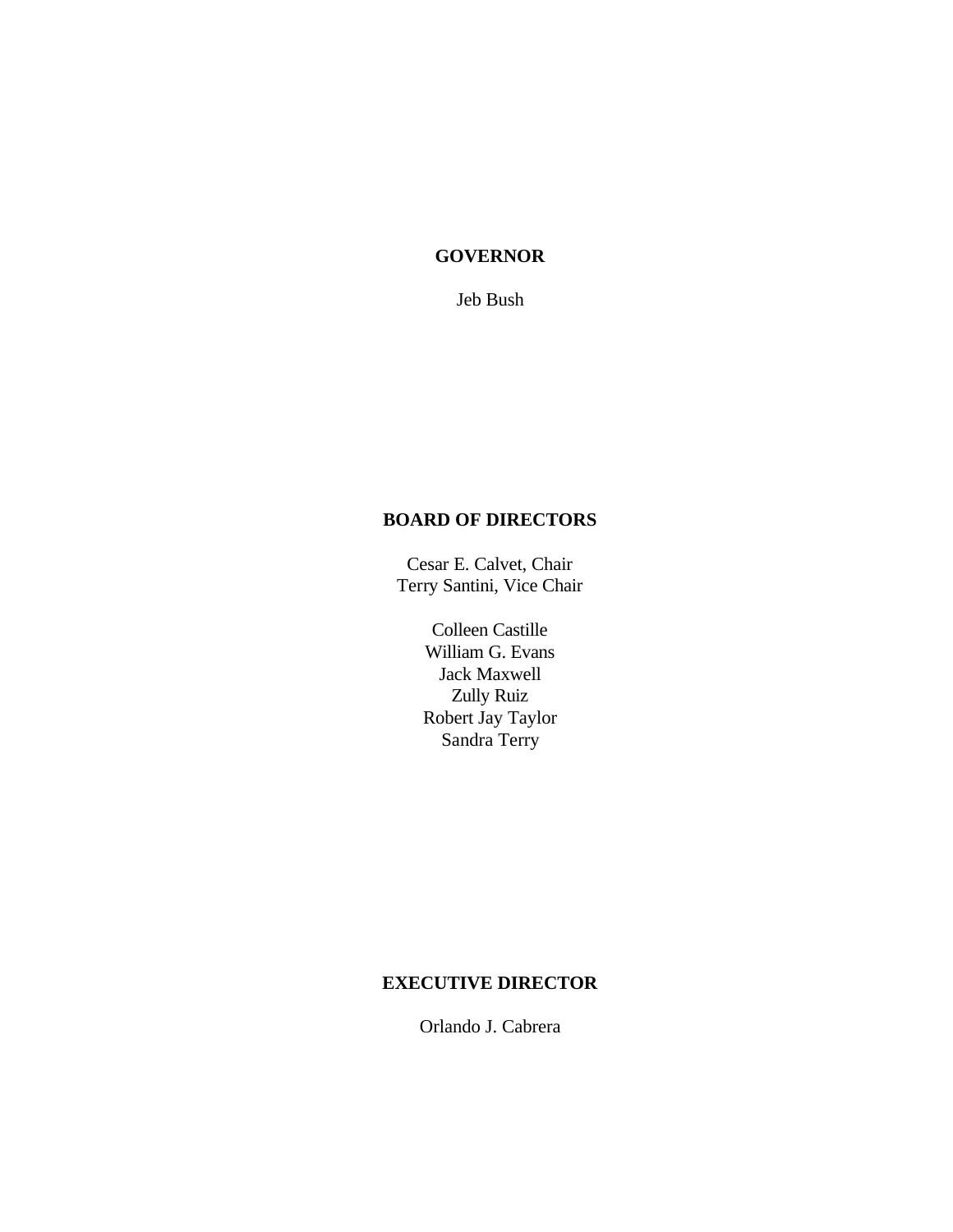**Deloitte & Touche LLP Certified Public Accountants Suite 2801 One Independent Drive Jacksonville, Florida 32202-5034**

**Tel: (904) 665 1400 Fax: (904) 355 9104 www.deloitte.com**

# **Deloitte** & Touche

### **INDEPENDENT AUDITORS' REPORT**

The Board of Directors of the Florida Housing Finance Corporation Tallahassee, Florida

We have audited the accompanying financial statements of the Florida Housing Finance Corporation (the "Corporation") as of December 31, 2002 and 2001 and for the years then ended, as listed in the table of contents. These financial statements are the responsibility of the Corporation's management. Our responsibility is to express an opinion on these financial statements based on our audits.

We conducted our audits in accordance with auditing standards generally accepted in the United States of America and the standards applicable to financial audits contained in *Government Auditing Standards* issued by the Comptroller General of the United States. Those standards require that we plan and perform the audit to obtain reasonable assurance about whether the financial statements are free of material misstatement. An audit includes examining, on a test basis, evidence supporting the amounts and disclosures in the financial statements. An audit also includes assessing the accounting principles used and significant estimates made by management, as well as evaluating the overall financial statement presentation. We believe that our audits provide a reasonable basis for our opinion.

In our opinion, the financial statements referred to above present fairly, in all material respects, the financial position of the Corporation as of December 31, 2002 and 2001, and the results of its operations and its cash flows for the years then ended in conformity with accounting principles generally accepted in the United States of America.

As described in Note 2 to the financial statements, during the year ended December 31, 2001, the Corporation adopted Governmental Accounting Standards Board ("GASB") Statement No. 34, *Basic Financial Statements-and Management's Discussion and Analysis-for State and Local Governments*, GASB Statement No. 37*, Basic Financial Statements-and Management's Discussion and Analysis-for State and Local Governments: Omnibus*, and GASB Statement No. 38, *Certain Financial Statement Note Disclosures*.

As discussed in Notes 7 and 19 to the financial statements, certain multifamily mortgage loans are in default for failure to pay principal and interest. These mortgage loans and related interest receivable, secured by specific housing developments, total approximately \$12 million and \$32 million and collateralize approximately \$13 million and \$35 million of outstanding multifamily housing revenue bonds and related accrued interest at December 31, 2002 and 2001, respectively. The related bonds are collateralized solely by the mortgage loans receivable and the underlying net revenue and property

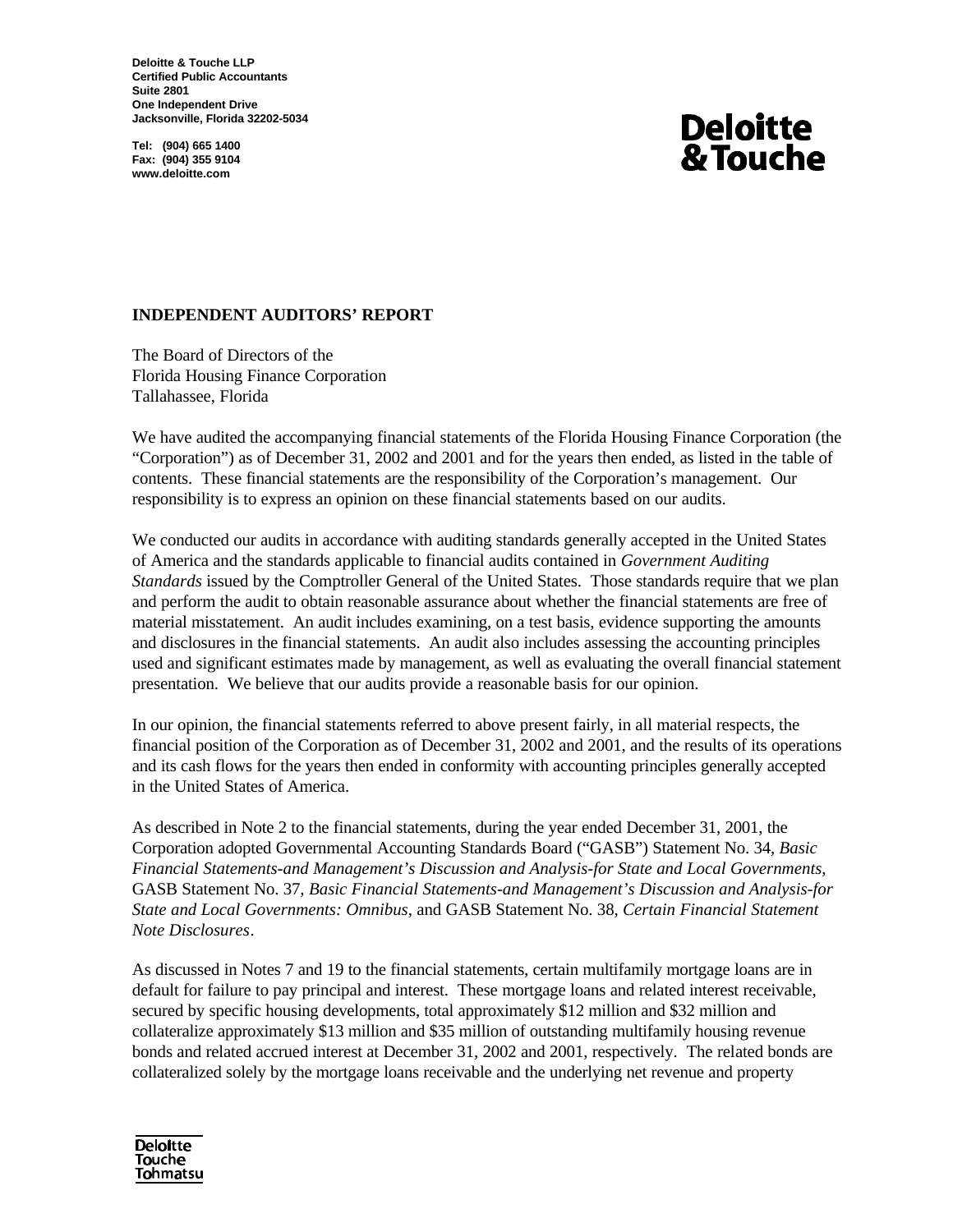derived from or obtained in connection with the specific housing developments. Such bonds are not general or special obligations of the Corporation and the Corporation has no liability for such debt. The ultimate resolution of the default condition on these troubled developments cannot be presently determined; accordingly, no provision has been made in the financial statements for the effects, if any, of such resolution.

Management's discussion and analysis listed in the table of contents is not a required part of the financial statements but is supplementary information required by the GASB. We have applied certain limited procedures, which consisted principally of inquiries of management regarding the presentation of management's discussion and analysis. However, we did not audit the information and express no opinion on it.

Our audit was conducted for the purpose of forming an opinion on the financial statements taken as a whole. The accompanying 2002 supplementary schedules listed in the foregoing table of contents are presented for the purpose of additional analysis and are not a required part of the 2002 financial statements of the Corporation. These schedules are also the responsibility of the Corporation's management. Such schedules have been subjected to the auditing procedures applied in our audit of the 2002 financial statements and, in our opinion, are fairly stated in all material respects when considered in relation to the 2002 financial statements taken as a whole.

Selate of Touch LUP

May 30, 2003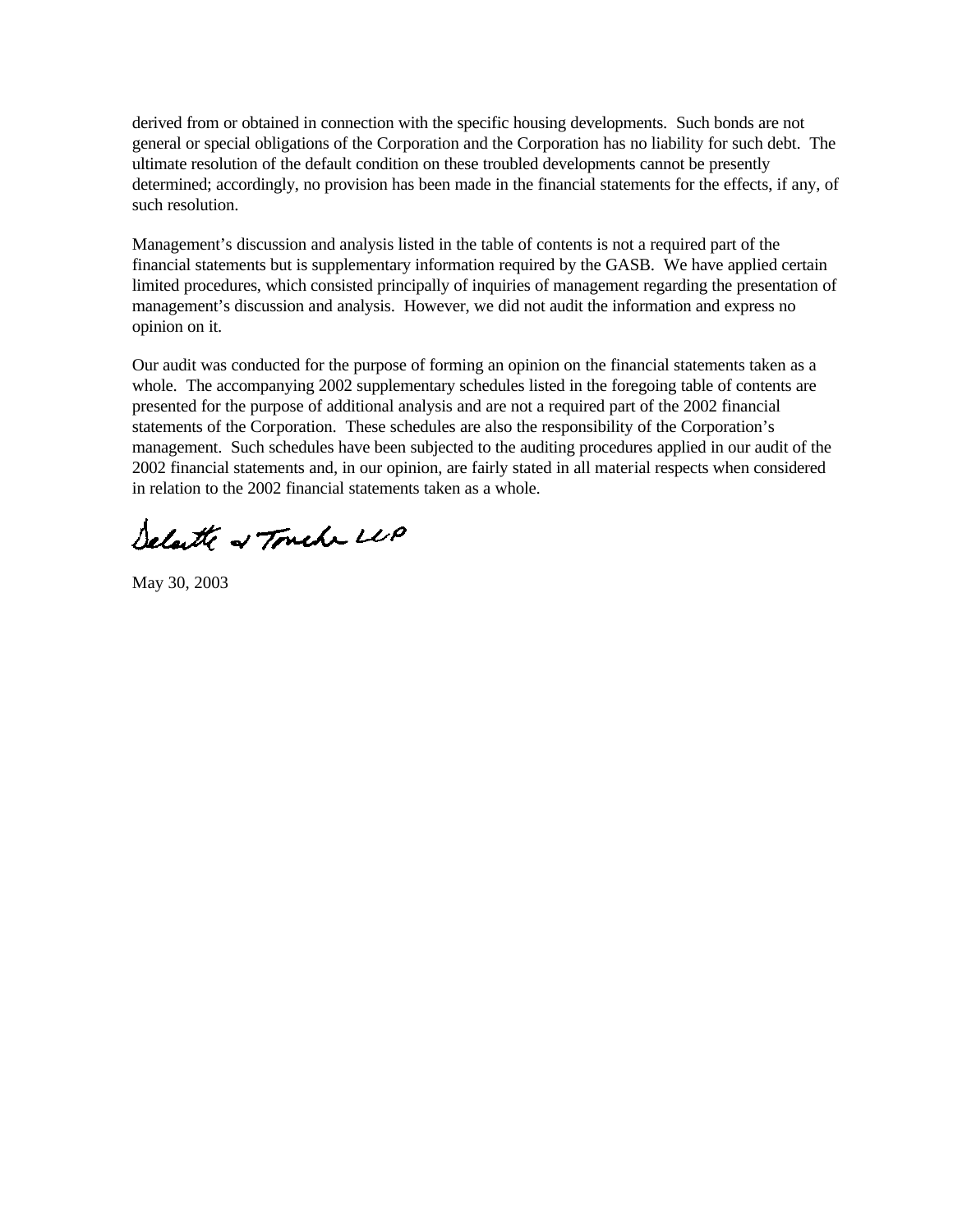### **MANAGEMENT'S DISCUSSION AND ANALYSIS YEAR ENDED DECEMBER 31, 2002 (UNAUDITED)**

As management of the Florida Housing Finance Corporation (the "Corporation"), we offer readers of the Corporation's financial statements this narrative overview and analysis of the financial activities of the Corporation for the year ended December 31, 2002. This overview and analysis is required by accounting principles generally accepted in the United States of America ("GAAP") in Governmental Accounting Standards Board Statement No. 34, *Basic Financial Statements - and Management's Discussion and Analysis - for State and Local Governments* ("GASB 34").

### **FINANCIAL HIGHLIGHTS**

- Net assets increased \$102.5 million, to \$776.5 million as of December 31, 2002, due to increases in bond programs (\$25.4 million), the Operating Subfund (\$5.0 million) and the State and Federal programs (\$72.1 million).
- Bonds outstanding, net as of December 31, 2002 were \$3.5 billion, an increase of \$195.6 million from 2001. The change is due to a net decrease in single family bonds outstanding (\$58.0 million), a net increase in Guarantee Program bonds outstanding (\$97.0 million) and a net increase in multifamily bonds outstanding (\$156.6 million). The net decrease in single family bonds outstanding is comprised of increases due to issuance and premium on the 2002 single family bonds (\$50.7 million) and accreted interest on capital appreciation bonds (\$2.7 million) offset by principal payments on bonds (\$111.4 million). The net increase in Guarantee Program bonds outstanding is comprised of increases due to capitalizing bonds issued in 2002 (\$100.0 million) offset by principal payments on bonds (\$3.0 million). The net increase in multifamily bonds outstanding is comprised of increases due to bond issuances (\$187.5 million) and accreted interest on capital appreciation bonds (\$0.3 million) offset by principal payments on bonds (\$31.2 million).
- Single family mortgage loans receivable decreased by \$3.9 million in 2002. The decrease is due to the large number of repayments generated by sales and mortgage refinancings, offset by originations under the active issues in the Single Family Homeowner Bond Program.
- Mortgage loans in the Multifamily Housing Revenue Bond Programs increased \$143.9 million in 2002 due to draws of funds by developers from recently issued bonds.
- Total operating revenues increased \$1.6 million. This is primarily due to the increase in interest income on loans resulting from the increase in mortgage loans outstanding, net of the decrease in investment income.
- Investment income decreased \$9.8 million in 2002. This is due to the net effect of a \$16.6 million increase in unrealized gains and a \$26.4 million decrease in actual returns on investments. The changes are primarily due to the continued fall in market rates of return in 2002, which impacted the Corporation's short-term investment portfolio.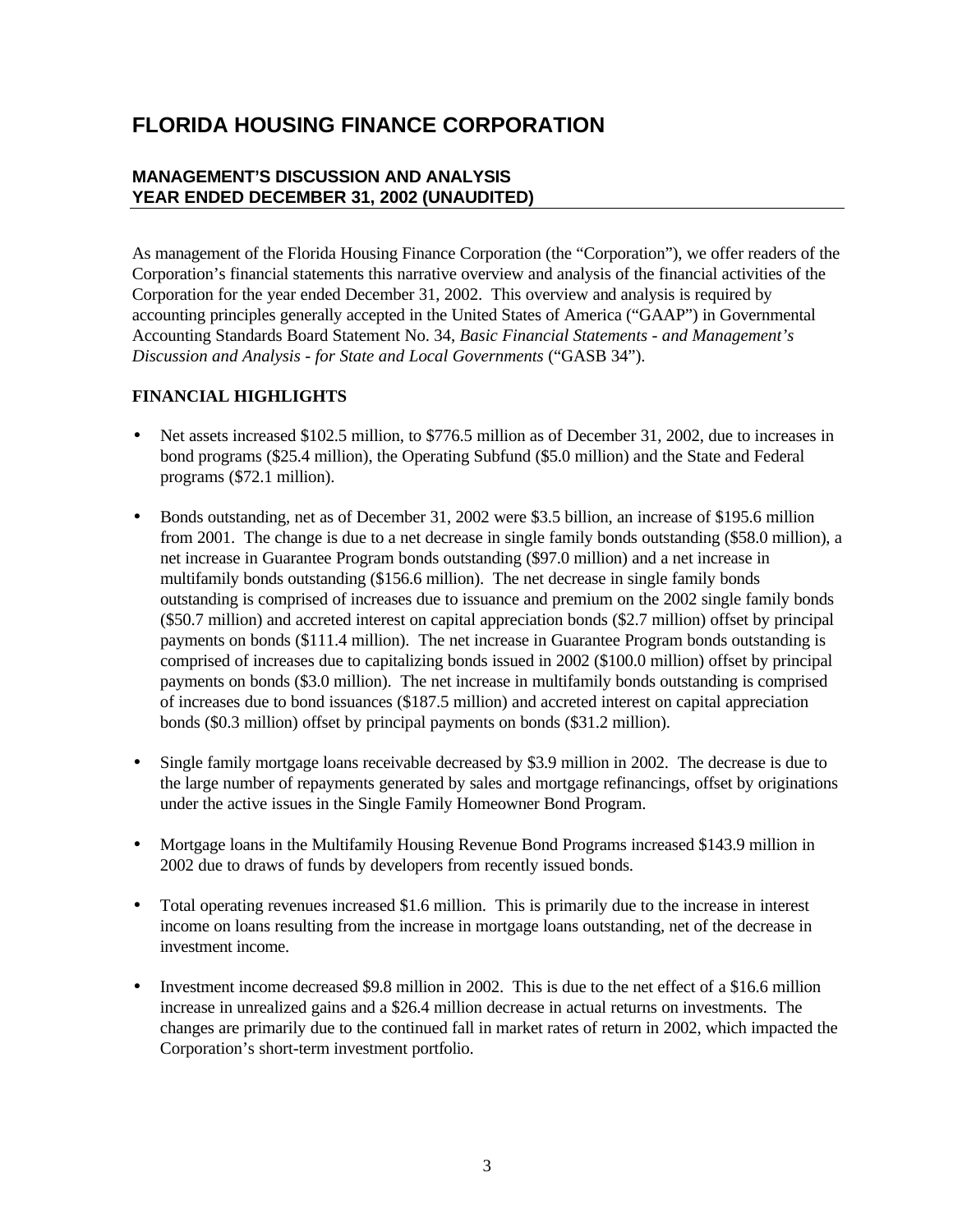### **MANAGEMENT'S DISCUSSION AND ANALYSIS YEAR ENDED DECEMBER 31, 2002 (UNAUDITED)**

- Total operating expenses increased \$26.3 million, to \$422.7 million in 2002. The increase in operating expenses was comprised of the following: payments to other governments in the SHIP Program (\$45.2 million), amortization of deferred finance charges (\$0.3 million), Section 8 housing assistance payments (\$0.8 million) and general and administrative expenses (\$3.6 million). These increases were offset by decreases in the provision for uncollectible loans (\$16.4 million), and bond interest expense (\$7.2 million).
- The change in net assets in the Operating Subfund decreased by \$5.1 million, from \$10.1 million in 2001 to \$5.0 million in 2002. This difference was primarily due to a decrease in investment income (\$1.6 million), an increase in general and administrative expenses (\$2.7 million) and an increase in the provision for uncollectible loans for the 2002 Demonstration Loans (\$0.9 million), offset by an increase in issuer fee revenue (\$1.3 million).

### **OVERVIEW OF THE FINANCIAL STATEMENTS**

The financial statements consist of three parts: Management's discussion and analysis, the financial statements and supplementary schedules. The Corporation is a component unit of the State of Florida, and follows enterprise fund reporting. Therefore, the financial statements are presented in a manner similar to that of a private business, using the economic resources measurement focus and the accrual basis of accounting.

The financial statements report information for all Corporation programs and operations. The Balance Sheets include all of the Corporation's assets and liabilities as of their respective reporting dates. All of the revenues and expenses of the Corporation are accounted for in the Statements of Revenues, Expenses and Changes in Fund Net Assets. Program financial statements are presented as supplementary schedules. These statements separate the financial statements into the various bond programs, state and federal programs, and operations.

### **FINANCIAL ANALYSIS OF THE CORPORATION**

### **Balance Sheet**

During 2002, the net assets of the Corporation increased by \$102.5 million, or 15%, from the December 31, 2001 amount. The following table summarizes the changes in assets, liabilities and net assets between December 31, 2002 and 2001 (in millions):

|                               | 2002      | 2001      | Change  |        |
|-------------------------------|-----------|-----------|---------|--------|
| Current assets                | \$1,702.4 | \$1,551.2 | \$151.2 | 9.7 %  |
| Noncurrent assets:            |           |           |         |        |
| Loans receivable              | 2,888.0   | 2,708.4   | 179.6   | 6.6    |
| Deferred finance charges, net | 15.0      | 14.7      | 0.3     | 2.0    |
| Capital assets, net           | 0.6       | 0.7       | (0.1)   | (14.3) |
| Total assets                  | \$4,606.0 | \$4,275.0 | \$331.0 | 7.7 %  |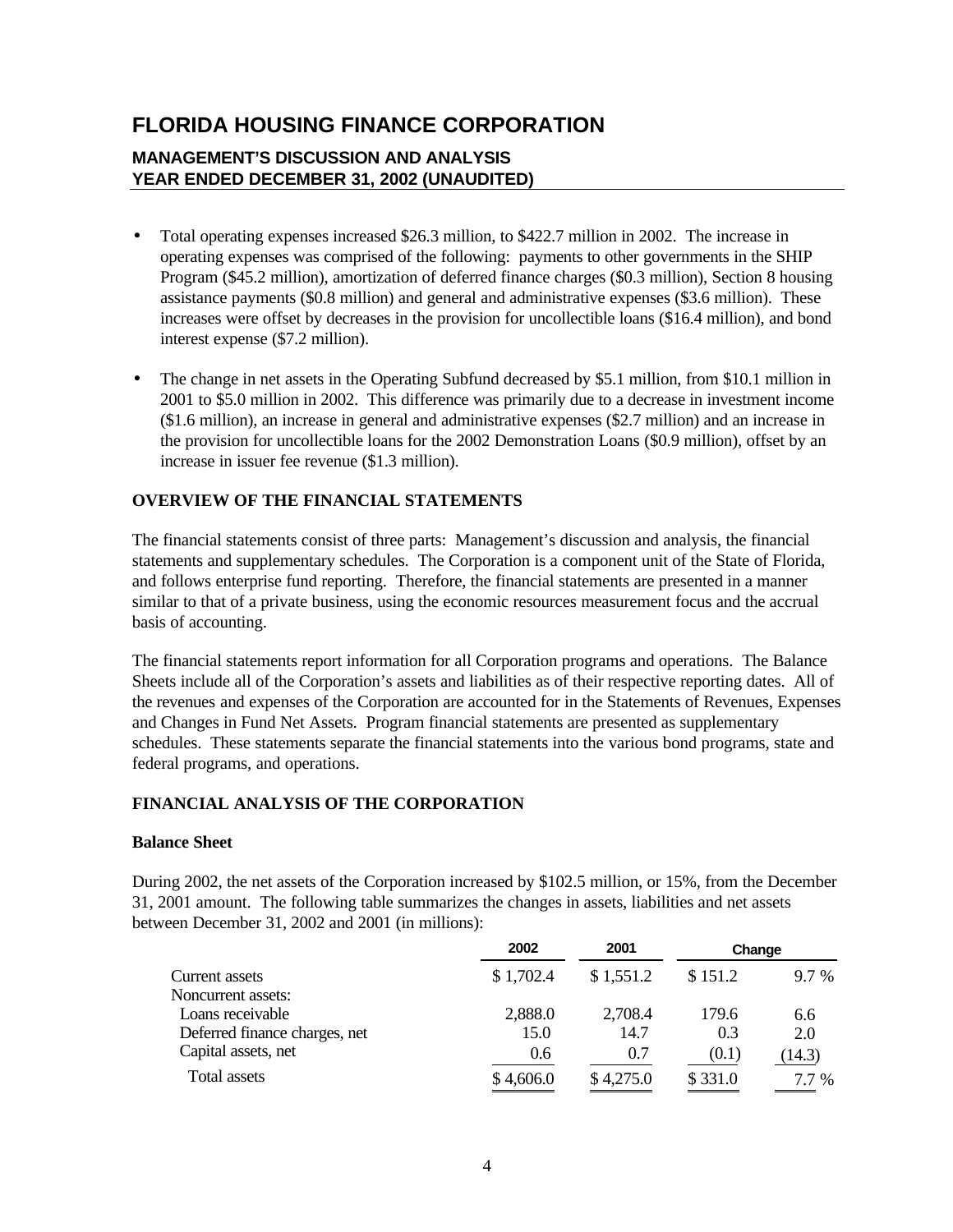### **MANAGEMENT'S DISCUSSION AND ANALYSIS YEAR ENDED DECEMBER 31, 2002 (UNAUDITED)**

|                            | 2002        | 2001        | Change      |            |
|----------------------------|-------------|-------------|-------------|------------|
| Current liabilities        | 228.8<br>S  | \$<br>198.0 | 30.8<br>\$. | 15.6 %     |
| Noncurrent liabilities:    |             |             |             |            |
| Bonds payable, net         | 3,460.0     | 3,278.7     | 181.3       | 5.5        |
| Deferred fee income, net   | 33.6        | 28.6        | 5.0         | 17.5       |
| Other liabilities          | 9.5         | 5.5         | 4.0         | 72.7       |
| Due to developers          | 72.8        | 65.4        | 7.4         | 11.3       |
| Due to State of Florida    | 24.8        | 24.8        | 0.0         | 0.0        |
| <b>Total liabilities</b>   | \$3,829.5   | \$3,601.0   | \$228.5     | 6.3 %      |
| Net assets:                |             |             |             |            |
| Invested in capital assets | \$<br>0.6   | \$<br>0.7   | \$<br>(0.1) | $(14.3)\%$ |
| Restricted                 | 702.3       | 604.9       | 97.4        | 16.1       |
| Unrestricted               | 73.6        | 68.4        | 5.2         | 7.6        |
| Total net assets           | \$<br>776.5 | \$<br>674.0 | \$102.5     | 15.2 %     |

Net assets increased primarily due to the lending programs.

Net assets of the bond programs and the State and Federal programs are classified as restricted as the uses of the funds are directed by trust indentures and state statute, respectively.

The Corporation's Board of Directors authorized the designation of a portion of unrestricted net assets in the Operating Subfund for demonstration loans and associated costs, support of the single family bond program and budget stabilization, including the funding of compliance monitoring for housing credit developments from which partial or no monitoring fees were collected. The total amount designated is \$28,450,000.

#### **Statement of Revenues, Expenses and Changes in Fund Net Assets**

The following table summarizes the changes in revenues and expenses between 2002 and 2001 (in millions):

|                          | 2002    | 2001    |        | Change  |
|--------------------------|---------|---------|--------|---------|
| Operating revenues:      |         |         |        |         |
| Interest on loans        | \$151.5 | \$141.0 | \$10.5 | 7.4 %   |
| Investment income        | 79.7    | 89.5    | (9.8)  | (10.9)  |
| Other income             | 18.8    | 17.7    | 1.1    | 6.2     |
| HUD administrative fees  | 3.0     | 3.2     | (0.2)  | (6.3)   |
| Total operating revenues | \$253.0 | \$251.4 | 1.6    | $0.6\%$ |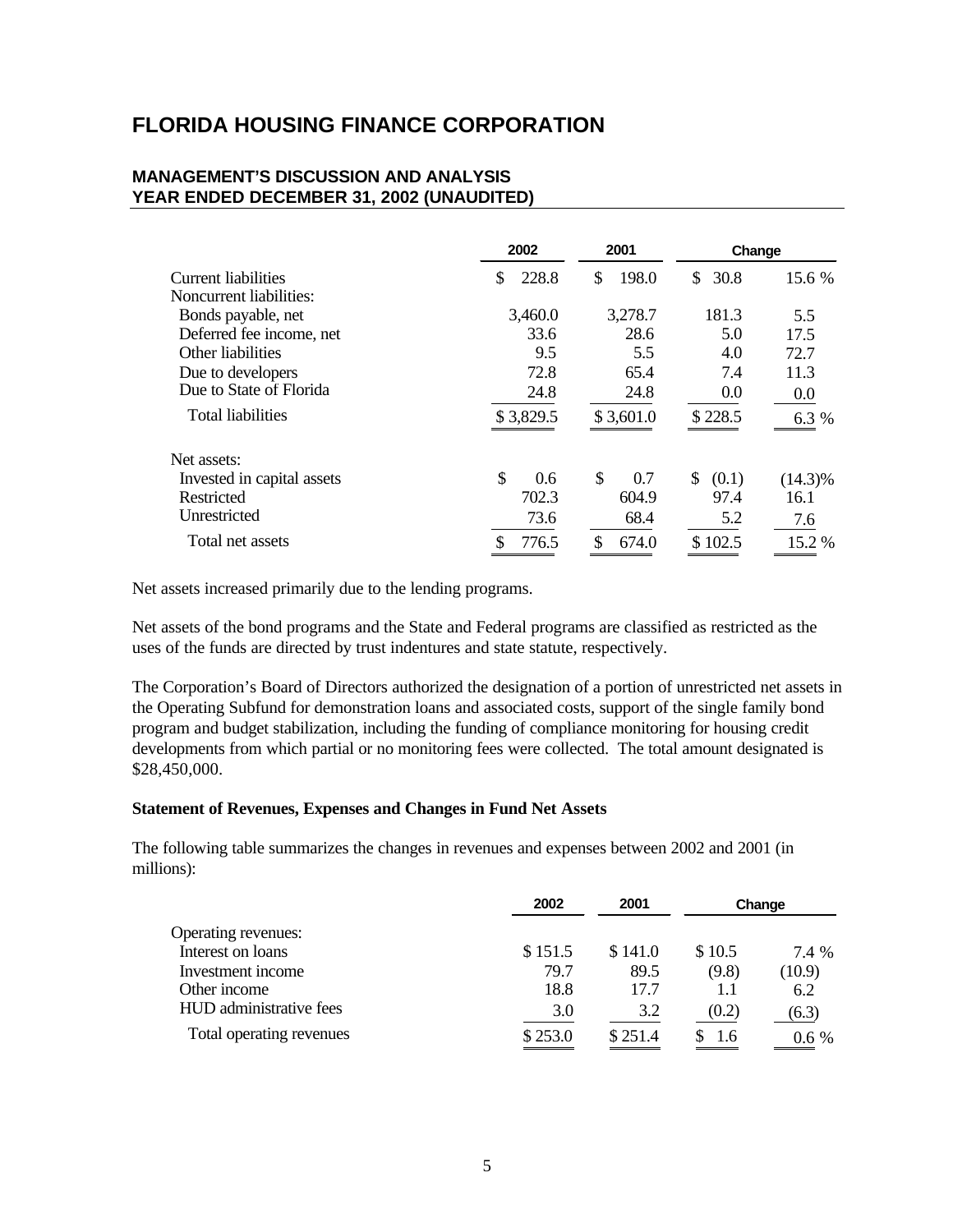### **MANAGEMENT'S DISCUSSION AND ANALYSIS YEAR ENDED DECEMBER 31, 2002 (UNAUDITED)**

|                                          | 2002       | 2001    | Change      |            |
|------------------------------------------|------------|---------|-------------|------------|
| Operating expenses:                      |            |         |             |            |
| Interest expense                         | \$172.9    | \$180.1 | S.<br>(7.2) | $(4.0)\%$  |
| Payments to other governments            | 192.8      | 147.6   | 45.2        | 30.6       |
| Provision for uncollectible loans        | 15.6       | 32.0    | (16.4)      | (51.3)     |
| Amortization of deferred finance charges | 1.6        | 1.3     | 0.3         | 23.1       |
| General and administrative expenses      | 29.9       | 26.3    | 3.6         | 13.7       |
| Housing assistance payments              | 9.9        | 9.1     | 0.8         | 8.8        |
| Total operating expenses                 | \$422.7    | \$396.4 | \$26.3      | 6.6 %      |
| Nonoperating revenues:                   |            |         |             |            |
| HUD program receipts                     | S.<br>17.8 | \$24.0  | S.<br>(6.2) | $(25.8)\%$ |
| State appropriations                     | 254.4      | 221.3   | 33.1        | 15.0       |
| Total nonoperating revenues              | \$272.2    | \$245.3 | \$26.9      | 11.0 %     |
| Change in net assets                     | \$102.5    | \$100.3 | S<br>2.2    | $2.2\%$    |

Loan related interest earnings (\$144.8 million) and bond interest expense (\$172.9 million) are the primary components of total revenues and expenses, respectively, for the bond programs.

Non-operating revenues, including Documentary Stamp Tax collections (\$254.4 million) and federal program funds (\$7.8 million) make up the majority of the revenues and transfers in the State and Federal programs. Pass through disbursements to local governments through the SHIP Program (\$192.8 million) are the largest component of expenses.

The Corporation's revenues in the Operating Subfund were primarily generated from investment income (\$5.1 million), issuer fees (\$7.6 million), and program funding for the Section 8 Program (\$9.9 million). General and administrative expenses (\$13.1 million), including operating expenses as well as program administration, and rental assistance payments to Section 8 properties (\$9.9 million) comprise the bulk of expenses in the Operating Subfund.

### **DEBT ADMINISTRATION**

At year-end, the Corporation had total bonded debt outstanding of \$3.5 billion, net of discounts. This represents a net increase of \$195.6 million or 5.9% during 2002, resulting from the issuance of bonds and premiums (\$338.2 million) and accreted interest on capital appreciation bonds (\$3.0 million) offset by principal payments on bonds (\$145.6 million). More detailed information about the Corporation's debt is presented in Note 10 to the financial statements.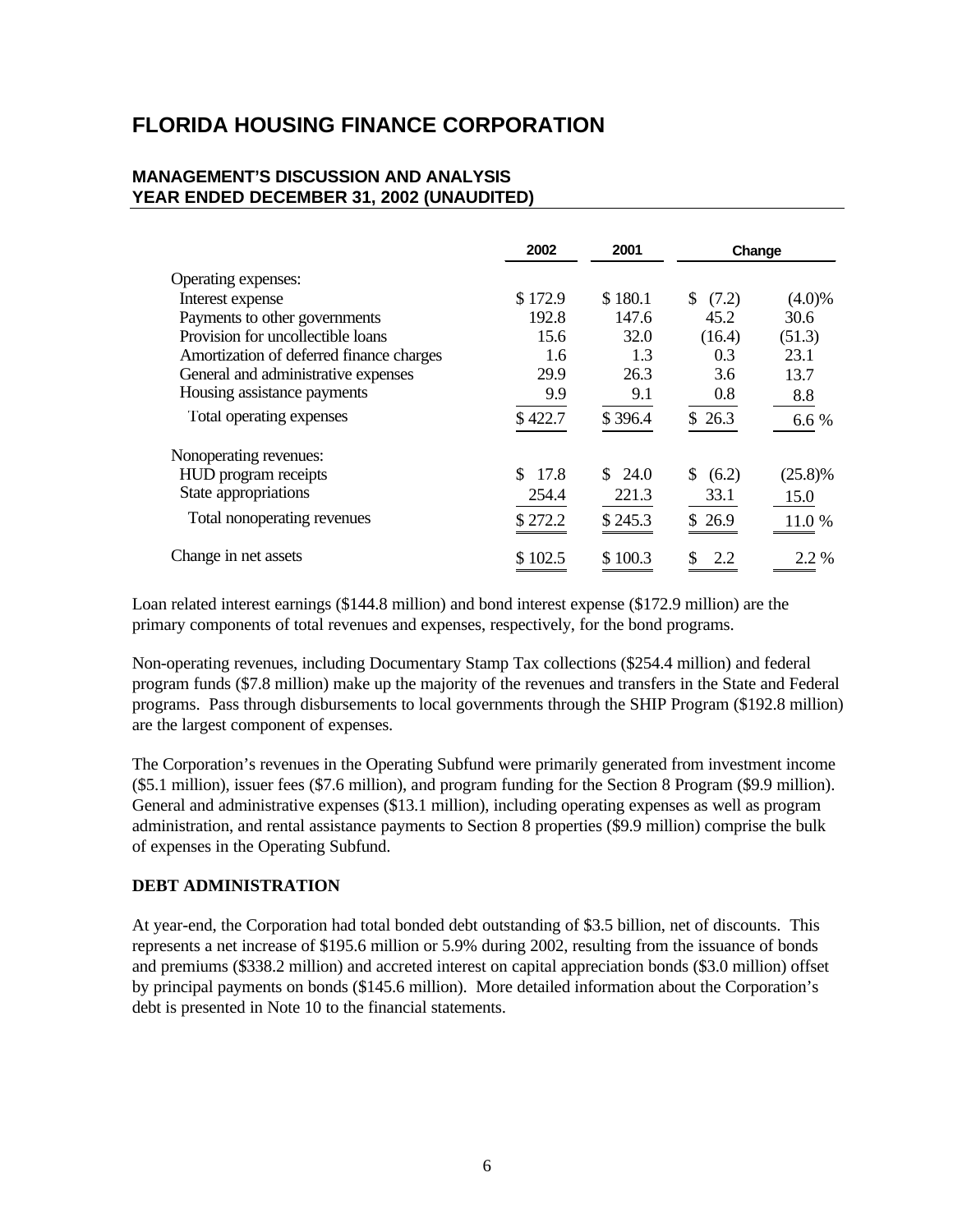### **MANAGEMENT'S DISCUSSION AND ANALYSIS YEAR ENDED DECEMBER 31, 2002 (UNAUDITED)**

### **OTHER FINANCIAL ANALYSIS**

An analysis of the Corporation's overall financial position as a result of this year's operations shows a continuance of the Corporation's financial strength and a continued increase in its net assets. The budget approved by the legislature for State fiscal year 2003-2004 contains \$185.3 million in appropriations for Florida Housing's programs, continued funding of the \$5.9 million transfer to the Department of Children and Families for homeless programs and just under \$1.0 million for administration and compliance monitoring. The appropriated program funding is \$53.8 million less than the prior year. The initial tax-exempt bond allocation for 2003 is \$289 million, an increase of \$6 million from the 2002 initial allocation.

The 2002 operating budget of \$14.3 million was adequate to fund operations. The actual total operating expenses of \$12.5 million was 13% less than the total budget.

There are no known conditions that will have a negative bearing on the Corporation's future operation.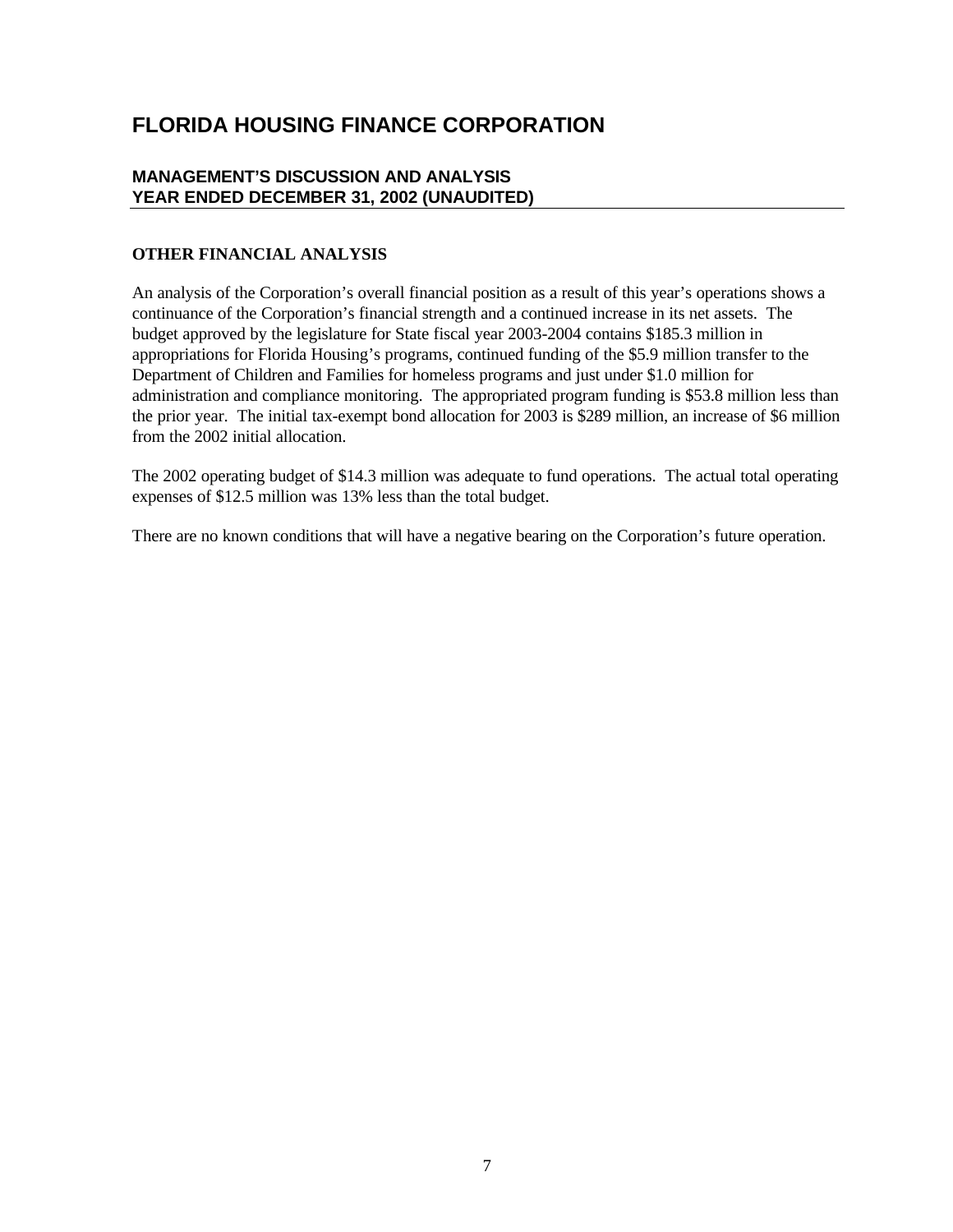### **BALANCE SHEETS DECEMBER 31, 2002 AND 2001**

|                                                                                                                                                                                                                                                                           | 2002                                                                                                               | 2001                                                                                                                 |
|---------------------------------------------------------------------------------------------------------------------------------------------------------------------------------------------------------------------------------------------------------------------------|--------------------------------------------------------------------------------------------------------------------|----------------------------------------------------------------------------------------------------------------------|
| <b>ASSETS</b>                                                                                                                                                                                                                                                             |                                                                                                                    |                                                                                                                      |
| <b>CURRENT ASSETS:</b><br>Cash and cash equivalents<br>Investments, net<br>Interest receivable on investments<br>Interest receivable on loans<br>Loans receivable - current portion<br>Deferred finance charges - current portion<br>Other assets<br>Total current assets | \$<br>406,087,516<br>1,192,259,718<br>6,254,329<br>57,541,503<br>39,166,831<br>582,057<br>526,709<br>1,702,418,663 | \$<br>293,137,508<br>1,178,124,855<br>6,948,283<br>41,767,044<br>29,043,062<br>554,179<br>1,570,323<br>1,551,145,254 |
| NONCURRENT ASSETS:<br>Loans receivable, net<br>Deferred finance charges, net<br>Capital assets, net<br>Total noncurrent assets<br><b>TOTAL ASSETS</b>                                                                                                                     | 2,887,976,689<br>15,029,134<br>544,633<br>2,903,550,456<br>\$4,605,969,119                                         | 2,708,394,964<br>14,733,382<br>714,164<br>2,723,842,510<br>\$4,274,987,764                                           |
| <b>LIABILITIES AND NET ASSETS</b>                                                                                                                                                                                                                                         |                                                                                                                    |                                                                                                                      |
| <b>CURRENT LIABILITIES:</b><br>Accounts payable and other liabilities<br>Accrued interest payable<br>Accrued arbitrage rebate<br>Collateralized bank loans<br>Bonds payable - current portion<br>Deferred fee income - current portion<br>Total current liabilities       | \$<br>27,955,386<br>79,593,435<br>6,497,740<br>64,047,776<br>44,939,760<br>5,788,998<br>228,823,095                | \$<br>19,417,791<br>84,654,527<br>5,479,375<br>54,507,970<br>30,620,582<br>3,264,799<br>197,945,044                  |
| NONCURRENT LIABILITIES:<br>Bonds payable, net of discounts<br>Deferred fee income, net<br>Other liabilities<br>Due to developers<br>Due to State of Florida<br>Total noncurrent liabilities<br><b>TOTAL LIABILITIES</b>                                                   | 3,459,993,370<br>33,609,174<br>9,503,407<br>72,724,695<br>24,827,270<br>3,600,657,916<br>3,829,481,011             | 3,278,721,500<br>28,559,738<br>5,522,970<br>65,437,138<br>24,827,270<br>3,403,068,616<br>3,601,013,660               |
| <b>COMMITMENTS AND CONTINGENCIES</b>                                                                                                                                                                                                                                      |                                                                                                                    |                                                                                                                      |
| <b>NET ASSETS:</b><br>Invested in capital assets<br>Restricted<br>Unrestricted                                                                                                                                                                                            | 544,633<br>702,332,893<br>73,610,582                                                                               | 714,164<br>604,843,057<br>68,416,883                                                                                 |
| <b>TOTAL NET ASSETS</b>                                                                                                                                                                                                                                                   | 776,488,108                                                                                                        | 673,974,104                                                                                                          |
| TOTAL LIABILITIES AND NET ASSETS                                                                                                                                                                                                                                          | \$4,605,969,119                                                                                                    | \$4,274,987,764                                                                                                      |

The accompanying notes to the financial statements are an integral part of these statements.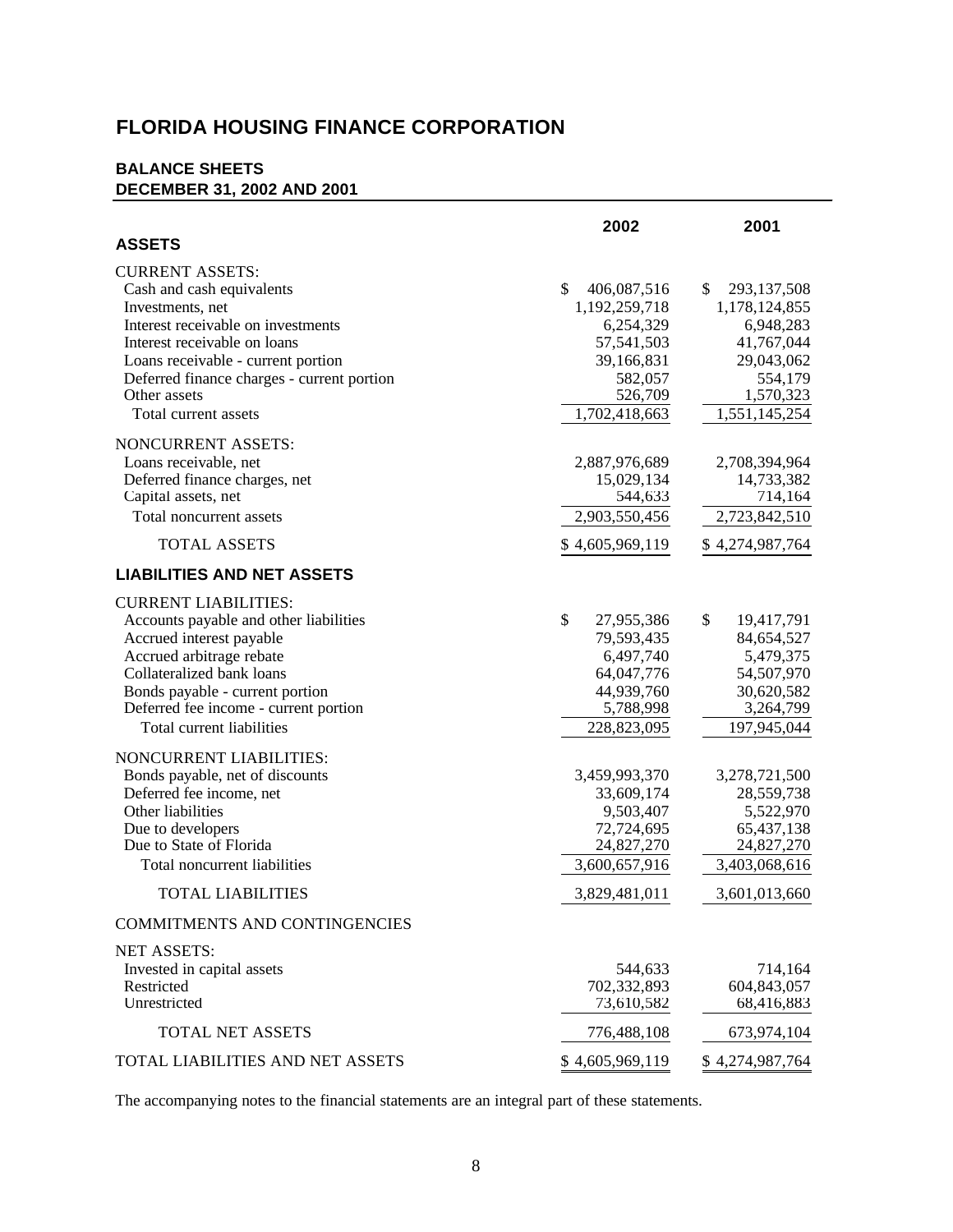### **STATEMENTS OF REVENUES, EXPENSES AND CHANGES IN FUND NET ASSETS FOR THE YEARS ENDED DECEMBER 31, 2002 AND 2001**

|                                          | 2002                        | 2001               |
|------------------------------------------|-----------------------------|--------------------|
| <b>OPERATING REVENUES:</b>               |                             |                    |
| Interest on loans                        | $\mathbb{S}$<br>151,530,572 | 140,954,505<br>\$. |
| Investment income                        | 79,717,080                  | 89,535,315         |
| Other income                             | 18,786,481                  | 17,654,374         |
| HUD administrative fees                  | 2,999,544                   | 3,246,647          |
| Total operating revenues                 | 253,033,677                 | 251,390,841        |
| <b>OPERATING EXPENSES:</b>               |                             |                    |
| Interest expense                         | 172,911,422                 | 180,062,440        |
| Payments to other governments            | 192,767,618                 | 147,641,524        |
| Provision for uncollectible loans        | 15,568,200                  | 32,022,057         |
| Amortization of deferred finance charges | 1,582,392                   | 1,358,906          |
| General and administrative               | 29,957,712                  | 26,251,837         |
| Housing assistance payments              | 9,901,109                   | 9,060,597          |
| Total operating expenses                 | 422,688,453                 | 396, 397, 361      |
| <b>OPERATING LOSS</b>                    | (169, 654, 776)             | (145,006,520)      |
| <b>NONOPERATING REVENUES:</b>            |                             |                    |
| HUD program receipts                     | 17,780,137                  | 23,964,131         |
| State appropriations                     | 254,388,643                 | 221,314,250        |
| Total nonoperating revenues              | 272,168,780                 | 245,278,381        |
| <b>CHANGE IN NET ASSETS</b>              | 102,514,004                 | 100,271,861        |
| <b>NET ASSETS:</b>                       |                             |                    |
| Beginning of year                        | 673,974,104                 | 573,702,243        |
| End of year                              | 776,488,108                 | 673,974,104        |
|                                          |                             |                    |

The accompanying notes to the financial statements are an integral part of these statements.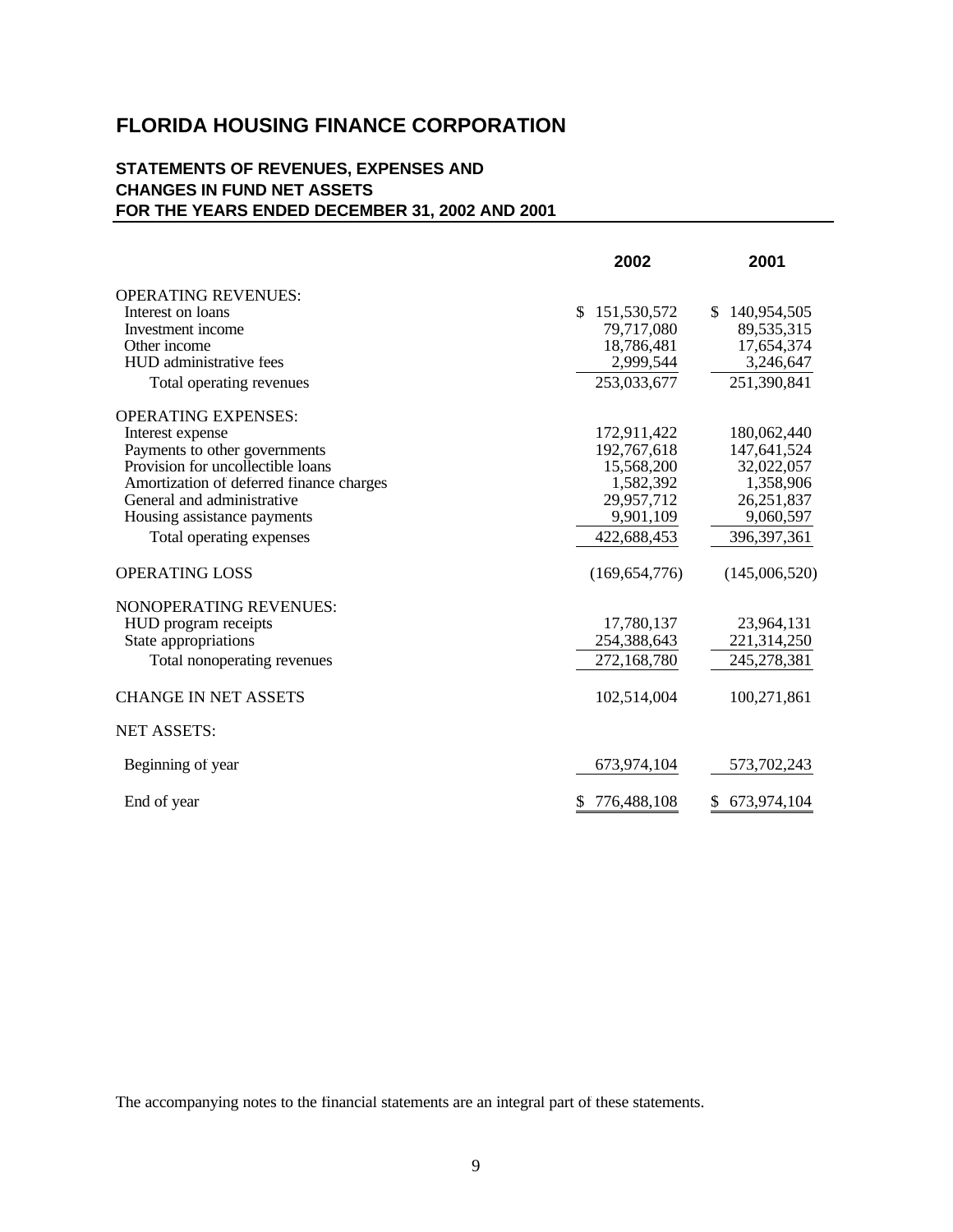### **STATEMENTS OF CASH FLOWS FOR THE YEARS ENDED DECEMBER 31, 2002 AND 2001**

|                                                              | 2002                       | 2001              |
|--------------------------------------------------------------|----------------------------|-------------------|
| CASH FLOWS FROM OPERATING ACTIVITIES:                        |                            |                   |
| Interest received on investments                             | $\mathbb{S}$<br>65,294,774 | \$<br>89,457,101  |
| Interest received on loans receivable                        | 134,912,862                | 133,372,329       |
| Cash received from maturities of loans receivable            | 145, 158, 716              | 47,587,234        |
| Cash received from HUD for administrative fees               | 2,999,544                  | 3,246,647         |
| Cash received from other revenues                            | 26,512,917                 | 22,508,203        |
| Cash payments for issuance of loans                          | (339, 572, 795)            | (328, 407, 625)   |
| Interest paid on bonds payable                               | (174, 921, 854)            | (169, 956, 862)   |
| Cash payments for operating expenses                         | (20, 174, 950)             | (30, 534, 179)    |
| Housing assistance payments                                  | (9,901,109)                | (9,060,597)       |
| Payments to other governments                                | (192, 767, 618)            | (147, 641, 524)   |
| NET CASH USED IN OPERATING ACTIVITIES                        | (362, 459, 513)            | (389, 429, 273)   |
| <b>CASH FLOWS FROM NONCAPITAL</b>                            |                            |                   |
| <b>FINANCING ACTIVITIES:</b>                                 |                            |                   |
| Proceeds from issuance of bonds                              | 338,209,250                | 146,695,000       |
| Principal payments on bonds                                  | (145, 668, 862)            | (99, 135, 657)    |
| Payment of bond issuance costs                               | (1,066,409)                |                   |
| Proceeds from (repayments on) collateralized bank loans, net | 9,539,806                  | 51,821,256        |
| Cash received from HUD for programs                          | 17,780,137                 | 23,226,423        |
| State appropriations                                         | 254,388,643                | 221,314,250       |
| NET CASH PROVIDED BY NONCAPITAL                              |                            |                   |
| <b>FINANCING ACTIVITIES</b>                                  | 473,182,565                | 343,921,272       |
| CASH FLOWS FROM CAPITAL AND                                  |                            |                   |
| RELATED FINANCING ACTIVITIES:                                |                            |                   |
| Acquisitions of property and equipment                       | (317, 134)                 | (217, 181)        |
| CASH FLOWS FROM INVESTING ACTIVITIES:                        |                            |                   |
| Purchases of investments                                     | (1,932,749,001)            | (2,462,882,778)   |
| Proceeds from the sale and maturity of investments           | 1,935,293,091              | 2,613,347,495     |
| NET CASH PROVIDED BY INVESTING                               |                            |                   |
| <b>ACTIVITIES</b>                                            | 2,544,090                  | 150,464,717       |
| NET INCREASE IN CASH AND CASH                                |                            |                   |
| <b>EQUIVALENTS</b>                                           | 112,950,008                | 104,739,535       |
| CASH AND CASH EQUIVALENTS                                    |                            |                   |
| AT BEGINNING OF YEAR                                         | 293, 137, 508              | 188, 397, 973     |
| CASH AND CASH EQUIVALENTS                                    |                            |                   |
| AT END OF YEAR                                               | \$<br>406,087,516          | 293,137,508<br>\$ |

(Continued)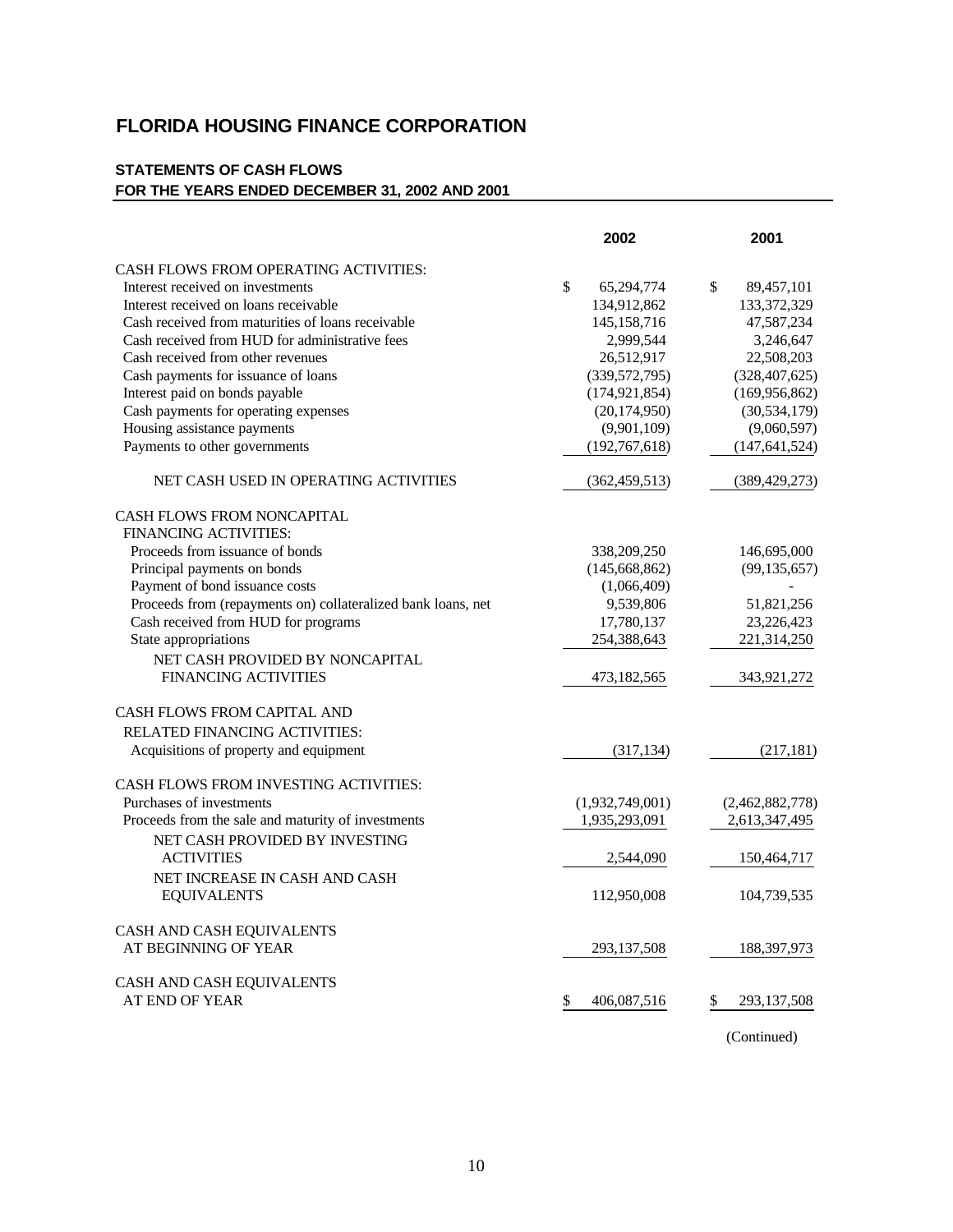### **STATEMENTS OF CASH FLOWS FOR THE YEARS ENDED DECEMBER 31, 2002 AND 2001**

|                                                 | 2002             | 2001               |
|-------------------------------------------------|------------------|--------------------|
| RECONCILIATION OF OPERATING LOSS TO NET         |                  |                    |
| CASH USED IN OPERATING ACTIVITIES:              |                  |                    |
| <b>Operating loss</b>                           | \$(169,654,776)  | \$(145,006,520)    |
| Adjustments to reconcile operating loss to      |                  |                    |
| net cash used in operating activities:          |                  |                    |
| Amortization and depreciation                   | 10,275,026       | 3,554,787          |
| Provision for loan losses                       | 15,568,200       | 32,022,057         |
| Accreted interest on capital appreciation bonds | 2,983,893        | 2,878,802          |
| Change in unrealized gain on investments        | (16, 551, 190)   | (13, 486, 968)     |
| (Increase) decrease in:                         |                  |                    |
| Interest receivable on investments              | 693,954          | 2,381,995          |
| Interest receivable on loans                    | (15,774,459)     | (7,582,176)        |
| Loans receivable                                | (202, 209, 589)  | (293, 497, 443)    |
| Deferred finance charges                        | (839,612)        |                    |
| Other assets                                    | 1,043,614        | (286, 235)         |
| Increase (decrease) in:                         |                  |                    |
| Accounts payable and accrued liabilities        | 8,520,595        | 1,191,832          |
| Accrued interest payable                        | (5,061,092)      | 7,128,964          |
| Accrued arbitrage rebate                        | 1,018,365        | 5,213,846          |
| Deferred fee income                             | 240,001          | 3,446,829          |
| Due to developers                               | 7,287,557        | 12,610,957         |
| NET CASH USED IN OPERATING ACTIVITIES           | \$ (362,459,513) | \$ (389, 429, 273) |

(Concluded)

The accompanying notes to the financial statements are an integral part of these statements.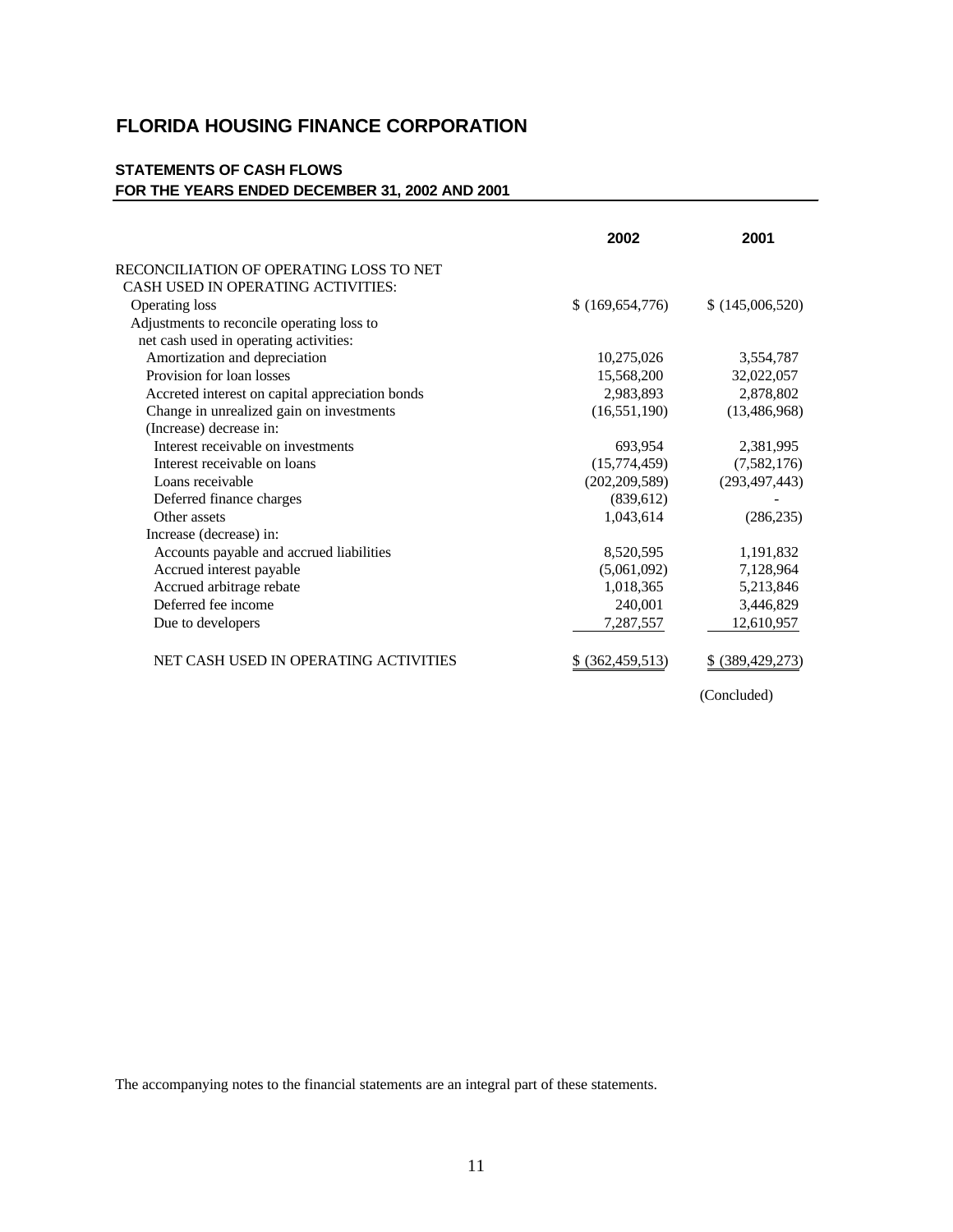### **NOTES TO FINANCIAL STATEMENTS YEARS ENDED DECEMBER 31, 2002 AND 2001**

### **1. REPORTING ENTITY**

The Florida Housing Finance Corporation (the "Corporation") was created by Chapter 420, Part V, Florida Statutes as a public corporation. On January 1, 1998, the Corporation assumed all the rights, responsibilities, and obligations of its predecessor, the Florida Housing Finance Agency (the "Agency").

In 1980, the Agency, a public body corporate and politic with no taxing power, was established as a state agency within the Florida Department of Community Affairs by the Florida Housing Finance Agency Act (the "Act"). The Agency was created to finance dwelling accommodations for low, moderate, and middle income persons. Under the Act, the Agency was authorized to borrow money through the issuance of bonds, notes, or other obligations to finance multifamily housing developments and single family residential housing.

The Corporation is a discretely presented component unit of the State of Florida for financial reporting purposes. The accompanying component unit financial statements present the financial position, results of operations and cash flows of the proprietary fund, which includes all programs controlled by the Corporation.

The Corporation has adopted Government Accounting Standards Board ("GASB") Statement No. 14, *The Financial Reporting Entity*. Based on the criteria in GASB Statement No. 14, the Corporation has determined that there are no other units that meet the criteria for inclusion in the Corporation's component unit financial statements.

The Corporation has also adopted GASB Statement No. 20, *Accounting and Financial Reporting for Proprietary Funds and Other Governmental Entities That Use Proprietary Fund Accounting*. The Statement requires proprietary funds to apply all applicable GASB pronouncements as well as those Statements and Interpretations of the Financial Accounting Standard Board ("FASB"), Accounting Principles Board Opinions, and Accounting Research Bulletins of the Committee on Accounting Procedure, issued on or before November 30, 1989, which do not conflict with or contradict GASB pronouncements. As also provided by Statement No. 20, the Corporation has elected not to adopt any FASB Statements issued after November 30, 1989 unless so directed by the GASB.

Bonds and other obligations issued by the Corporation (other than the Guarantee Program issues) are payable, both as to principal and interest, solely from the assets of the various programs which are pledged under the resolutions authorizing the particular issues. These issues do not constitute an obligation, either general or special, of the Corporation, the State of Florida or of any local government therein. Neither the faith, credit, and revenues nor the taxing power of the State of Florida or any local government therein shall be pledged to the payment of the principal or interest on the obligations.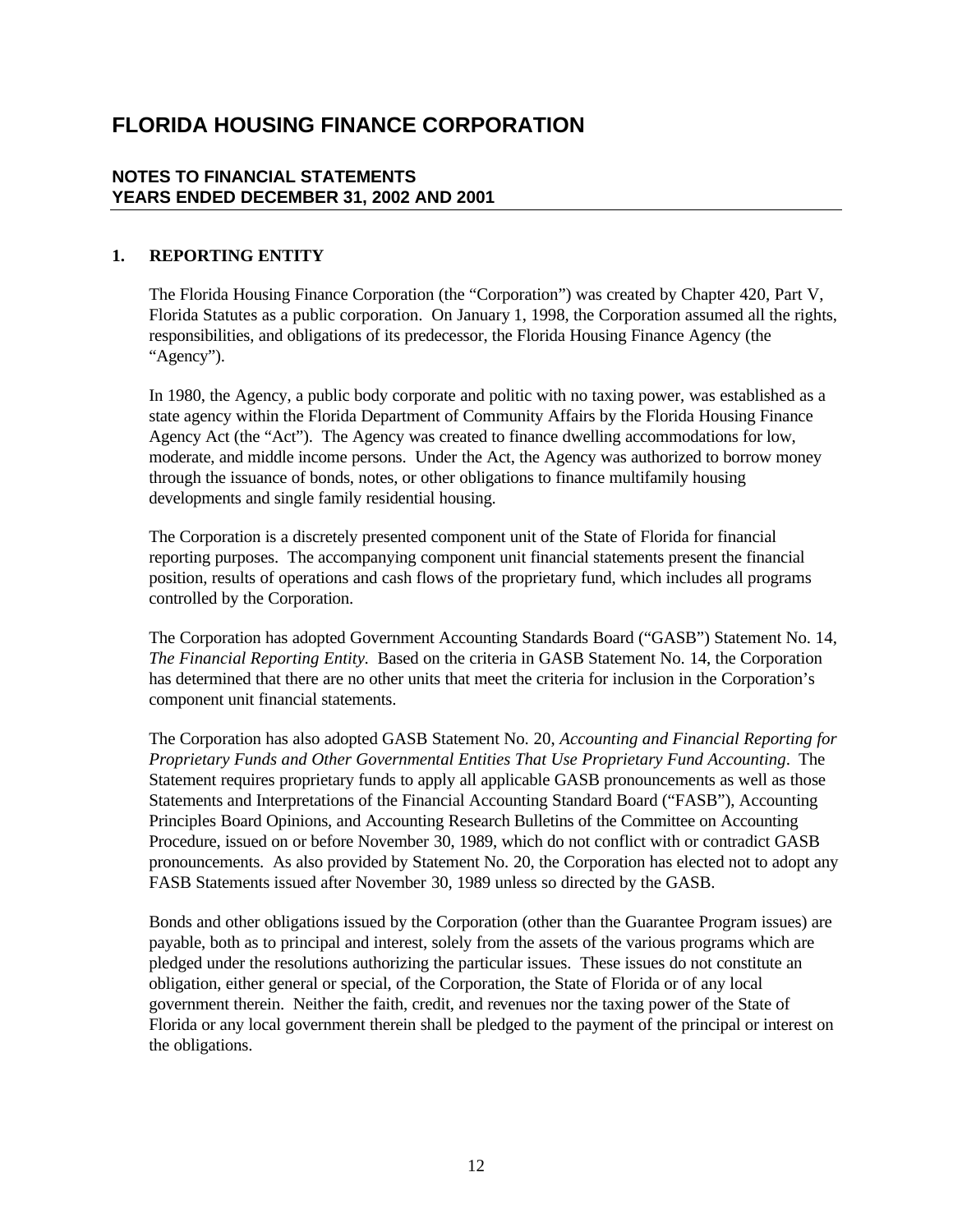### **NOTES TO FINANCIAL STATEMENTS YEARS ENDED DECEMBER 31, 2002 AND 2001 (Continued)**

### **2. SUMMARY OF SIGNIFICANT ACCOUNTING POLICIES**

The Corporation's financial statements have been prepared in conformity with accounting principles generally accepted in the United States of America ("GAAP") as applied to governmental units. The significant accounting policies of the Corporation are described below:

- A. Basis of Presentation The Corporation accounts for its activities through the use of an enterprise fund. An enterprise fund is used to account for activities similar to those found in the private sector, where the determination of net income is necessary or useful to sound financial administration. The Corporation's accounting records are organized using subfunds to account separately on the general ledger for the bond programs, Guarantee Program, certain state and federally funded programs and the operations of the Corporation. The operations of each program are accounted for within a separate set of self-balancing accounts recording cash and other financial resources, together with related liabilities, net assets, revenues, expenses and transfers.
- B. Basis of Accounting Basis of accounting refers to when revenues and expenses are recognized in the accounts and reported in the financial statements. The financial statements are prepared on the accrual basis of accounting. Revenues are recorded when earned, and expenses are recorded when incurred, regardless of the timing of related cash flows.
- C. Financial Statement Presentation The Corporation distinguishes operating revenues and expenses from nonoperating items. Operating revenues and expenses generally result from providing services in connection with the Corporation's ongoing operations. The principal operating revenues of the Corporation are interest income on loans and investment income. The Corporation also recognizes as revenues program and administrative fees. Operating expenses include interest expense, provision for loan losses, administrative expenses and payments made to third parties under the various programs administered by the Corporation. All revenues and expenses not meeting this definition are reported as nonoperating revenues and expenses.
- D. Cash and Cash Equivalents The Corporation considers all uninvested amounts held by the trustees or in state pools to be cash and all investments with an original maturity of three months or less to be cash equivalents. Fair value of the state investment pool shares are determined by the fair value per share of the pool's underlying portfolio.
- E. Investments Investments are stated at fair value, which is based on quoted market prices.
- F. Loans Receivable Loans receivable are carried at their uncollected principal balances. Servicing of loans is provided by various approved and qualified private lending institutions and servicing organizations on behalf of the Corporation. Servicing costs on single family bond programs are recorded as a reduction of interest income. Such costs range from 0.24% to 0.85% annually of the unpaid principal balance of the loans.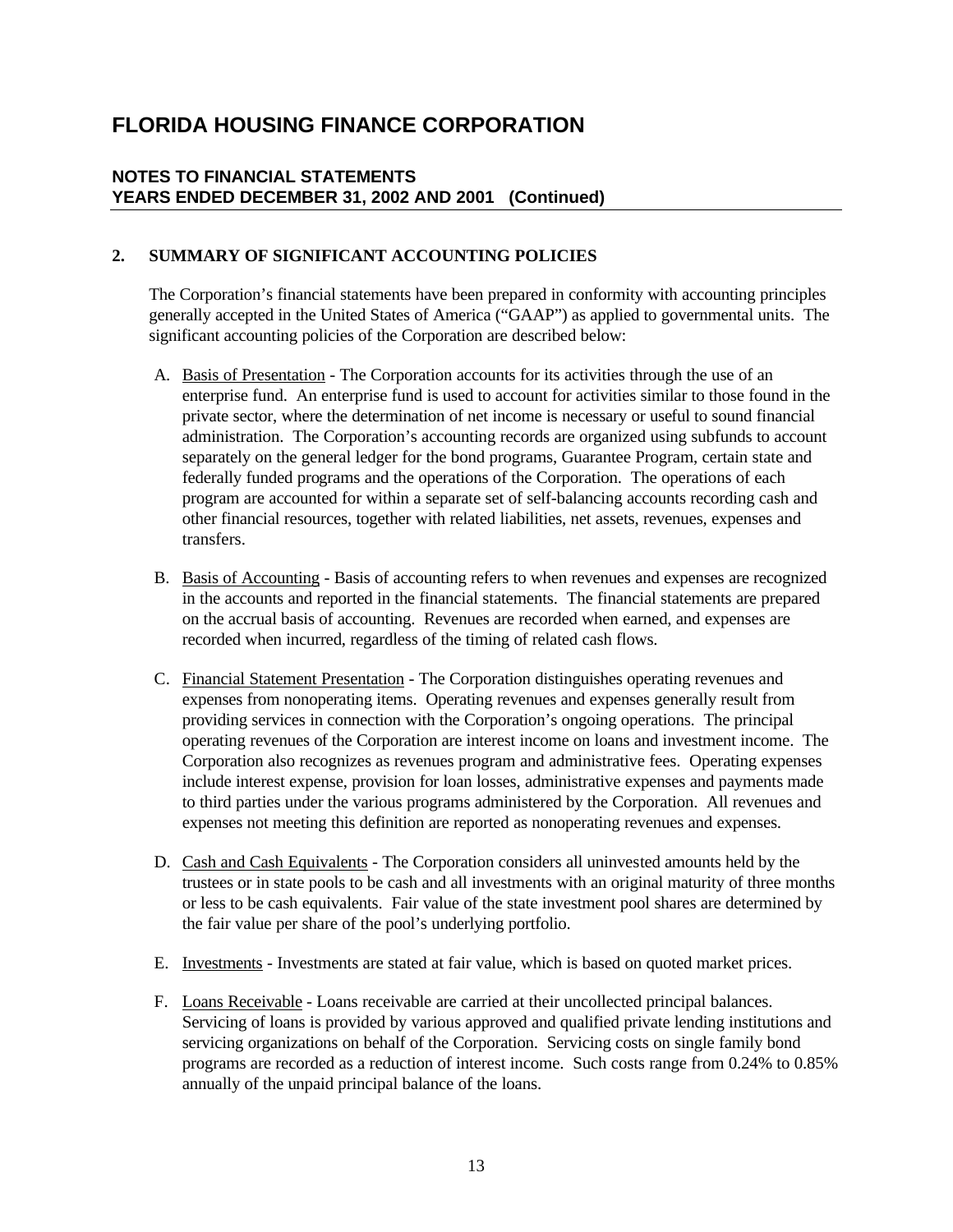- G. Allowance for Loan Losses The determination of the allowance for loan losses is based on an evaluation of the loan portfolio, current economic conditions and other factors relevant to a determination of the collectibility of the loans and reflects an amount which, in management's judgment, is adequate to provide for potential losses. Additions to the allowance for loan losses are made by provisions charged to current operations.
- H. Deferred Finance Charges and Bond Discounts and Premiums In connection with the issuance of the Corporation's bonds, certain related costs are deferred and amortized over the life of the related issue using the straight-line method. Discounts and premiums on bonds payable are amortized over the life of the related issue using the straight-line method. The use of the straightline method does not materially differ from the effective interest method.
- I. Capital Assets Capital assets are stated at cost less accumulated depreciation. The Corporation capitalizes capital assets with an initial cost of \$500 or more. Depreciation on capital assets is computed using the straight-line method over the estimated useful lives ranging from 3 to 10 years. When assets are retired or otherwise disposed of, the costs and related accumulated depreciation are removed from the accounts and any resulting gain or loss is reflected in the results from operations in the period of disposal.
- J. Compensated Absences Employees earn the right to be compensated during absences for annual and sick leave. Within the limits of Corporation policy, unused annual leave benefits will be paid to all eligible employees upon separation of service. Also, within the limits of Corporation policy, eligible executive staff members are paid for unused sick leave benefits upon separation. The cost of annual and sick leave benefits are accrued in the period they are earned. The compensated absences amounts are based on current salary rates and are included in accounts payable and other liabilities.
- K. Interest Income Interest on mortgage loans and investments is recorded as income when earned, except on certain past due single family and multifamily mortgages and state and federally funded loans where interest is recorded as income on an as-collected basis. Interest income on mortgage loans is recorded net of servicer fees.
- L. Fee Income In connection with the financing of single family mortgage loans, the Corporation charges a nonrefundable fee to participating lenders for the purpose of securing a commitment for permanent mortgage loans for single family units equal to 0.5% to 3.0% of the principal balance of loan participation commitments. Such fees are deferred and amortized over the life of the loans or the GNMA certificates using the straight-line method, which approximates the effective interest method. Loans and investments are presented net of deferred fee income in accordance with FASB Statement No. 91. Certain administrative and monitoring fees collected under the Housing Credit Program are deferred and amortized over the tax credit set-aside period, but not less than 15 years.
- M. Related Party Transactions Board members are prohibited from participation in the Corporation's programs during their board term.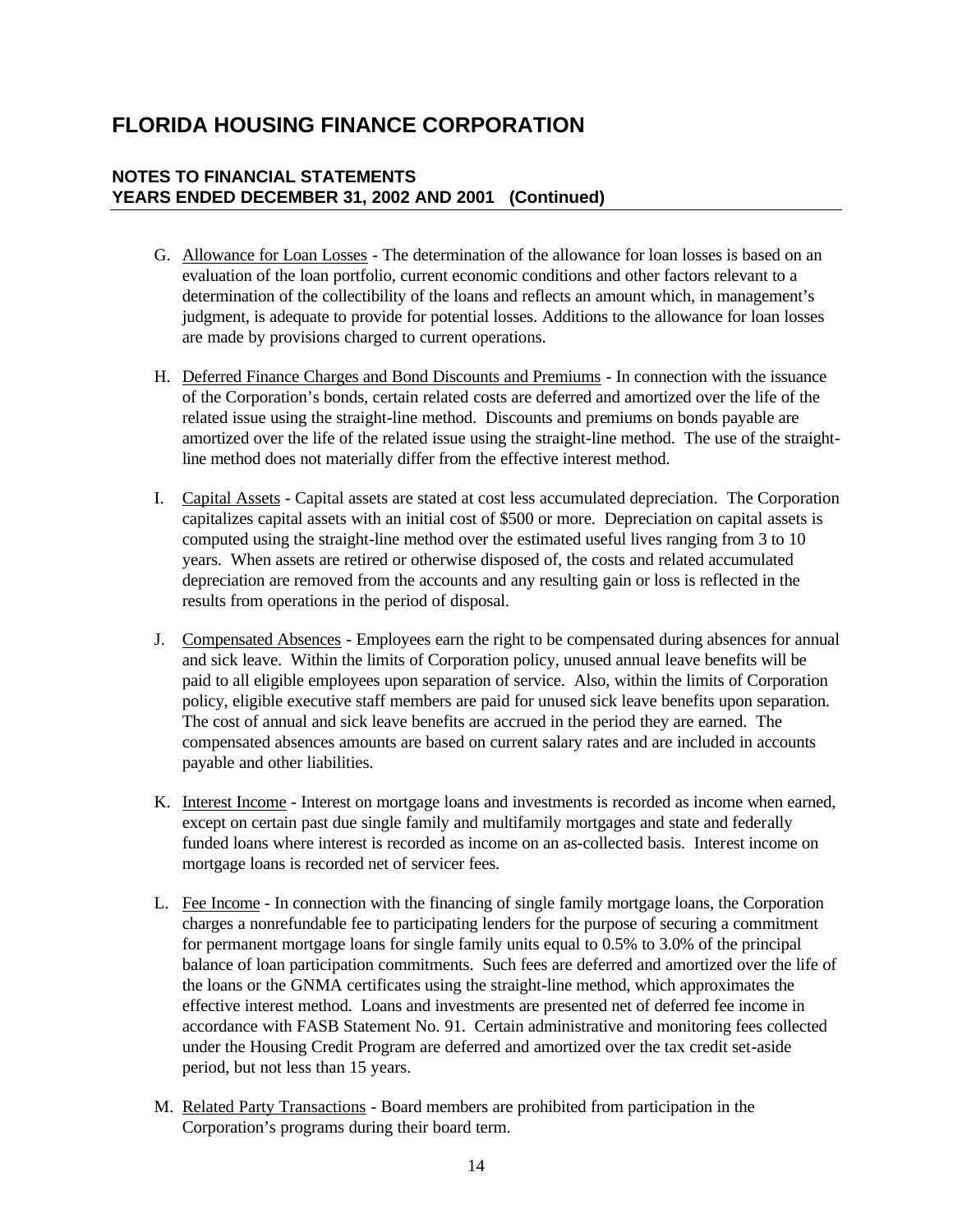### **NOTES TO FINANCIAL STATEMENTS YEARS ENDED DECEMBER 31, 2002 AND 2001 (Continued)**

- N. Reclassifications Certain 2001 amounts have been reclassified to conform with the 2002 presentation.
- O. New Accounting Pronouncements The Governmental Accounting Standards Board ("GASB") issued Statement of Governmental Accounting Standards ("SGAS") No. 34, *Basic Financial Statements - and Management's Discussion and Analysis - for State and Local Governments*, as amended by SGAS No. 37, *Basic Financial Statements - and Management's Discussion and Analysis - for State and Local Governments: Omnibus - an amendment of GASB Statements No. 21 and No. 34*, and SGAS No. 38, *Certain Financial Statement Note Disclosures*. These SGASs establish new financial reporting requirements for state and local governments throughout the United States. When implemented, they create new information and restructure much of the information that governments have presented in the past. GASB developed these new requirements to make annual financial statements more comprehensive and easier to understand and use. The Corporation adopted these SGASs for the year ended December 31, 2001.

In March 2003, GASB issued SGAS No. 40, *Deposit and Investment Risk Disclosures - an amendment of GASB Statement No. 3.* SGAS No. 40 addresses common deposit and investment risks related to credit risk, concentration of credit risk, interest rate risk, and foreign currency risk. As an element of interest rate risk, this Statement requires certain disclosures of investments that have fair values that are highly sensitive to changes in interest rates. Deposit and investment policies related to the risks identified in this Statement also should be disclosed. SGAS No. 40 is required to be adopted for periods beginning after June 15, 2004. It does not appear SGAS No. 40 will have a material impact on the financial position, results of operations or cash flows of the Corporation.

### **3. DESCRIPTION OF PROGRAMS**

#### *Operating Subfund*

The Corporation's Operating Subfund, which includes the Bond Management Subfund, collects program fees from the various bond issues, housing credit fees, and administrative fees associated with federal and state housing programs. Expenses are those incurred in operating the Corporation and the administration of its various programs.

### **The various bond programs of the Corporation are as follows:**

### *Single Family and Residential Programs*

The Single Family and Residential Programs issue Single Family and Residential Mortgage Revenue Bonds. The proceeds of the bonds are used to purchase mortgage loans from certain qualified lending institutions or to make available mortgage loans through a GNMA/FannieMae Collateralized program on single family residences for persons of low to middle income in the State of Florida. Generally,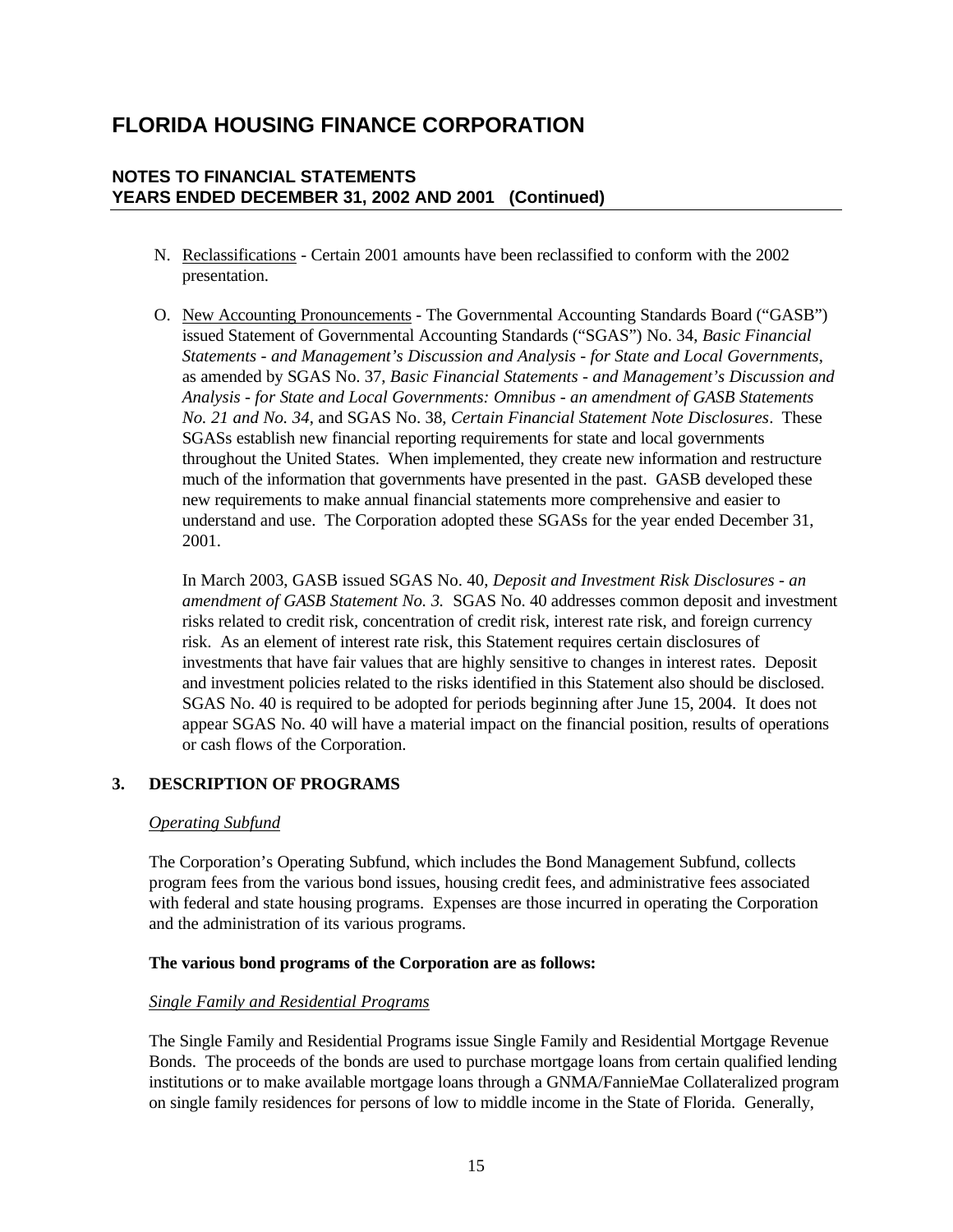### **NOTES TO FINANCIAL STATEMENTS YEARS ENDED DECEMBER 31, 2002 AND 2001 (Continued)**

these loans are insured by private mortgage insurance, Federal Housing Administration ("FHA") insurance, or the Department of Veterans Administration ("VA") insurance.

### *Home Ownership Program*

The Home Ownership Program includes both private placements made to FannieMae, the GNMA-Collateralized Home Ownership Mortgage Revenue Program, and the GNMA-FannieMae Home Ownership Revenue Program. The bond proceeds were committed by the Corporation to purchase GNMA certificates to the extent mortgage loans were originated by participating lenders under this program. The mortgage loans were to provide for single family residences for persons of low to middle income within the State of Florida.

The GNMA Collateralized Home Ownership Mortgage Revenue Program and GNMA-FannieMae Home Ownership Revenue Program purchase GNMA and FannieMae certificates representing undivided interests in qualifying mortgage loans for single family residences located in the State of Florida with the proceeds of bond issues under the programs.

#### *Homeowner Program*

The Homeowner Program issues revenue bonds to finance the origination of home mortgages for persons of low, middle, or moderate income within the State of Florida. Certain bond issues have been refunded with subsequent bond issues under the program.

### *Multifamily Housing Revenue Bond Programs*

Due to the similarity of program operations, the Multifamily FHA-Insured, Certificate of Deposit, Floating and Variable Rate, Guaranteed, Housing Revenue, GNMA-Collateralized, and MBIA-Insured issues are presented as one program.

### *Multifamily FHA-Insured Program*

Proceeds from the sale of the Multifamily FHA-Insured Bonds were used to make mortgage loans insured by the FHA for eleven developments receiving housing assistance payments pursuant to the Federal Section 8 program. The Corporation earns a fee for administering assistance payments on behalf of HUD.

### *Certificate of Deposit Program*

The Certificate of Deposit Program issued revenue bonds to make deposits with lending institutions. The lending institutions were required to utilize the proceeds of such deposits to finance the acquisition and construction of multifamily housing developments in the State of Florida. As a result of remarketings, the outstanding bonds are now secured by a mortgage loan.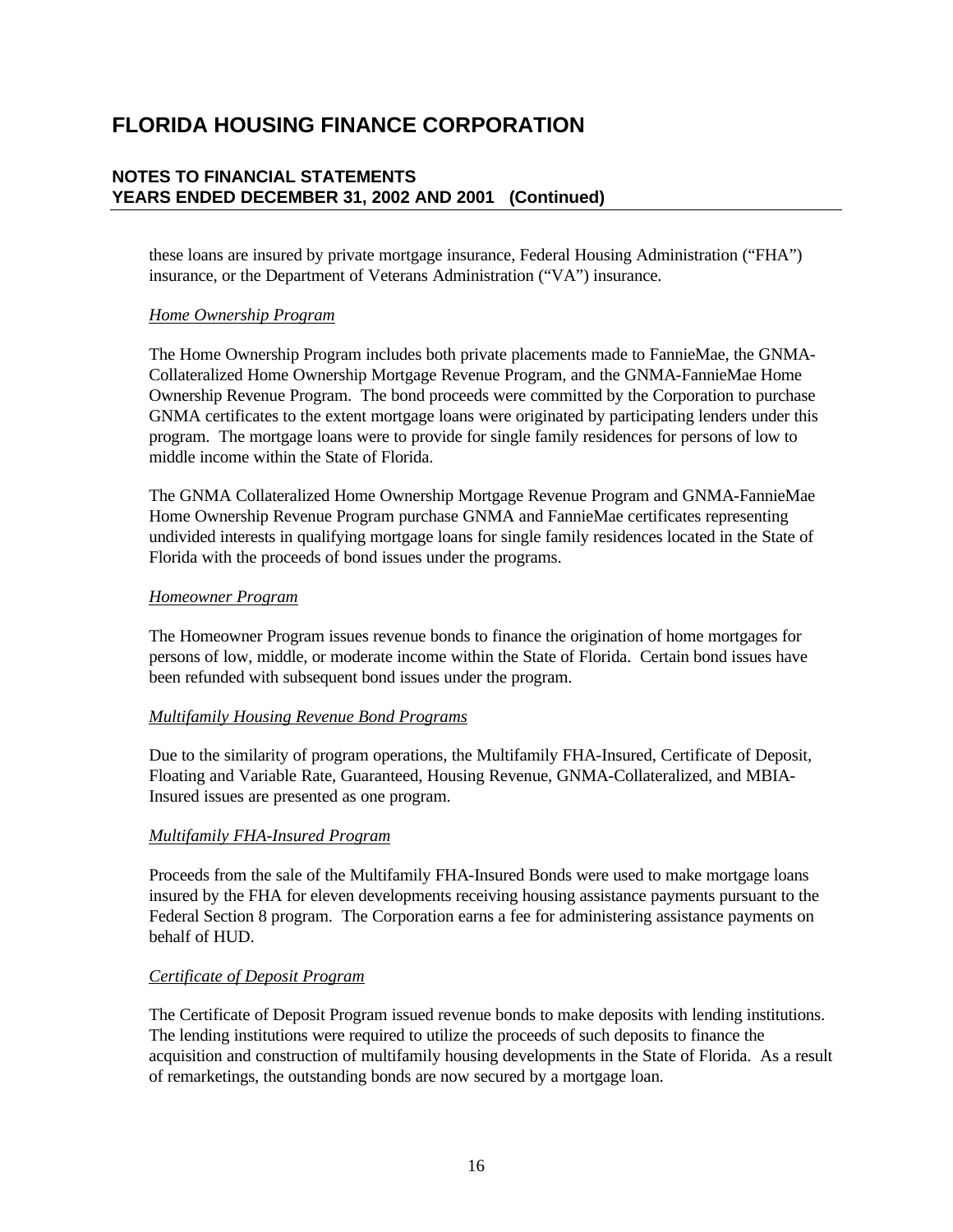### **NOTES TO FINANCIAL STATEMENTS YEARS ENDED DECEMBER 31, 2002 AND 2001 (Continued)**

### *Multifamily Floating Rate Monthly Program*

The Multifamily Floating Rate Monthly Program issued Multifamily Loan Revenue Bonds to finance the acquisition and construction of multifamily rental housing developments located in the State of Florida and intended for occupancy in part by persons of low, moderate, and middle income. Principal and interest on the bonds are payable from mortgage loan payments and other sources of funds including letters of credit.

### *Multifamily Guaranteed Program*

The Multifamily Guaranteed Program issued bonds to make mortgage loans for seventeen multifamily housing developments located in the State of Florida and intended for occupancy by persons of low, moderate, or middle income.

### *Multifamily Housing Revenue Bond Program*

The Multifamily Housing Revenue Bond Program issues Multifamily Housing Revenue Bonds to finance the construction or acquisition of multifamily housing developments located in the State of Florida and intended for occupancy in part by persons of low, moderate, or middle income. Certain bond issues have been refunded with subsequent bond issues under the program.

The HUD Risk Sharing Program was created to increase the supply of multifamily units by allowing state and local housing finance agencies to originate mortgage loans that are fully insured by the FHA. Under the Program, the Corporation shares, through its Guarantee Program, 50% of the permanent phase risk associated with monetary losses that may be incurred as a consequence of any loan defaults. A more detailed description of the HUD Risk Sharing Program is provided in the Description of Programs, Affordable Housing Guarantee Program.

### *Multifamily GNMA-Collateralized Program*

The Multifamily GNMA-Collateralized Program has issued bonds to make GNMA-collateralized mortgage loans for multifamily housing developments located in the State of Florida and intended for occupancy by persons of low, moderate, or middle income. The mortgages are guaranteed by the GNMA.

*The Corporation administers the following programs that represent initiatives funded at the federal and state level to provide affordable housing to Florida's low and moderate income families:*

### *State Housing Trust Fund Programs*

The State Housing Trust Fund was created to provide a stable source of funding for affordable housing in Florida. Through an increased documentary stamp tax started in 1992, the trust fund provides funding through regular Corporation and federal programs which assist first time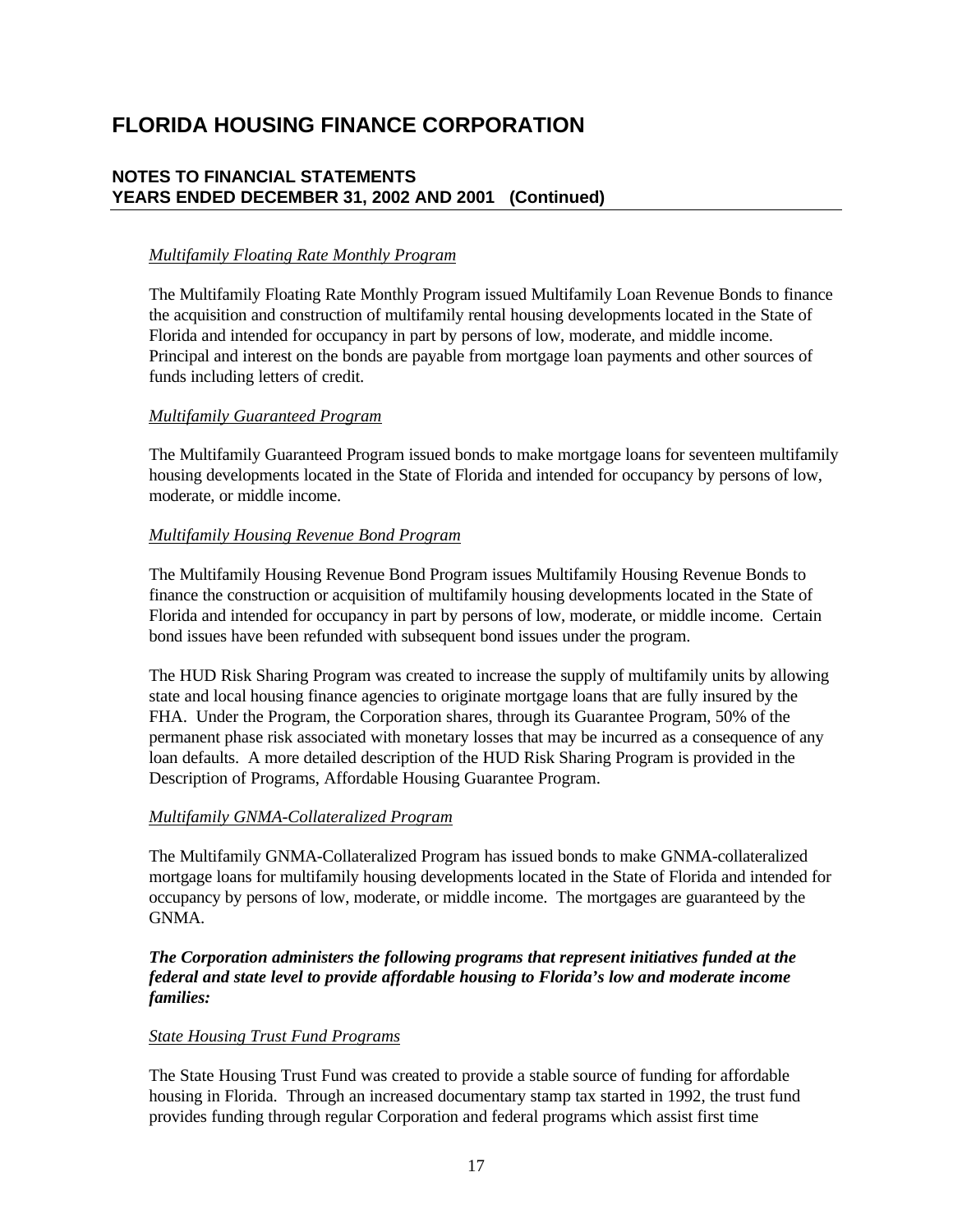### **NOTES TO FINANCIAL STATEMENTS YEARS ENDED DECEMBER 31, 2002 AND 2001 (Continued)**

homebuyers with down payments and closing cost assistance (Florida Homeownership Assistance Program - HAP), promote the development of affordable rental housing (State Apartment Incentive Loan Program - SAIL), provide predevelopment financial assistance (Predevelopment Loan Program - PLP), and provide loans and interest subsidies (HOME Investment Partnerships Program - HOME). For the years ended December 31, 2002 and 2001, approximately \$73.7 million and \$63.6 million, respectively, in documentary stamp tax revenue had been collected by the State of Florida and transferred to the Corporation for use in these programs.

### *The Florida Homeownership Assistance Program (HAP)*

The Florida Homeownership Assistance Program (HAP) was created, as part of the State Housing Incentive Partnership Act of 1988, for the purpose of assisting low income persons in purchasing a home by reducing the amount of down payment and closing costs. With the implementation of the Sadowski Act in 1992, HAP was provided with a dedicated source of funding and the program was broadened to assist low income Floridians in obtaining home ownership.

The HAP Down Payment Assistance Loan Program provides low income homebuyers with \$10,000 for down payment and closing costs. These deferred, zero percent interest rate second mortgage loans are used with the Single Family Mortgage Revenue Bond Program.

The HAP Construction Loan Program and Permanent Loan funds provide financing to nonprofit developers and sponsors for the construction of affordable single family homes through the Homeownership Loan Program. Up to 33 percent of the total development cost may be requested during construction. This loan may convert to a permanent loan for an eligible homebuyer for down payment and closing cost assistance in the form of a second mortgage not to exceed 25 percent of the purchase price of the home.

For the years ended December 2002 and 2001, approximately \$2.3 million and \$2.9 million in loans were closed, respectively, by the Corporation.

### *The State Apartment Incentive Loan Program (SAIL)*

The State Apartment Incentive Loan Program ("SAIL") was structured as a development incentive program. SAIL leverages state loan funds, local government contributions, developer equity, and private or bond financing to build rental housing to serve very low income tenants. The Program was designed to encourage the use of existing tax incentives, to stimulate the maximum production of affordable units possible with a minimal state subsidy, and to use state funds as loans rather than grants. For the years ended December 31, 2002 and 2001, approximately \$53.4 million and \$42.6 million in loans were closed, respectively, by the Corporation.

### *Predevelopment Loan Program (PLP)*

The Predevelopment Loan Program ("PLP") provides financial assistance for site acquisition, site development, consultant fees, architectural fees, engineering fees, surveying fees and other expenses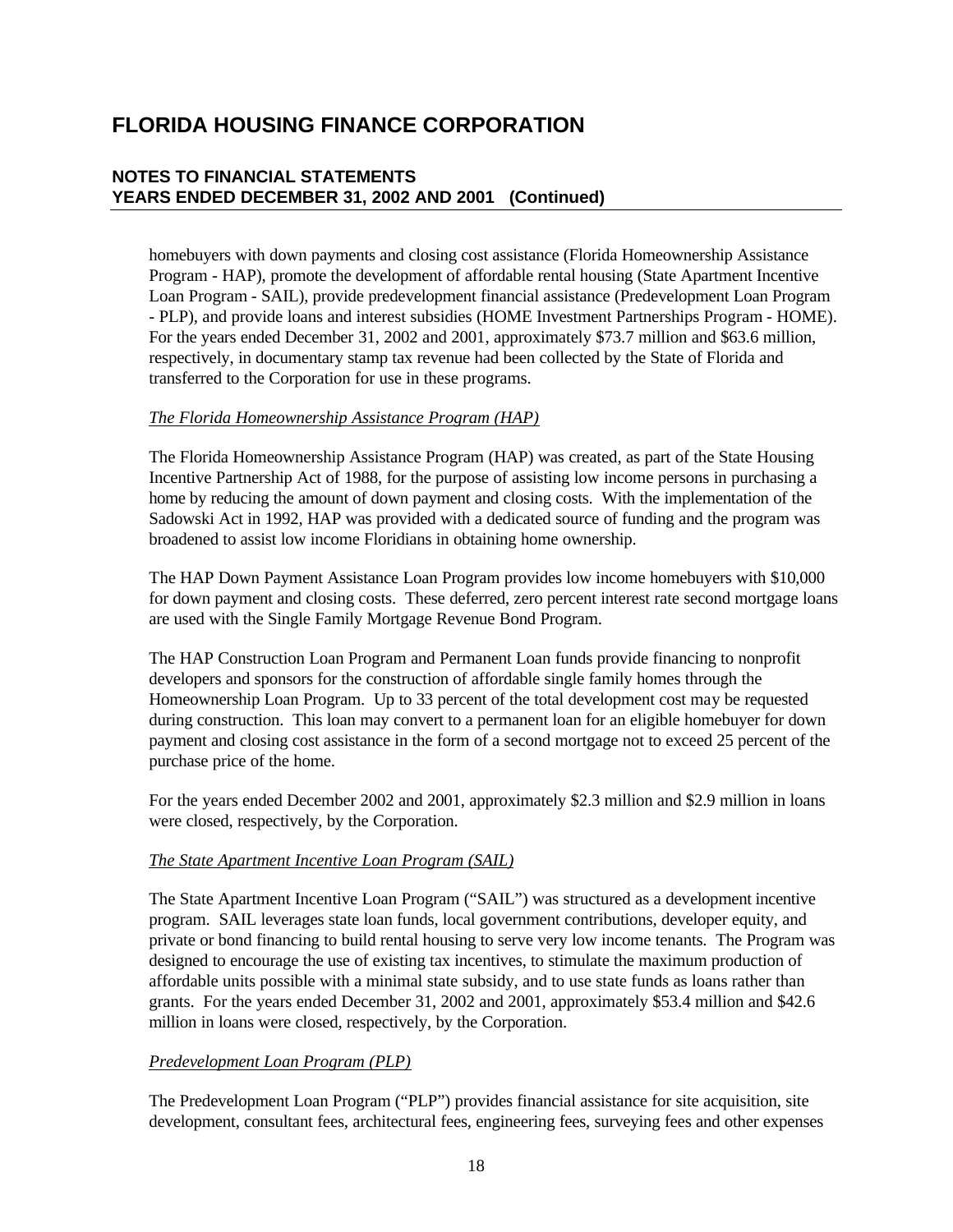### **NOTES TO FINANCIAL STATEMENTS YEARS ENDED DECEMBER 31, 2002 AND 2001 (Continued)**

incurred to develop land on which to construct or rehabilitate housing for very low income and low income Florida residents. Local government housing authorities, community based organizations, and nonprofit corporations are eligible to apply for loans up to \$500,000.

### *The HOME Investment Partnerships Program (HOME)*

The HOME Investment Partnerships Program and the HOME Disaster Relief Program, collectively referred to as "HOME", were established pursuant to HUD Regulations, 24 CFR Part 92 (1992). The Corporation will make HOME funds available to eligible housing providers and individuals in the form of loans, interest subsidies, and other forms of investment approved by the Corporation. For the years ended December 31, 2002 and 2001, approximately \$17.7 million and \$16.1 million in loans were closed, respectively, by the Corporation.

### *Affordable Housing Demonstration Loan Program*

The Affordable Housing Demonstration Loan Program was implemented in June 1986 as part of the Affordable Housing Act. The purpose of the Program was to encourage the production of suitable housing for persons of very low and moderately low income. Funds were available to both developers and individuals only as a second mortgage to finance up to one-third of a development or home's cost at interest rates from zero to three percent. Although loans are no longer made under the Program, the Corporation is responsible for the administration of the Program.

### *State Housing Initiatives Partnership Program (SHIP)*

The State Housing Initiatives Partnership Program ("SHIP") was created in 1992 as part of the William E. Sadowski Affordable Housing Act. This Program channels a portion of the documentary stamp tax revenues directly to counties and entitlement cities to be used for affordable housing and enables public-private partnerships to build, rehabilitate, and preserve affordable housing. Funds may also be used to provide the required match for federal HOME Investment Partnerships Program funds.

SHIP funds are allocated by population and each county receives at least \$350,000 annually. Under their Local Housing Assistance Plans, Florida's counties and cities may use SHIP funds to supplement Corporation programs, to provide a local match to obtain federal financing, and to fund emergency repairs under weatherization programs.

For the years ended December 31, 2002 and 2001, the Corporation received approximately \$180.7 million and \$157.7 million, respectively, in documentary stamp tax revenue for this program.

### *Affordable Housing Guarantee Program*

The Guarantee Program encourages affordable housing lending activities through the issuance of guarantees on obligations incurred in obtaining financing for affordable housing. The Program does not directly provide funds for developments, rather it facilitates such efforts by reducing lender risk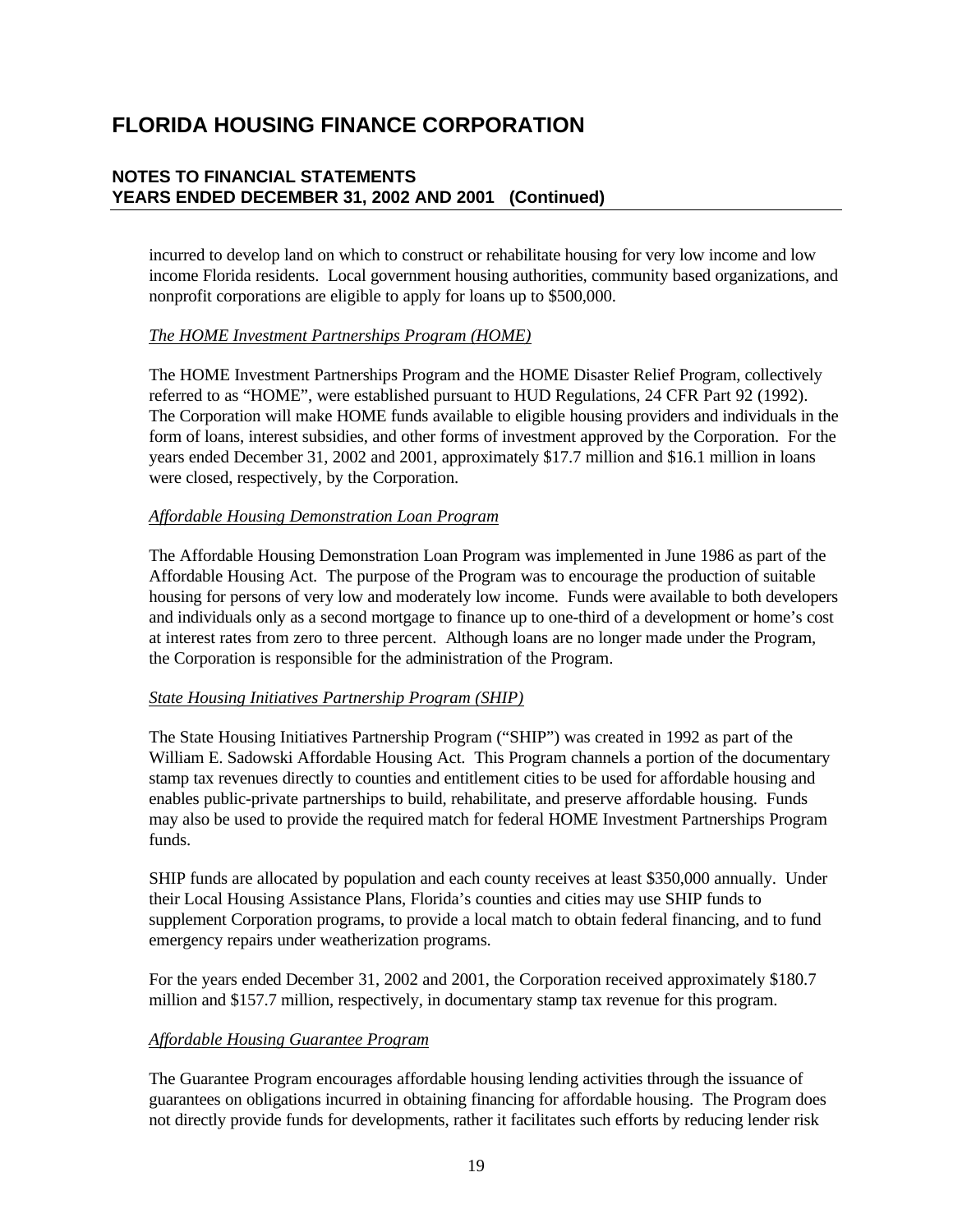### **NOTES TO FINANCIAL STATEMENTS YEARS ENDED DECEMBER 31, 2002 AND 2001 (Continued)**

through the issuance of guarantees on mortgage loans. The Program issues commitments to guarantee obligations for both single and multifamily developments. The Program receives a portion of State documentary stamp tax revenue in the State Housing Trust Fund to use toward debt service on its outstanding bonds, which at December 31, 2002 totaled \$287 million. In addition, the Program has statutory authority to utilize up to 50% of the annual revenue in the State Housing Trust Fund for claims payment obligations if payment of the obligations from amounts on deposit in the Guarantee Program will result in a downgrade in the Program's claims payment ratings.

One program instituted to mitigate the risk of the guarantees is the HUD Risk Sharing Program. On November 9, 1994, the Corporation and HUD entered into a Risk Sharing Agreement providing for HUD's assumption ("endorsement") of 50% of the Guarantee Program's post-construction obligation on specific multifamily developments financed by Corporation bonds. In late 2001, HUD allowed for the expansion of the Risk Sharing Program to include bonds issued by local governments. Under this structure, the local issuer issues the bonds, makes a loan to the Corporation, which in turn makes a loan to the borrower for the acquisition and construction of the proposed development. Immediately following the funding of the loan by the Corporation, all rights under the loan are assigned and transferred to the local issuer. This assignment and transfer satisfy any obligation of the Corporation to the local issuer. The local bonds are payable solely by the borrower. All interest paid by the borrower is assigned to the bonds.

The Guarantee Program's potential loss under the local risk sharing agreements is limited to the amount of the guarantee, as it is with any other development participating in the Guarantee Program. Therefore these agreements have not been reported in the accompanying financial statements. As of December 31, 2002, the Guarantee Program had closed nine transactions under this new structure, with outstanding guarantees of \$115.7 million.

### *Other program administered by the Corporation***:**

### *Housing Credit Program*

The Housing Credit Program provides qualified owners and developers of rental property an income tax credit for providing low income rental housing. The United States Treasury Department has authorized the Corporation to allocate the tax credits within the State of Florida with the stipulation that 10% of the total annual allocation be disbursed to nonprofit organizations. The Program was permanently extended by Congress in August 1993.

For the calendar years 1989 through 2002, the Corporation administered the following tax credit amounts (including National Pool allocations):

|                          | 1989-98       | 1999           | 2000         | 2001         | 2002         |
|--------------------------|---------------|----------------|--------------|--------------|--------------|
| Available for allocation | \$212,472,000 | \$18,737,000   | \$19,138,000 | \$24,139,000 | \$28,718,000 |
| Credits issued           | 211,775,000   | 18.737.000     | 19.138.000   | 24.139,000   | 28,718,000   |
| Forfeited                | 697,000       | $\overline{a}$ | -            |              | -            |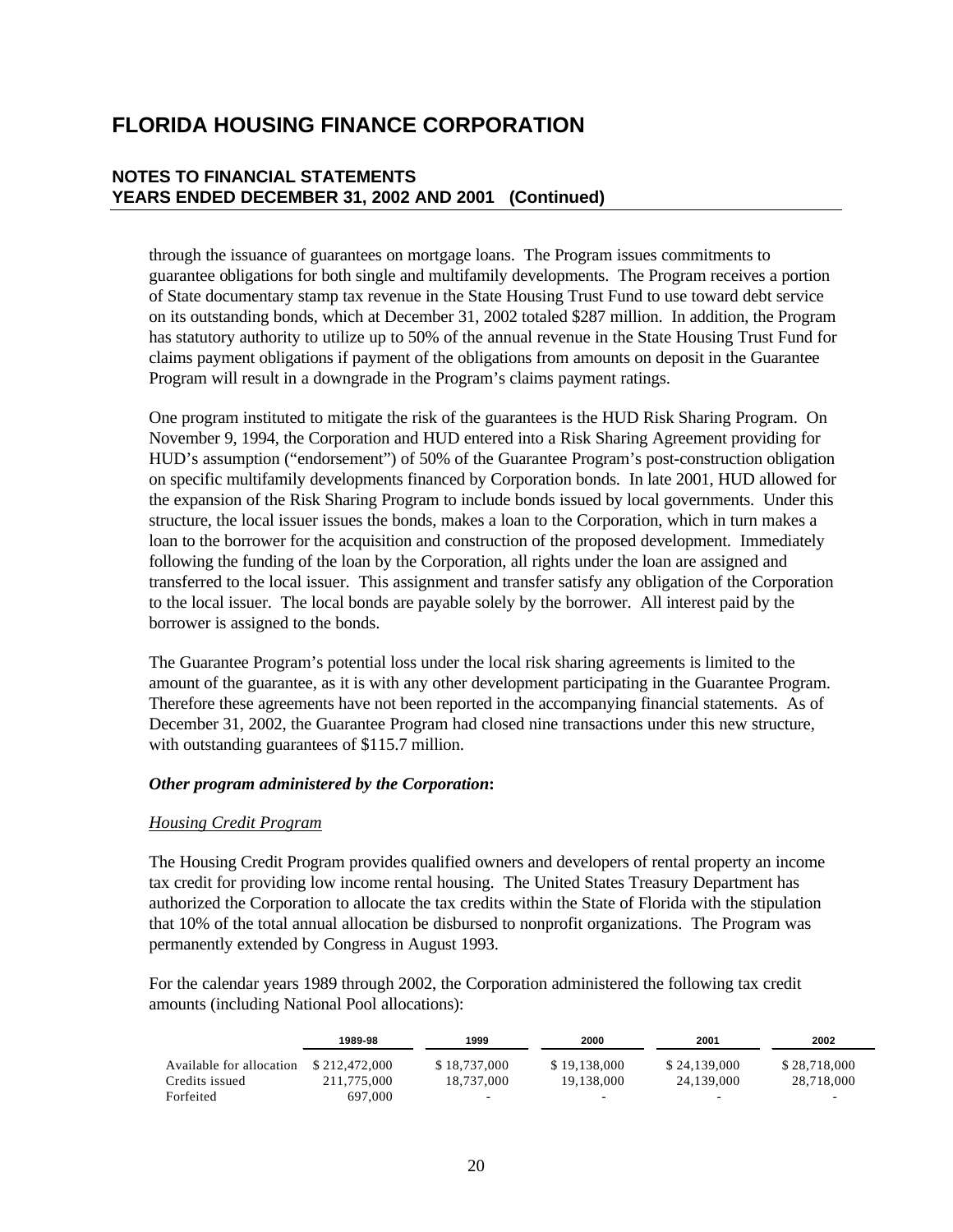### **NOTES TO FINANCIAL STATEMENTS YEARS ENDED DECEMBER 31, 2002 AND 2001 (Continued)**

### **4. CASH AND CASH EQUIVALENTS**

Cash on deposit in the bond programs is held in trust by financial institutions in the name of the Corporation and is entirely insured by federal depository insurance or collateral held by the financial institutions' trust departments or agents in the Corporation's name pursuant to Section 280.04, Florida Statutes.

Certain of the Corporation's funds in the State Housing Trust Fund and the Local Government Housing Trust Fund are held by the State Treasury in a general pool of investments. As required by statute, the State Treasury keeps the funds fully invested to maximize interest earnings. Statutes enumerate the various types of authorized deposits and investments, which include time deposits, federal government obligations, repurchase agreements, and reverse repurchase agreements through securities lending programs. The Corporation's share of this investment pool is \$82.6 million and \$17.2 million at December 31, 2002 and 2001, respectively, and is included in cash equivalents. No allocation will be made as to the Corporation's share of the types of investments or their risk categories. The Corporation's share of the assets and liabilities arising form the reverse repurchase agreements will likewise not be carried on the balance sheet since the State Treasury operates on a pooled basis and to do so may give the misleading impression that the Corporation itself has entered into such agreements. For further information refer to the State of Florida's Comprehensive Annual Financial Report or publications of the State Chief Financial Officer's Office.

### **5. INVESTMENTS**

The Corporation is authorized to invest in securities permitted under Section 215.47, Florida Statutes, including direct obligations of the United States of America or any agency thereof, interest-bearing or demand deposits with any qualified depository institution, and commercial paper of prime quality. It is also authorized to invest in contracts for the purchase and sale of government obligations as described in the Florida Housing Act.

All investments of the Corporation are recorded at fair value. A summary of the change in fair value of investments for the years ended December 31, 2002 and 2001 is as follows:

| <b>Change in Fair Value of Investments</b>          | 2002            | 2001            |
|-----------------------------------------------------|-----------------|-----------------|
|                                                     |                 |                 |
| Fair value at the end of the year                   | \$1,194,082,290 | \$1,180,075,190 |
| Add: Proceeds of investments sold during the year   | 1,935,293,091   | 2,613,347,495   |
| Less: Cost of investments purchased during the year | (1,932,749,001) | (2,462,882,778) |
| Less: Fair value at the beginning of the year       | (1,180,075,190) | (1,317,052,939) |
| Change in fair value of investments                 | 16,551,190<br>S | 13,486,968      |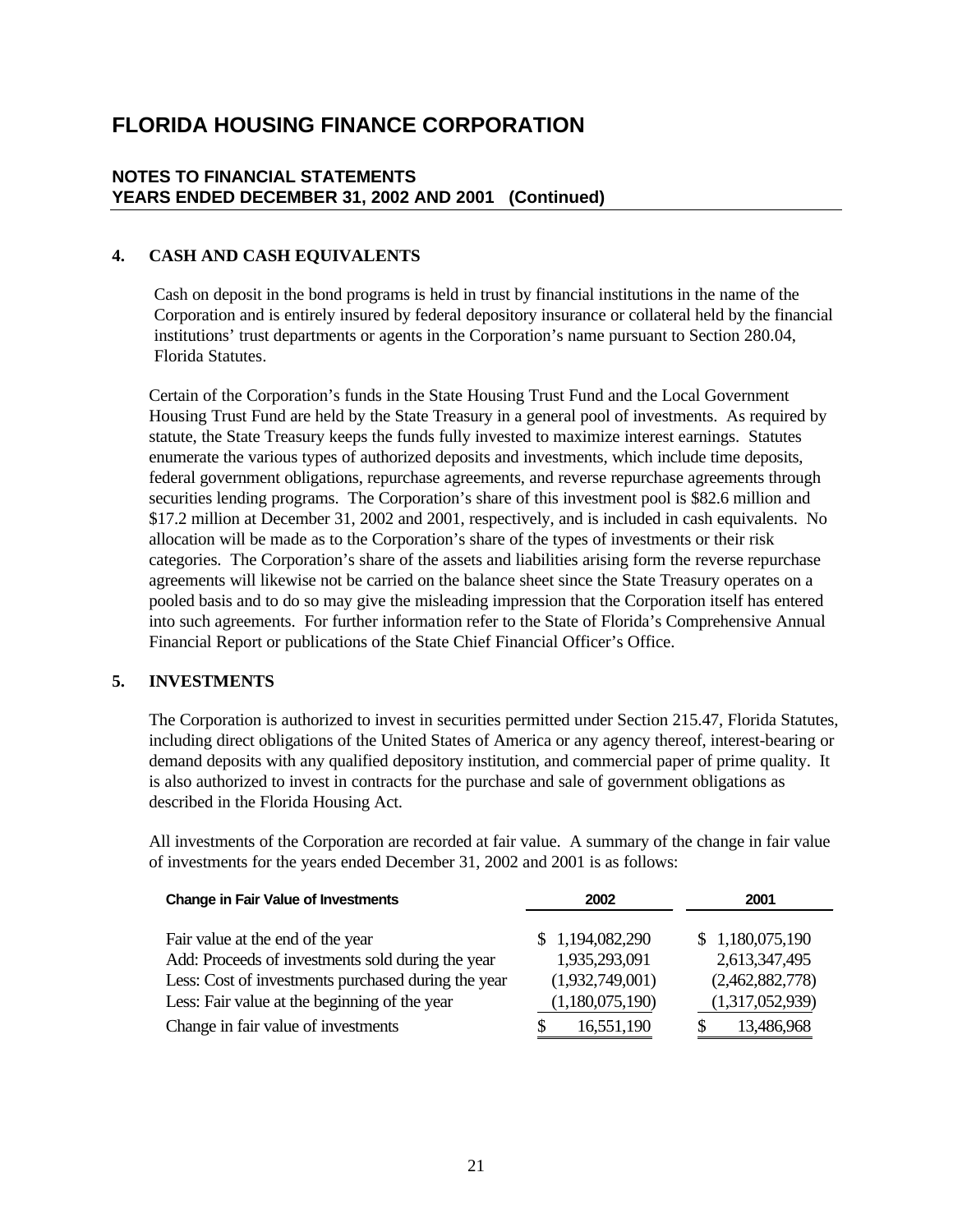### **NOTES TO FINANCIAL STATEMENTS YEARS ENDED DECEMBER 31, 2002 AND 2001 (Continued)**

The Corporation's investments at December 31, 2002 and 2001 are categorized in the following table to give an indication of the level of credit risk assumed. Category A includes investments that are insured or registered or for which the securities are held by the Corporation or its agent in the Corporation's name. Category B includes uninsured and unregistered investments for which the securities are held by the counterparty's trust department or agent in the Corporation's name. Category C includes uninsured and unregistered investments for which the securities are held by the counterparty or by its trust department or agent, but not in the Corporation's name.

Investment agreements, which provide a contractual rate of return on deposited funds, are agreements between certain trustees and financial institutions pursuant to trust indentures or other bond documents. Investment agreements cannot be categorized because they are not evidenced by securities that exist in physical or book entry form.

| <b>Investment Type</b>    | <b>Risk</b><br>Category | 2002<br><b>Carrying Value</b> | 2001<br><b>Carrying Value</b> |
|---------------------------|-------------------------|-------------------------------|-------------------------------|
| U.S. Government agencies  | B                       | \$<br>475,667,026             | 445,994,080<br>\$.            |
| U.S. Treasury             | B                       | 68,502,572                    | 128,692,500                   |
| Corporate bonds           | B                       | 65,506,895                    | 49,647,380                    |
| Other                     | C                       | 44,186,727                    | 60,076,561                    |
| Investment agreements     |                         | 540,219,070                   | 495,664,669                   |
|                           |                         | 1,194,082,290                 | 1,180,075,190                 |
| Less: Deferred fee income |                         | (1,822,572)                   | (1,950,335)                   |
| Investments, net          |                         | \$1,192,259,718               | \$1,178,124,855               |

#### **6. RESERVE FUND REQUIREMENTS**

Cash and investments held to satisfy various reserve requirements at December 31, 2002 were as follows:

| Program        | <b>Reserve</b><br><b>Requirements</b> | On<br><b>Deposit</b> | <b>Surety</b><br><b>Bonds</b> | <b>Excess</b> |  |
|----------------|---------------------------------------|----------------------|-------------------------------|---------------|--|
| Single Family  | 3,902,429                             | 4,086,264            | S<br>$\overline{\phantom{0}}$ | 183,835       |  |
| Homeowner      | 28,480,833                            | 10,495,657           | 19,398,373                    | 1,413,197     |  |
| Multifamily    | 44,666,253                            | 44,785,708           |                               | 119,455       |  |
| Guarantee Fund | 39,138,076                            | 29,138,206           | 10,000,000                    | 130           |  |
|                | \$116,187,591                         | \$88,505,835         | \$29,398,373                  | \$1,716,617   |  |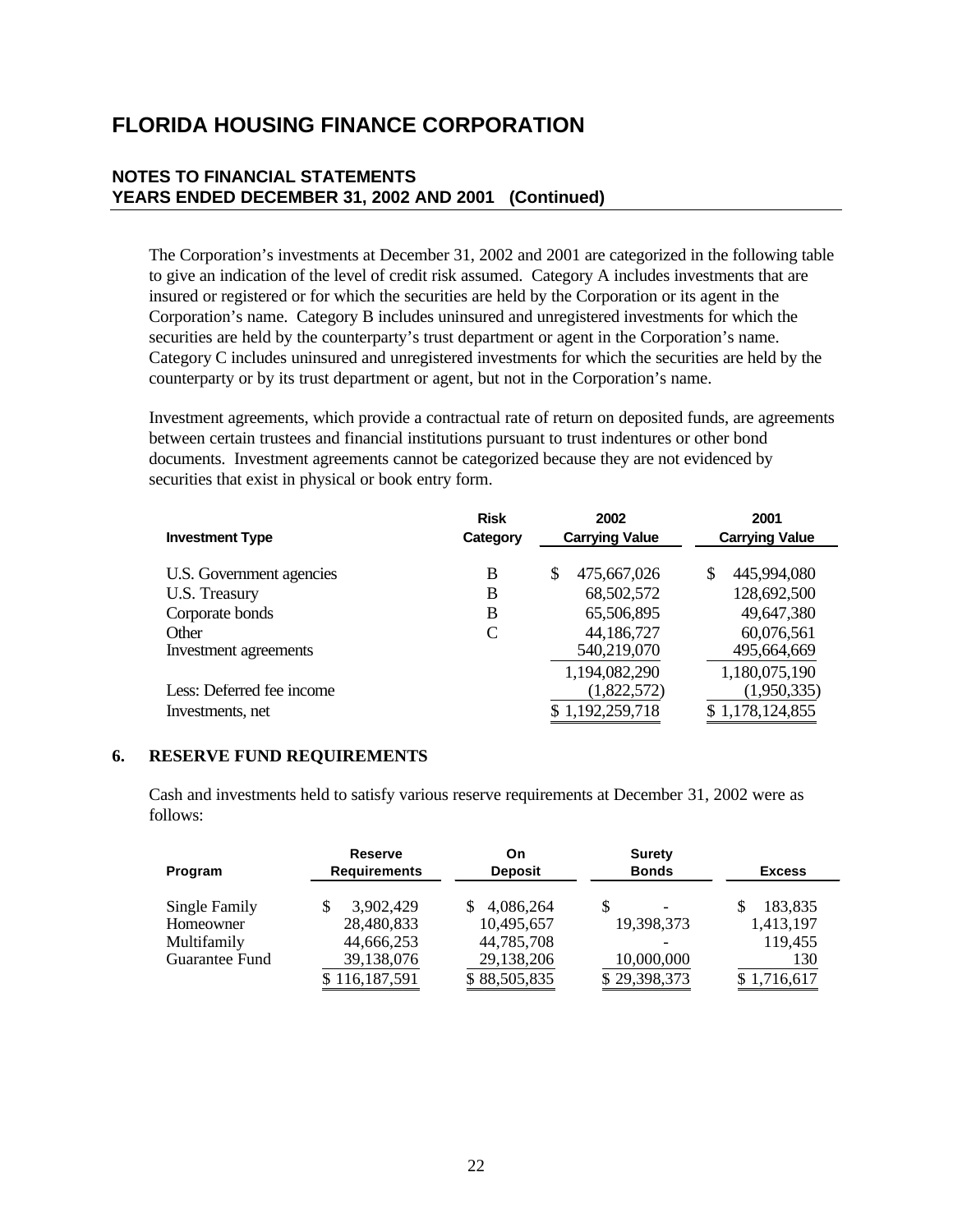### **NOTES TO FINANCIAL STATEMENTS YEARS ENDED DECEMBER 31, 2002 AND 2001 (Continued)**

### **7. LOANS RECEIVABLE**

Loans receivable, net of allowance for loans losses, discounts and deferred fees, were as follows at December 31, 2002 and 2001:

|                                  | 2002                 | 2001             |
|----------------------------------|----------------------|------------------|
| Single family mortgage loans     | \$.<br>543, 132, 459 | 546,261,096<br>S |
| Multifamily mortgage loans       | 2,002,685,005        | 1,858,821,982    |
| State and federally funded loans | 483,633,498          | 424,444,341      |
|                                  | 3,029,450,962        | 2,829,527,419    |
| Less:                            |                      |                  |
| Allowance for loan losses        | (91, 988, 476)       | (81, 531, 238)   |
| Loan discounts                   | (5,294,803)          | (4,934,702)      |
| Deferred fee income              | (5,024,163)          | (5,623,453)      |
|                                  | 2,927,143,520        | 2,737,438,026    |
| Less current portion             | (39, 166, 831)       | (29,043,062)     |
|                                  | \$2,887,976,689      | \$2,708,394,964  |

The single family and multifamily loans are pledged as collateral for the payment of principal and interest on bond indebtedness. Substantially all of the multifamily mortgage loans have an interest rate equal to the interest rate on the bonds plus expenses.

Certain single family mortgage loans are secured by first liens on single family residential property. Interest rates on the single family mortgage loans range from 3.00% to 10.99%. Under the Corporation's program guidelines, all conventionally financed single family mortgage loans with an initial loan-to-value ratio of greater than 80% are insured by private mortgage insurance carriers. The mortgage insurers, together with the approximate percentage of single family mortgage loans insured outstanding at December 31, 2002, (exclusive of FannieMae and GNMA guaranteed loans) are as follows: FHA (49.4%), Commonwealth Mortgage Assurance Company (Radian Guaranty, Inc.) (32.3%), VA (12.6%), and General Electric Mortgage Insurance Company (5.4%). Approximately 0.3% of single family mortgage loans outstanding at December 31, 2002 are uninsured.

Multifamily mortgage loans are collateralized by various methods, including first liens on multifamily rental properties, letters of credit, surety bonds, and guarantees provided by the Florida Housing Guarantee Program and third parties. Approximately \$4.8 million of the outstanding multifamily mortgage loans at December 31, 2002 are secured, in part, by irrevocable direct-pay letters of credit provided by banking and savings and loan institutions. The obligations of these institutions are collateralized by U.S. Government and corporation securities held by the Corporation's trustees in amounts greater than 100% of the outstanding multifamily mortgage loans. Approximately \$1.9 billion of the outstanding multifamily mortgage loans at December 31, 2002 are secured, in part, by insurance as follows: the Guarantee Program/HUD/AMBAC Indemnity Corporation (30.2%),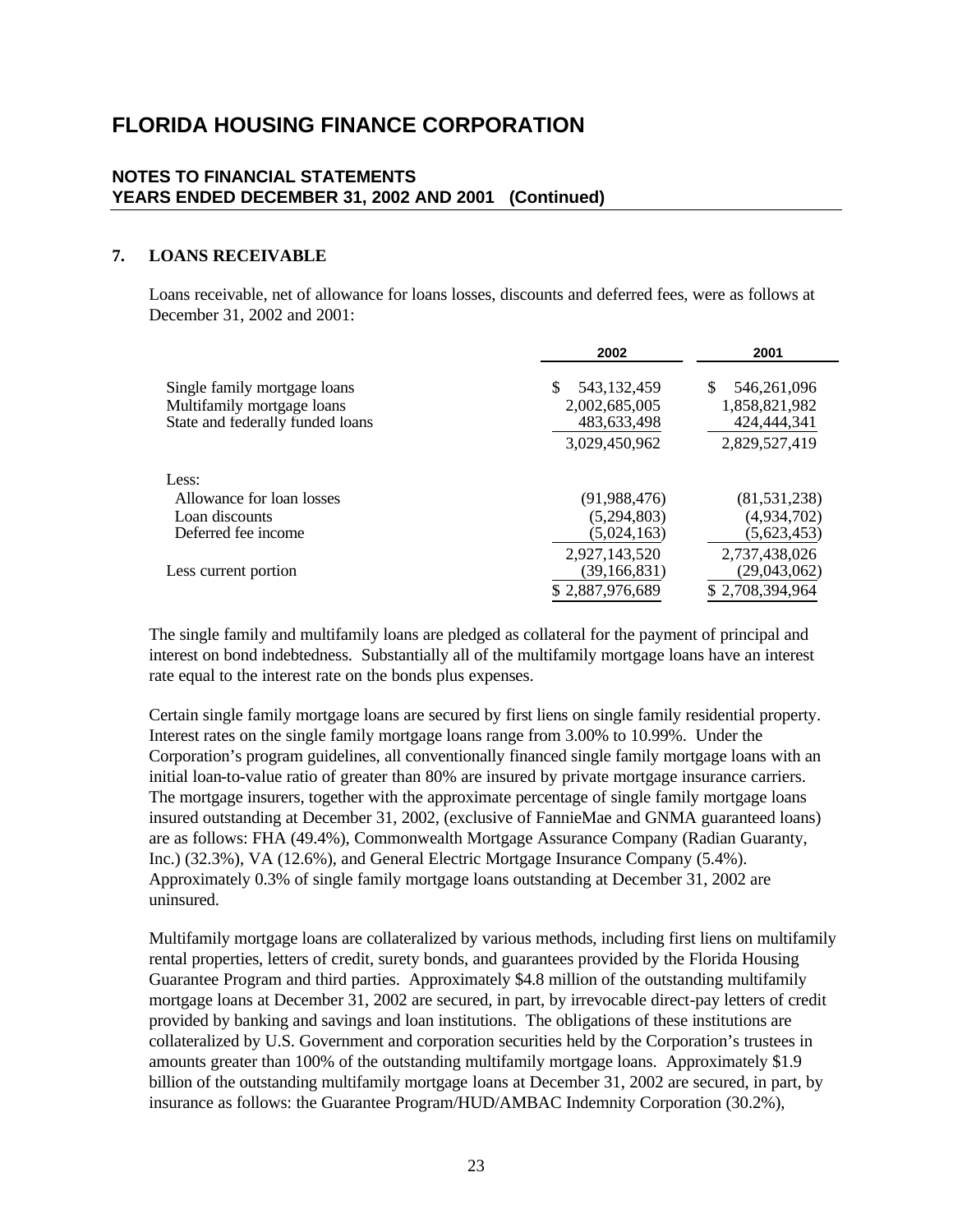### **NOTES TO FINANCIAL STATEMENTS YEARS ENDED DECEMBER 31, 2002 AND 2001 (Continued)**

FannieMae (17.1%), FSA/Guarantee Program (11.2%), CIGNA (6.1%), MBIA (3.5%), and various other companies (31.9%).

Certain multifamily mortgage loans receivable are in default due to nonpayment of principal and interest (see Note 19). These mortgage loans and related interest receivable, secured by specific housing developments, total approximately \$12 million and \$32 million and collateralize \$13 million and \$35 million of outstanding multifamily housing revenue bonds and related accrued interest at December 31, 2002 and 2001, respectively. As described in Note 1, the bonds secured by these loans are not general or special obligations of the Corporation or of the State of Florida, and the Corporation has no liability for such debt. The bonds are secured solely by the mortgage loan receivable and the underlying net revenue and property of the specific housing developments. Any loss resulting from the available assets being insufficient to satisfy the obligations of a specific bond issue will be sustained by the specific bondholder. The ultimate resolution of the default conditions on these troubled developments cannot be presently determined and no provision has been made for the effects, if any, of such resolution.

State and federally funded loans are primarily second mortgages made on both single family residential property and multifamily housing developments. Interest rates range from 0% to 9%. Most loans made under the SAIL program contain interest payment provisions based upon the developments' cash flows with deferral of interest payment until positive cash flow is generated.

### **8. CAPITAL ASSETS**

Capital asset activity for the years ended December 31, 2002 and 2001 is as follows:

|                                             | <b>Beginning</b> |                  |           | <b>Ending</b>  |  |  |
|---------------------------------------------|------------------|------------------|-----------|----------------|--|--|
| 2002                                        | <b>Balance</b>   | <b>Increases</b> | Decreases | <b>Balance</b> |  |  |
| Capital assets being depreciated:           |                  |                  |           |                |  |  |
| Furniture                                   | \$<br>142,464    | \$<br>11.852     | \$        | \$<br>154,316  |  |  |
| Equipment                                   | 276,644          | 35,791           | (29, 125) | 283,310        |  |  |
| Computer equipment                          | 2,328,694        | 222.713          | (41,150)  | 2,510,257      |  |  |
| Leasehold improvements                      | 102,485          | 12,280           |           | 114,765        |  |  |
| Total capital assets being depreciated      | 2,850,287        | 282,636          | (70, 275) | 3,062,648      |  |  |
| Less accumulated depreciation for:          |                  |                  |           |                |  |  |
| Furniture                                   | \$<br>(40,606)   | (17,101)<br>\$   | \$        | \$<br>(57,707) |  |  |
| Equipment                                   | (209, 673)       | (32, 477)        | 29.125    | (213,025)      |  |  |
| Computer equipment                          | (1,860,468)      | (391, 726)       | 41,150    | (2,211,044)    |  |  |
| Leasehold improvements                      | (25,376)         | (10, 863)        |           | (36,239)       |  |  |
| Total accumulated depreciation              | (2,136,123)      | (452, 167)       | 70,275    | (2,518,015)    |  |  |
| Total capital assets being depreciated, net | 714,164          | \$(169, 531)     |           | 544,633        |  |  |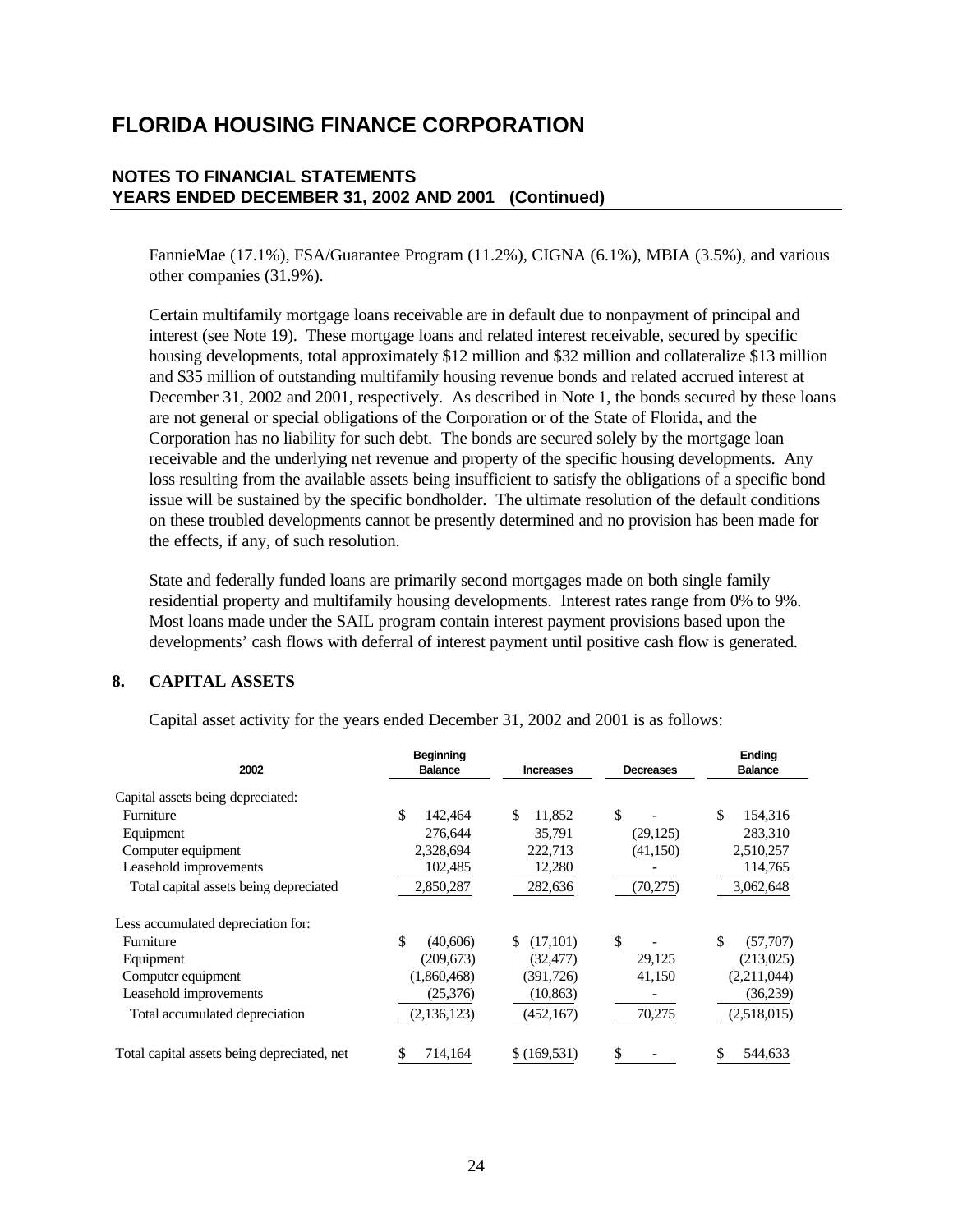### **NOTES TO FINANCIAL STATEMENTS YEARS ENDED DECEMBER 31, 2002 AND 2001 (Continued)**

| 2001                                        | <b>Beginning</b><br><b>Balance</b> | <b>Increases</b> | <b>Decreases</b> | Ending<br><b>Balance</b> |
|---------------------------------------------|------------------------------------|------------------|------------------|--------------------------|
|                                             |                                    |                  |                  |                          |
| Capital assets being depreciated:           |                                    |                  |                  |                          |
| Furniture                                   | \$<br>120,672                      | \$<br>22,350     | \$<br>(558)      | \$<br>142,464            |
| Equipment                                   | 254.232                            | 27,656           | (5,244)          | 276,644                  |
| Computer equipment                          | 2,300,131                          | 206,992          | (178, 429)       | 2,328,694                |
| Leasehold improvements                      | 123,944                            | 1,687            | (23, 146)        | 102,485                  |
| Total capital assets being depreciated      | 2,798,979                          | 258,685          | (207,377)        | 2,850,287                |
| Less accumulated depreciation for:          |                                    |                  |                  |                          |
| Furniture                                   | \$<br>(26,070)                     | \$<br>(14,736)   | \$<br>200        | \$<br>(40,606)           |
| Equipment                                   | (176, 755)                         | (38, 162)        | 5,244            | (209,673)                |
| Computer equipment                          | (1,347,504)                        | (648, 359)       | 135,395          | (1,860,468)              |
| Leasehold improvements                      | (38,358)                           | (10, 164)        | 23,146           | (25,376)                 |
| Total accumulated depreciation              | (1,588,687)                        | (711,421)        | 163,985          | (2,136,123)              |
| Total capital assets being depreciated, net | 1,210,292                          | (452, 736)<br>S. | \$<br>(43,392)   | 714,164                  |

Depreciation expense for the years ended December 31, 2002 and 2001 was \$452,167 and \$711,421, respectively.

### **9. COLLATERALIZED BANK LOANS**

In April 1998, the Corporation entered into a line of credit agreement with the Federal Home Loan Bank (the "Bank") to capture available single family tax-exempt bond allocations. The agreement provides for maximum borrowings of \$100 million bearing interest at the investment rate on funds held in the cash collateral account plus seven basis points (1.07% at December 31, 2002). All advances under this agreement are fully collateralized with cash, which may be replaced with other types of collateral in a form and amount acceptable to the Bank. The agreement renews each October for an additional twelve-month period. As a result, the collateralized bank loans are classified as a current liability.

During 2002, the Corporation utilized the agreement to redeem bonds from; the Home Ownership Program 1987 Series G1, 1992 Series G1; the Single Family Program 1986 Series A, 1993 Series A and B, 1994 Series B, 1995 Series A; and the Homeowner Program 1995 Series 2, 1996 Series 2 and 3, 1997 Series 2, 1998 Series 2, 1999 Series 2, 3, 7, and 8, and 2000 Series 3, 4, 5, 7 and 9.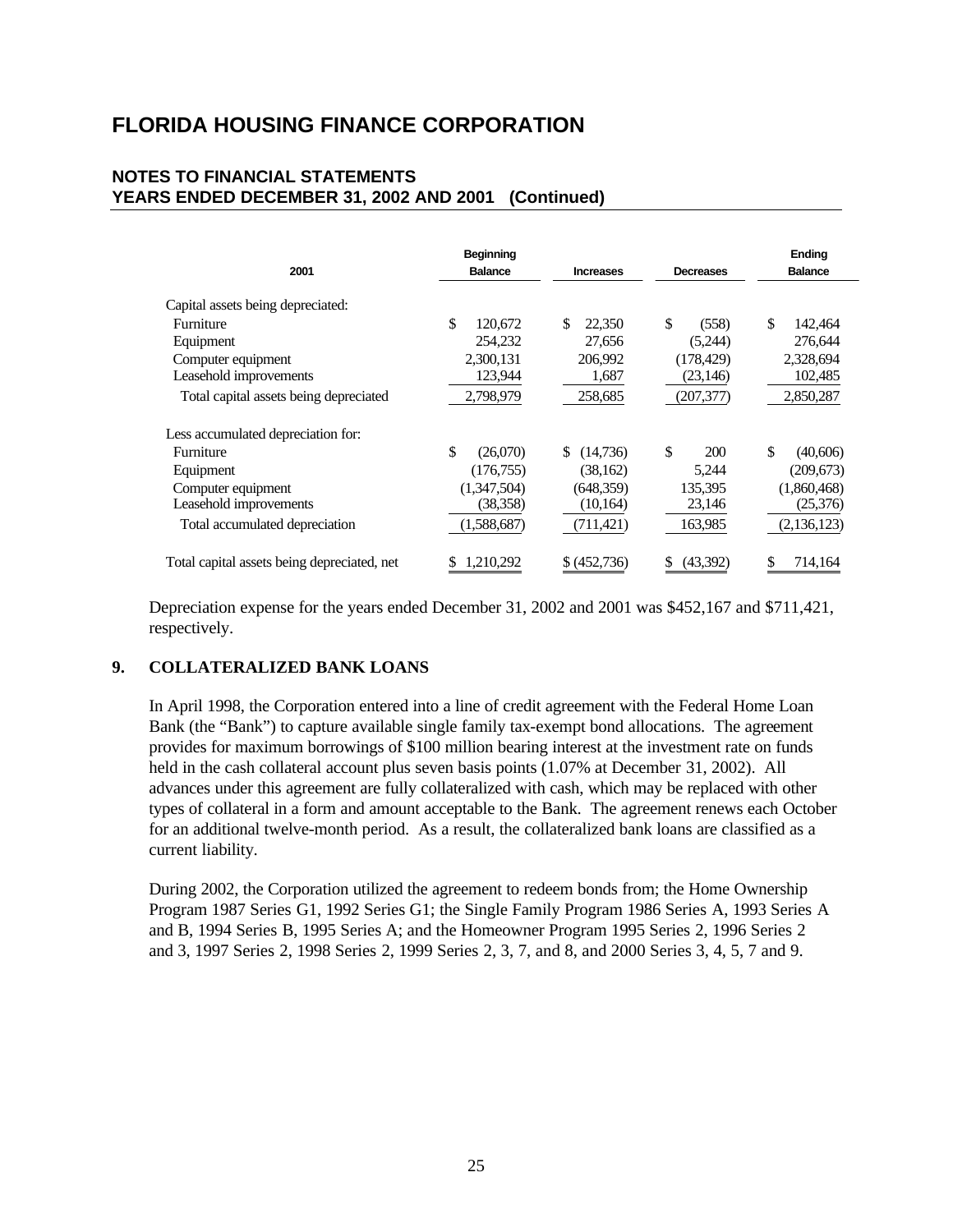### **NOTES TO FINANCIAL STATEMENTS YEARS ENDED DECEMBER 31, 2002 AND 2001 (Continued)**

At December 31, 2002 and 2001, the balances outstanding under the agreement are as follows:

|                                           | 2002         | 2001         |
|-------------------------------------------|--------------|--------------|
| Single Family Mortgage Program            | \$21,089,511 | \$14,133,505 |
| Single Family Home Ownership Program      | 10,633,720   | 14,355,432   |
| <b>Single Family Residential Program</b>  | 688.142      | 2,623,816    |
| Single Family Homeowner Program           | 31,010,728   | 23,395,217   |
| <b>Operating/Bond Management Subfunds</b> | 625,675      |              |
|                                           | \$64,047,776 | \$54,507,970 |

Collateralized bank loans activity for the years ended December 31, 2002 and 2001, was as follows:

|      | <b>Beginning</b><br><b>Balance</b> | Additions    | <b>Reductions</b> | Ending<br><b>Balance</b> |
|------|------------------------------------|--------------|-------------------|--------------------------|
| 2002 | \$54,507,970                       | \$56,486,945 | \$ (46,947,139)   | \$64,047,776             |
| 2001 | 2,686,714                          | \$87,554,317 | \$ (35,733,061)   | \$54,507,970             |

The available single family tax-exempt allocation will be utilized through the issuance of additional Homeowner Mortgage Revenue Bonds. The proceeds of these bonds will be used to finance the origination of home mortgages for persons of low, middle, or moderate income within the State of Florida.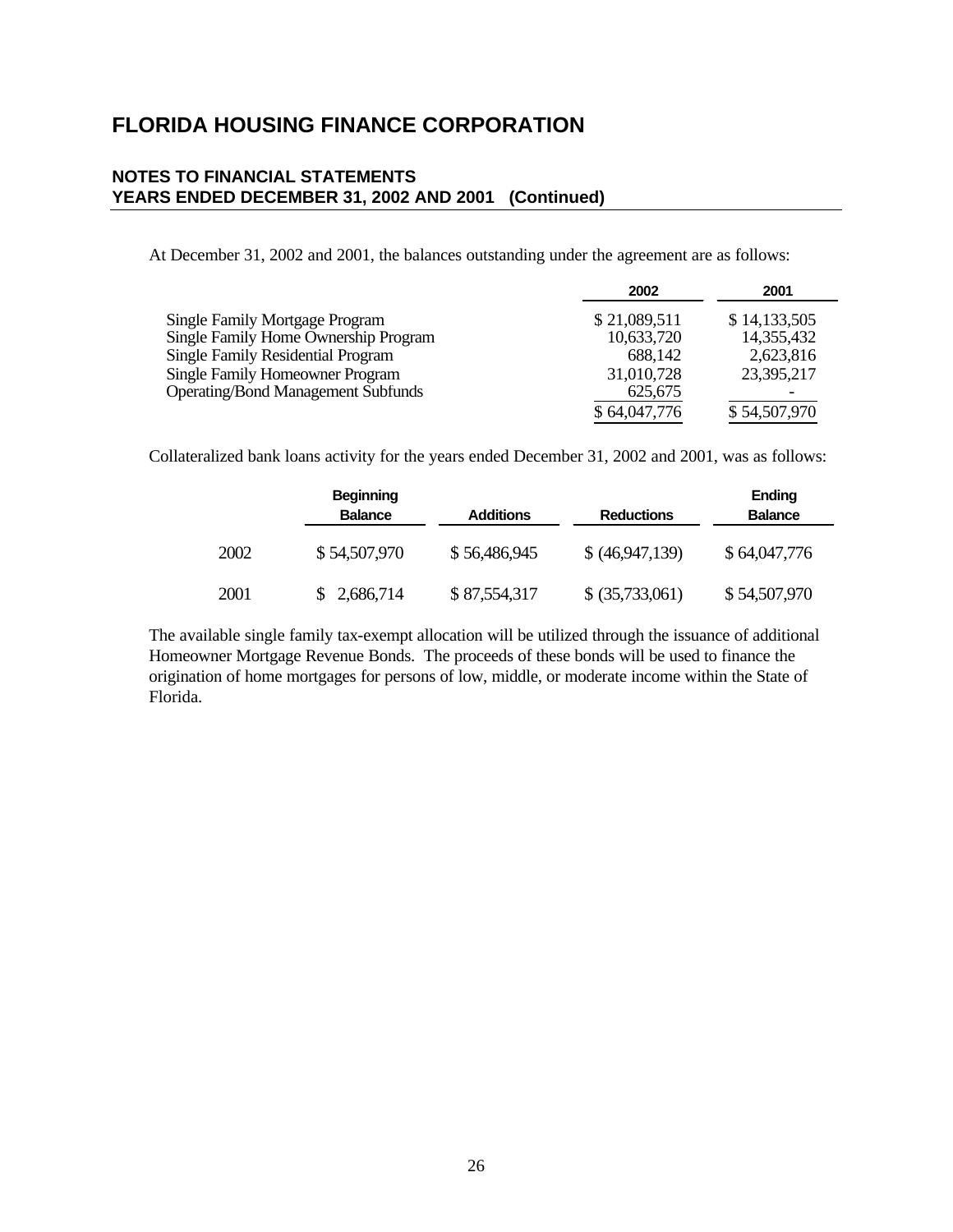### **NOTES TO FINANCIAL STATEMENTS YEARS ENDED DECEMBER 31, 2002 AND 2001 (Continued)**

### **10. BONDS PAYABLE**

At December 31, 2002 and 2001 bonds payable consist of the following:

| <b>Description</b>                                       | <b>Issue Date</b>  | <b>Due Dates</b>               | <b>Interest Rates</b><br>2002 |               | <b>Balance Outstanding</b><br>2001 |  |
|----------------------------------------------------------|--------------------|--------------------------------|-------------------------------|---------------|------------------------------------|--|
|                                                          |                    |                                |                               |               |                                    |  |
| Single Family Mortgage Fund:<br>1986 Series A Term Bonds | June 1, 1986       | July 1, 2006                   | 8.50%                         | \$<br>405,000 | \$<br>610,000                      |  |
| 1986 Series A Term Bonds                                 | June 1, 1986       | July 1, 2016                   | 8.60%                         | 1,860,000     | 2,325,000                          |  |
|                                                          |                    |                                |                               | 2,265,000     | 2,935,000                          |  |
|                                                          |                    |                                |                               |               |                                    |  |
| 1993 Series A Term Bonds                                 | May 1, 1993        | July 1, 2014                   | 7.50%                         | 2,130,000     | 3,440,000                          |  |
|                                                          |                    |                                |                               | 2,130,000     | 3,440,000                          |  |
| 1993 Series B Term Bonds                                 | November 1, 1993   | July 1, 2026                   | 6.50%                         |               | 1,000,000                          |  |
| 1993 Series B Term Bonds                                 | November 1, 1993   | January 1, 2027                | 5.875%                        | 21,295,000    | 21,645,000                         |  |
| 1993 Series C Term Bonds                                 | November 1, 1993   | July 1, 2027                   | 5.75%                         | 14,050,000    | 14,050,000                         |  |
|                                                          |                    |                                |                               | 35,345,000    | 36,695,000                         |  |
| 1994 Series A Serial Bonds                               | August 1, 1994     | January 1, 2005 - July 1, 2007 | 5.75% to 5.95%                | 3,570,000     | 4,135,000                          |  |
| 1994 Series A Term Bonds                                 | August 1, 1994     | July 1, 2011                   | 6.25%                         | 5,890,000     | 6,825,000                          |  |
| 1994 Series A Term Bonds                                 | August 1, 1994     | July 1, 2014                   | 6.35%                         | 5,520,000     | 6,400,000                          |  |
| 1994 Series B Serial Bonds                               | August 1, 1994     | January 1, 2003 - July 1, 2004 | 5.70% to 5.80%                | 2,165,000     | 3,665,000                          |  |
| $\ast$<br>1994 Series B Term Bonds                       | August 1, 1994     | July 1, 2017                   | 6.55%                         | 6,855,000     | 7,950,000                          |  |
| 1994 Series B Term Bonds                                 | August 1, 1994     | July 1, 2026                   | 6.65%                         | 31,055,000    | 36,005,000                         |  |
|                                                          |                    |                                |                               | 55,055,000    | 64,980,000                         |  |
| 1995 Series A Serial Bonds                               | February 1, 1995   | January 1, 2003 - July 1, 2006 | 5.90% to 6.15%                | 4,235,000     | 5,790,000                          |  |
| $\ast$<br>1995 Series A Term Bonds                       | February 1, 1995   | July 1, 2009                   | 6.25%                         | 3,945,000     | 4,430,000                          |  |
| $\ast$<br>1995 Series A Term Bonds                       | February 1, 1995   | July 1, 2014                   | 6.55%                         | 8,615,000     | 9,680,000                          |  |
| $\ast$<br>1995 Series A Term Bonds                       | February 1, 1995   | July 1, 2024                   | 6.65%                         | 14,800,000    | 16,630,000                         |  |
|                                                          |                    |                                |                               | 31,595,000    | 36,530,000                         |  |
|                                                          |                    |                                |                               | 126,390,000   | 144,580,000                        |  |
| Unamortized bond discount                                |                    |                                |                               | (7,514)       | (11,089)                           |  |
| Net bonds payable                                        |                    |                                |                               | 126,382,486   | 144,568,911                        |  |
| Single Family Home Ownership Fund:                       |                    |                                |                               |               |                                    |  |
| 1987 Series G1 Term Bonds                                | December 16, 1987  | November 1, 2017               | Floating                      | 4,100,000     | 5,640,000                          |  |
| 1987 Series G2 Term Bonds                                | December 16, 1987  | November 1, 2018               | Floating                      | 2,230,000     | 3,185,000                          |  |
|                                                          |                    |                                |                               | 6,330,000     | 8,825,000                          |  |
| 1991 Series G1 Term Bonds                                | September 26, 1991 | October 1, 2023                | Floating                      | 12,343,600    | 17,154,000                         |  |
| 1991 Series G2 Term Bonds                                | September 26, 1991 | October 1, 2023                | Floating                      | 5,318,400     | 6,512,000                          |  |
|                                                          |                    |                                |                               | 17,662,000    | 23,666,000                         |  |
| 1992 Series G1 Term Bonds                                | June 30, 1992      | December 1, 2025               | Floating                      | 60,107,091    | 75,340,376                         |  |
| 1992 Series G2 Term Bonds                                | June 30, 1992      | December 1, 2023               | Floating                      | 7,060,203     | 8,866,387                          |  |
|                                                          |                    |                                |                               | 67,167,294    | 84,206,763                         |  |
|                                                          |                    |                                |                               |               |                                    |  |
|                                                          |                    |                                |                               | 91,159,294    | 116,697,763                        |  |
| Unamortized bond discount                                |                    |                                |                               | ٠             |                                    |  |
| Net bonds payable                                        |                    |                                |                               | 91,159,294    | 116,697,763                        |  |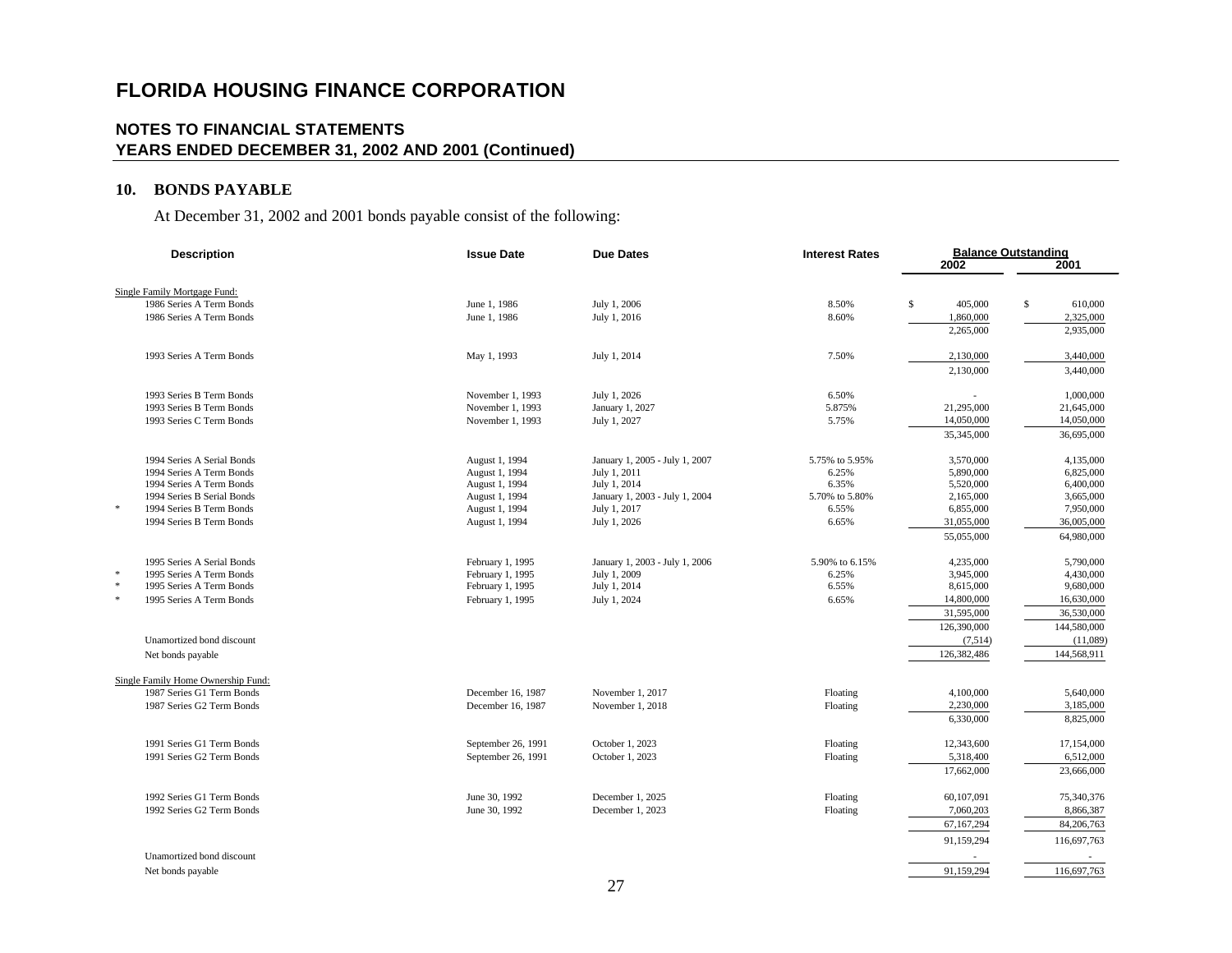| <b>Description</b>                       | <b>Issue Date</b> | <b>Due Dates</b>               | <b>Interest Rates</b> |                 | <b>Balance Outstanding</b> |  |  |  |
|------------------------------------------|-------------------|--------------------------------|-----------------------|-----------------|----------------------------|--|--|--|
|                                          |                   |                                |                       | 2002            | 2001                       |  |  |  |
| Single Family Homeowner Mortgage Fund:   |                   |                                |                       |                 |                            |  |  |  |
| 1995 Series 1A Serial Bonds              | October 1, 1995   | January 1, 2003 - July 1, 2007 | 4.95% to 5.45%        | \$<br>2,500,000 | \$<br>3,135,000            |  |  |  |
| 1995 Series 1A Term Bonds                | October 1, 1995   | January 1, 2009                | 5.65%                 | 1,000,000       | 1,090,000                  |  |  |  |
| 1995 Series 1A Term Bonds                | October 1, 1995   | July 1, 2016                   | 5.25%                 | 215,000         | 945,000                    |  |  |  |
| 1995 Series 1B Serial Bonds              | October 1, 1995   | January 1, 2003 - July 1, 2007 | 4.95% to 5.45%        | 5,085,000       | 6,460,000                  |  |  |  |
| 1995 Series 1B Term Bonds                | October 1, 1995   |                                | 5.95%                 | 10,555,000      | 11,515,000                 |  |  |  |
|                                          |                   | July 1, 2014                   |                       |                 |                            |  |  |  |
| 1995 Series 1B Term Bonds                | October 1, 1995   | January 1, 2017                | 6.00%                 | 4,235,000       | 4,615,000                  |  |  |  |
| 1995 Series 2 Term Bonds                 | October 1, 1995   | July 1, 2020                   | 5.625%                | 3,555,000       | 5,030,000                  |  |  |  |
| 1995 Series 2 Term Bonds                 | October 1, 1995   | July 1, 2027                   | 6.20%                 | 22,760,000      | 24,830,000                 |  |  |  |
| 1995 Series 2 Term Bonds                 | October 1, 1995   | January 1, 2028                | 6.20%                 | 3,775,000       | 4,115,000                  |  |  |  |
|                                          |                   |                                |                       | 53,680,000      | 61,735,000                 |  |  |  |
| 1996 Series 1 Term Bonds                 | July 1, 1996      | July 1, 2016                   | 6.05%                 | 3,405,000       | 3,745,000                  |  |  |  |
| 1996 Series 2 Serial Bonds               | July 1, 1996      | January 1, 2003 - July 1, 2011 | 5.35% to 6.05%        | 4,525,000       | 5.380,000                  |  |  |  |
| 1996 Series 2 Term Bonds                 | July 1, 1996      | July 1, 2021                   | 6.40%                 | 1,700,000       | 3,635,000                  |  |  |  |
| 1996 Series 2 Term Bonds                 | July 1, 1996      | January 1, 2028                | 6.35%                 | 2,520,000       | 2,535,000                  |  |  |  |
| 1996 Series 2 Term Bonds                 | July 1, 1996      | July 1, 2028                   | 6.35%                 | 11,275,000      | 11,355,000                 |  |  |  |
|                                          |                   |                                |                       | 23,425,000      | 26,650,000                 |  |  |  |
| 1996 Series 3 Serial Bonds               | September 1, 1996 | January 1, 2003 - July 1, 2014 | 5.05% to 6.05%        | 8,560,000       | 10,225,000                 |  |  |  |
| 1996 Series 3 Term Bonds                 | September 1, 1996 | July 1, 2016                   | 6.20%                 | 2,115,000       | 2,390,000                  |  |  |  |
| 1996 Series 3 Term Bonds                 | September 1, 1996 | July 1, 2022                   | 5.80%                 | 6,210,000       | 7,630,000                  |  |  |  |
| 1996 Series 3 Term Bonds                 | September 1, 1996 | July 1, 2024                   | 6.30%                 | 3,885,000       | 4,395,000                  |  |  |  |
| 1996 Series 3 Term Bonds                 | September 1, 1996 | July 1, 2028                   | 6.35%                 | 9,375,000       | 10,595,000                 |  |  |  |
|                                          |                   |                                |                       | 30,145,000      | 35,235,000                 |  |  |  |
| 1997 Series 1 Term Bonds                 | June 1, 1997      | July 1, 2017                   | 5.625%                | 6,750,000       | 7,045,000                  |  |  |  |
| 1997 Series 2 Serial Bonds               | June 1, 1997      | January 1, 2003- July 1, 2007  | 4.80% to 5.20%        | 6,025,000       | 7,400,000                  |  |  |  |
| 1997 Series 2 Term Bonds                 | June 1, 1997      | July 1, 2014                   | 5.75%                 | 11,615,000      | 12,125,000                 |  |  |  |
| 1997 Series 2 Term Bonds                 | June 1, 1997      | July 1, 2029                   | 5.90%                 | 41,620,000      | 43,440,000                 |  |  |  |
| 1997 Series 3 Serial Bonds               | June 1, 1997      | January 1, 2003 - July 1, 2007 | 6.79% to 7.11%        | 1,720,000       | 2,055,000                  |  |  |  |
| 1997 Series 3 Term Bonds                 | June 1, 1997      | January 1, 2019                | 6.74%                 | 1,205,000       | 5,560,000                  |  |  |  |
| 1997 Series 3 Term Bonds                 | June 1, 1997      | January 1, 2026                | 6.95%                 | 8,395,000       | 8,630,000                  |  |  |  |
| 1997 Series 3 Term Bonds                 | June 1, 1997      | January 1, 2029                | 7.25%                 | 6,200,000       | 6,375,000                  |  |  |  |
|                                          |                   |                                |                       | 83,530,000      | 92,630,000                 |  |  |  |
| 1998 Series 1 Serial Bonds               | May 15, 1998      | January 1, 2003 - July 1, 2014 | 4.35% to 5.15%        | 26,900,000      | 28,760,000                 |  |  |  |
| 1998 Series 1 Capital appreciation Bonds | May 15, 1998      | July 1, 2017                   | 5.45%                 | 3.365.772       | 3.324.277                  |  |  |  |
| 1998 Series 2 Term Bonds                 | May 15, 1998      | January 1, 2021                | 4.75%                 | 6,675,000       | 7,865,000                  |  |  |  |
| 1998 Series 2 Term Bonds                 | May 15, 1998      | January 1, 2021                | 5.35%                 | 9,230,000       | 9,255,000                  |  |  |  |
| 1998 Series 2 Capital Appreciation Bonds | May 15, 1998      | January 1, 2029                | 5.65%                 | 14,071,661      | 13,340,225                 |  |  |  |
| 1998 Series 3 Term Bonds                 | May 15, 1998      | January 1, 2016                | Floating              | 8,495,000       | 8,860,000                  |  |  |  |
| 1998 Series 4 Serial Bonds               | May 15, 1998      | January 1, 2003 - July 1, 2005 | 6.24% to 6.43%        | 7,100,000       | 9,235,000                  |  |  |  |
| 1998 Series 4 Term Bonds                 | May 15, 1998      | July 1, 2010                   | 6.24%                 | 8,485,000       | 10,685,000                 |  |  |  |
|                                          |                   |                                |                       | 84,322,433      | 91,324,502                 |  |  |  |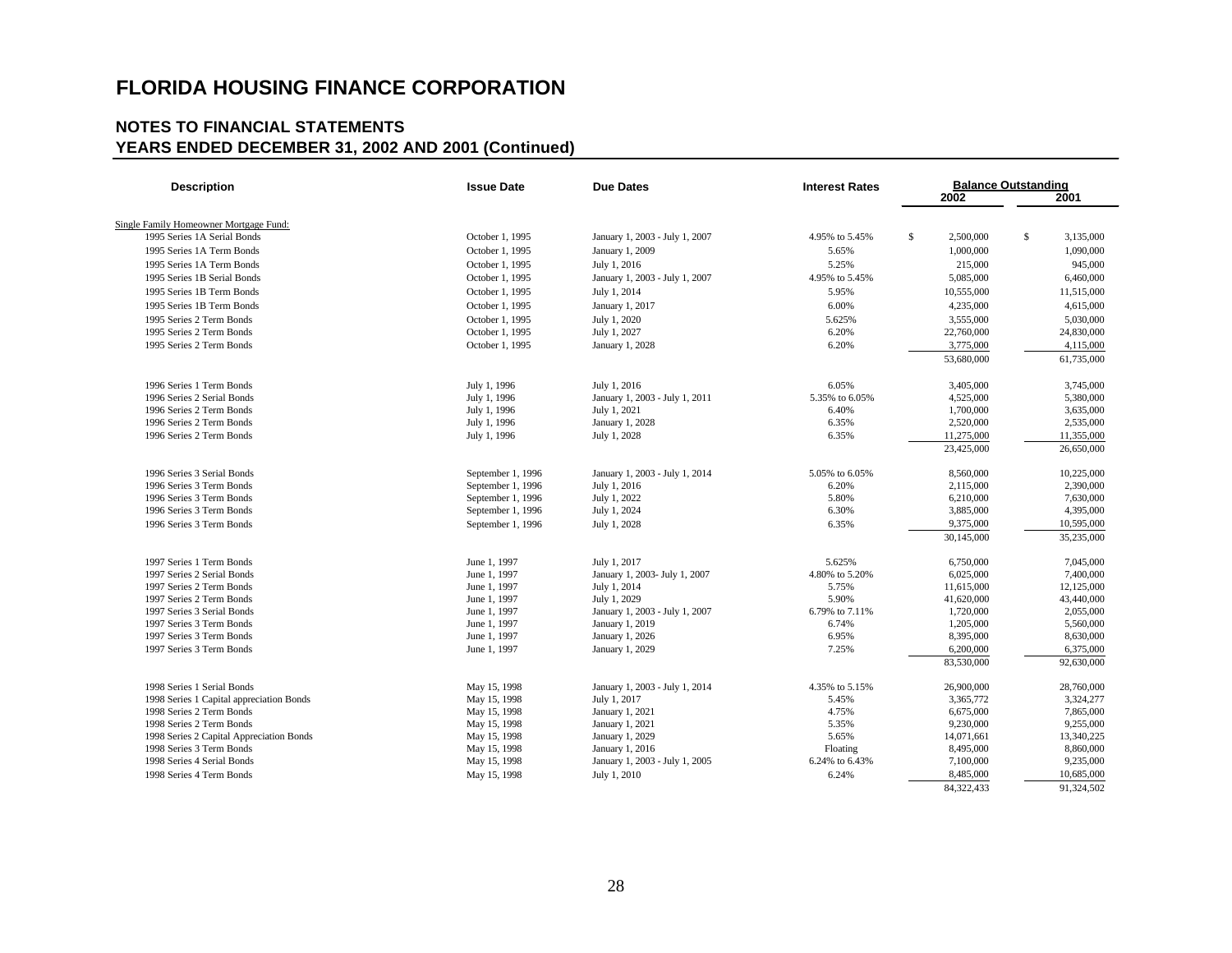| <b>Description</b>                       | <b>Issue Date</b> | <b>Due Dates</b>               | <b>Interest Rates</b> |                 | <b>Balance Outstanding</b> |  |  |  |
|------------------------------------------|-------------------|--------------------------------|-----------------------|-----------------|----------------------------|--|--|--|
|                                          |                   |                                |                       | 2002            | 2001                       |  |  |  |
| 1999 Series 1 Serial Bonds               | February 15, 1999 | July 1, 2009 - July 1, 2012    | 4.30% to 4.65%        | s.<br>8,875,000 | $\mathbb{S}$<br>8,995,000  |  |  |  |
| 1999 Series 1 Term Bonds                 | February 15, 1999 | July 1, 2017                   | 5.00%                 | 18,895,000      | 19,135,000                 |  |  |  |
| 1999 Series 2 Serial Bonds               | February 15, 1999 | July 1, 2003 - July 1, 2008    | 3.95% to 4.45%        | 10,920,000      | 12,660,000                 |  |  |  |
| 1999 Series 2 Term Bonds                 | February 15, 1999 | January 1, 2021                | 4.60%                 | 4,385,000       | 6,665,000                  |  |  |  |
| 1999 Series 2 Term Bonds                 | February 15, 1999 | January 1, 2021                | 5.15%                 | 4,675,000       | 4,730,000                  |  |  |  |
| 1999 Series 2 Term Bonds                 | February 15, 1999 | January 1, 2021                | 5.15%                 | 7,730,000       | 7,825,000                  |  |  |  |
| 1999 Series 2 Term Bonds                 | February 15, 1999 | January 1, 2023                | 4.70%                 | 14,045,000      | 16,695,000                 |  |  |  |
| 1999 Series 2 Capital Appreciation Bonds | February 15, 1999 | July 1, 2030                   | 5.55%                 | 10,780,679      | 10,333,474                 |  |  |  |
| 1999 Series 3 Term Bonds                 | February 15, 1999 | January 1, 2013                | Floating              | 8,835,000       | 9,625,000                  |  |  |  |
|                                          |                   |                                |                       | 89,140,679      | 96,663,474                 |  |  |  |
| 1999 Series 6 Term Bonds                 | September 1, 1999 | July 1, 2017                   | 5.75%                 | 16,540,000      | 16,775,000                 |  |  |  |
| 1999 Series 7 Serial Bonds               | September 1, 1999 | July 1, 2003 - July 1, 2012    | 4.60% to 5.50%        | 11,155,000      | 12.160,000                 |  |  |  |
| 1999 Series 7 Term Bonds                 | September 1, 1999 | July 1, 2021                   | 5.90%                 | 17,695,000      | 17,950,000                 |  |  |  |
| 1999 Series 7 Capital Appreciation Bonds | September 1, 1999 | January 1, 2030                | 6.37%                 | 1,857,328       | 1,768,514                  |  |  |  |
| 1999 Series 7 Capital Appreciation Bonds | September 1, 1999 | July 1, 2030                   | 6.38%                 | 7,784,624       | 7,416,511                  |  |  |  |
| 1999 Series 7 Term Bonds                 | September 1, 1999 | January 1, 2031                | 5.20%                 | 9,270,000       | 10,340,000                 |  |  |  |
| 1999 Series 8 Term Bonds                 | September 1, 1999 | July 1, 2013                   | Floating              | 5,385,000       | 5,825,000                  |  |  |  |
| 1999 Series 9 Term Bonds                 | September 1, 1999 | July 1, 2012                   | 7.03%                 | 6,395,000       | 7,535,000                  |  |  |  |
| 2000 Series 1 Term Bonds                 | July 1, 2000      | January 1, 2017                | 5.75%                 | 1,490,000       | 2,120,000                  |  |  |  |
| 2000 Series 2 Term Bonds                 | July 1, 2000      | July 1, 2021                   | 5.85%                 | 7,590,000       | 10,590,000                 |  |  |  |
|                                          |                   |                                |                       | 85,161,952      | 92,480,025                 |  |  |  |
| 2000 Series 3 Term Bonds                 | February 1, 2000  | July 1, 2017                   | 5.90%                 | 15,455,000      | 17,250,000                 |  |  |  |
| 2000 Series 4 Serial Bonds               | February 1, 2000  | January 1, 2003 - July 1, 2012 | 5.00% to 5.85%        | 2,075,000       | 2,395,000                  |  |  |  |
| 2000 Series 4 Term Bonds                 | February 1, 2000  | July 1, 2022                   | 6.25%                 | 20,475,000      | 22,860,000                 |  |  |  |
| 2000 Series 4 Term Bonds                 | February 1, 2000  | July 1, 2031                   | 5.85%                 | 12,145,000      | 13,975,000                 |  |  |  |
| 2000 Series 4 Capital Appreciation Bonds | February 1, 2000  | July 1, 2030                   | 6.95%                 | 8,035,701       | 8,377,456                  |  |  |  |
| 2000 Series 4 Capital Appreciation Bonds | February 1, 2000  | July 1, 2032                   | 6.95%                 | 1,195,506       | 1,242,084                  |  |  |  |
| 2000 Series 5 Term Bonds                 | February 1, 2000  | July 1, 2012                   | Floating              | 8,615,000       | 10,000,000                 |  |  |  |
| 2000 Series 6 Term Bonds                 | February 1, 2000  | July 1, 2012                   | 7.75%                 | 7,095,000       | 9,900,000                  |  |  |  |
| 2000 Series 7 Term Bonds                 | February 1, 2000  | January 1, 2021                | 6.00%                 | 16,160,000      | 22,580,000                 |  |  |  |
|                                          |                   |                                |                       | 91,251,207      | 108,579,540                |  |  |  |
| 2000 Series 10 Serial Bonds              | October 15, 2000  | July 1, 2011 - July 1, 2013    | 4.95% to 5.20%        | 3,525,000       | 3,525,000                  |  |  |  |
| 2000 Series 10 Term Bonds                | October 15, 2000  | July 1, 2017                   | 5.50%                 | 7,905,000       | 7,905,000                  |  |  |  |
| 2000 Series 11 Serial Bonds              | October 15, 2000  | January 1, 2003 - July 1, 2011 | 4.60% to 5.15%        | 9,685,000       | 9,685,000                  |  |  |  |
| 2000 Series 11 Term Bonds                | October 15, 2000  | January 1, 2022                | 5.85%                 | 8,710,000       | 8,710,000                  |  |  |  |
| 2000 Series 11 Term Bonds                | October 15, 2000  | January 1, 2031                | 5.25%                 | 5,200,000       | 5,200,000                  |  |  |  |
| 2000 Series 11 Term Bonds                | October 15, 2000  | July 1, 2031                   | 5.95%                 | 17,935,000      | 18,025,000                 |  |  |  |
| 2000 Series 11 Term Bonds                | October 15, 2000  | January 1, 2032                | 5.95%                 | 19,850,000      | 19,850,000                 |  |  |  |
| 2000 Series 12 Term Bonds                | October 15, 2000  | January 1, 2027                | 7.14%                 | 17,220,000      | 17,500,000                 |  |  |  |
|                                          |                   |                                |                       | 90,030,000      | 90,400,000                 |  |  |  |
| 2002 Series 1 Serial Bonds               | November 13, 2002 | July 1, 2013 - July 1, 2017    | 4.35% to 4.85%        | 5,390,000       |                            |  |  |  |
| 2002 Series 2 Term Bonds                 | November 13, 2002 | July 1, 2029                   | 5.30%                 | 6,000,000       |                            |  |  |  |
| 2002 Series 2 Term Bonds                 | November 13, 2002 | January 1, 2034                | 5.00%                 | 12,500,000      |                            |  |  |  |
| 2002 Series 2 Serial Bonds               | November 13, 2002 | July 1, 2005 - July 1, 2013    | 2.9% to 4.65%         | 8,210,000       |                            |  |  |  |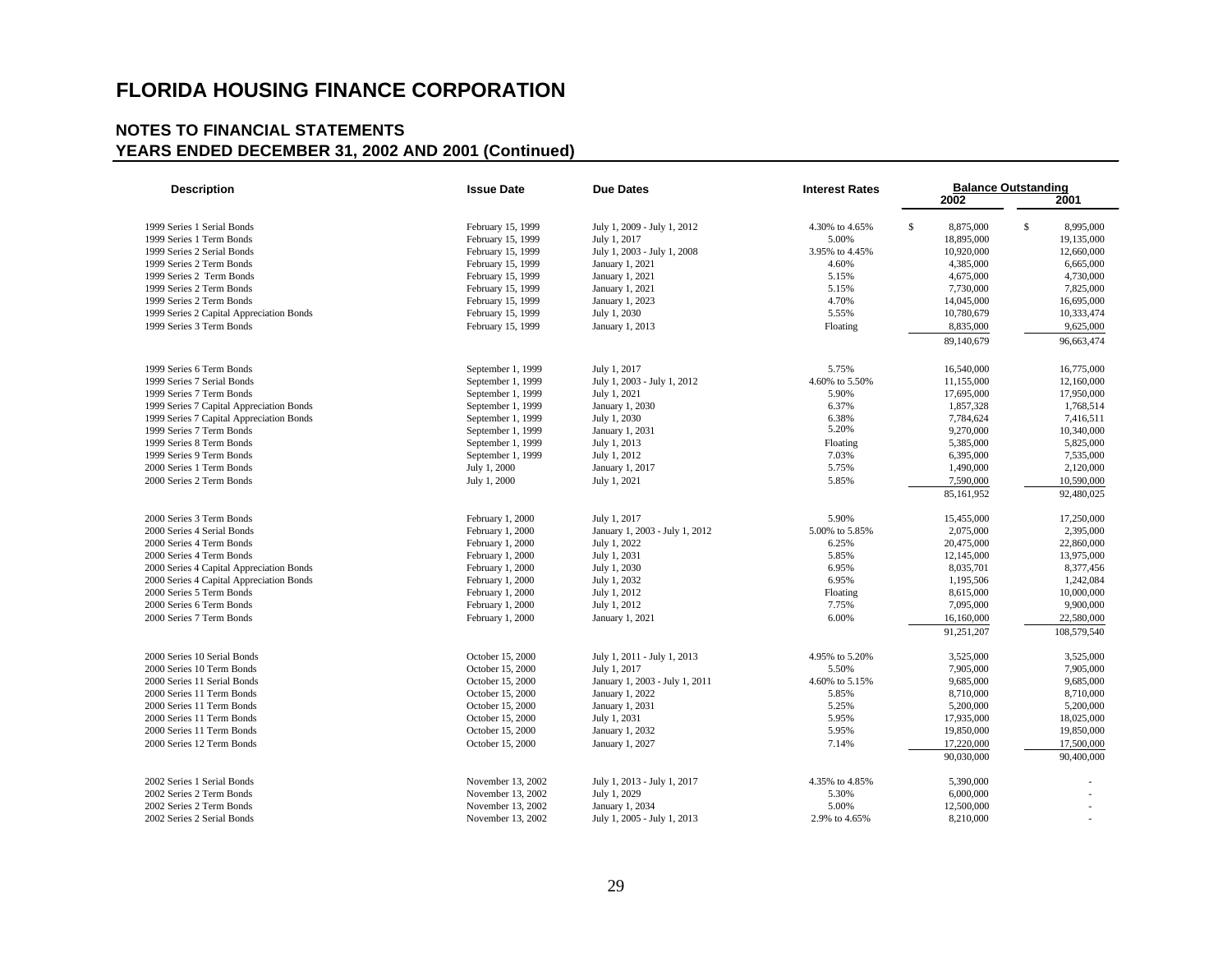| <b>Description</b>                                                                | <b>Issue Date</b><br><b>Due Dates</b> |                              | <b>Interest Rates</b> | <b>Balance Outstanding</b> |                        |  |  |
|-----------------------------------------------------------------------------------|---------------------------------------|------------------------------|-----------------------|----------------------------|------------------------|--|--|
|                                                                                   |                                       |                              |                       | 2002                       | 2001                   |  |  |
| 2002 Series 3 Term Bonds                                                          | November 13, 2002                     | January 1, 2023              | 5.85%                 | $\mathbb S$<br>8,685,000   | \$                     |  |  |
| 2002 Series 3 Term Bonds                                                          | November 13, 2002                     | July 1, 2034                 | 5.25%                 | 9,215,000                  | $\sim$                 |  |  |
|                                                                                   |                                       |                              |                       | 50,000,000                 | $\sim$                 |  |  |
|                                                                                   |                                       |                              |                       | 680, 686, 271              | 695,697,541            |  |  |
| Unamortized bond premium (discount)                                               |                                       |                              |                       | 672,780                    | (14, 526)              |  |  |
| Net bonds payable                                                                 |                                       |                              |                       | 681,359,051                | 695,683,015            |  |  |
| Guarantee Fund:                                                                   |                                       |                              |                       |                            |                        |  |  |
| $\frac{1}{2}$<br>1993 Series A Term Bonds                                         | June 29, 1993                         | January 1, 2034              | Floating              | 63,000,000                 | 65,000,000             |  |  |
| 1999 Series A Term Bonds                                                          | September 1, 1999                     | January 1, 2044              | Floating              | 49,750,000                 | 50,000,000             |  |  |
| 2000 Series A Term Bonds                                                          | October 12, 2000                      | January 1, 2045              | Floating              | 74,250,000                 | 75,000,000             |  |  |
| 2002 Series A Term Bonds                                                          | April 18, 2002                        | January 1, 2047              | Floating              | 100,000,000                |                        |  |  |
|                                                                                   |                                       |                              |                       | 287,000,000                | 190,000,000            |  |  |
| Unamortized bond discount                                                         |                                       |                              |                       | (497, 043)                 | (513, 109)             |  |  |
| Net bonds payable                                                                 |                                       |                              |                       | 286,502,957                | 189,486,891            |  |  |
| Multifamily Housing Revenue Fund:                                                 |                                       |                              |                       |                            |                        |  |  |
| Multifamily FHA-Insured Fund:                                                     |                                       |                              |                       |                            |                        |  |  |
| 1992 Series A Serial Bonds                                                        | December 1, 1992                      | June 1, 2003 - June 1, 2006  | 5.90% to 6.25%        | 1,350,000                  | 1,850,000              |  |  |
| 1992 Series A Term Bonds<br>$\ast$<br>1992 Series A Term Bonds                    | December 1, 1992<br>December 1, 1992  | June 1, 2014<br>June 1, 2024 | 6.35%<br>6.40%        | 3,955,000<br>8,840,000     | 4,460,000<br>9,975,000 |  |  |
|                                                                                   |                                       |                              |                       | 14,145,000                 | 16,285,000             |  |  |
| Multifamily Certificate of Deposits Fund:                                         |                                       |                              |                       |                            |                        |  |  |
| 1983 Series I Term Bonds                                                          | March 1, 1983                         | March 1, 2007                | 9.50%                 | 4,795,289                  | 4,795,289              |  |  |
|                                                                                   |                                       |                              |                       |                            |                        |  |  |
| Multifamily Loan Revenue Bonds Floating Rate Monthly Demand:<br>1984 D Term Bonds |                                       |                              |                       |                            |                        |  |  |
|                                                                                   | June 1, 1984                          | June 1, 2007                 | Floating              | 9,610,000                  | 9,610,000              |  |  |
| Multifamily Guaranteed Mortgage Revenue Bonds:                                    |                                       |                              |                       |                            |                        |  |  |
| 1983 Series A Term Bonds<br>*                                                     | ** February 1, 1988                   | February 1, 2004             | 7.00%                 | 9,825,000                  | 9,850,000              |  |  |
| $\ast$<br>1983 Series E Term Bonds                                                | ** February 2, 1987                   | December 1, 2005             | Floating              | 10,085,000                 | 10,085,000             |  |  |
| 1983 Series F Term Bonds                                                          | ** February 2, 1987                   | December 1, 2005             | Floating              | 12,090,000                 | 12,090,000             |  |  |
| 1983 Series G Term Bonds                                                          | ** February 2, 1987                   | December 1, 2005             | Floating              | 10,240,000                 | 10,240,000             |  |  |
| 1983 Series I Term Bonds                                                          | December 28, 1983                     | December 1, 2005             | Floating              | 5,995,000                  | 5,995,000              |  |  |
| 1983 Series J Term Bonds                                                          | December 28, 1983                     | December 1, 2005             | Floating              | 10,370,000                 | 10,370,000             |  |  |
| 1983 Series K Term Bonds                                                          | December 28, 1983                     | December 1, 2005             | Floating              | 6,925,000                  | 6,925,000              |  |  |
| 1984 Series C Term Bonds                                                          | December 1, 1984                      | December 1, 2006             | 6.25%                 | 15,500,000                 | 15,500,000             |  |  |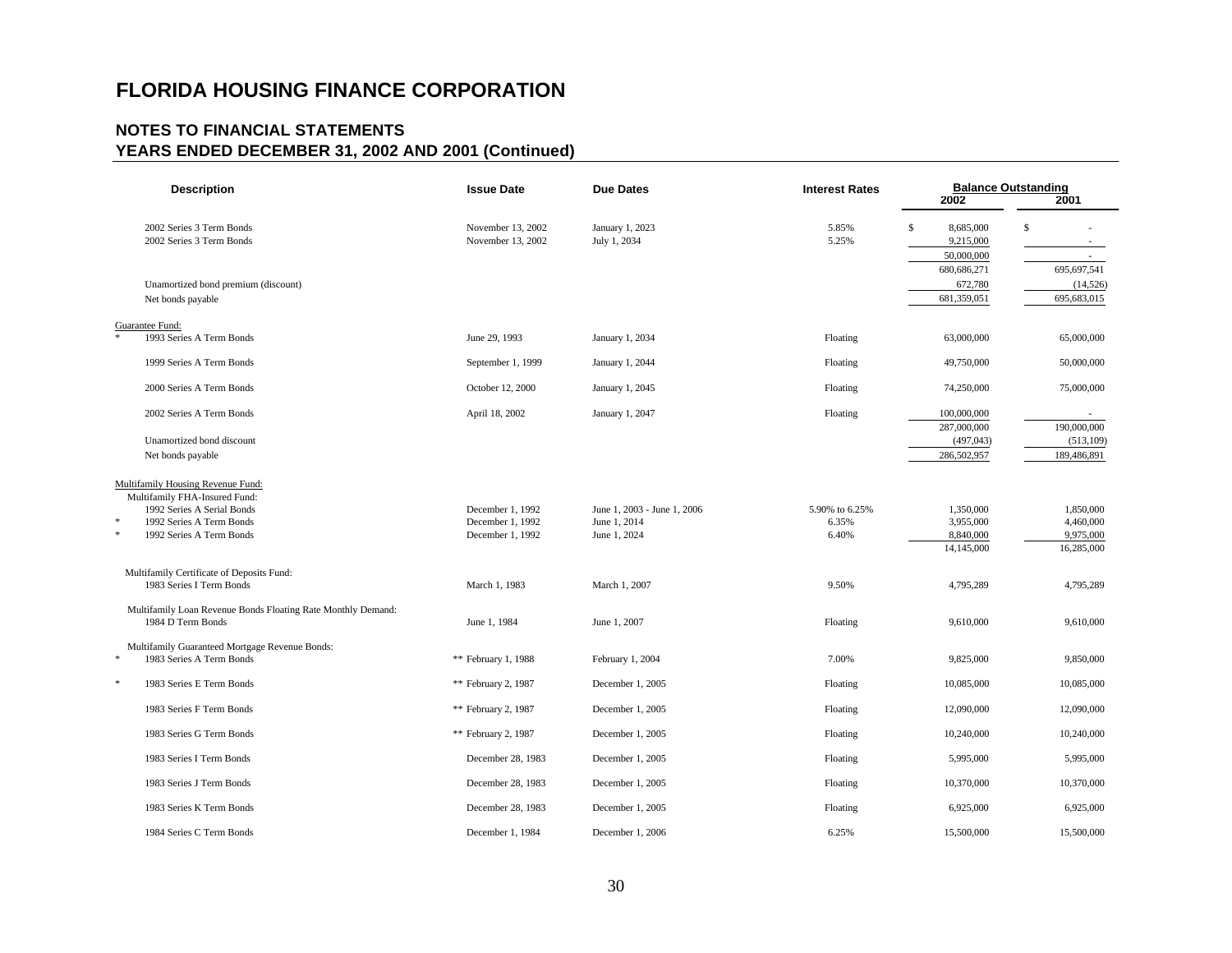| <b>Description</b>          | <b>Issue Date</b>    | <b>Due Dates</b>                  | <b>Interest Rates</b> | <b>Balance Outstanding</b><br>2002 | 2001            |
|-----------------------------|----------------------|-----------------------------------|-----------------------|------------------------------------|-----------------|
| 1985 Series B Term Bonds    | ** May 1, 1988       | August 1, 2006                    | Floating              | \$<br>7,600,000                    | \$<br>7,600,000 |
| 1985 Series C Term Bonds    | ** May 1, 1988       | August 1, 2006                    | Floating              | 8,700,000                          | 8,700,000       |
| 1985 Series D Term Bonds    | ** May 1, 1988       | August 1, 2006                    | Floating              | 25,740,000                         | 25,740,000      |
| 1985 Series U Term Bonds    | August 1, 1985       | July 1, 2008                      | Floating              | 17,200,000                         | 17,200,000      |
| 1985 Series AA Serial Bonds | August 28, 1985      | February 1, 2003 - August 1, 2008 | Floating              | 15,835,000                         | 15,835,000      |
| 1985 Series BB Term Bonds   | August 28, 1985      | August 1, 2008                    | 7.25%                 | 13,720,000                         | 13,720,000      |
| 1985 Series EE Term Bonds   | September 20, 1985   | September 1, 2008                 | Floating              | 20,700,000                         | 20,700,000      |
| 1985 Series FF Term Bonds   | October 1, 1985      | August 1, 2007                    | Floating              | 9,350,000                          | 9,350,000       |
| 1985 Series KK Term Bonds   | November 1, 1985     | November 1, 2005                  | 5.50%                 | 5,115,000                          | 5,285,000       |
| 1985 Series MM Term bonds   | November 20, 1985    | November 1, 2007                  | Floating              | 21,170,000                         | 21,170,000      |
| 1985 Series PP Term Bonds   | December 19, 1985    | December 1, 2007                  | Floating              | 16,500,000                         | 16,500,000      |
| 1985 Series SS Term Bonds   | December 17, 1985    | December 1, 2017                  | Floating              | 20,000,000                         | 20,000,000      |
| 1985 Series TT Term Bonds   | December 17, 1985    | December 1, 2007                  | Floating              | 6,385,000                          | 6,385,000       |
| 1985 Series VV Term Bonds   | December 17, 1985    | December 1, 2007                  | 5.00%                 | 5,305,000                          | 5,540,000       |
| 1985 Series WW Term Bonds   | December 17, 1985    | December 1, 2007                  | 5.75%                 |                                    | 6,500,000       |
| 1985 Series XX Term Bonds   | December 17, 1985    | June 15, 2025                     | Floating              | 8,500,000                          | 8,500,000       |
| 1985 Series YY Term Bonds   | December 17, 1985    | December 1, 2007                  | Floating              | 8,200,000                          | 8,200,000       |
| 1985 Series EEE Term Bonds  | December 30, 1985    | December 1, 2008                  | Floating              | 12,000,000                         | 12,000,000      |
| 1985 Series GGG Term Bonds  | December 30, 1985    | December 1, 2008                  | Floating              | 12,700,000                         | 12,700,000      |
| 1986 Series A Term Bonds    | August 14, 1986      | August 13, 2006                   | 8.50%                 | 15,402,428                         | 15,402,428      |
| 1987 Series A Term Bonds    | February 1, 1987     | February 1, 2008                  | 6.625%                | 11,640,000                         | 11,640,000      |
| 1988 Series A Term Bonds    | July 1, 1988         | February 1, 2004                  | 6.75%                 |                                    | 8,825,000       |
| 1988 Series E Term Bonds    | ** September 1, 1988 | February 1, 2005                  | 7.125%                |                                    | 5,125,000       |
| 1988 Series F Term Bonds    | ** September 1, 1988 | February 1, 2006                  | 7.125%                |                                    | 5,420,000       |
| 1989 Series A Term Bonds    | January 1, 1989      | January 1, 2009                   | 8.95%                 | 21,079,921                         | 21,079,921      |
| 1989 Series E Term Bonds    | June 1, 1989         | April 1, 2004                     | Floating              | 8,020,000                          | 8,020,000       |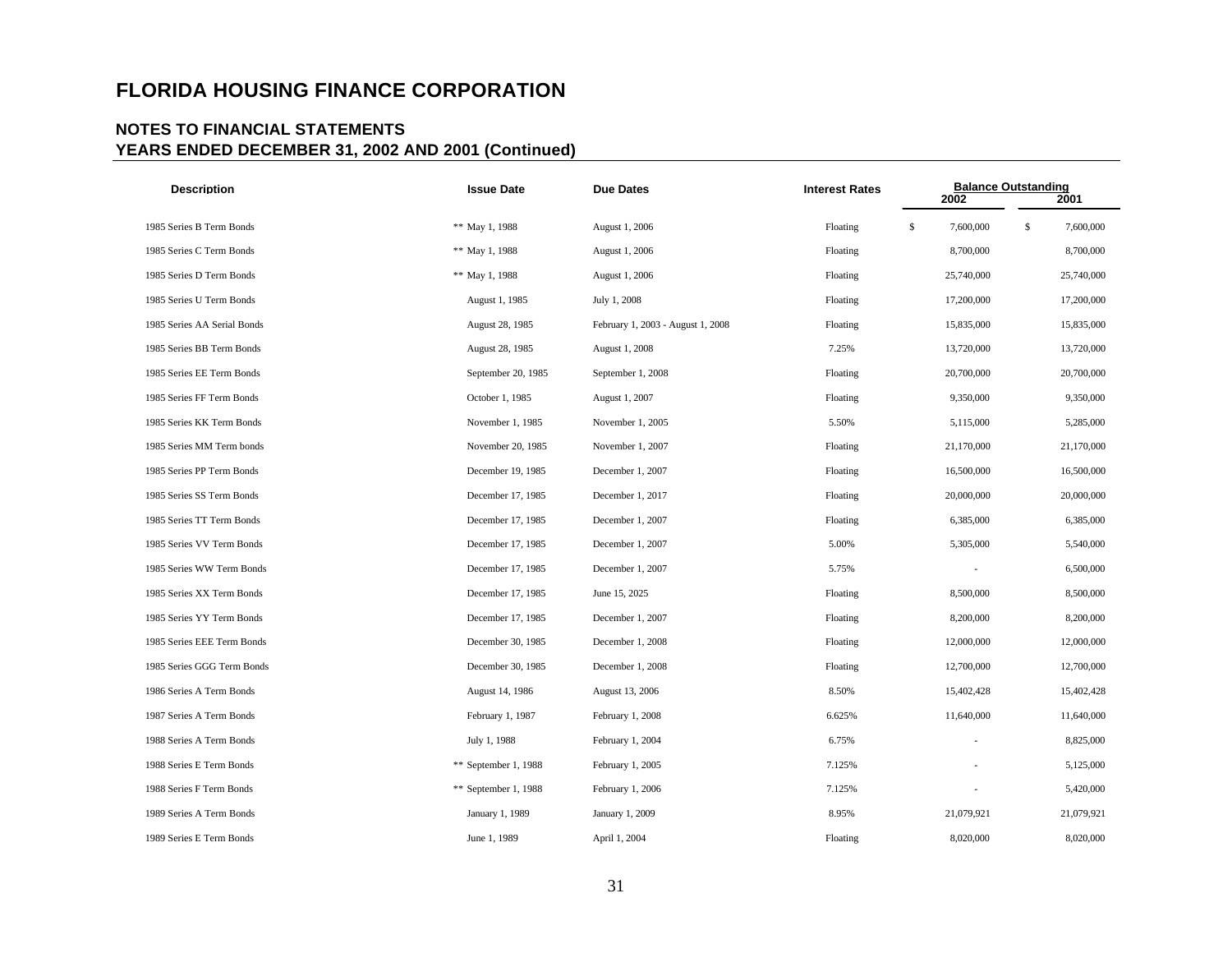|                  | <b>Description</b>                                                                    | <b>Issue Date</b>                                              | <b>Due Dates</b>                                                    | <b>Balance Outstanding</b><br><b>Interest Rates</b><br>2002 |    |                                                     |    |                                                     |  | 2001 |
|------------------|---------------------------------------------------------------------------------------|----------------------------------------------------------------|---------------------------------------------------------------------|-------------------------------------------------------------|----|-----------------------------------------------------|----|-----------------------------------------------------|--|------|
|                  | 1989 Series J Term Bonds                                                              | December 19, 1989                                              | December 1, 2011                                                    | Floating                                                    | \$ | 24,150,000                                          | \$ | 24,150,000                                          |  |      |
|                  | 1989 Series L Term Bonds                                                              | December 29, 1989                                              | December 1, 2019                                                    | 9.375%                                                      |    | 4,750,000                                           |    | 4,750,000                                           |  |      |
| $\ast$           | 1989 Series M Term Bonds                                                              | December 29, 1989                                              | December 1, 2019                                                    | 9.50%                                                       |    | 1,160,000                                           |    | 1,160,000                                           |  |      |
|                  | 1989 Series N Term Bonds                                                              | December 29, 1989                                              | December 1, 2019                                                    | 9.50%                                                       |    | 9,175,000                                           |    | 9,175,000                                           |  |      |
|                  | 1989 Series O Term Bonds                                                              | December 29, 1989                                              | December 1, 2019                                                    | 9.50%                                                       |    | 1,160,000                                           |    | 1,160,000                                           |  |      |
|                  | 1989 Series P Term Bonds                                                              | December 29, 1989                                              | December 1, 2019                                                    | 9.50%                                                       |    | 3,240,000                                           |    | 3,240,000                                           |  |      |
|                  | 1990 Series A Term Bonds                                                              | August 1, 1990                                                 | July 1, 2007                                                        | Floating                                                    |    | 9,540,000                                           |    | 9,540,000                                           |  |      |
| $\ast$           | 1990 Series E Term Bonds                                                              | September 28, 1990                                             | October 1, 2020                                                     | 10.00%                                                      |    | 1,915,000                                           |    | 1,915,000                                           |  |      |
|                  | 1990 Series F Term Bonds                                                              | October 10, 1990                                               | June 1, 2003                                                        | 5.95%                                                       |    | 6,130,000                                           |    | 6,130,000                                           |  |      |
| $\ast$           | 1991 Series C Serial Bonds<br>1991 Series C Term Bonds<br>1991 Series C Term Bonds    | June 14, 1991<br>June 14, 1991<br>June 14, 1991                | August 1, 2009<br>August 1, 2011<br>August 1, 2016                  | 4.90% to 5.90%<br>6.00%<br>6.20%                            |    | 15,090,000<br>5,785,000<br>18,625,000<br>39,500,000 |    | 16,745,000<br>5,785,000<br>18,625,000<br>41,155,000 |  |      |
|                  | 1991 Series D Term Bonds<br>1991 Series D Term Bonds<br>1991 Series D Term Bonds      | September 19, 1991<br>September 19, 1991<br>September 19, 1991 | October 1, 2002<br>October 1, 2012<br>October 1, 2021               | 8.10%<br>8.40%<br>8.70%                                     |    |                                                     |    | 900,000<br>3,300,000<br>6,500,000<br>10,700,000     |  |      |
|                  | 1991 Series E Term Bonds                                                              | December 6, 1991                                               | October 1, 2005                                                     | Floating                                                    |    | 21,965,000                                          |    | 21,965,000                                          |  |      |
| $\ast$<br>$\ast$ | 1992 Series A Serial Bonds<br>1992 Series A Term Bonds<br>1992 Series A Term Bonds    | April 1, 1992<br>April 1, 1992<br>April 1, 1992                | October 1, 2003<br>October 1, 2012<br>October 1, 2021               | 6.60%<br>6.88%<br>6.95%                                     |    | 150,000<br>1,910,000<br>3,320,000<br>5,380,000      |    | 290,000<br>1,910,000<br>3,320,000<br>5,520,000      |  |      |
|                  | 1993 Series A Term Bonds<br>1993 Series B Term Bonds                                  | June 24, 1993<br>June 24, 1993                                 | July 1, 2023<br>July 1, 2023                                        | Floating<br>Floating                                        |    |                                                     |    | 8,800,000<br>750,000<br>9,550,000                   |  |      |
| $\ast$           | 1994 Series A Term Bonds                                                              | March 1, 1994                                                  | March 1, 2024                                                       | 7.65%                                                       |    | 12,767,214                                          |    | 12,912,662                                          |  |      |
| $\ast$           | 1994 Series B Term Bonds                                                              | September 1, 1994                                              | October 1, 2024                                                     | 5.70%                                                       |    | 8,735,000                                           |    | 8,905,000                                           |  |      |
|                  | 1994 Series C Term Bonds                                                              | December 1, 1994                                               | December 1, 2024                                                    | 7.00%                                                       |    | 12,440,000                                          |    | 12,440,000                                          |  |      |
| 宋                | 1995 Series A1 Serial Bonds<br>1995 Series A1 Term Bonds<br>1995 Series A1 Term Bonds | January 15, 1995<br>January 15, 1995<br>January 15, 1995       | August 1, 2003 - August 1, 2006<br>August 1, 2014<br>August 1, 2026 | 6.05% to 6.35%<br>6.75%<br>6.875%                           |    | 695,000<br>2,085,000<br>6,330,000                   |    | 845,000<br>2,085,000<br>6,330,000                   |  |      |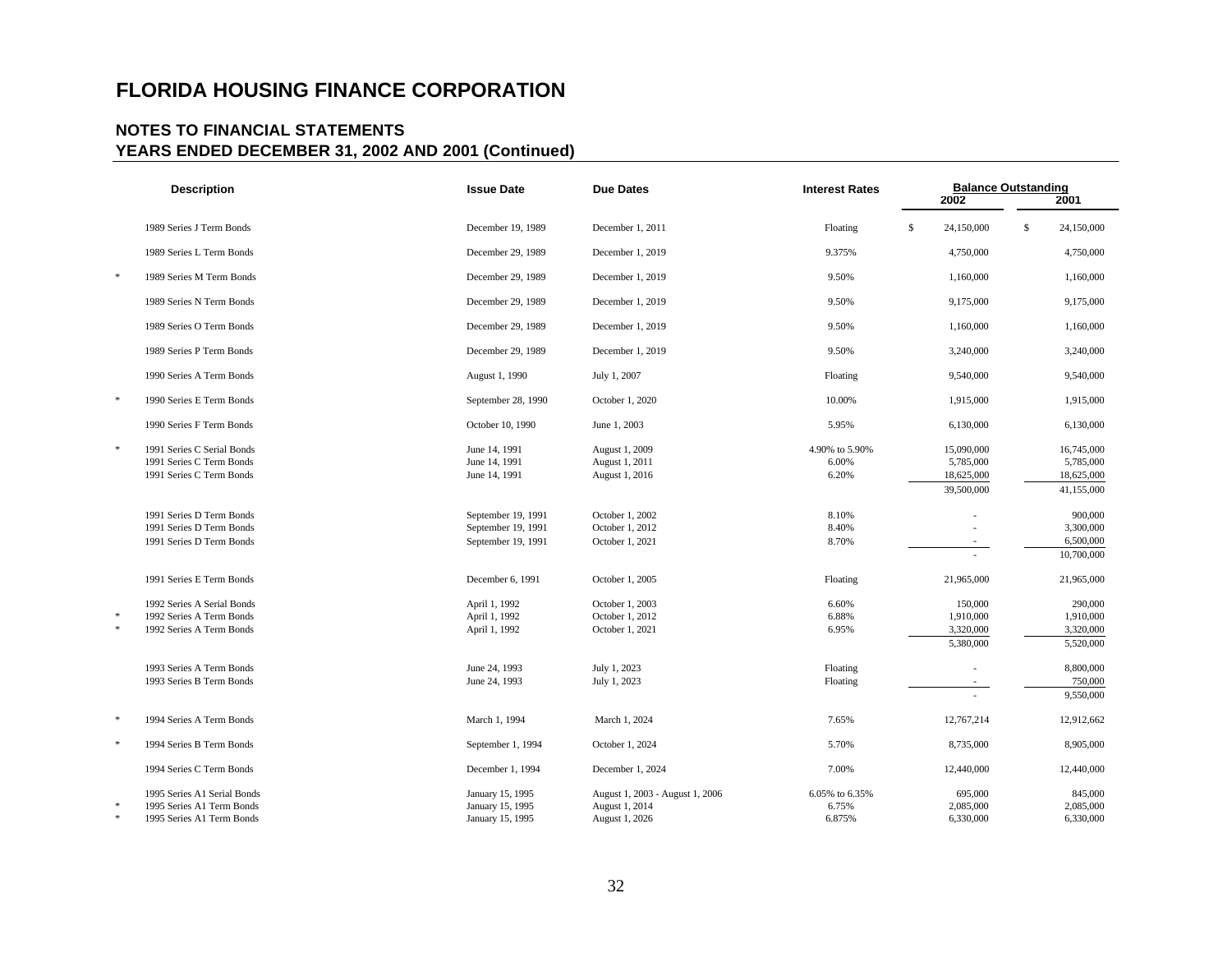| <b>Description</b> |                             | <b>Issue Date</b> | <b>Due Dates</b>                    | <b>Interest Rates</b> | <b>Balance Outstanding</b> |                 |  |
|--------------------|-----------------------------|-------------------|-------------------------------------|-----------------------|----------------------------|-----------------|--|
|                    |                             |                   |                                     |                       | 2002                       | 2001            |  |
| $\ast$             | 1995 Series A1 Term Bonds   | January 15, 1995  | February 1, 2035                    | 7.00%                 | \$<br>9,830,000            | \$<br>9,830,000 |  |
|                    |                             |                   |                                     |                       | 18,940,000                 | 19,090,000      |  |
|                    | 1995 Series B1 Serial Bonds | January 15, 1995  | August 1, 2003 - August 1, 2006     | 6.05% to 6.35%        | 770,000                    | 935,000         |  |
| $\ast$             | 1995 Series B1 Term Bonds   | January 15, 1995  | August 1, 2014                      | 6.75%                 | 2,315,000                  | 2,315,000       |  |
| $\ast$             | 1995 Series B1 Term Bonds   | January 15, 1995  | August 1, 2026                      | 6.875%                | 7,030,000                  | 7,030,000       |  |
| $\ast$             | 1995 Series B1 Term Bonds   | January 15, 1995  | February 1, 2035                    | 7.00%                 | 10,920,000                 | 10,920,000      |  |
|                    |                             |                   |                                     |                       | 21,035,000                 | 21,200,000      |  |
|                    | 1995 Series C1 Serial Bonds | January 15, 1995  | August 1, 2003 - August 1, 2006     | 6.05% to 6.35%        | 500,000                    | 500,000         |  |
| $\ast$             | 1995 Series C1 Term Bonds   | January 15, 1995  | August 1, 2014                      | 6.75%                 | 1,450,000                  | 1,450,000       |  |
| $\ast$             | 1995 Series C1 Term Bonds   | January 15, 1995  | August 1, 2026                      | 6.875%                | 4,365,000                  | 4,365,000       |  |
| $\ast$             | 1995 Series C1 Term Bonds   | January 15, 1995  | February 1, 2035                    | 7.00%                 | 6,775,000                  | 6,775,000       |  |
| $\ast$             | 1995 Series C2 Term Bonds   | January 15, 1995  | August 1, 2002                      | 8.625%                |                            | 90,000          |  |
|                    |                             |                   |                                     |                       | 13,090,000                 | 13,180,000      |  |
|                    | 1995 Series E Serial Bonds  | October 15, 1995  | December 1, 2003 - December 1, 2010 | 5.10% to 5.90%        | 1,525,000                  | 1,715,000       |  |
| $\ast$             | 1995 Series E Term Bonds    | October 15, 1995  | December 1, 2007                    | 5.60%                 | 500,000                    | 500,000         |  |
| $\ast$             | 1995 Series E Term Bonds    | October 15, 1995  | December 1, 2015                    | 6.00%                 | 1,990,000                  | 1,990,000       |  |
| $\ast$             | 1995 Series E Term Bonds    | October 15, 1995  | December 1, 2020                    | 6.10%                 | 3,340,000                  | 3,340,000       |  |
|                    |                             |                   |                                     |                       | 7,355,000                  | 7,545,000       |  |
| $\ast$             | 1995 Series F Term Bonds    | November 1, 1995  | October 1, 2005                     | 5.35%                 | 250,000                    | 310,000         |  |
| $\ast$             | 1995 Series F Term Bonds    | November 1, 1995  | October 1, 2015                     | 6.05%                 | 1,010,000                  | 1,010,000       |  |
| $\ast$             | 1995 Series F Term Bonds    | November 1, 1995  | October 1, 2025                     | 6.15%                 | 1,890,000                  | 1,890,000       |  |
| $\ast$             | 1995 Series F Term Bonds    | November 1, 1995  | October 1, 2035                     | 6.25%                 | 3,825,000                  | 3,825,000       |  |
|                    |                             |                   |                                     |                       | 6,975,000                  | 7,035,000       |  |
|                    | 1995 Series G1 Serial Bonds | October 15, 1995  | January 1, 2003 - July 1, 2010      | 5.10% to 5.90%        | 1,060,000                  | 1,170,000       |  |
| $\ast$             | 1995 Series G1 Term Bonds   | October 15, 1995  | July 1, 2015                        | 6.05%                 | 1,110,000                  | 1,110,000       |  |
| $\ast$             | 1995 Series G1 Term Bonds   | October 15, 1995  | July 1, 2025                        | 6.15%                 | 3,685,000                  | 3,685,000       |  |
| $\ast$             | 1995 Series G1 Term Bonds   | October 15, 1995  | July 1, 2035                        | 6.25%                 | 6,955,000                  | 6,955,000       |  |
| $\ast$             | 1995 Series G2 Term Bonds   | October 15, 1995  | January 1, 2003                     | 6.55%                 | 115,000                    | 115,000         |  |
|                    |                             |                   |                                     |                       | 12,925,000                 | 13,035,000      |  |
| $\ast$             | 1995 Series H Term Bonds    | November 1, 1995  | November 1, 2005                    | 5.88%                 | 555,000                    | 720,000         |  |
| $\ast$             | 1995 Series H Term Bonds    | November 1, 1995  | November 1, 2015                    | 6.40%                 | 2,760,000                  | 2,760,000       |  |
| $\ast$             | 1995 Series H Term Bonds    | November 1, 1995  | November 1, 2025                    | 6.50%                 | 5,160,000                  | 5,160,000       |  |
|                    |                             |                   |                                     |                       | 8,475,000                  | 8,640,000       |  |
| $\ast$             | 1995 Series J Term Bonds    | November 1, 1995  | December 1, 2005                    | 5.30%                 | 355,000                    | 460,000         |  |
| $\ast$             | 1995 Series J Term Bonds    | November 1, 1995  | December 1, 2015                    | 5.95%                 | 1,755,000                  | 1,755,000       |  |
| $\ast$             | 1995 Series J Term Bonds    | November 1, 1995  | December 1, 2025                    | 6.05%                 | 3,305,000                  | 3,305,000       |  |
| $\ast$             | 1995 Series J Term Bonds    | November 1, 1995  | December 1, 2035                    | 6.20%                 | 6,715,000                  | 6,715,000       |  |
|                    |                             |                   |                                     |                       | 12,130,000                 | 12,235,000      |  |
|                    | 1995 Series K Serial Bonds  | November 15, 1995 | May 1, 2003 - November 1, 2010      | 4.85% to 5.70%        | 1,025,000                  | 1,125,000       |  |
| $\ast$             | 1995 Series K Term Bonds    | November 15, 1995 | November 1, 2015                    | 5.875%                | 955,000                    | 955,000         |  |
| $\ast$             | 1995 Series K Term Bonds    | November 15, 1995 | November 1, 2025                    | 6.00%                 | 3,180,000                  | 3,180,000       |  |
| $\ast$             | 1995 Series K Term Bonds    | November 15, 1995 | November 1, 2035                    | 6.10%                 | 6,050,000                  | 6,050,000       |  |
|                    |                             |                   |                                     |                       | 11,210,000                 | 11,310,000      |  |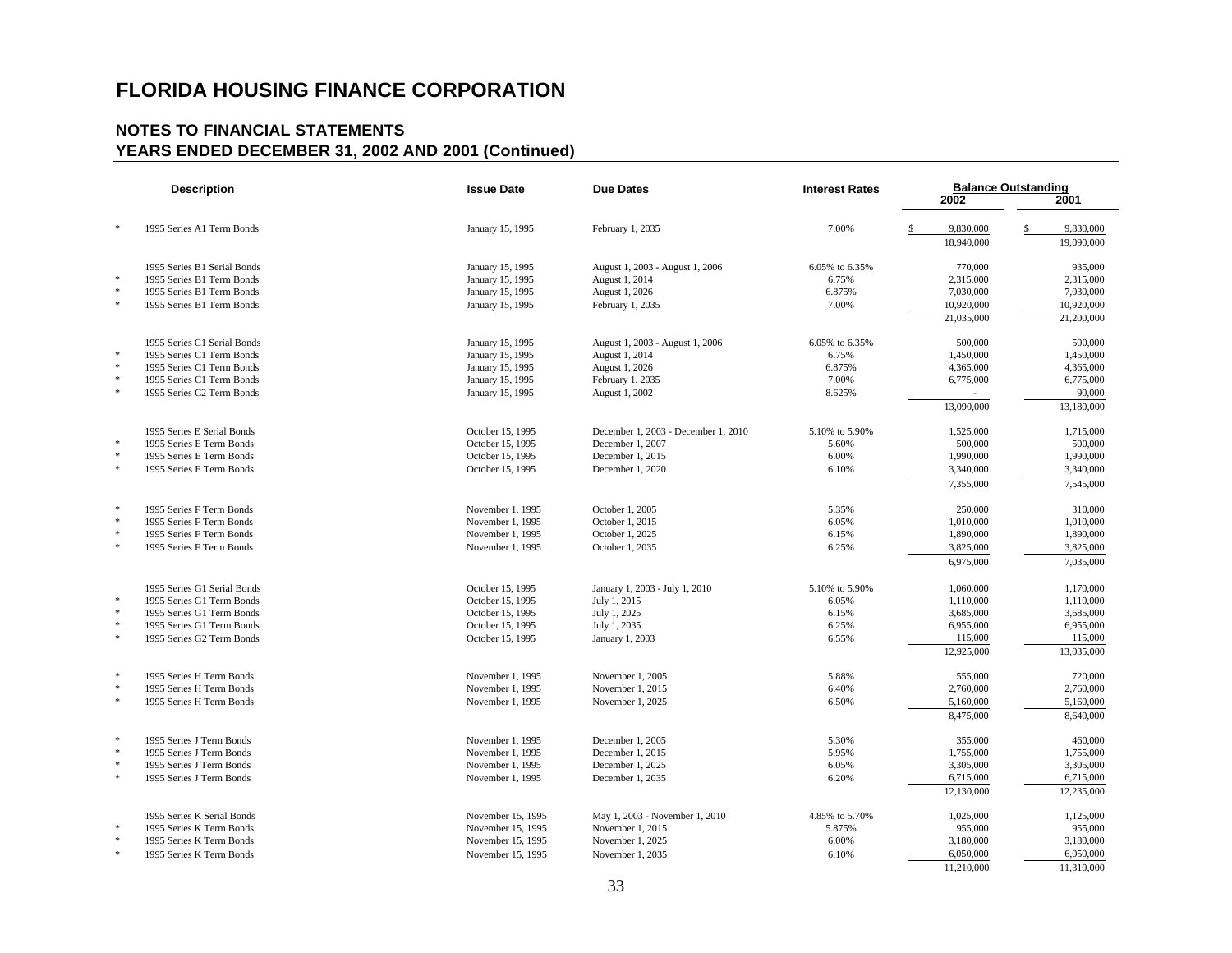|              | <b>Description</b>          | <b>Issue Date</b> | <b>Due Dates</b>                | <b>Interest Rates</b> | <b>Balance Outstanding</b><br>2002 |            |    |            |
|--------------|-----------------------------|-------------------|---------------------------------|-----------------------|------------------------------------|------------|----|------------|
|              |                             |                   |                                 |                       |                                    |            |    | 2001       |
|              | 1995 Series L Term Bonds    | December 19, 1995 | December 1, 2025                | Floating              | \$                                 | 10,350,000 | \$ | 10,450,000 |
|              | 1995 Series M Term Bonds    | December 19, 1995 | December 1, 2025                | Floating              |                                    | 6,470,000  |    | 6,570,000  |
| $\ast$       | 1996 Series A Term Bonds    | March 1, 1996     | December 1, 2010                | 6.75%                 |                                    | 1,750,000  |    | 1,750,000  |
| $\ast$       | 1996 Series A Term Bonds    | March 1, 1996     | December 1, 2016                | 7.00%                 |                                    | 3,100,000  |    | 3,100,000  |
| $\ast$       | 1996 Series A Term Bonds    | March 1, 1996     | December 1, 2025                | 7.25%                 |                                    | 8,910,000  |    | 8,910,000  |
| $\ast$       | 1996 Series B Term Bonds    | March 1, 1996     | December 1, 2005                | 8.25%                 |                                    | 745,000    |    | 955,000    |
|              |                             |                   |                                 |                       |                                    | 14,505,000 |    | 14,715,000 |
|              | 1996 Series C1 Serial Bonds | March 15, 1996    | May 1, 2003 - May 1, 2008       | 5.25% to 5.75%        |                                    | 635,000    |    | 730,000    |
| $\ast$       | 1996 Series C1 Term Bonds   | March 15, 1996    | May 1, 2016                     | 6.10%                 |                                    | 1,515,000  |    | 1,515,000  |
| $\ast$       | 1996 Series C1 Term Bonds   | March 15, 1996    | May 1, 2026                     | 6.15%                 |                                    | 3,510,000  |    | 3,510,000  |
| $\ast$       | 1996 Series C1 Term Bonds   | March 15, 1996    | May 1, 2036                     | 6.20%                 |                                    | 4,245,000  |    | 4,245,000  |
| $\ast$       | 1996 Series C2 Term Bonds   | March 15, 1996    | May 1, 2036                     | 6.20%                 |                                    | 3,245,000  |    | 3,245,000  |
|              |                             |                   |                                 |                       |                                    | 13,150,000 |    | 13,245,000 |
| $\ast$       | 1996 Series D1 Term Bonds   | June 1, 1996      | December 1, 2016                | 6.30%                 |                                    | 2,500,000  |    | 2,500,000  |
| $\ast$       | 1996 Series D1 Term Bonds   | June 1, 1996      | December 1, 2026                | 6.40%                 |                                    | 4,100,000  |    | 4,100,000  |
| $\ast$       | 1996 Series D1 Term Bonds   | June 1, 1996      | June 1, 2036                    | 6.50%                 |                                    | 7,850,000  |    | 7,850,000  |
| $\ast$       | 1996 Series D2 Term Bonds   | June 1, 1996      | June 1, 2004                    | 7.75%                 |                                    | 185,000    |    | 295,000    |
|              |                             |                   |                                 |                       |                                    | 14,635,000 |    | 14,745,000 |
| $\ast$       | 1996 Series E Term Bonds    | July 1, 1996      | May 1, 2026                     | 6.35%                 |                                    | 5,460,000  |    | 5,550,000  |
|              | 1996 Series F Term Bonds    | July 10, 1996     | June 1, 2026                    | Floating              |                                    | 14,000,000 |    | 14,100,000 |
| $\ast$       | 1996 Series G Term Bonds    | July 15, 1996     | July 1, 2006                    | 5.75%                 |                                    | 220,000    |    | 265,000    |
| $\ast$       | 1996 Series G Term Bonds    | July 15, 1996     | July 1, 2016                    | 6.20%                 |                                    | 925,000    |    | 925,000    |
| $\ast$       | 1996 Series G Term Bonds    | July 15, 1996     | July 1, 2026                    | 6.375%                |                                    | 1,930,000  |    | 1,930,000  |
| $\ast$       | 1996 Series G Term Bonds    | July 15, 1996     | July 1, 2036                    | 6.50%                 |                                    | 4,210,000  |    | 4,210,000  |
|              |                             |                   |                                 |                       |                                    | 7,285,000  |    | 7,330,000  |
|              | 1996 Series H Serial Bonds  | August 1, 1996    | April 1, 2003 - October 1, 2008 | 5.20% to 5.75%        |                                    | 860,000    |    | 970,000    |
| $\ast$       | 1996 Series H Term Bonds    | August 1, 1996    | October 1, 2011                 | 6.00%                 |                                    | 595,000    |    | 595,000    |
| $\ast$       | 1996 Series H Term Bonds    | August 1, 1996    | April 1, 2017                   | 6.10%                 |                                    | 7,985,000  |    | 7,985,000  |
|              |                             |                   |                                 |                       |                                    | 9,440,000  |    | 9,550,000  |
|              | 1996 Series I1 Serial Bonds | September 1, 1996 | July 1, 2003 - July 1, 2008     | 5.40% to 5.95%        |                                    | 780,000    |    | 990,000    |
| $\ast$       | 1996 Series I1 Term Bonds   | September 1, 1996 | January 1, 2009                 | 6.10%                 |                                    | 925,000    |    | 1,025,000  |
| $\ast$       | 1996 Series I1 Term Bonds   | September 1, 1996 | July 1, 2016                    | 6.50%                 |                                    | 3,030,000  |    | 3,030,000  |
| $\ast$       | 1996 Series I1 Term Bonds   | September 1, 1996 | July 1, 2028                    | 6.625%                |                                    | 9,280,000  |    | 9,280,000  |
| $\ast$       | 1996 Series I2 Term Bonds   | September 1, 1996 | July 1, 2018                    | 8.50%                 |                                    | 2,530,000  |    | 2,505,000  |
|              |                             |                   |                                 |                       |                                    | 16,545,000 |    | 16,830,000 |
| $\mathbf{r}$ | 1996 Series J Term Bonds    | September 1, 1996 | July 1, 2016                    | 6.00%                 |                                    | 820,000    |    | 860,000    |
|              | 1996 Series J Term Bonds    | September 1, 1996 | July 1, 2026                    | 6.15%                 |                                    | 1,185,000  |    | 1,185,000  |
|              | 1996 Series J Term Bonds    | September 1, 1996 | July 1, 2036                    | 6.30%                 |                                    | 2,195,000  |    | 2,195,000  |
|              |                             |                   |                                 |                       |                                    | 4,200,000  |    | 4,240,000  |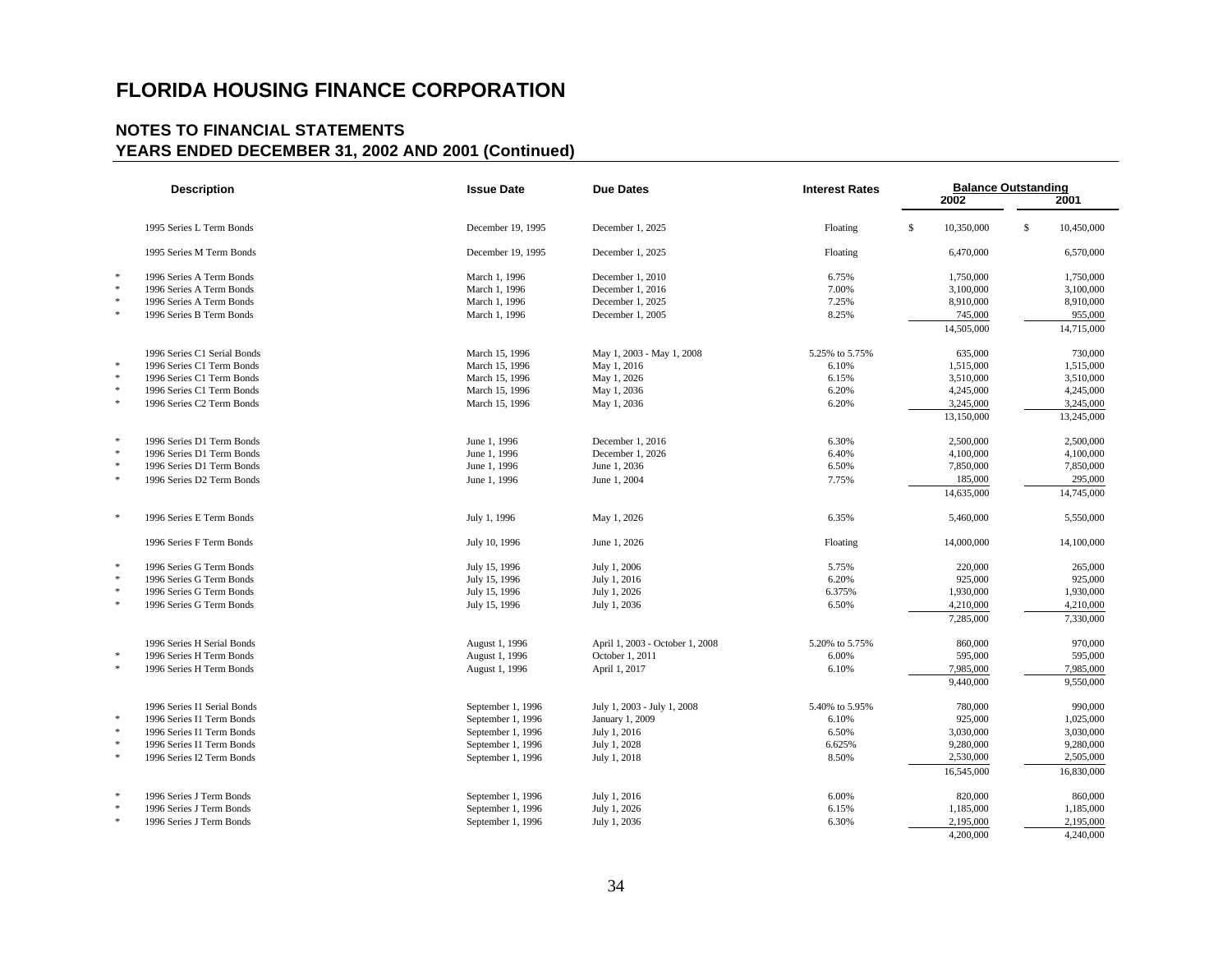| <b>Description</b> |                            | <b>Issue Date</b>  | <b>Due Dates</b>                    | <b>Interest Rates</b> | <b>Balance Outstanding</b><br>2002<br>2001 |    |            |
|--------------------|----------------------------|--------------------|-------------------------------------|-----------------------|--------------------------------------------|----|------------|
| $\ast$             | 1996 Series K1 Term Bonds  | September 1, 1996  | September 1, 2016                   | 6.10%                 | \$<br>540,000                              | \$ | 540,000    |
| $\ast$             | 1996 Series K1 Term Bonds  | September 1, 1996  | September 1, 2026                   | 6.25%                 | 5,995,000                                  |    | 5,995,000  |
| $\ast$             | 1996 Series K1 Term Bonds  | September 1, 1996  | September 1, 2036                   | 6.375%                | 12,940,000                                 |    | 12,940,000 |
| $\ast$             | 1996 Series K2 Term Bonds  | September 1, 1996  | September 1, 2006                   | 7.70%                 | 605,000                                    |    | 730,000    |
| $\ast$             | 1996 Series K2 Term Bonds  | September 1, 1996  | September 1, 2015                   | 8.25%                 | 2,290,000                                  |    | 2,290,000  |
|                    |                            |                    |                                     |                       | 22,370,000                                 |    | 22,495,000 |
|                    |                            |                    |                                     |                       |                                            |    |            |
| $\ast$             | 1996 Series L Term Bonds   | September 1, 1996  | December 1, 2006                    | 5.40%                 | 295,000                                    |    | 360,000    |
| $\ast$             | 1996 Series L Term Bonds   | September 1, 1996  | December 1, 2016                    | 6.05%                 | 1,145,000                                  |    | 1,145,000  |
| $\ast$             | 1996 Series L Term Bonds   | September 1, 1996  | December 1, 2026                    | 6.15%                 | 2,195,000                                  |    | 2,195,000  |
| $\ast$             | 1996 Series L Term Bonds   | September 1, 1996  | June 1, 2036                        | 6.25%                 | 4,210,000                                  |    | 4,210,000  |
|                    |                            |                    |                                     |                       | 7,845,000                                  |    | 7,910,000  |
|                    | 1996 Series M Serial Bonds | September 1, 1996  | December 1, 2003 - December 1, 2009 | 5.05% to 5.70%        | 510,000                                    |    | 570,000    |
| $\ast$             | 1996 Series M Term Bonds   | September 1, 1996  | December 1, 2015                    | 6.00%                 | 640,000                                    |    | 640,000    |
| $\ast$             | 1996 Series M Term Bonds   | September 1, 1996  | December 1, 2021                    | 6.125%                | 910,000                                    |    | 910,000    |
| $\ast$             | 1996 Series M Term Bonds   | September 1, 1996  | December 1, 2028                    | 6.20%                 | 1,580,000                                  |    | 1,580,000  |
| $\ast$             | 1996 Series M Term Bonds   | September 1, 1996  | June 1, 2036                        | 6.25%                 | 2,655,000                                  |    | 2,655,000  |
|                    |                            |                    |                                     |                       | 6,295,000                                  |    | 6,355,000  |
| $\ast$             | 1996 Series N Term Bonds   | September 1, 1996  | September 1, 2010                   | 5.85%                 | 915,000                                    |    | 1,005,000  |
| $\ast$             | 1996 Series N Term Bonds   | September 1, 1996  | September 1, 2016                   | 6.10%                 | 1,035,000                                  |    | 1,035,000  |
| $\ast$             | 1996 Series N Term Bonds   | September 1, 1996  | September 1, 2026                   | 6.20%                 | 2,820,000                                  |    | 2,820,000  |
| $\ast$             | 1996 Series N Term Bonds   | September 1, 1996  | September 1, 2036                   | 6.30%                 | 5,595,000                                  |    | 5,595,000  |
|                    |                            |                    |                                     |                       | 10.365,000                                 |    | 10.455,000 |
|                    |                            |                    |                                     |                       |                                            |    |            |
| $\ast$             | 1996 Series O Term Bonds   | September 1, 1996  | September 1, 2010                   | 5.90%                 | 1,000,000                                  |    | 1,095,000  |
| $\ast$             | 1996 Series O Term Bonds   | September 1, 1996  | September 1, 2016                   | 6.15%                 | 1,125,000                                  |    | 1,125,000  |
| $\ast$             | 1996 Series O Term Bonds   | September 1, 1996  | September 1, 2026                   | 6.25%                 | 3,095,000                                  |    | 3,095,000  |
| $\ast$             | 1996 Series O Term Bonds   | September 1, 1996  | September 1, 2036                   | 6.30%                 | 6,360,000                                  |    | 6,360,000  |
|                    |                            |                    |                                     |                       | 11,580,000                                 |    | 11,675,000 |
|                    | 1996 Series P Term Bonds   | September 20, 1996 | September 1, 2026                   | Floating              | 7,420,000                                  |    | 7,520,000  |
| $\ast$             | 1996 Series Q1 Term Bonds  | November 21, 1996  | December 1, 2026                    | 5.65%                 | 11,605,000                                 |    | 11,695,000 |
| $\ast$             | 1996 Series Q2 Term Bonds  | November 21, 1996  | June 1, 2002                        | 6.75%                 | 90,000                                     |    | 135,000    |
|                    |                            |                    |                                     |                       | 11,695,000                                 |    | 11,830,000 |
| $\ast$             | 1996 Series R1 Term Bonds  | November 21, 1996  | December 1, 2007                    | 5.65%                 | 4,035,000                                  |    | 4,100,000  |
| $\ast$             | 1996 Series S1 Term Bonds  | November 21, 1996  | December 1, 2007                    | 5.65%                 | 5,860,000                                  |    | 5,955,000  |
| $\ast$             | 1996 Series T Term Bonds   | December 1, 1996   | December 1, 2018                    | 5.85%                 | 1,675,000                                  |    | 1,735,000  |
| $\ast$             | 1996 Series T Term Bonds   | December 1, 1996   | December 1, 2036                    | 6.05%                 | 5,705,000                                  |    | 5,705,000  |
|                    |                            |                    |                                     |                       | 7,380,000                                  |    | 7,440,000  |
|                    |                            |                    |                                     |                       |                                            |    |            |
|                    | 1996 Series U Term Bonds   | December 19, 1996  | December 1, 2029                    | Floating              | 10,895,000                                 |    | 11,090,000 |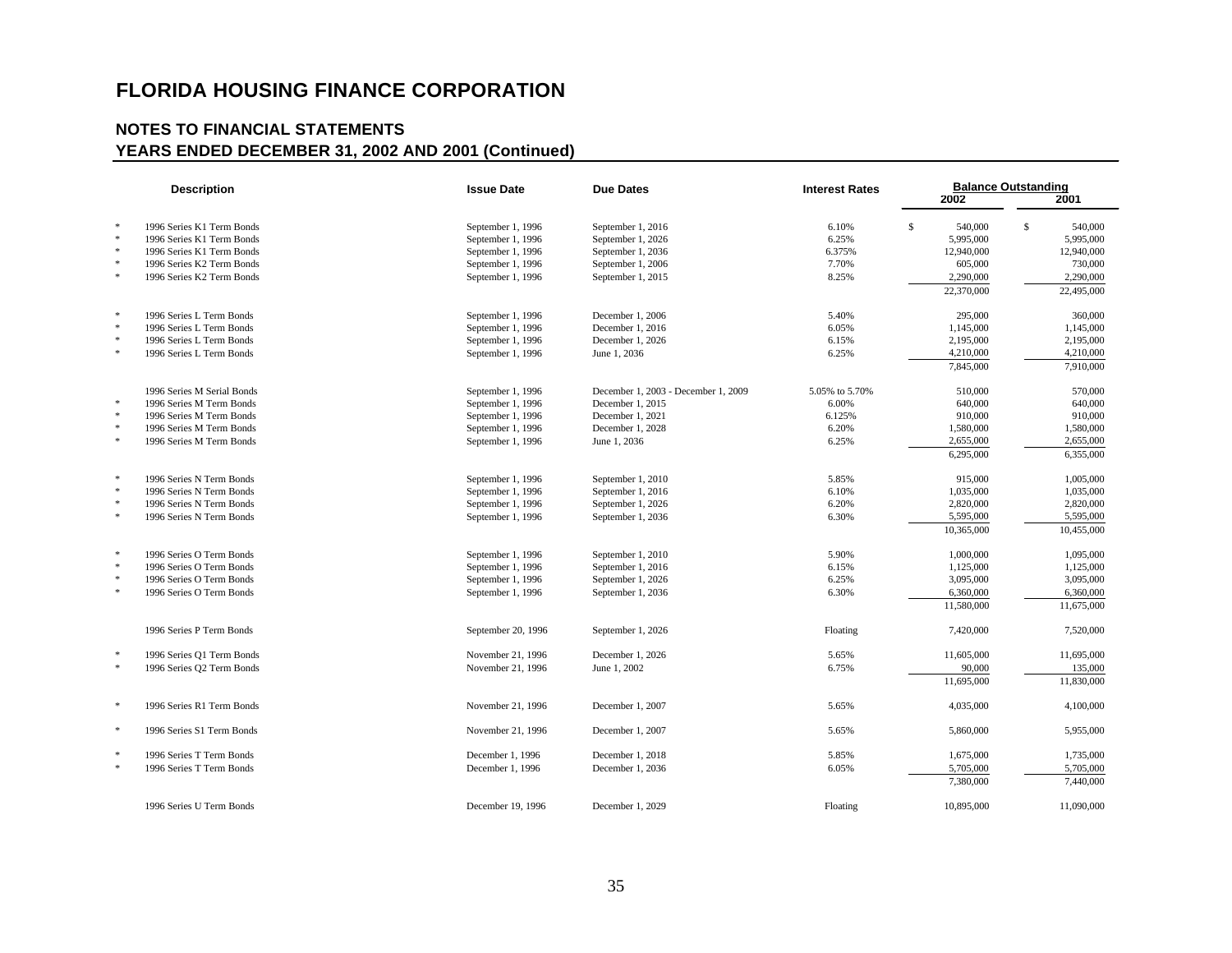| $\ast$<br>1996 Series V Term Bonds<br>\$<br>210,000<br>\$<br>305,000<br>December 1, 1996<br>December 1, 2004<br>5.30%<br>$\ast$<br>December 1, 1996<br>December 1, 2014<br>5.90%<br>1,540,000<br>1996 Series V Term Bonds<br>1,540,000<br>$\ast$<br>1996 Series V Term Bonds<br>December 1, 1996<br>December 1, 2026<br>6.10%<br>3,855,000<br>3,855,000<br>$\ast$<br>1996 Series V Term Bonds<br>December 1, 1996<br>December 1, 2036<br>6.20%<br>7,140,000<br>7,140,000<br>12,745,000<br>12,840,000<br>1997 Series A Serial Bonds<br>April 1, 1997<br>4.95% to 5.30%<br>705,000<br>April 1, 2003 - April 1, 2007<br>600,000<br>$\ast$<br>April 1, 1997<br>1997 Series A Term Bonds<br>April 1, 2017<br>6.10%<br>2,015,000<br>2,015,000<br>$\ast$<br>1997 Series A Term Bonds<br>April 1, 1997<br>April 1, 2027<br>6.20%<br>4,090,000<br>4,090,000<br>$\ast$<br>1997 Series A Term Bonds<br>April 1, 1997<br>6.25%<br>8,530,000<br>8,530,000<br>April 1, 2037<br>15,235,000<br>15,340,000<br>$\ast$<br>1997 Series B Term Bonds<br>June 1, 1997<br>5.20%<br>August 1, 2007<br>550,000<br>660,000<br>$\ast$<br>1997 Series B Term Bonds<br>June 1, 1997<br>August 1, 2017<br>5.80%<br>2,125,000<br>2,125,000<br>$\ast$<br>1997 Series B Term Bonds<br>June 1, 1997<br>6,020,000<br>6,020,000<br>February 1, 2030<br>5.90%<br>8,695,000<br>8,805,000<br>1997 Series C Serial Bonds<br>May 15, 1997<br>June 1, 2003 - December 1, 2010<br>4.95% to 5.45%<br>1,260,000<br>1,385,000<br>$\ast$<br>1997 Series C Term Bonds<br>May 15, 1997<br>December 1, 2017<br>5.75%<br>1,645,000<br>1,645,000<br>$\ast$<br>5.90%<br>1997 Series C Term Bonds<br>May 15, 1997<br>December 1, 2027<br>3,895,000<br>3,895,000<br>$\ast$<br>6.00%<br>8,430,000<br>1997 Series C Term Bonds<br>May 15, 1997<br>June 1, 2039<br>8,430,000<br>15,230,000<br>15,355,000<br>$\ast$<br>1997 Series D Term Bonds<br>June 1, 1997<br>February 1, 2007<br>5.30%<br>570,000<br>680,000<br>$\ast$<br>June 1, 1997<br>5.90%<br>1997 Series D Term Bonds<br>February 1, 2017<br>1,915,000<br>1,915,000<br>$\ast$<br>4,905,000<br>4,905,000<br>1997 Series D Term Bonds<br>June 1, 1997<br>February 1, 2030<br>5.95%<br>7,390,000<br>7,500,000<br>1997 Series E Term Bonds<br>June 1, 1997<br>8.00%<br>1,395,000<br>February 15, 2030<br>1,395,000<br>December 1, 2007<br>未<br>1997 Series F Term Bonds<br>June 15, 1997<br>5.20%<br>490,000<br>570,000<br>$\,$ $\,$<br>1997 Series F Term Bonds<br>June 15, 1997<br>December 1, 2017<br>5.80%<br>1,655,000<br>1,655,000<br>$\ast$<br>1997 Series F Term Bonds<br>June 15, 1997<br>December 1, 2027<br>5.90%<br>3,345,000<br>3,345,000<br>$\ast$<br>8,695,000<br>8,695,000<br>1997 Series F Term Bonds<br>June 15, 1997<br>June 1, 2039<br>6.00%<br>14,265,000<br>14,185,000<br>1,920,000<br>1997 Series G Serial Bonds<br>July 15, 1997<br>January 1, 2003 - July 1, 2012<br>4.55% to 5.25%<br>1,780,000<br>$\ast$<br>1997 Series G Term Bonds<br>July 15, 1997<br>July 1, 2020<br>5.50%<br>2,280,000<br>2,280,000<br>$\ast$<br>1997 Series G Term Bonds<br>July 15, 1997<br>July 1, 2027<br>5.60%<br>2,985,000<br>2,985,000<br>$\ast$<br>1997 Series G Term Bonds<br>July 15, 1997<br>July 1, 2037<br>5.70%<br>6,905,000<br>6,905,000<br>14,090,000<br>13,950,000<br>1997 Series H Serial Bonds<br>July 15, 1997<br>May 1, 2003 - November 1, 2012<br>4.55% to 5.25%<br>1,190,000<br>1,280,000<br>$\ast$<br>1997 Series H Term Bonds<br>July 15, 1997<br>November 1, 2020<br>5.50%<br>1,520,000<br>1,520,000<br>$\ast$<br>1997 Series H Term Bonds<br>July 15, 1997<br>November 1, 2027<br>5.60%<br>1,995,000<br>1,995,000<br>$\ast$<br>4,315,000<br>4,315,000<br>1997 Series H Term Bonds<br>5.70%<br>July 15, 1997<br>May 1, 2037<br>9,020,000<br>9,110,000<br>$\ast$<br>1997 Series I1 Term Bonds<br>October 1, 2009<br>260,000<br>December 1, 1997<br>4.80%<br>260,000<br>$\ast$<br>180,000<br>180,000<br>1997 Series I1 Term Bonds<br>December 1, 1997<br>October 1, 2010<br>4.90% | <b>Description</b> | <b>Issue Date</b> | <b>Due Dates</b> | <b>Interest Rates</b> | <b>Balance Outstanding</b><br>2002<br>2001 |  |  |
|--------------------------------------------------------------------------------------------------------------------------------------------------------------------------------------------------------------------------------------------------------------------------------------------------------------------------------------------------------------------------------------------------------------------------------------------------------------------------------------------------------------------------------------------------------------------------------------------------------------------------------------------------------------------------------------------------------------------------------------------------------------------------------------------------------------------------------------------------------------------------------------------------------------------------------------------------------------------------------------------------------------------------------------------------------------------------------------------------------------------------------------------------------------------------------------------------------------------------------------------------------------------------------------------------------------------------------------------------------------------------------------------------------------------------------------------------------------------------------------------------------------------------------------------------------------------------------------------------------------------------------------------------------------------------------------------------------------------------------------------------------------------------------------------------------------------------------------------------------------------------------------------------------------------------------------------------------------------------------------------------------------------------------------------------------------------------------------------------------------------------------------------------------------------------------------------------------------------------------------------------------------------------------------------------------------------------------------------------------------------------------------------------------------------------------------------------------------------------------------------------------------------------------------------------------------------------------------------------------------------------------------------------------------------------------------------------------------------------------------------------------------------------------------------------------------------------------------------------------------------------------------------------------------------------------------------------------------------------------------------------------------------------------------------------------------------------------------------------------------------------------------------------------------------------------------------------------------------------------------------------------------------------------------------------------------------------------------------------------------------------------------------------------------------------------------------------------------------------------------------------------------------------------------------------------------------------------------------------------------------------------------------------------------------------------------------------------------------------------------------------------------------------------------------------------------------------------------------------------------------------------------------------------------------------------------------------------------------------------------------------------|--------------------|-------------------|------------------|-----------------------|--------------------------------------------|--|--|
|                                                                                                                                                                                                                                                                                                                                                                                                                                                                                                                                                                                                                                                                                                                                                                                                                                                                                                                                                                                                                                                                                                                                                                                                                                                                                                                                                                                                                                                                                                                                                                                                                                                                                                                                                                                                                                                                                                                                                                                                                                                                                                                                                                                                                                                                                                                                                                                                                                                                                                                                                                                                                                                                                                                                                                                                                                                                                                                                                                                                                                                                                                                                                                                                                                                                                                                                                                                                                                                                                                                                                                                                                                                                                                                                                                                                                                                                                                                                                                                                        |                    |                   |                  |                       |                                            |  |  |
|                                                                                                                                                                                                                                                                                                                                                                                                                                                                                                                                                                                                                                                                                                                                                                                                                                                                                                                                                                                                                                                                                                                                                                                                                                                                                                                                                                                                                                                                                                                                                                                                                                                                                                                                                                                                                                                                                                                                                                                                                                                                                                                                                                                                                                                                                                                                                                                                                                                                                                                                                                                                                                                                                                                                                                                                                                                                                                                                                                                                                                                                                                                                                                                                                                                                                                                                                                                                                                                                                                                                                                                                                                                                                                                                                                                                                                                                                                                                                                                                        |                    |                   |                  |                       |                                            |  |  |
|                                                                                                                                                                                                                                                                                                                                                                                                                                                                                                                                                                                                                                                                                                                                                                                                                                                                                                                                                                                                                                                                                                                                                                                                                                                                                                                                                                                                                                                                                                                                                                                                                                                                                                                                                                                                                                                                                                                                                                                                                                                                                                                                                                                                                                                                                                                                                                                                                                                                                                                                                                                                                                                                                                                                                                                                                                                                                                                                                                                                                                                                                                                                                                                                                                                                                                                                                                                                                                                                                                                                                                                                                                                                                                                                                                                                                                                                                                                                                                                                        |                    |                   |                  |                       |                                            |  |  |
|                                                                                                                                                                                                                                                                                                                                                                                                                                                                                                                                                                                                                                                                                                                                                                                                                                                                                                                                                                                                                                                                                                                                                                                                                                                                                                                                                                                                                                                                                                                                                                                                                                                                                                                                                                                                                                                                                                                                                                                                                                                                                                                                                                                                                                                                                                                                                                                                                                                                                                                                                                                                                                                                                                                                                                                                                                                                                                                                                                                                                                                                                                                                                                                                                                                                                                                                                                                                                                                                                                                                                                                                                                                                                                                                                                                                                                                                                                                                                                                                        |                    |                   |                  |                       |                                            |  |  |
|                                                                                                                                                                                                                                                                                                                                                                                                                                                                                                                                                                                                                                                                                                                                                                                                                                                                                                                                                                                                                                                                                                                                                                                                                                                                                                                                                                                                                                                                                                                                                                                                                                                                                                                                                                                                                                                                                                                                                                                                                                                                                                                                                                                                                                                                                                                                                                                                                                                                                                                                                                                                                                                                                                                                                                                                                                                                                                                                                                                                                                                                                                                                                                                                                                                                                                                                                                                                                                                                                                                                                                                                                                                                                                                                                                                                                                                                                                                                                                                                        |                    |                   |                  |                       |                                            |  |  |
|                                                                                                                                                                                                                                                                                                                                                                                                                                                                                                                                                                                                                                                                                                                                                                                                                                                                                                                                                                                                                                                                                                                                                                                                                                                                                                                                                                                                                                                                                                                                                                                                                                                                                                                                                                                                                                                                                                                                                                                                                                                                                                                                                                                                                                                                                                                                                                                                                                                                                                                                                                                                                                                                                                                                                                                                                                                                                                                                                                                                                                                                                                                                                                                                                                                                                                                                                                                                                                                                                                                                                                                                                                                                                                                                                                                                                                                                                                                                                                                                        |                    |                   |                  |                       |                                            |  |  |
|                                                                                                                                                                                                                                                                                                                                                                                                                                                                                                                                                                                                                                                                                                                                                                                                                                                                                                                                                                                                                                                                                                                                                                                                                                                                                                                                                                                                                                                                                                                                                                                                                                                                                                                                                                                                                                                                                                                                                                                                                                                                                                                                                                                                                                                                                                                                                                                                                                                                                                                                                                                                                                                                                                                                                                                                                                                                                                                                                                                                                                                                                                                                                                                                                                                                                                                                                                                                                                                                                                                                                                                                                                                                                                                                                                                                                                                                                                                                                                                                        |                    |                   |                  |                       |                                            |  |  |
|                                                                                                                                                                                                                                                                                                                                                                                                                                                                                                                                                                                                                                                                                                                                                                                                                                                                                                                                                                                                                                                                                                                                                                                                                                                                                                                                                                                                                                                                                                                                                                                                                                                                                                                                                                                                                                                                                                                                                                                                                                                                                                                                                                                                                                                                                                                                                                                                                                                                                                                                                                                                                                                                                                                                                                                                                                                                                                                                                                                                                                                                                                                                                                                                                                                                                                                                                                                                                                                                                                                                                                                                                                                                                                                                                                                                                                                                                                                                                                                                        |                    |                   |                  |                       |                                            |  |  |
|                                                                                                                                                                                                                                                                                                                                                                                                                                                                                                                                                                                                                                                                                                                                                                                                                                                                                                                                                                                                                                                                                                                                                                                                                                                                                                                                                                                                                                                                                                                                                                                                                                                                                                                                                                                                                                                                                                                                                                                                                                                                                                                                                                                                                                                                                                                                                                                                                                                                                                                                                                                                                                                                                                                                                                                                                                                                                                                                                                                                                                                                                                                                                                                                                                                                                                                                                                                                                                                                                                                                                                                                                                                                                                                                                                                                                                                                                                                                                                                                        |                    |                   |                  |                       |                                            |  |  |
|                                                                                                                                                                                                                                                                                                                                                                                                                                                                                                                                                                                                                                                                                                                                                                                                                                                                                                                                                                                                                                                                                                                                                                                                                                                                                                                                                                                                                                                                                                                                                                                                                                                                                                                                                                                                                                                                                                                                                                                                                                                                                                                                                                                                                                                                                                                                                                                                                                                                                                                                                                                                                                                                                                                                                                                                                                                                                                                                                                                                                                                                                                                                                                                                                                                                                                                                                                                                                                                                                                                                                                                                                                                                                                                                                                                                                                                                                                                                                                                                        |                    |                   |                  |                       |                                            |  |  |
|                                                                                                                                                                                                                                                                                                                                                                                                                                                                                                                                                                                                                                                                                                                                                                                                                                                                                                                                                                                                                                                                                                                                                                                                                                                                                                                                                                                                                                                                                                                                                                                                                                                                                                                                                                                                                                                                                                                                                                                                                                                                                                                                                                                                                                                                                                                                                                                                                                                                                                                                                                                                                                                                                                                                                                                                                                                                                                                                                                                                                                                                                                                                                                                                                                                                                                                                                                                                                                                                                                                                                                                                                                                                                                                                                                                                                                                                                                                                                                                                        |                    |                   |                  |                       |                                            |  |  |
|                                                                                                                                                                                                                                                                                                                                                                                                                                                                                                                                                                                                                                                                                                                                                                                                                                                                                                                                                                                                                                                                                                                                                                                                                                                                                                                                                                                                                                                                                                                                                                                                                                                                                                                                                                                                                                                                                                                                                                                                                                                                                                                                                                                                                                                                                                                                                                                                                                                                                                                                                                                                                                                                                                                                                                                                                                                                                                                                                                                                                                                                                                                                                                                                                                                                                                                                                                                                                                                                                                                                                                                                                                                                                                                                                                                                                                                                                                                                                                                                        |                    |                   |                  |                       |                                            |  |  |
|                                                                                                                                                                                                                                                                                                                                                                                                                                                                                                                                                                                                                                                                                                                                                                                                                                                                                                                                                                                                                                                                                                                                                                                                                                                                                                                                                                                                                                                                                                                                                                                                                                                                                                                                                                                                                                                                                                                                                                                                                                                                                                                                                                                                                                                                                                                                                                                                                                                                                                                                                                                                                                                                                                                                                                                                                                                                                                                                                                                                                                                                                                                                                                                                                                                                                                                                                                                                                                                                                                                                                                                                                                                                                                                                                                                                                                                                                                                                                                                                        |                    |                   |                  |                       |                                            |  |  |
|                                                                                                                                                                                                                                                                                                                                                                                                                                                                                                                                                                                                                                                                                                                                                                                                                                                                                                                                                                                                                                                                                                                                                                                                                                                                                                                                                                                                                                                                                                                                                                                                                                                                                                                                                                                                                                                                                                                                                                                                                                                                                                                                                                                                                                                                                                                                                                                                                                                                                                                                                                                                                                                                                                                                                                                                                                                                                                                                                                                                                                                                                                                                                                                                                                                                                                                                                                                                                                                                                                                                                                                                                                                                                                                                                                                                                                                                                                                                                                                                        |                    |                   |                  |                       |                                            |  |  |
|                                                                                                                                                                                                                                                                                                                                                                                                                                                                                                                                                                                                                                                                                                                                                                                                                                                                                                                                                                                                                                                                                                                                                                                                                                                                                                                                                                                                                                                                                                                                                                                                                                                                                                                                                                                                                                                                                                                                                                                                                                                                                                                                                                                                                                                                                                                                                                                                                                                                                                                                                                                                                                                                                                                                                                                                                                                                                                                                                                                                                                                                                                                                                                                                                                                                                                                                                                                                                                                                                                                                                                                                                                                                                                                                                                                                                                                                                                                                                                                                        |                    |                   |                  |                       |                                            |  |  |
|                                                                                                                                                                                                                                                                                                                                                                                                                                                                                                                                                                                                                                                                                                                                                                                                                                                                                                                                                                                                                                                                                                                                                                                                                                                                                                                                                                                                                                                                                                                                                                                                                                                                                                                                                                                                                                                                                                                                                                                                                                                                                                                                                                                                                                                                                                                                                                                                                                                                                                                                                                                                                                                                                                                                                                                                                                                                                                                                                                                                                                                                                                                                                                                                                                                                                                                                                                                                                                                                                                                                                                                                                                                                                                                                                                                                                                                                                                                                                                                                        |                    |                   |                  |                       |                                            |  |  |
|                                                                                                                                                                                                                                                                                                                                                                                                                                                                                                                                                                                                                                                                                                                                                                                                                                                                                                                                                                                                                                                                                                                                                                                                                                                                                                                                                                                                                                                                                                                                                                                                                                                                                                                                                                                                                                                                                                                                                                                                                                                                                                                                                                                                                                                                                                                                                                                                                                                                                                                                                                                                                                                                                                                                                                                                                                                                                                                                                                                                                                                                                                                                                                                                                                                                                                                                                                                                                                                                                                                                                                                                                                                                                                                                                                                                                                                                                                                                                                                                        |                    |                   |                  |                       |                                            |  |  |
|                                                                                                                                                                                                                                                                                                                                                                                                                                                                                                                                                                                                                                                                                                                                                                                                                                                                                                                                                                                                                                                                                                                                                                                                                                                                                                                                                                                                                                                                                                                                                                                                                                                                                                                                                                                                                                                                                                                                                                                                                                                                                                                                                                                                                                                                                                                                                                                                                                                                                                                                                                                                                                                                                                                                                                                                                                                                                                                                                                                                                                                                                                                                                                                                                                                                                                                                                                                                                                                                                                                                                                                                                                                                                                                                                                                                                                                                                                                                                                                                        |                    |                   |                  |                       |                                            |  |  |
|                                                                                                                                                                                                                                                                                                                                                                                                                                                                                                                                                                                                                                                                                                                                                                                                                                                                                                                                                                                                                                                                                                                                                                                                                                                                                                                                                                                                                                                                                                                                                                                                                                                                                                                                                                                                                                                                                                                                                                                                                                                                                                                                                                                                                                                                                                                                                                                                                                                                                                                                                                                                                                                                                                                                                                                                                                                                                                                                                                                                                                                                                                                                                                                                                                                                                                                                                                                                                                                                                                                                                                                                                                                                                                                                                                                                                                                                                                                                                                                                        |                    |                   |                  |                       |                                            |  |  |
|                                                                                                                                                                                                                                                                                                                                                                                                                                                                                                                                                                                                                                                                                                                                                                                                                                                                                                                                                                                                                                                                                                                                                                                                                                                                                                                                                                                                                                                                                                                                                                                                                                                                                                                                                                                                                                                                                                                                                                                                                                                                                                                                                                                                                                                                                                                                                                                                                                                                                                                                                                                                                                                                                                                                                                                                                                                                                                                                                                                                                                                                                                                                                                                                                                                                                                                                                                                                                                                                                                                                                                                                                                                                                                                                                                                                                                                                                                                                                                                                        |                    |                   |                  |                       |                                            |  |  |
|                                                                                                                                                                                                                                                                                                                                                                                                                                                                                                                                                                                                                                                                                                                                                                                                                                                                                                                                                                                                                                                                                                                                                                                                                                                                                                                                                                                                                                                                                                                                                                                                                                                                                                                                                                                                                                                                                                                                                                                                                                                                                                                                                                                                                                                                                                                                                                                                                                                                                                                                                                                                                                                                                                                                                                                                                                                                                                                                                                                                                                                                                                                                                                                                                                                                                                                                                                                                                                                                                                                                                                                                                                                                                                                                                                                                                                                                                                                                                                                                        |                    |                   |                  |                       |                                            |  |  |
|                                                                                                                                                                                                                                                                                                                                                                                                                                                                                                                                                                                                                                                                                                                                                                                                                                                                                                                                                                                                                                                                                                                                                                                                                                                                                                                                                                                                                                                                                                                                                                                                                                                                                                                                                                                                                                                                                                                                                                                                                                                                                                                                                                                                                                                                                                                                                                                                                                                                                                                                                                                                                                                                                                                                                                                                                                                                                                                                                                                                                                                                                                                                                                                                                                                                                                                                                                                                                                                                                                                                                                                                                                                                                                                                                                                                                                                                                                                                                                                                        |                    |                   |                  |                       |                                            |  |  |
|                                                                                                                                                                                                                                                                                                                                                                                                                                                                                                                                                                                                                                                                                                                                                                                                                                                                                                                                                                                                                                                                                                                                                                                                                                                                                                                                                                                                                                                                                                                                                                                                                                                                                                                                                                                                                                                                                                                                                                                                                                                                                                                                                                                                                                                                                                                                                                                                                                                                                                                                                                                                                                                                                                                                                                                                                                                                                                                                                                                                                                                                                                                                                                                                                                                                                                                                                                                                                                                                                                                                                                                                                                                                                                                                                                                                                                                                                                                                                                                                        |                    |                   |                  |                       |                                            |  |  |
|                                                                                                                                                                                                                                                                                                                                                                                                                                                                                                                                                                                                                                                                                                                                                                                                                                                                                                                                                                                                                                                                                                                                                                                                                                                                                                                                                                                                                                                                                                                                                                                                                                                                                                                                                                                                                                                                                                                                                                                                                                                                                                                                                                                                                                                                                                                                                                                                                                                                                                                                                                                                                                                                                                                                                                                                                                                                                                                                                                                                                                                                                                                                                                                                                                                                                                                                                                                                                                                                                                                                                                                                                                                                                                                                                                                                                                                                                                                                                                                                        |                    |                   |                  |                       |                                            |  |  |
|                                                                                                                                                                                                                                                                                                                                                                                                                                                                                                                                                                                                                                                                                                                                                                                                                                                                                                                                                                                                                                                                                                                                                                                                                                                                                                                                                                                                                                                                                                                                                                                                                                                                                                                                                                                                                                                                                                                                                                                                                                                                                                                                                                                                                                                                                                                                                                                                                                                                                                                                                                                                                                                                                                                                                                                                                                                                                                                                                                                                                                                                                                                                                                                                                                                                                                                                                                                                                                                                                                                                                                                                                                                                                                                                                                                                                                                                                                                                                                                                        |                    |                   |                  |                       |                                            |  |  |
|                                                                                                                                                                                                                                                                                                                                                                                                                                                                                                                                                                                                                                                                                                                                                                                                                                                                                                                                                                                                                                                                                                                                                                                                                                                                                                                                                                                                                                                                                                                                                                                                                                                                                                                                                                                                                                                                                                                                                                                                                                                                                                                                                                                                                                                                                                                                                                                                                                                                                                                                                                                                                                                                                                                                                                                                                                                                                                                                                                                                                                                                                                                                                                                                                                                                                                                                                                                                                                                                                                                                                                                                                                                                                                                                                                                                                                                                                                                                                                                                        |                    |                   |                  |                       |                                            |  |  |
|                                                                                                                                                                                                                                                                                                                                                                                                                                                                                                                                                                                                                                                                                                                                                                                                                                                                                                                                                                                                                                                                                                                                                                                                                                                                                                                                                                                                                                                                                                                                                                                                                                                                                                                                                                                                                                                                                                                                                                                                                                                                                                                                                                                                                                                                                                                                                                                                                                                                                                                                                                                                                                                                                                                                                                                                                                                                                                                                                                                                                                                                                                                                                                                                                                                                                                                                                                                                                                                                                                                                                                                                                                                                                                                                                                                                                                                                                                                                                                                                        |                    |                   |                  |                       |                                            |  |  |
|                                                                                                                                                                                                                                                                                                                                                                                                                                                                                                                                                                                                                                                                                                                                                                                                                                                                                                                                                                                                                                                                                                                                                                                                                                                                                                                                                                                                                                                                                                                                                                                                                                                                                                                                                                                                                                                                                                                                                                                                                                                                                                                                                                                                                                                                                                                                                                                                                                                                                                                                                                                                                                                                                                                                                                                                                                                                                                                                                                                                                                                                                                                                                                                                                                                                                                                                                                                                                                                                                                                                                                                                                                                                                                                                                                                                                                                                                                                                                                                                        |                    |                   |                  |                       |                                            |  |  |
|                                                                                                                                                                                                                                                                                                                                                                                                                                                                                                                                                                                                                                                                                                                                                                                                                                                                                                                                                                                                                                                                                                                                                                                                                                                                                                                                                                                                                                                                                                                                                                                                                                                                                                                                                                                                                                                                                                                                                                                                                                                                                                                                                                                                                                                                                                                                                                                                                                                                                                                                                                                                                                                                                                                                                                                                                                                                                                                                                                                                                                                                                                                                                                                                                                                                                                                                                                                                                                                                                                                                                                                                                                                                                                                                                                                                                                                                                                                                                                                                        |                    |                   |                  |                       |                                            |  |  |
|                                                                                                                                                                                                                                                                                                                                                                                                                                                                                                                                                                                                                                                                                                                                                                                                                                                                                                                                                                                                                                                                                                                                                                                                                                                                                                                                                                                                                                                                                                                                                                                                                                                                                                                                                                                                                                                                                                                                                                                                                                                                                                                                                                                                                                                                                                                                                                                                                                                                                                                                                                                                                                                                                                                                                                                                                                                                                                                                                                                                                                                                                                                                                                                                                                                                                                                                                                                                                                                                                                                                                                                                                                                                                                                                                                                                                                                                                                                                                                                                        |                    |                   |                  |                       |                                            |  |  |
|                                                                                                                                                                                                                                                                                                                                                                                                                                                                                                                                                                                                                                                                                                                                                                                                                                                                                                                                                                                                                                                                                                                                                                                                                                                                                                                                                                                                                                                                                                                                                                                                                                                                                                                                                                                                                                                                                                                                                                                                                                                                                                                                                                                                                                                                                                                                                                                                                                                                                                                                                                                                                                                                                                                                                                                                                                                                                                                                                                                                                                                                                                                                                                                                                                                                                                                                                                                                                                                                                                                                                                                                                                                                                                                                                                                                                                                                                                                                                                                                        |                    |                   |                  |                       |                                            |  |  |
|                                                                                                                                                                                                                                                                                                                                                                                                                                                                                                                                                                                                                                                                                                                                                                                                                                                                                                                                                                                                                                                                                                                                                                                                                                                                                                                                                                                                                                                                                                                                                                                                                                                                                                                                                                                                                                                                                                                                                                                                                                                                                                                                                                                                                                                                                                                                                                                                                                                                                                                                                                                                                                                                                                                                                                                                                                                                                                                                                                                                                                                                                                                                                                                                                                                                                                                                                                                                                                                                                                                                                                                                                                                                                                                                                                                                                                                                                                                                                                                                        |                    |                   |                  |                       |                                            |  |  |
|                                                                                                                                                                                                                                                                                                                                                                                                                                                                                                                                                                                                                                                                                                                                                                                                                                                                                                                                                                                                                                                                                                                                                                                                                                                                                                                                                                                                                                                                                                                                                                                                                                                                                                                                                                                                                                                                                                                                                                                                                                                                                                                                                                                                                                                                                                                                                                                                                                                                                                                                                                                                                                                                                                                                                                                                                                                                                                                                                                                                                                                                                                                                                                                                                                                                                                                                                                                                                                                                                                                                                                                                                                                                                                                                                                                                                                                                                                                                                                                                        |                    |                   |                  |                       |                                            |  |  |
|                                                                                                                                                                                                                                                                                                                                                                                                                                                                                                                                                                                                                                                                                                                                                                                                                                                                                                                                                                                                                                                                                                                                                                                                                                                                                                                                                                                                                                                                                                                                                                                                                                                                                                                                                                                                                                                                                                                                                                                                                                                                                                                                                                                                                                                                                                                                                                                                                                                                                                                                                                                                                                                                                                                                                                                                                                                                                                                                                                                                                                                                                                                                                                                                                                                                                                                                                                                                                                                                                                                                                                                                                                                                                                                                                                                                                                                                                                                                                                                                        |                    |                   |                  |                       |                                            |  |  |
|                                                                                                                                                                                                                                                                                                                                                                                                                                                                                                                                                                                                                                                                                                                                                                                                                                                                                                                                                                                                                                                                                                                                                                                                                                                                                                                                                                                                                                                                                                                                                                                                                                                                                                                                                                                                                                                                                                                                                                                                                                                                                                                                                                                                                                                                                                                                                                                                                                                                                                                                                                                                                                                                                                                                                                                                                                                                                                                                                                                                                                                                                                                                                                                                                                                                                                                                                                                                                                                                                                                                                                                                                                                                                                                                                                                                                                                                                                                                                                                                        |                    |                   |                  |                       |                                            |  |  |
|                                                                                                                                                                                                                                                                                                                                                                                                                                                                                                                                                                                                                                                                                                                                                                                                                                                                                                                                                                                                                                                                                                                                                                                                                                                                                                                                                                                                                                                                                                                                                                                                                                                                                                                                                                                                                                                                                                                                                                                                                                                                                                                                                                                                                                                                                                                                                                                                                                                                                                                                                                                                                                                                                                                                                                                                                                                                                                                                                                                                                                                                                                                                                                                                                                                                                                                                                                                                                                                                                                                                                                                                                                                                                                                                                                                                                                                                                                                                                                                                        |                    |                   |                  |                       |                                            |  |  |
|                                                                                                                                                                                                                                                                                                                                                                                                                                                                                                                                                                                                                                                                                                                                                                                                                                                                                                                                                                                                                                                                                                                                                                                                                                                                                                                                                                                                                                                                                                                                                                                                                                                                                                                                                                                                                                                                                                                                                                                                                                                                                                                                                                                                                                                                                                                                                                                                                                                                                                                                                                                                                                                                                                                                                                                                                                                                                                                                                                                                                                                                                                                                                                                                                                                                                                                                                                                                                                                                                                                                                                                                                                                                                                                                                                                                                                                                                                                                                                                                        |                    |                   |                  |                       |                                            |  |  |
|                                                                                                                                                                                                                                                                                                                                                                                                                                                                                                                                                                                                                                                                                                                                                                                                                                                                                                                                                                                                                                                                                                                                                                                                                                                                                                                                                                                                                                                                                                                                                                                                                                                                                                                                                                                                                                                                                                                                                                                                                                                                                                                                                                                                                                                                                                                                                                                                                                                                                                                                                                                                                                                                                                                                                                                                                                                                                                                                                                                                                                                                                                                                                                                                                                                                                                                                                                                                                                                                                                                                                                                                                                                                                                                                                                                                                                                                                                                                                                                                        |                    |                   |                  |                       |                                            |  |  |
|                                                                                                                                                                                                                                                                                                                                                                                                                                                                                                                                                                                                                                                                                                                                                                                                                                                                                                                                                                                                                                                                                                                                                                                                                                                                                                                                                                                                                                                                                                                                                                                                                                                                                                                                                                                                                                                                                                                                                                                                                                                                                                                                                                                                                                                                                                                                                                                                                                                                                                                                                                                                                                                                                                                                                                                                                                                                                                                                                                                                                                                                                                                                                                                                                                                                                                                                                                                                                                                                                                                                                                                                                                                                                                                                                                                                                                                                                                                                                                                                        |                    |                   |                  |                       |                                            |  |  |
|                                                                                                                                                                                                                                                                                                                                                                                                                                                                                                                                                                                                                                                                                                                                                                                                                                                                                                                                                                                                                                                                                                                                                                                                                                                                                                                                                                                                                                                                                                                                                                                                                                                                                                                                                                                                                                                                                                                                                                                                                                                                                                                                                                                                                                                                                                                                                                                                                                                                                                                                                                                                                                                                                                                                                                                                                                                                                                                                                                                                                                                                                                                                                                                                                                                                                                                                                                                                                                                                                                                                                                                                                                                                                                                                                                                                                                                                                                                                                                                                        |                    |                   |                  |                       |                                            |  |  |
|                                                                                                                                                                                                                                                                                                                                                                                                                                                                                                                                                                                                                                                                                                                                                                                                                                                                                                                                                                                                                                                                                                                                                                                                                                                                                                                                                                                                                                                                                                                                                                                                                                                                                                                                                                                                                                                                                                                                                                                                                                                                                                                                                                                                                                                                                                                                                                                                                                                                                                                                                                                                                                                                                                                                                                                                                                                                                                                                                                                                                                                                                                                                                                                                                                                                                                                                                                                                                                                                                                                                                                                                                                                                                                                                                                                                                                                                                                                                                                                                        |                    |                   |                  |                       |                                            |  |  |
|                                                                                                                                                                                                                                                                                                                                                                                                                                                                                                                                                                                                                                                                                                                                                                                                                                                                                                                                                                                                                                                                                                                                                                                                                                                                                                                                                                                                                                                                                                                                                                                                                                                                                                                                                                                                                                                                                                                                                                                                                                                                                                                                                                                                                                                                                                                                                                                                                                                                                                                                                                                                                                                                                                                                                                                                                                                                                                                                                                                                                                                                                                                                                                                                                                                                                                                                                                                                                                                                                                                                                                                                                                                                                                                                                                                                                                                                                                                                                                                                        |                    |                   |                  |                       |                                            |  |  |
|                                                                                                                                                                                                                                                                                                                                                                                                                                                                                                                                                                                                                                                                                                                                                                                                                                                                                                                                                                                                                                                                                                                                                                                                                                                                                                                                                                                                                                                                                                                                                                                                                                                                                                                                                                                                                                                                                                                                                                                                                                                                                                                                                                                                                                                                                                                                                                                                                                                                                                                                                                                                                                                                                                                                                                                                                                                                                                                                                                                                                                                                                                                                                                                                                                                                                                                                                                                                                                                                                                                                                                                                                                                                                                                                                                                                                                                                                                                                                                                                        |                    |                   |                  |                       |                                            |  |  |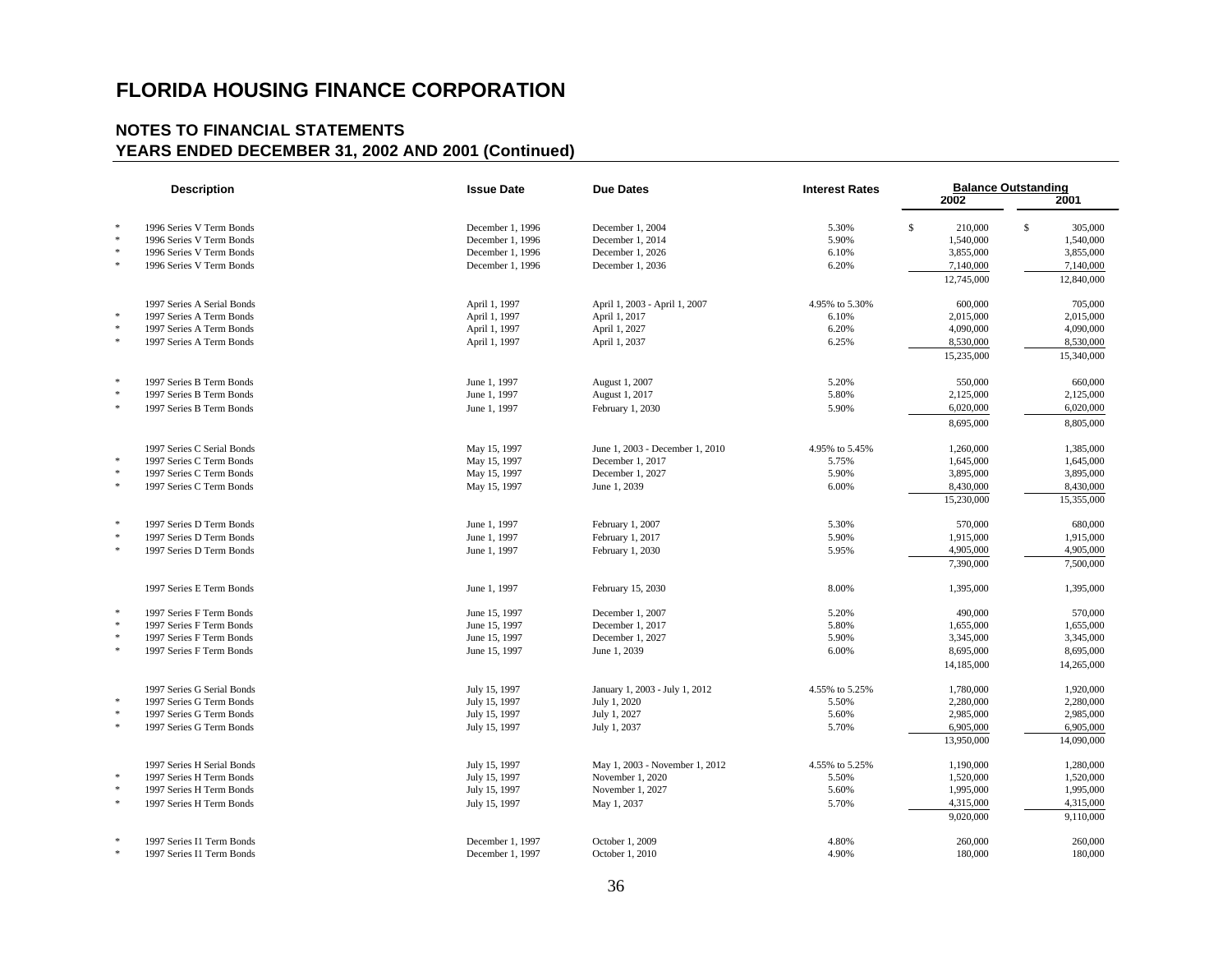|        | <b>Description</b>        | <b>Issue Date</b><br><b>Due Dates</b><br><b>Interest Rates</b> |                  |       | <b>Balance Outstanding</b> |               |
|--------|---------------------------|----------------------------------------------------------------|------------------|-------|----------------------------|---------------|
|        |                           |                                                                |                  |       | 2002                       | 2001          |
|        |                           |                                                                |                  |       |                            |               |
| $\ast$ | 1997 Series I1 Term Bonds | December 1, 1997                                               | October 1, 2011  | 5.00% | $\mathbb{S}$<br>190,000    | \$<br>190,000 |
| *      | 1997 Series I1 Term Bonds | December 1, 1997                                               | October 1, 2012  | 5.05% | 200,000                    | 200,000       |
| $\ast$ | 1997 Series I1 Term Bonds | December 1, 1997                                               | April 1, 2021    | 5.25% | 2,190,000                  | 2,190,000     |
| $\ast$ | 1997 Series I1 Term Bonds | December 1, 1997                                               | October 1, 2027  | 5.35% | 2,470,000                  | 2,470,000     |
| $\ast$ | 1997 Series I1 Term Bonds | December 1, 1997                                               | April 1, 2032    | 5.40% | 2,285,000                  | 2,285,000     |
| $\ast$ | 1997 Series I1 Term Bonds | December 1, 1997                                               | October 1, 2037  | 5.45% | 3,775,000                  | 3,775,000     |
| $\ast$ | 1997 Series I2 Term Bonds |                                                                |                  |       | 710,000                    | 805,000       |
|        |                           | December 1, 1997                                               | April 1, 2008    | 6.25% |                            |               |
|        |                           |                                                                |                  |       | 12,260,000                 | 12,355,000    |
| 宋      | 1997 Series J1 Term Bonds | December 1, 1997                                               | July 1, 2010     | 4.90% | 430,000                    | 430,000       |
| $\ast$ | 1997 Series J1 Term Bonds | December 1, 1997                                               | July 1, 2011     | 5.00% | 305,000                    | 305,000       |
| $\ast$ | 1997 Series J1 Term Bonds | December 1, 1997                                               | July 1, 2012     | 5.05% | 325,000                    | 325,000       |
| $\ast$ | 1997 Series J1 Term Bonds | December 1, 1997                                               | July 1, 2013     | 5.10% | 335,000                    | 335,000       |
| $\ast$ | 1997 Series J1 Term Bonds | December 1, 1997                                               | July 1, 2014     | 5.15% | 355,000                    | 355,000       |
| $\ast$ | 1997 Series J1 Term Bonds | December 1, 1997                                               | January 1, 2021  | 5.25% | 2,815,000                  | 2,815,000     |
| $\ast$ | 1997 Series J1 Term Bonds | December 1, 1997                                               | July 1, 2027     | 5.35% | 3,960,000                  | 3,960,000     |
| $\ast$ | 1997 Series J1 Term Bonds | December 1, 1997                                               | January 1, 2032  | 5.40% | 3,660,000                  | 3,660,000     |
| $\ast$ | 1997 Series J1 Term Bonds | December 1, 1997                                               | January 1, 2038  | 5.45% | 6,565,000                  | 6,565,000     |
| $\ast$ | 1997 Series J2 Term Bonds | December 1, 1997                                               |                  |       | 1,355,000                  | 1,530,000     |
|        |                           |                                                                | January 1, 2009  | 6.30% | 20,105,000                 | 20,280,000    |
|        |                           |                                                                |                  |       |                            |               |
| $\ast$ | 1997 Series K1 Term Bonds | December 1, 1997                                               | December 1, 2006 | 4.55% | 195,000                    | 195,000       |
| $\ast$ | 1997 Series K1 Term Bonds | December 1, 1997                                               | December 1, 2007 | 4.60% | 205,000                    | 205,000       |
| $\ast$ | 1997 Series K1 Term Bonds | December 1, 1997                                               | December 1, 2008 | 4.70% | 215,000                    | 215,000       |
| $\ast$ | 1997 Series K1 Term Bonds | December 1, 1997                                               | December 1, 2009 | 4.80% | 225,000                    | 225,000       |
| $\ast$ | 1997 Series K1 Term Bonds | December 1, 1997                                               | December 1, 2010 | 4.90% | 235,000                    | 235,000       |
| $\ast$ | 1997 Series K1 Term Bonds | December 1, 1997                                               | December 1, 2011 | 5.00% | 245,000                    | 245,000       |
| $\ast$ | 1997 Series K1 Term Bonds | December 1, 1997                                               | December 1, 2012 | 5.05% | 260,000                    | 260,000       |
| $\ast$ | 1997 Series K1 Term Bonds | December 1, 1997                                               | December 1, 2013 | 5.10% | 275,000                    | 275,000       |
| *      | 1997 Series K1 Term Bonds | December 1, 1997                                               | December 1, 2014 | 5.15% | 285,000                    | 285,000       |
| $\ast$ | 1997 Series K1 Term Bonds | December 1, 1997                                               | June 1, 2021     | 5.25% | 2,285,000                  | 2,285,000     |
| $\ast$ | 1997 Series K1 Term Bonds | December 1, 1997                                               | December 1, 2027 | 5.35% | 3,210,000                  | 3,210,000     |
| $\ast$ | 1997 Series K1 Term Bonds | December 1, 1997                                               | June 1, 2032     | 5.40% | 3,025,000                  | 3,025,000     |
| $\ast$ | 1997 Series K1 Term Bonds | December 1, 1997                                               | December 1, 2037 | 5.45% | 4,840,000                  | 4,840,000     |
| $\ast$ | 1997 Series K2 Term Bonds | December 1, 1997                                               | December 1, 2005 | 6.20% | 455,000                    | 590,000       |
|        |                           |                                                                |                  |       | 15,955,000                 | 16,090,000    |
|        |                           |                                                                |                  |       |                            |               |
| $\ast$ | 1997 Series L Term Bonds  | December 1, 1997                                               | November 1, 2002 | 4.30% |                            | 145,000       |
| $\ast$ | 1997 Series L Term Bonds  | December 1, 1997                                               | November 1, 2003 | 4.40% | 150,000                    | 150,000       |
| $\ast$ | 1997 Series L Term Bonds  | December 1, 1997                                               | November 1, 2004 | 4.45% | 160,000                    | 160,000       |
| $\ast$ | 1997 Series L Term Bonds  | December 1, 1997                                               | November 1, 2005 | 4.50% | 165,000                    | 165,000       |
| $\ast$ | 1997 Series L Term Bonds  | December 1, 1997                                               | November 1, 2006 | 4.55% | 170,000                    | 170,000       |
| $\ast$ | 1997 Series L Term Bonds  | December 1, 1997                                               | November 1, 2007 | 4.60% | 180,000                    | 180,000       |
| $\ast$ | 1997 Series L Term Bonds  | December 1, 1997                                               | November 1, 2008 | 4.70% | 190,000                    | 190,000       |
| *      | 1997 Series L Term Bonds  | December 1, 1997                                               | November 1, 2009 | 4.80% | 200,000                    | 200,000       |
| $\ast$ | 1997 Series L Term Bonds  | December 1, 1997                                               | November 1, 2010 | 4.90% | 205,000                    | 205,000       |
| $\ast$ | 1997 Series L Term Bonds  | December 1, 1997                                               | November 1, 2011 | 5.00% | 220,000                    | 220,000       |
| $\ast$ | 1997 Series L Term Bonds  | December 1, 1997                                               | November 1, 2012 | 5.05% | 230,000                    | 230,000       |
| $\ast$ | 1997 Series L Term Bonds  | December 1, 1997                                               | November 1, 2013 | 5.10% | 240,000                    | 240,000       |
| $\ast$ | 1997 Series L Term Bonds  | December 1, 1997                                               | November 1, 2014 | 5.15% | 255,000                    | 255,000       |
|        | 1997 Series L Term Bonds  | December 1, 1997                                               | May 1, 2022      | 5.25% | 2,375,000                  | 2,375,000     |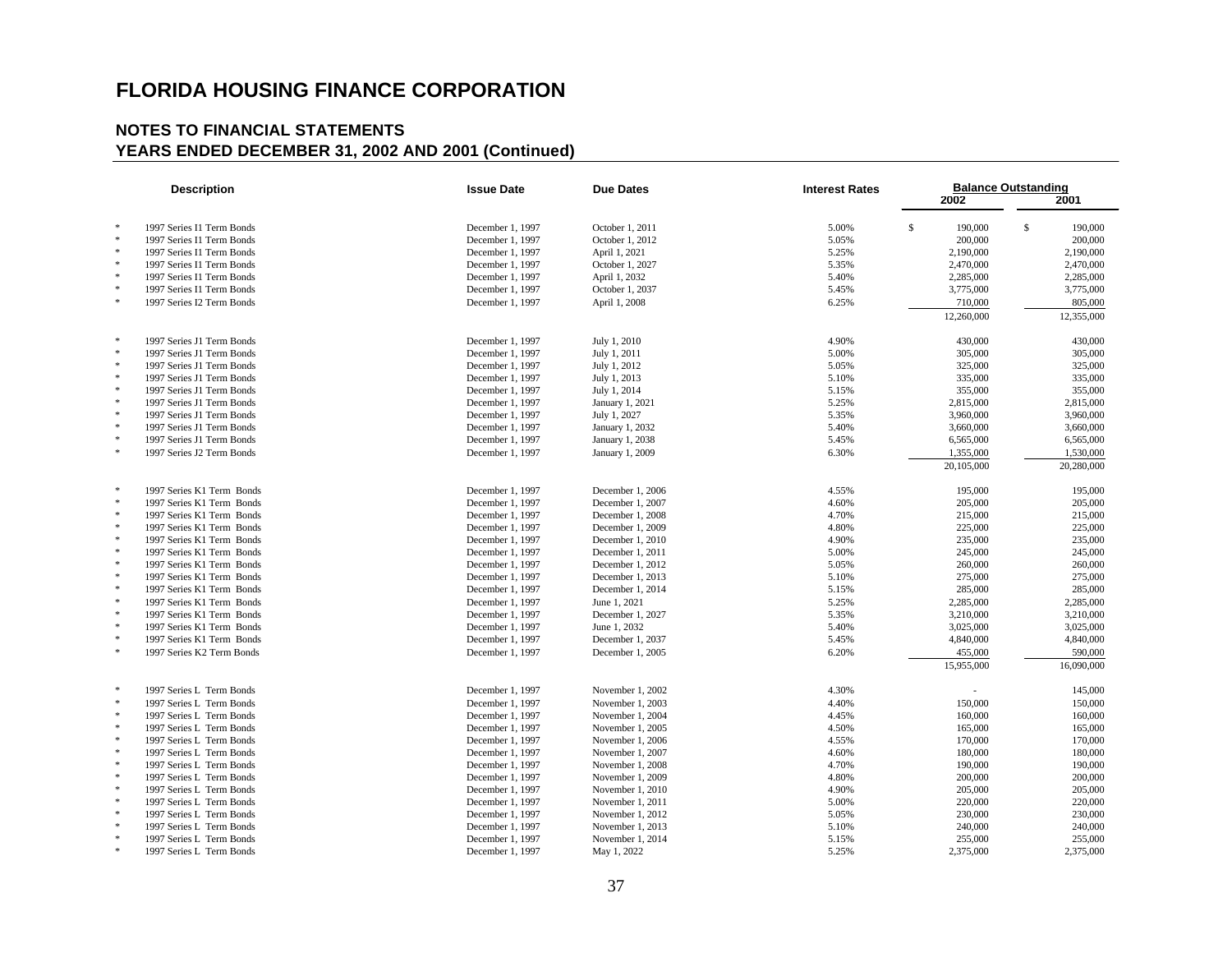| <b>Description</b> |                            | <b>Issue Date</b>   | <b>Due Dates</b>                  | <b>Interest Rates</b> | <b>Balance Outstanding</b><br>2002<br>2001 |                           |  |
|--------------------|----------------------------|---------------------|-----------------------------------|-----------------------|--------------------------------------------|---------------------------|--|
|                    |                            |                     |                                   |                       |                                            |                           |  |
| $\ast$             | 1997 Series L Term Bonds   | December 1, 1997    | May 1, 2028                       | 5.35%                 | \$<br>2,705,000                            | $\mathbb{S}$<br>2,705,000 |  |
| $\ast$             | 1997 Series L Term Bonds   | December 1, 1997    | November 1, 2032                  | 5.40%                 | 2,670,000                                  | 2,670,000                 |  |
| $\ast$             | 1997 Series L Term Bonds   | December 1, 1997    | November 1, 2037                  | 5.45%                 | 3,820,000                                  | 3,820,000                 |  |
|                    |                            |                     |                                   |                       | 13,935,000                                 | 14,080,000                |  |
| $\ast$             | 1998 Series A Term Bonds   | March 1, 1998       | March 1, 2030                     | 5.45%                 | 13,170,000                                 | 13,370,000                |  |
| $\ast$             | 1998 Series B Term Bonds   | June 1, 1998        | July 1, 2038                      | 6.61%                 | 16,255,000                                 | 16,365,000                |  |
| $\ast$             | 1998 Series C Term Bonds   | June 1, 1998        | July 1, 2038                      | 6.61%                 | 8,665,000                                  | 8,725,000                 |  |
|                    | 1998 Series D Serial Bonds | June 1, 1998        | February 1, 2003 - August 1, 2015 | 4.40% to 5.25%        | 3,435,000                                  | 3,615,000                 |  |
| $\ast$             | 1998 Series D Term Bonds   | June 1, 1998        | August 1, 2018                    | 5.30%                 | 1,275,000                                  | 1,275,000                 |  |
| $\ast$             | 1998 Series D Term Bonds   | June 1, 1998        | August 1, 2024                    | 5.35%                 | 3,440,000                                  | 3,440,000                 |  |
| $\ast$             | 1998 Series D Term Bonds   | June 1, 1998        | August 1, 2028                    | 5.375%                | 3,160,000                                  | 3,160,000                 |  |
| $\ast$             | 1998 Series D Term Bonds   | June 1, 1998        | February 1, 2031                  | 5.30%                 | 2,315,000                                  | 2,320,000                 |  |
|                    |                            |                     |                                   |                       | 13,625,000                                 | 13,810,000                |  |
|                    | 1998 Series E Term Bonds   | June 15, 1998       | June 1, 2017                      | Floating              | 6,900,000                                  | 6,900,000                 |  |
|                    | 1998 Series F Term Bonds   | July 1, 1998        | July 1, 2040                      | 7.25%                 | 9,986,710                                  | 10,036,000                |  |
| $\ast$             | 1998 Series G Term Bonds   | July 1, 1998        | July 1, 2038                      | 6.60%                 | 16,755,000                                 | 16,865,000                |  |
| $\ast$             | 1998 Series H Term Bonds   | July 1, 1998        | July 1, 2038                      | 7.25%                 | 3,448,591                                  | 3,468,478                 |  |
|                    | 1998 Series I1 Term Bonds  | August 19, 1998     | July 1, 2009                      | 6.717%                | 1,565,000                                  | 1,565,000                 |  |
|                    | 1998 Series I2 Term Bonds  | August 19, 1998     | July 1, 2033                      | 6.717%                | 15,875,000                                 | 15,875,000                |  |
|                    |                            |                     |                                   |                       | 17,440,000                                 | 17,440,000                |  |
|                    | 1998 Series J Term Bonds   | ** October 1, 1998  | February 15, 2028                 | Floating              | 5,500,000                                  | 5,500,000                 |  |
| $\ast$             | 1998 Series K Term Bonds   | ** October 30, 1998 | October 1, 2032                   | 6.50%                 | 17,025,000                                 | 17,025,000                |  |
| $\ast$             | 1998 Series L Term Bonds   | ** October 1, 1998  | October 1, 2032                   | 6.50%                 | 12,450,000                                 | 12,720,000                |  |
| $\ast$             | 1998 Series M Term Bonds   | ** October 1, 1998  | October 1, 2032                   | 6.50%                 | 17,725,000                                 | 17,725,000                |  |
| $\ast$             | 1998 Series N Term Bonds   | November 1, 1998    | November 1, 2040                  | 7.00%                 | 12,859,503                                 | 13,928,183                |  |
|                    | 1998 Series O Serial Bonds | November 1, 1998    | June 1, 2003 - December 1, 2010   | 4.20% to 4.90%        | 2,325,000                                  | 2,560,000                 |  |
| $\ast$             | 1998 Series O Term Bonds   | November 1, 1998    | December 1, 2018                  | 5.25%                 | 3,555,000                                  | 3,555,000                 |  |
| $\ast$             | 1998 Series O Term Bonds   | November 1, 1998    | December 1, 2028                  | 5.30%                 | 7,340,000                                  | 7,340,000                 |  |
|                    |                            |                     |                                   |                       | 13,220,000                                 | 13,455,000                |  |
| $\ast$             | 1998 Series P Serial Bonds | December 1, 1998    | August 1, 2003 - August 1, 2031   | 3.85% to 5.20%        | 10,995,000                                 | 11,220,000                |  |
| $\ast$             | 1998 Series Q1 Term Bonds  | December 1, 1998    | June 1, 2018                      | 5.10%                 | 1,480,000                                  | 1,480,000                 |  |
| $\ast$             | 1998 Series Q1 Term Bonds  | December 1, 1998    | December 1, 2018                  | 5.10%                 | 1,560,000                                  | 1,560,000                 |  |
| $\ast$             | 1998 Series Q1 Term Bonds  | December 1, 1998    | June 1, 2028                      | 5.20%                 | 510,000                                    | 510,000                   |  |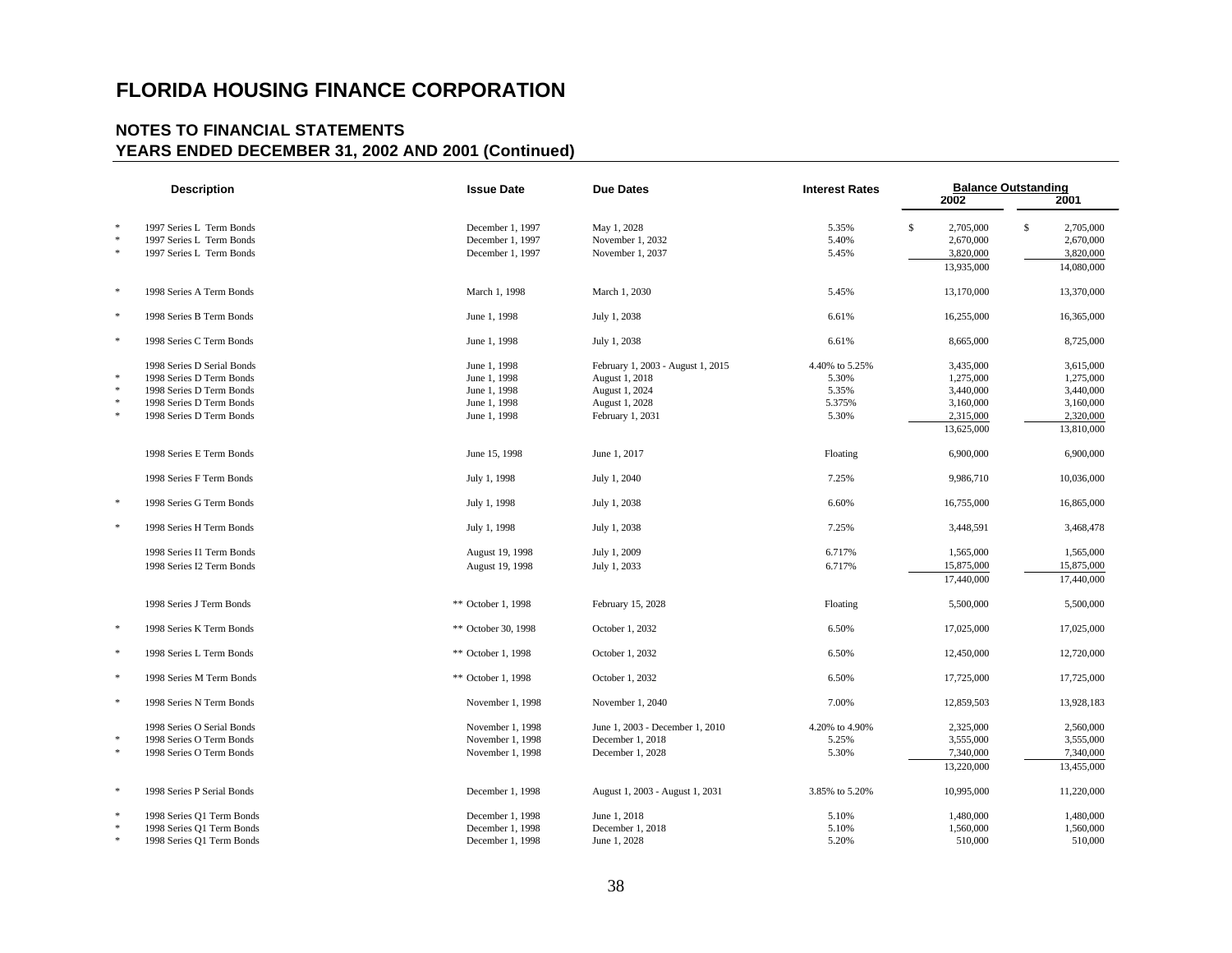| <b>Description</b> |                                                        | <b>Issue Date</b>                | <b>Due Dates</b>                   | <b>Interest Rates</b> | <b>Balance Outstanding</b><br>2001<br>2002 |                           |  |
|--------------------|--------------------------------------------------------|----------------------------------|------------------------------------|-----------------------|--------------------------------------------|---------------------------|--|
| $\ast$             | 1998 Series Q1 Term Bonds                              | December 1, 1998                 | December 1, 2028                   | 5.20%                 | $\mathbb{S}$<br>3,235,000                  | $\mathbb{S}$<br>3.235,000 |  |
| $\ast$             | 1998 Series Q1 Term Bonds                              | December 1, 1998                 | December 1, 2038                   | 5.25%                 | 6,715,000                                  | 6,715,000                 |  |
| $\ast$             | 1998 Series Q2 Term Bonds                              | December 1, 1998                 | December 1, 2003                   | 6.01%                 | 105,000                                    | 225,000                   |  |
|                    |                                                        |                                  |                                    |                       | 13,605,000                                 | 13,725,000                |  |
|                    | 1998 Series R1 Serial Bonds                            | December 1, 1998                 | August 1, 2006 - August 1, 2021    | 4.10% to 5.10%        | 4,540,000                                  | 4,540,000                 |  |
|                    | 1998 Series R1 Term Bonds                              | December 1, 1998                 | August 1, 2026                     | 5.10%                 | 2,330,000                                  | 2,410,000                 |  |
|                    | 1998 Series R1 Term Bonds                              | December 1, 1998                 | August 1, 2027                     | 5.13%                 | 560,000                                    | 560,000                   |  |
|                    | 1998 Series R1 Term Bonds                              | December 1, 1998                 | August 1, 2029                     | 5.15%                 | 1,210,000                                  | 1,210,000                 |  |
|                    | 1998 Series R1 Term Bonds                              | December 1, 1998                 | February 1, 2032                   | 5.20%                 | 1,640,000                                  | 1,640,000                 |  |
| $\ast$             | 1998 Series R2 Term Bonds                              | December 1, 1998                 | August 1, 2006                     | 5.90%                 | 735,000                                    | 735,000                   |  |
|                    |                                                        |                                  |                                    |                       | 11,015,000                                 | 11,095,000                |  |
|                    | 1998 Series S Term Bonds                               | December 28, 1998                | December 25, 2031                  | 4.30%                 | 10,651,000                                 | 10,725,000                |  |
| 冰                  | 1998 Series T1 Term Bonds                              | December 10, 1998                | January 1, 2039                    | 6.50%                 | 14,500,000                                 | 14,500,000                |  |
| $\ast$             | 1998 Series T2 Term Bonds                              | December 10, 1998                | January 1, 2006                    | 7.80%                 | 345,000                                    | 435,000                   |  |
|                    |                                                        |                                  |                                    |                       | 14,845,000                                 | 14,935,000                |  |
| $\ast$             | 1998 Series U1 Term Bonds                              | December 16, 1998                | January 1, 2039                    | 6.45%                 | 11,880,000                                 | 11,880,000                |  |
| $\ast$             | 1998 Series U2 Term Bonds                              | December 16, 1998                | July 1, 2003                       | 7.50%                 | 65,000                                     | 145,000                   |  |
|                    |                                                        |                                  |                                    |                       | 11,945,000                                 | 12,025,000                |  |
|                    | 1999 Series A Serial Bonds                             | April 15, 1999                   | May 1, 2003 - November 1, 2018     | 4.00% to 5.15%        | 3,340,000                                  | 3,480,000                 |  |
| $\ast$             | 1999 Series A Term Bonds                               | April 15, 1999                   | November 1, 2021                   | 5.20%                 | 975,000                                    | 975,000                   |  |
| $\ast$             | 1999 Series A Term Bonds                               | April 15, 1999                   | November 1, 2024                   | 5.25%                 | 1,125,000                                  | 1,125,000                 |  |
| $\ast$             | 1999 Series A Term Bonds                               | April 15, 1999                   | November 1, 2029                   | 5.375%                | 2,345,000                                  | 2,345,000                 |  |
| $\ast$             | 1999 Series A Term Bonds                               | April 15, 1999                   | November 1, 2034                   | 5.40%                 | 3,055,000                                  | 3,055,000                 |  |
| $\ast$             | 1999 Series A Term Bonds                               | April 15, 1999                   | May 1, 2039                        | 5.30%                 | 3,570,000                                  | 3,570,000                 |  |
|                    |                                                        |                                  |                                    |                       | 14,410,000                                 | 14,550,000                |  |
| $\ast$             | 1999 Series B1 Term Bonds                              | April 21, 1999                   | October 1, 2010                    | 4.55%                 | 185,000                                    | 265,000                   |  |
| $\ast$             | 1999 Series B1 Term Bonds                              | April 21, 1999                   | October 1, 2011                    | 4.65%                 | 285,000                                    | 285,000                   |  |
| $\ast$<br>$\ast$   | 1999 Series B1 Term Bonds                              | April 21, 1999                   | October 1, 2012                    | 4.75%                 | 300,000                                    | 300,000                   |  |
| $\ast$             | 1999 Series B1 Term Bonds                              | April 21, 1999                   | October 1, 2013                    | 4.80%                 | 315,000                                    | 315,000                   |  |
| $\ast$             | 1999 Series B1 Term Bonds                              | April 21, 1999                   | October 1, 2014                    | 4.85%                 | 325,000                                    | 325,000                   |  |
| $\ast$             | 1999 Series B1 Term Bonds<br>1999 Series B1 Term Bonds | April 21, 1999<br>April 21, 1999 | October 1, 2015<br>October 1, 2016 | 4.90%<br>4.95%        | 345,000<br>365,000                         | 345,000<br>365,000        |  |
| $\ast$             | 1999 Series B1 Term Bonds                              | April 21, 1999                   | October 1, 2020                    | 5.00%                 | 1,620,000                                  | 1,620,000                 |  |
| $\ast$             | 1999 Series B1 Term Bonds                              | April 21, 1999                   | October 1, 2026                    | 5.05%                 | 3,155,000                                  | 3,155,000                 |  |
| $\ast$             | 1999 Series B1 Term Bonds                              | April 21, 1999                   | April 1, 2032                      | 5.20%                 | 4,745,000                                  | 4,745,000                 |  |
| $\ast$             | 1999 Series B2 Term Bonds                              | April 21, 1999                   | April 1, 2010                      | 6.20%                 | 1,550,000                                  | 1,550,000                 |  |
|                    |                                                        |                                  |                                    |                       | 13,190,000                                 | 13,270,000                |  |
| $\cdot$            | 1999 Series C1 Term Bonds                              | July 1, 1999                     | August 1, 2019                     | 5.50%                 | 2,325,000                                  | 2,325,000                 |  |
| $\ast$             | 1999 Series C1 Capital Appreciation Term Bonds         | July 1, 1999                     | August 1, 2029                     | 5.85%                 | 1,384,133                                  | 1,306,604                 |  |
| $\ast$             | 1999 Series C1 Term Bonds                              | July 1, 1999                     | August 1, 2039                     | 5.90%                 | 6,440,000                                  | 6,440,000                 |  |
| $\ast$             | 1999 Series C2 Term Bonds                              | July 1, 1999                     | August 1, 2009                     | 7.00%                 | 505,000                                    | 565,000                   |  |
| $\ast$             | 1999 Series C2 Term Bonds                              | July 1, 1999                     | February 1, 2014                   | 7.50%                 | 2,165,000                                  | 2,250,000                 |  |
|                    |                                                        |                                  |                                    |                       | 12,819,133                                 | 12,886,604                |  |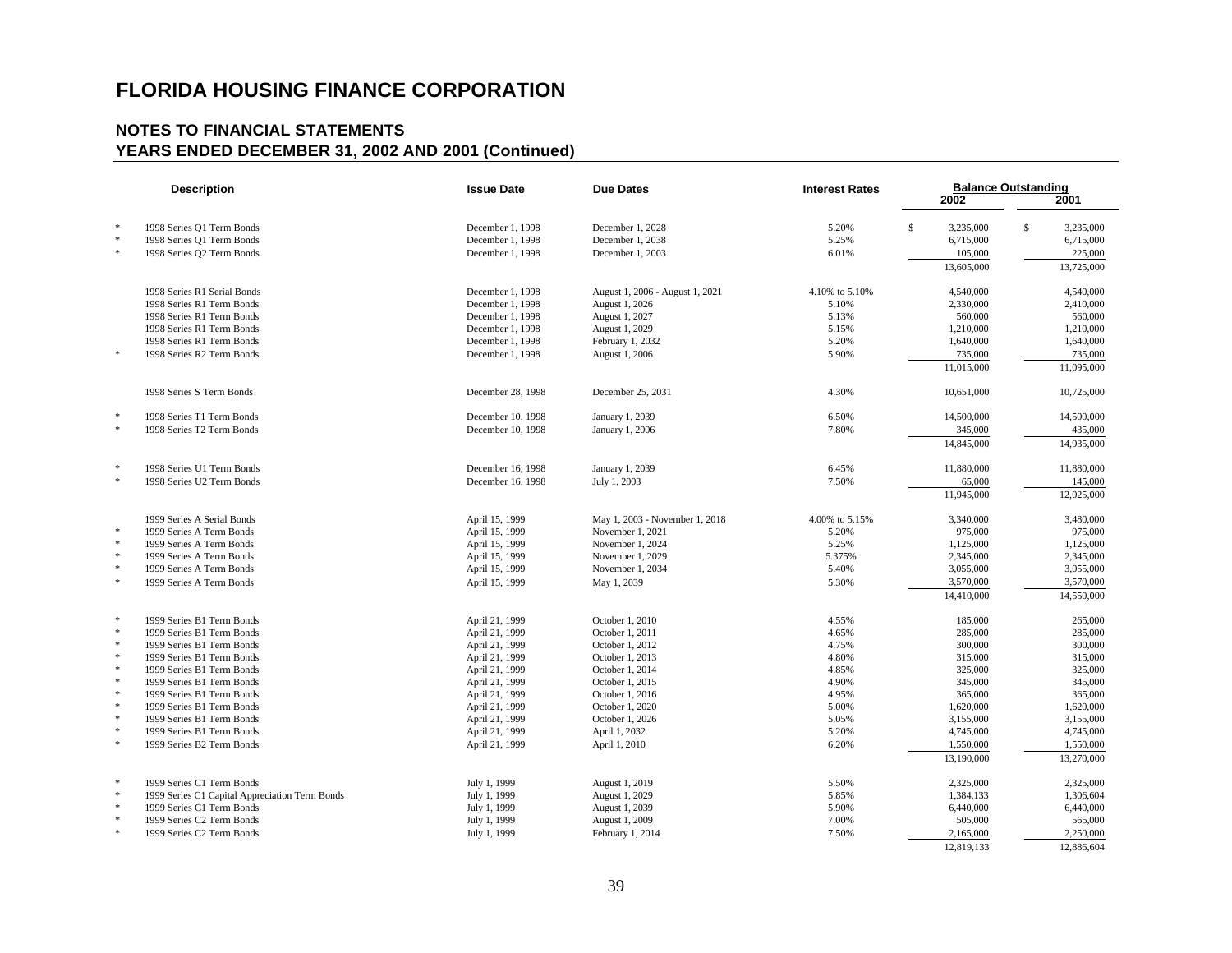| <b>Description</b> |                                                | <b>Issue Date</b>              | <b>Due Dates</b>                      | <b>Interest Rates</b> | <b>Balance Outstanding</b> |                         |  |  |
|--------------------|------------------------------------------------|--------------------------------|---------------------------------------|-----------------------|----------------------------|-------------------------|--|--|
|                    |                                                |                                |                                       |                       | 2002                       | 2001                    |  |  |
| $\ast$             | 1999 Series D1 Term Bonds                      | July 21, 1999                  | September 1, 2014                     | 5.375%                | s.<br>370,000              | $\mathbb{S}$<br>370,000 |  |  |
| $\ast$             | 1999 Series D1 Term Bonds                      | July 21, 1999                  | September 1, 2015                     | 5.375%                | 395,000                    | 395,000                 |  |  |
| $\ast$             | 1999 Series D1 Term Bonds                      | July 21, 1999                  | September 1, 2016                     | 5.40%                 | 415,000                    | 415,000                 |  |  |
| $\ast$             | 1999 Series D1 Term Bonds                      | July 21, 1999                  | September 1, 2017                     | 5.45%                 | 445,000                    | 445,000                 |  |  |
| $\ast$             | 1999 Series D1 Term Bonds                      | July 21, 1999                  | September 1, 2018                     | 5.50%                 | 475,000                    | 475,000                 |  |  |
| $\ast$             | 1999 Series D1 Term Bonds                      |                                | September 1, 2019                     | 5.50%                 | 505,000                    | 505,000                 |  |  |
| $\ast$             | 1999 Series D1 Term Bonds                      | July 21, 1999<br>July 21, 1999 | September 1, 2025                     | 5.55%                 | 3,805,000                  | 3,805,000               |  |  |
| $\ast$             | 1999 Series D1 Term Bonds                      | July 21, 1999                  | March 1, 2032                         | 5.60%                 | 6,290,000                  | 6,290,000               |  |  |
| $\ast$             | 1999 Series D2 Term Bonds                      | July 21, 1999                  | September 1, 2009                     | 7.00%                 | 960,000                    | 960,000                 |  |  |
| $\ast$             | 1999 Series D2 Term Bonds                      |                                |                                       | 7.10%                 | 1,190,000                  |                         |  |  |
|                    |                                                | July 21, 1999                  | September 1, 2013                     |                       |                            | 1,190,000               |  |  |
|                    | 1999 Series D3 Term Bonds                      | August 1, 1999                 | March 1, 2005                         | 7.20%                 | 390,000                    | 450,000                 |  |  |
|                    |                                                |                                |                                       |                       | 15,240,000                 | 15,300,000              |  |  |
| $\ast$             | 1999 Series E1 Term Bonds                      | August 12, 1999                | June 1, 2019                          | 5.65%                 | 2,515,000                  | 2,520,000               |  |  |
| $\ast$             | 1999 Series E1 Term Bonds                      | August 12, 1999                | December 1, 2019                      | 5.65%                 | 1,480,000                  | 1,500,000               |  |  |
| $\ast$             | 1999 Series E1 Capital Appreciation Term Bonds | August 12, 1999                | December 1, 2029                      | 6.05%                 | 1,658,583                  | 1,567,352               |  |  |
| $\ast$             | 1999 Series E1 Term Bonds                      | August 12, 1999                | December 1, 2038                      | 5.80%                 | 5,065,000                  | 5,100,000               |  |  |
| $\ast$             | 1999 Series E1 Term Bonds                      | August 12, 1999                | June 1, 2039                          | 5.80%                 | 3,095,000                  | 3,115,000               |  |  |
| $\ast$             | 1999 Series E2 Term Bonds                      | August 12, 1999                | June 1, 2007                          | 7.25%                 | 795,000                    | 945,000                 |  |  |
| $\ast$             | 1999 Series E2 Term Bonds                      | August 12, 1999                | December 1, 2011                      | 7.625%                | 1,630,000                  | 1,685,000               |  |  |
|                    |                                                |                                |                                       |                       | 16,238,583                 | 16,432,352              |  |  |
| $\ast$             | 1999 Series F1 Term Bonds                      | August 25, 1999                | December 1, 2019                      | 5.90%                 | 2,075,000                  | 2,075,000               |  |  |
| $\ast$             | 1999 Series F1 Capital Appreciation Term Bonds | August 25, 1999                | December 1, 2029                      | 6.40%                 | 1,200,914                  | 1,127,599               |  |  |
| $\ast$             | 1999 Series F1 Term Bonds                      | August 25, 1999                | June 1, 2039                          | 6.00%                 | 6,750,000                  | 6,750,000               |  |  |
| $\ast$             | 1999 Series F2 Term Bonds                      | August 25, 1999                | December 1, 2014                      | 7.35%                 | 2,515,000                  | 2,640,000               |  |  |
|                    |                                                |                                |                                       |                       | 12,540,914                 | 12,592,599              |  |  |
|                    | 1999 Series G1 Term Bonds                      | August 25, 1999                | September 15, 2032                    | Floating              | 11,755,000                 | 11,755,000              |  |  |
|                    | 1999 Series G2 Term Bonds                      | August 25, 1999                | September 15, 2032                    | Floating              | 1,900,000                  | 2,000,000               |  |  |
|                    |                                                |                                |                                       |                       | 13,655,000                 | 13,755,000              |  |  |
|                    |                                                |                                |                                       |                       |                            |                         |  |  |
| $\ast$             | 1999 Series H1 Serial Bonds                    | September 29, 1999             | September 1, 2013 - September 1, 2020 | 5.55% to 5.70%        | 2,385,000                  | 2,385,000               |  |  |
|                    | 1999 Series H1 Term Bonds                      | September 29, 1999             | September 1, 2026                     | 5.85%                 | 3,045,000                  | 3,045,000               |  |  |
| $\ast$<br>$\ast$   | 1999 Series H1 Term Bonds                      | September 29, 1999             | September 1, 2032                     | 6.00%                 | 4,505,000                  | 4,505,000               |  |  |
|                    | 1999 Series H2 Term Bonds                      | September 29, 1999             | September 1, 2007                     | 7.00%                 | 675,000                    | 780,000                 |  |  |
| $\ast$             | 1999 Series H2 Term Bonds                      | September 29, 1999             | September 1, 2013                     | 7.40%                 | 1,220,000                  | 1,220,000               |  |  |
|                    |                                                |                                |                                       |                       | 11,830,000                 | 11,935,000              |  |  |
|                    | 1999 Series I1 Term Bonds                      | August 31, 1999                | September 15, 2032                    | Floating              | 13,495,000                 | 13,595,000              |  |  |
|                    | 1999 Series I2 Term Bonds                      | August 31, 1999                | September 15, 2032                    | Floating              | 1,870,000                  | 1,870,000               |  |  |
|                    |                                                |                                |                                       |                       | 15,365,000                 | 15,465,000              |  |  |
|                    | 1999 Series J1 Serial Bonds                    | September 14, 1999             | September 1, 2009                     | 5.30%                 | 55,000                     | 55,000                  |  |  |
| $\ast$             | 1999 Series J1 Term Bonds                      | September 14, 1999             | September 1, 2010                     | 5.30%                 | 140,000                    | 140,000                 |  |  |
| $\ast$             | 1999 Series J1 Term Bonds                      | September 14, 1999             | September 1, 2011                     | 5.35%                 | 155,000                    | 155,000                 |  |  |
| $\ast$             | 1999 Series J1 Term Bonds                      | September 14, 1999             | September 1, 2012                     | 5.40%                 | 160,000                    | 160,000                 |  |  |
| $\ast$             | 1999 Series J1 Term Bonds                      | September 14, 1999             | September 1, 2013                     | 5.45%                 | 170,000                    | 170,000                 |  |  |
| $\ast$             | 1999 Series J1 Term Bonds                      | September 14, 1999             | September 1, 2014                     | 5.50%                 | 180,000                    | 180,000                 |  |  |
| $\ast$             | 1999 Series J1 Term Bonds                      | September 14, 1999             | September 1, 2015                     | 5.55%                 | 190,000                    | 190,000                 |  |  |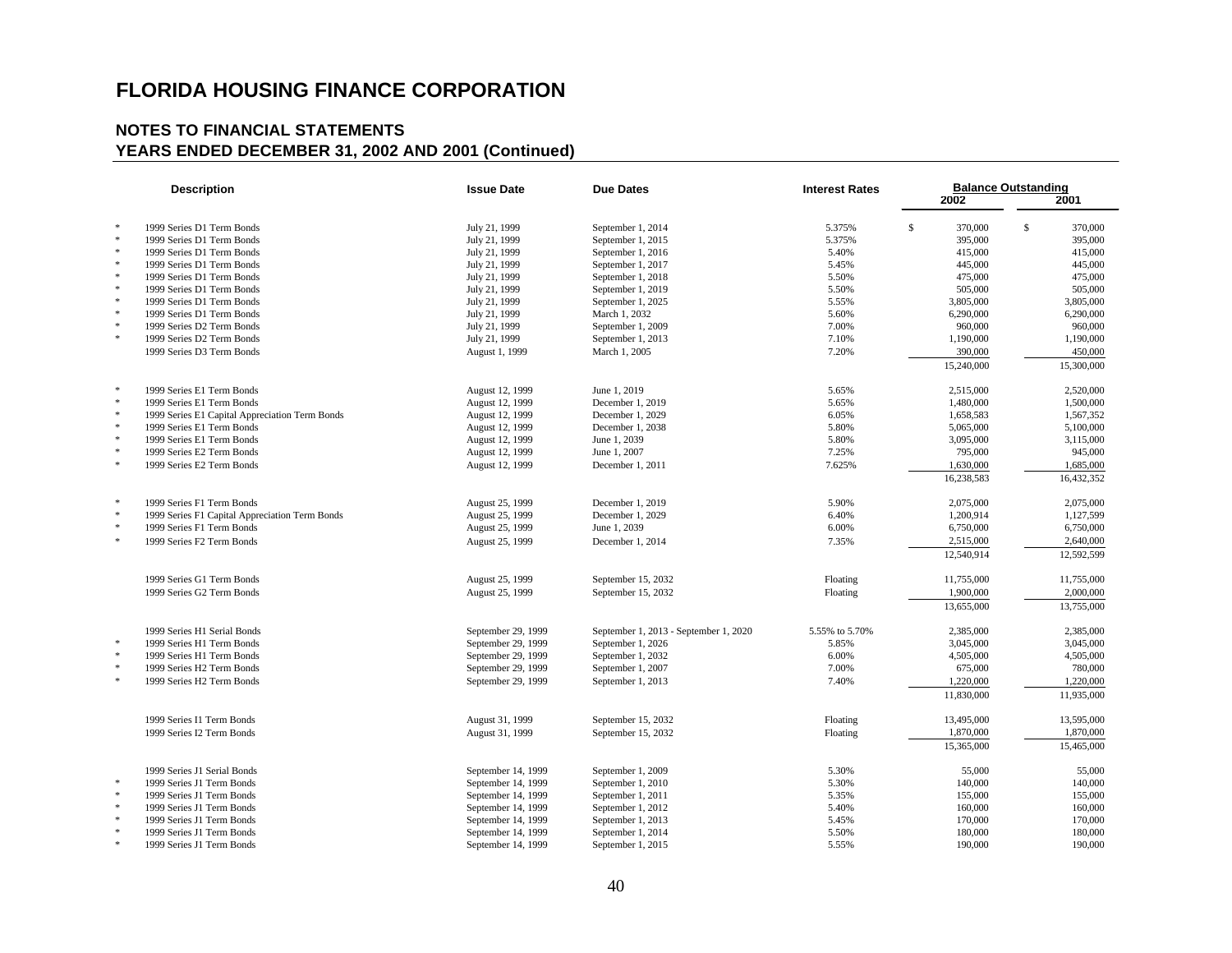| <b>Description</b> |                             | <b>Issue Date</b><br><b>Due Dates</b> |                                   | <b>Interest Rates</b> | <b>Balance Outstanding</b> |                         |  |  |
|--------------------|-----------------------------|---------------------------------------|-----------------------------------|-----------------------|----------------------------|-------------------------|--|--|
|                    |                             |                                       |                                   |                       | 2002                       | 2001                    |  |  |
|                    |                             |                                       |                                   |                       |                            |                         |  |  |
| $\ast$             | 1999 Series J1 Term Bonds   | September 14, 1999                    | September 1, 2016                 | 5.60%                 | \$<br>200,000              | $\mathbb{S}$<br>200,000 |  |  |
| $\ast$             | 1999 Series J1 Term Bonds   | September 14, 1999                    | September 1, 2017                 | 5.625%                | 210,000                    | 210,000                 |  |  |
|                    | 1999 Series J1 Term Bonds   | September 14, 1999                    | September 1, 2018                 | 5.65%                 | 225,000                    | 225,000                 |  |  |
| $\ast$             | 1999 Series J1 Term Bonds   | September 14, 1999                    | September 1, 2019                 | 5.70%                 | 235,000                    | 235,000                 |  |  |
| $\ast$             | 1999 Series J1 Term Bonds   | September 14, 1999                    | September 1, 2027                 | 5.75%                 | 2,495,000                  | 2,495,000               |  |  |
| $\ast$             | 1999 Series J1 Term Bonds   | September 14, 1999                    | September 1, 2032                 | 5.95%                 | 2,860,000                  | 2,860,000               |  |  |
|                    | 1999 Series J2 Term Bonds   | September 14, 1999                    | September 1, 2009                 | 7.25%                 | 730,000                    | 730,000                 |  |  |
|                    |                             |                                       |                                   |                       | 8,005,000                  | 8,005,000               |  |  |
|                    |                             |                                       |                                   |                       |                            |                         |  |  |
| $\ast$<br>$\ast$   | 1999 Series K1 Term Bonds   | September 14, 1999                    | October 1, 2006                   | 5.15%                 | 1,230,000                  | 1,480,000               |  |  |
|                    | 1999 Series K1 Term Bonds   | September 14, 1999                    | October 1, 2009                   | 5.50%                 | 1,095,000                  | 1,095,000               |  |  |
| $\ast$             | 1999 Series K1 Term Bonds   | September 14, 1999                    | October 1, 2019                   | 6.00%                 | 5,430,000                  | 5,430,000               |  |  |
| $\ast$             | 1999 Series K1 Term Bonds   | September 14, 1999                    | October 1, 2029                   | 6.10%                 | 9,860,000                  | 9,860,000               |  |  |
|                    | 1999 Series K1 Term Bonds   | September 14, 1999                    | April 1, 2002                     | 7.35%                 |                            | 10,000                  |  |  |
| $\ast$             | 1999 Series K3 Term Bonds   | September 14, 1999                    | October 1, 2029                   | 6.50%                 | 1,170,000                  | 1,195,000               |  |  |
|                    |                             |                                       |                                   |                       | 18,785,000                 | 19,070,000              |  |  |
| $\ast$             | 1999 Series L1 Term Bonds   | September 29, 1999                    | October 1, 2011                   | 5.35%                 | 150,000                    | 150,000                 |  |  |
| $\ast$             | 1999 Series L1 Term Bonds   | September 29, 1999                    | October 1, 2012                   | 5.40%                 | 175,000                    | 175,000                 |  |  |
| $\ast$             | 1999 Series L1 Term Bonds   | September 29, 1999                    | October 1, 2013                   | 5.45%                 | 190,000                    | 190,000                 |  |  |
| $\ast$             | 1999 Series L1 Term Bonds   | September 29, 1999                    | October 1, 2014                   | 5.50%                 | 200,000                    | 200,000                 |  |  |
| $\ast$             | 1999 Series L1 Term Bonds   | September 29, 1999                    | October 1, 2015                   | 5.55%                 | 210,000                    | 210,000                 |  |  |
| $\ast$             | 1999 Series L1 Term Bonds   | September 29, 1999                    | October 1, 2016                   | 5.60%                 | 225,000                    | 225,000                 |  |  |
| $\ast$             | 1999 Series L1 Term Bonds   | September 29, 1999                    | October 1, 2017                   | 5.625%                | 235,000                    | 235,000                 |  |  |
| $\ast$             | 1999 Series L1 Term Bonds   | September 29, 1999                    | October 1, 2018                   | 5.65%                 | 255,000                    | 255,000                 |  |  |
| $\ast$             | 1999 Series L1 Term Bonds   | September 29, 1999                    | October 1, 2019                   | 5.70%                 | 265,000                    | 265,000                 |  |  |
| $\ast$             | 1999 Series L1 Term Bonds   | September 29, 1999                    | October 1, 2024                   | 5.75%                 | 1,590,000                  | 1,590,000               |  |  |
| $\ast$             | 1999 Series L1 Term Bonds   | September 29, 1999                    | October 1, 2029                   | 5.90%                 | 2,135,000                  | 2,135,000               |  |  |
| $\ast$             | 1999 Series L1 Term Bonds   | September 29, 1999                    | October 1, 2039                   | 6.00%                 | 6,750,000                  | 6,750,000               |  |  |
| $\ast$             | 1999 Series L2 Term Bonds   | September 29, 1999                    | October 1, 2010                   | 7.30%                 | 975,000                    | 1,060,000               |  |  |
|                    |                             |                                       |                                   |                       | 13,355,000                 | 13,440,000              |  |  |
|                    | 1999 Series M1 Serial Bonds | September 29, 1999                    | October 1, 2006 - October 1, 2021 | 4.85% to 5.70%        | 3,510,000                  | 3.510,000               |  |  |
| $\ast$             | 1999 Series M1 Term Bonds   | September 29, 1999                    | October 1, 2027                   | 5.80%                 | 2,415,000                  | 2,415,000               |  |  |
| $\ast$             | 1999 Series M1 Term Bonds   | September 29, 1999                    | October 1, 2033                   | 5.85%                 | 3,415,000                  | 3,415,000               |  |  |
| $\ast$             | 1999 Series M1 Term Bonds   | September 29, 1999                    | October 1, 2039                   | 6.00%                 | 4,960,000                  | 4,960,000               |  |  |
| $\ast$             | 1999 Series M2 Term Bonds   | September 29, 1999                    | April 1, 2006                     | 6.875%                | 395,000                    | 480,000                 |  |  |
|                    |                             |                                       |                                   |                       | 14,695,000                 | 14,780,000              |  |  |
| $\ast$             |                             |                                       |                                   |                       |                            |                         |  |  |
| $\ast$             | 1999 Series N1 Term Bonds   | September 21, 1999                    | October 1, 2004                   | 4.50%                 | 50,000                     | 50,000                  |  |  |
| $\ast$             | 1999 Series N1 Term Bonds   | September 21, 1999                    | October 1, 2005                   | 4.625%                | 60,000                     | 60,000                  |  |  |
| $\ast$             | 1999 Series N1 Term Bonds   | September 21, 1999                    | October 1, 2006                   | 4.75%                 | 60,000                     | 60,000                  |  |  |
| $\ast$             | 1999 Series N1 Term Bonds   | September 21, 1999                    | October 1, 2007                   | 4.90%                 | 65,000                     | 65,000                  |  |  |
| $\ast$             | 1999 Series N1 Term Bonds   | September 21, 1999                    | October 1, 2008                   | 5.00%                 | 70,000                     | 70,000                  |  |  |
| $\ast$             | 1999 Series N1 Term Bonds   | September 21, 1999                    | October 1, 2009                   | 5.10%                 | 80,000                     | 80,000                  |  |  |
| $\ast$             | 1999 Series N1 Term Bonds   | September 21, 1999                    | October 1, 2010                   | 5.20%                 | 80,000                     | 80,000                  |  |  |
| $\ast$             | 1999 Series N1 Term Bonds   | September 21, 1999                    | October 1, 2011                   | 5.25%                 | 85,000                     | 85,000                  |  |  |
| $\ast$             | 1999 Series N1 Term Bonds   | September 21, 1999                    | October 1, 2012                   | 5.30%                 | 90,000                     | 90,000                  |  |  |
|                    | 1999 Series N1 Term Bonds   | September 21, 1999                    | October 1, 2013                   | 5.40%                 | 95,000                     | 95,000                  |  |  |
| $\frac{1}{2}$      | 1999 Series N1 Term Bonds   | September 21, 1999                    | October 1, 2014                   | 5.50%                 | 100,000                    | 100,000                 |  |  |
|                    | 1999 Series N1 Term Bonds   | September 21, 1999                    | October 1, 2015                   | 5.60%                 | 110,000                    | 110,000                 |  |  |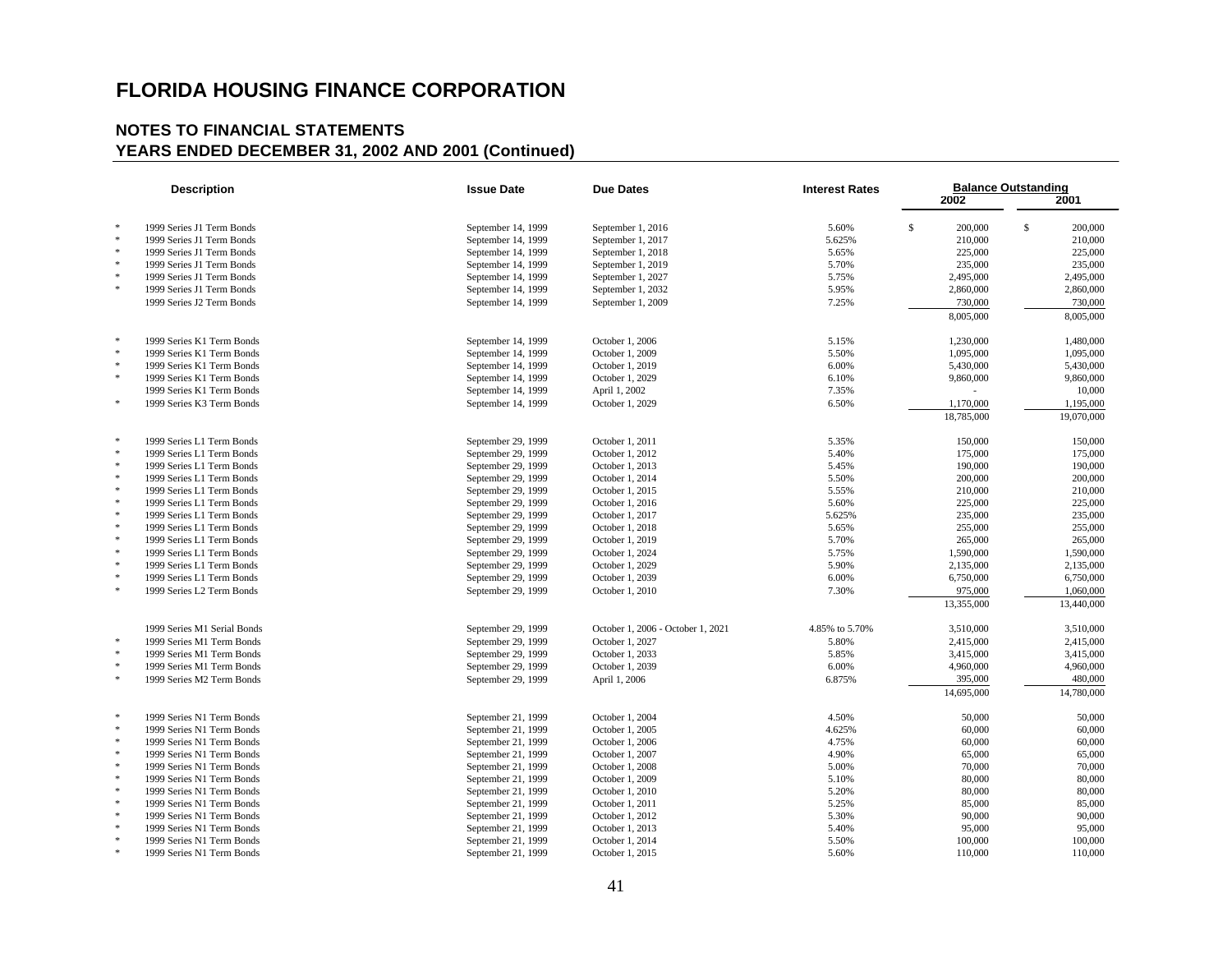| <b>Description</b> |                           | <b>Issue Date</b>  | <b>Due Dates</b> | <b>Interest Rates</b> | <b>Balance Outstanding</b> |               |  |  |
|--------------------|---------------------------|--------------------|------------------|-----------------------|----------------------------|---------------|--|--|
|                    |                           |                    |                  |                       | 2002                       | 2001          |  |  |
|                    |                           |                    |                  |                       |                            |               |  |  |
| $\ast$             | 1999 Series N1 Term Bonds | September 21, 1999 | October 1, 2016  | 5.625%                | $\mathbb{S}$<br>115,000    | \$<br>115,000 |  |  |
| $\ast$             | 1999 Series N1 Term Bonds | September 21, 1999 | October 1, 2017  | 5.65%                 | 125,000                    | 125,000       |  |  |
| $\ast$             | 1999 Series N1 Term Bonds | September 21, 1999 | October 1, 2021  | 5.70%                 | 605,000                    | 605,000       |  |  |
| $\ast$             | 1999 Series N1 Term Bonds | September 21, 1999 | October 1, 2024  | 5.75%                 | 575,000                    | 575,000       |  |  |
| $\ast$             | 1999 Series N1 Term Bonds | September 21, 1999 | October 1, 2027  | 5.80%                 | 690,000                    | 690,000       |  |  |
| $\ast$             | 1999 Series N1 Term Bonds | September 21, 1999 | October 1, 2032  | 5.875%                | 1,445,000                  | 1,445,000     |  |  |
| $\ast$             | 1999 Series N1 Term Bonds | September 21, 1999 | October 1, 2039  | 5.90%                 | 3,165,000                  | 3,165,000     |  |  |
|                    | 1999 Series N2 Term Bonds | September 21, 1999 | October 1, 2003  | 6.50%                 | 50,000                     | 100,000       |  |  |
|                    |                           |                    |                  |                       | 7,715,000                  | 7,765,000     |  |  |
| $\ast$             | 1999 Series O1 Term Bonds | September 27, 1999 | October 1, 2029  | 6.00%                 | 2,585,000                  | 2,585,000     |  |  |
| $\ast$             | 1999 Series O1 Term Bonds | September 27, 1999 | April 1, 2041    | 6.00%                 | 6,415,000                  | 6,415,000     |  |  |
| $\ast$             | 1999 Series O2 Term Bonds | September 27, 1999 | October 1, 2010  | 7.35%                 | 515,000                    | 535,000       |  |  |
| $\ast$             | 1999 Series O2 Term Bonds | September 27, 1999 | October 1, 2015  | 7.65%                 | 550,000                    | 550,000       |  |  |
| $\ast$             | 1999 Series O2 Term Bonds | September 27, 1999 | October 1, 2020  | 7.80%                 | 750,000                    | 750,000       |  |  |
|                    |                           |                    |                  |                       | 10,815,000                 | 10,835,000    |  |  |
|                    | 1999 Series P Term Bonds  | September 24, 1999 | October 15, 2032 | Floating              | 7,635,000                  | 7,635,000     |  |  |
| $\ast$             |                           |                    |                  |                       |                            |               |  |  |
| $\ast$             | 1999 Series Q1 Term Bonds | September 27, 1999 | October 1, 2025  | 5.75%                 | 1,090,000                  | 1,090,000     |  |  |
| $\ast$             | 1999 Series Q1 Term Bonds | September 27, 1999 | October 1, 2029  | 5.80%                 | 1,870,000                  | 1,870,000     |  |  |
| $\ast$             | 1999 Series Q1 Term Bonds | September 27, 1999 | October 1, 2033  | 5.85%                 | 2,375,000                  | 2,375,000     |  |  |
| $\ast$             | 1999 Series Q1 Term Bonds | September 27, 1999 | October 1, 2039  | 6.00%                 | 4,800,000                  | 4,800,000     |  |  |
| $\ast$             | 1999 Series Q2 Term Bonds | September 27, 1999 | October 1, 2014  | 7.10%                 | 1,495,000                  | 1,575,000     |  |  |
|                    | 1999 Series Q2 Term Bonds | September 27, 1999 | April 1, 2023    | 7.85%                 | 2,120,000                  | 2,120,000     |  |  |
|                    |                           |                    |                  |                       | 13,750,000                 | 13,830,000    |  |  |
|                    | 1999 Series R Term Bonds  | September 28, 1999 | November 1, 2002 | 4.25%                 |                            | 40,000        |  |  |
| $\ast$             | 1999 Series R Term Bonds  | September 28, 1999 | November 1, 2003 | 4.40%                 | 100,000                    | 100,000       |  |  |
| $\ast$             | 1999 Series R Term Bonds  | September 28, 1999 | November 1, 2004 | 4.50%                 | 105,000                    | 105,000       |  |  |
| $\ast$             | 1999 Series R Term Bonds  | September 28, 1999 | November 1, 2005 | 4.625%                | 110,000                    | 110,000       |  |  |
| $\frac{1}{2}$      | 1999 Series R Term Bonds  | September 28, 1999 | November 1, 2006 | 4.75%                 | 120,000                    | 120,000       |  |  |
| $\ast$             | 1999 Series R Term Bonds  | September 28, 1999 | November 1, 2007 | 4.90%                 | 125,000                    | 125,000       |  |  |
| $\ast$             | 1999 Series R Term Bonds  | September 28, 1999 | November 1, 2008 | 5.00%                 | 135,000                    | 135,000       |  |  |
| $\ast$             | 1999 Series R Term Bonds  | September 28, 1999 | November 1, 2009 | 5.10%                 | 140,000                    | 140,000       |  |  |
| $\ast$             | 1999 Series R Term Bonds  | September 28, 1999 | November 1, 2010 | 5.20%                 | 150,000                    | 150,000       |  |  |
| $\ast$             | 1999 Series R Term Bonds  | September 28, 1999 | November 1, 2011 | 5.25%                 | 160,000                    | 160,000       |  |  |
| $\ast$             | 1999 Series R Term Bonds  | September 28, 1999 | November 1, 2012 | 5.30%                 | 180,000                    | 180,000       |  |  |
| $\ast$             | 1999 Series R Term Bonds  | September 28, 1999 | November 1, 2013 | 5.40%                 | 185,000                    | 185,000       |  |  |
| $\ast$             | 1999 Series R Term Bonds  | September 28, 1999 | November 1, 2014 | 5.50%                 | 195,000                    | 195,000       |  |  |
| $\ast$             | 1999 Series R Term Bonds  | September 28, 1999 | November 1, 2015 | 5.60%                 | 215,000                    | 215,000       |  |  |
| $\ast$<br>$\ast$   | 1999 Series R Term Bonds  | September 28, 1999 | November 1, 2016 | 5.65%                 | 225,000                    | 225,000       |  |  |
| $\ast$             | 1999 Series R Term Bonds  | September 28, 1999 | November 1, 2017 | 5.70%                 | 245,000                    | 245,000       |  |  |
| $\ast$             | 1999 Series R Term Bonds  | September 28, 1999 | November 1, 2018 | 5.75%                 | 260,000                    | 260,000       |  |  |
| $\ast$             | 1999 Series R Term Bonds  | September 28, 1999 | November 1, 2019 | 5.80%                 | 275,000                    | 275,000       |  |  |
|                    | 1999 Series R Term Bonds  | September 28, 1999 | November 1, 2025 | 5.875%                | 2,140,000                  | 2,140,000     |  |  |
| $\ast$             | 1999 Series R Term Bonds  | September 28, 1999 | May 1, 2032      | 6.00%                 | 3,535,000                  | 3,535,000     |  |  |
|                    |                           |                    |                  |                       | 8,600,000                  | 8,640,000     |  |  |
|                    | 1999 Series T1 Term Bonds | November 17, 1999  | January 1, 2035  | 7.00%                 | 4,865,000                  | 4,905,000     |  |  |
|                    | 1999 Series T2 Term Bonds | November 17, 1999  | January 1, 2035  | 7.00%                 | 8,160,000                  | 8,220,000     |  |  |
|                    |                           |                    |                  |                       | 13,025,000                 | 13,125,000    |  |  |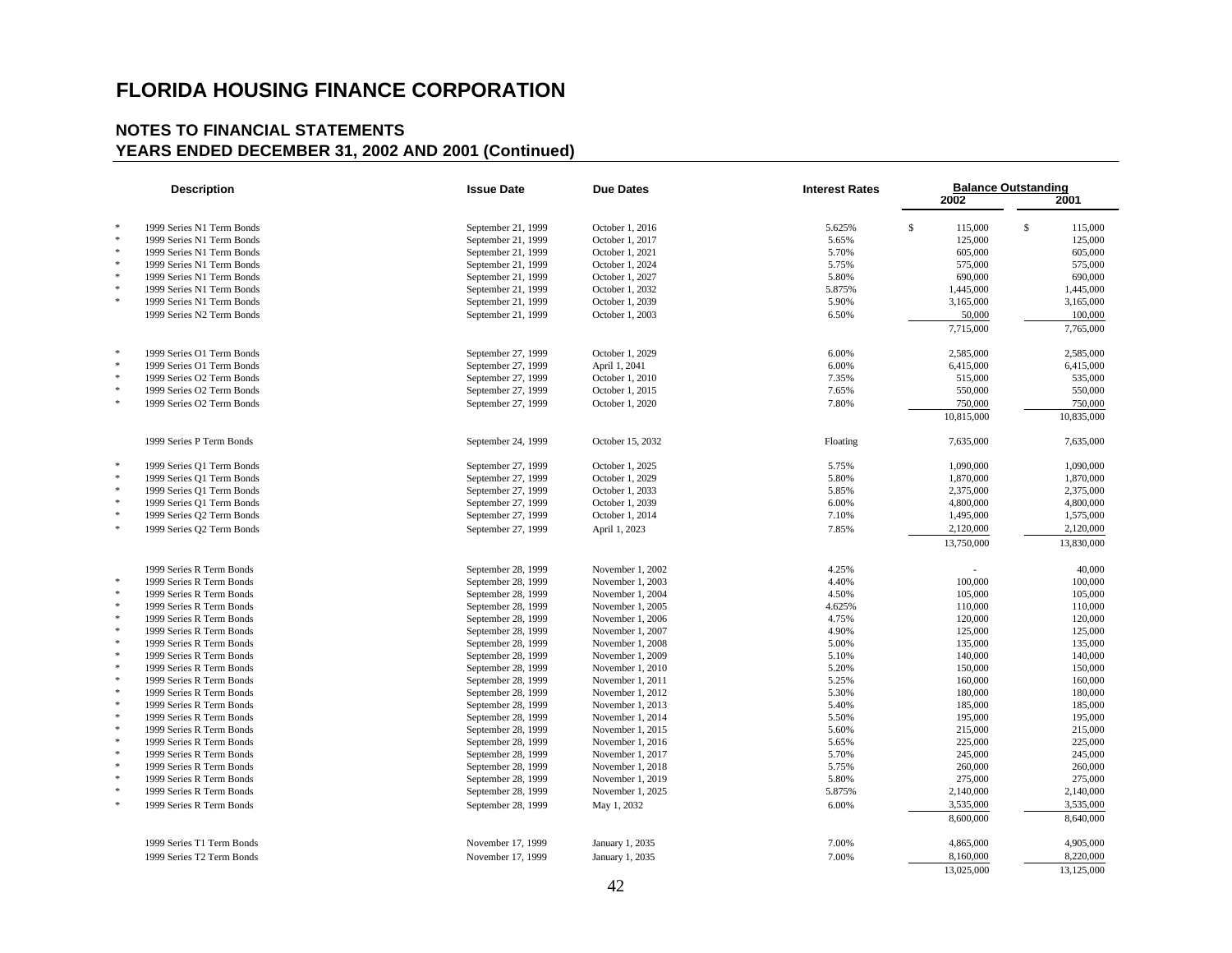|                  | <b>Description</b>                                     | <b>Issue Date</b>                  | <b>Due Dates</b>                | <b>Interest Rates</b> | <b>Balance Outstanding</b><br>2001<br>2002 |              |                      |  |
|------------------|--------------------------------------------------------|------------------------------------|---------------------------------|-----------------------|--------------------------------------------|--------------|----------------------|--|
| $\ast$           | 2000 Series A1 Term Bonds                              | February 25, 2000                  | March 1, 2040                   | 6.40%                 | $\mathbf{s}$<br>12,690,000                 | $\mathbb{S}$ | 12,690,000           |  |
| $\ast$           | 2000 Series A2 Term Bonds                              | February 25, 2000                  | September 1, 2010               | 8.00%                 | 870,000                                    |              | 950,000              |  |
| $\ast$           | 2000 Series A2 Term Bonds                              | February 25, 2000                  | March 1, 2022                   | 8.47%                 | 2,415,000                                  |              | 2,415,000            |  |
|                  |                                                        |                                    |                                 |                       | 15,975,000                                 |              | 16,055,000           |  |
| $\ast$           | 2000 Series B Term Bonds                               | March 28, 2000                     | April 1, 2030                   | 9.50%                 | 16,935,000                                 |              | 17,035,000           |  |
| $\ast$           | 2000 Series C1 Term Bonds                              | May 1, 2000                        | July 1, 2030                    | 6.30%                 | 2,055,000                                  |              | 2,055,000            |  |
| $\ast$           | 2000 Series C1 Term Bonds                              | May 1, 2000                        | July 1, 2035                    | 6.20%                 | 3,725,000                                  |              | 3,725,000            |  |
| $\ast$           | 2000 Series C1 Term Bonds                              | May 1, 2000                        | July 1, 2040                    | 6.50%                 | 5,790,000                                  |              | 5,790,000            |  |
| $\ast$           | 2000 Series C1 Term Bonds                              | May 1, 2000                        | July 1, 2015                    | 8.40%                 | 1,350,000                                  |              | 1,380,000            |  |
| $\ast$           | 2000 Series C2 Term Bonds                              | May 1, 2000                        | July 1, 2027                    | 8.50%                 | 3,410,000                                  |              | 3,410,000            |  |
|                  |                                                        |                                    |                                 |                       | 16,330,000                                 |              | 16,360,000           |  |
|                  | 2000 Series D1 Serial Bonds                            | October 1, 2000                    | April 1, 2003 - October 1, 2014 | 4.65% to 5.40%        | 7,775,000                                  |              | 8,240,000            |  |
| $\ast$           | 2000 Series D1 Term Bonds                              | October 1, 2000                    | October 1, 2020                 | 5.50%                 | 6,170,000                                  |              | 6,170,000            |  |
| $\ast$           | 2000 Series D1 Term Bonds                              | October 1, 2000                    | October 1, 2030                 | 5.75%                 | 17,960,000                                 |              | 17,970,000           |  |
| $\ast$           | 2000 Series D2 Term Bonds                              | October 1, 2000                    | October 1, 2030                 | 8.25%                 | 2,950,000                                  |              | 2,960,000            |  |
|                  |                                                        |                                    |                                 |                       | 34,855,000                                 |              | 35,340,000           |  |
|                  | 2000 Series E1 Term Bonds                              | June 13, 2000                      | February 15, 2033               | Floating              | 8,155,000                                  |              | 8,155,000            |  |
|                  | 2000 Series E2 Term Bonds                              | June 13, 2000                      | February 15, 2033               | Floating              | 3,300,000                                  |              | 3,300,000            |  |
|                  |                                                        |                                    |                                 |                       | 11,455,000                                 |              | 11,455,000           |  |
| $\mathcal{R}$    | 2000 Series F1 Term Bonds                              | June 1, 2000                       | December 1, 2029                | 6.00%                 | 1,735,000                                  |              | 1,735,000            |  |
| $\ast$           | 2000 Series F1 Term Bonds                              | June 1, 2000                       | December 1, 2035                | 6.10%                 | 2,780,000                                  |              | 2,780,000            |  |
| $\ast$           | 2000 Series F1 Term Bonds                              | June 1, 2000                       | December 1, 2041                | 6.30%                 | 4,165,000                                  |              | 4,165,000            |  |
| $\ast$           | 2000 Series F2 Term Bonds                              | June 1, 2000                       | December 1, 2017                | 7.95%                 | 1,235,000                                  |              | 1,235,000            |  |
| $\ast$           | 2000 Series F2 Term Bonds                              | June 1, 2000                       | June 1, 2024                    | 8.25%                 | 1,275,000                                  |              | 1,275,000            |  |
|                  |                                                        |                                    |                                 |                       | 11,190,000                                 |              | 11,190,000           |  |
|                  | 2000 Series G Term Bonds                               | ** June 20, 2000                   | December 1, 2011                | Floating              | 8,660,000                                  |              | 8,740,000            |  |
|                  | 2000 Series H1 Serial Bonds                            | October 4, 2000                    | July 1, 2015 - July 1, 2020     | 5.50% to 5.70%        | 2,135,000                                  |              | 2,135,000            |  |
| $\ast$           | 2000 Series H1 Term Bonds                              | October 4, 2000                    | July 1, 2024                    | 5.70%                 | 2,180,000                                  |              | 2,180,000            |  |
| $\ast$<br>$\ast$ | 2000 Series H1 Term Bonds                              | October 4, 2000                    | July 1, 2027                    | 5.75%                 | 2,095,000                                  |              | 2,095,000            |  |
| $\ast$           | 2000 Series H1 Term Bonds                              | October 4, 2000                    | July 1, 2033                    | 6.00%                 | 5,790,000                                  |              | 5,790,000            |  |
| $\ast$           | 2000 Series H2 Term Bonds<br>2000 Series H2 Term Bonds | October 4, 2000<br>October 4, 2000 | July 1, 2007<br>July 1, 2015    | 7.50%<br>7.875%       | 565,000<br>1,785,000                       |              | 565,000<br>1,785,000 |  |
|                  |                                                        |                                    |                                 |                       |                                            |              |                      |  |
|                  |                                                        |                                    |                                 |                       | 14,550,000                                 |              | 14,550,000           |  |
| $\ast$           | 2000 Series I Term Bonds                               | September 1, 2000                  | September 1, 2032               | Floating              | 14,200,000                                 |              | 14,200,000           |  |
| $\ast$           | 2000 Series J1 Term Bonds                              | September 1, 2000                  | September 1, 2030               | 5.70%                 | 1,865,000                                  |              | 1,865,000            |  |
| $\ast$           | 2000 Series J1 Term Bonds                              | September 1, 2000                  | March 1, 2035                   | 5.95%                 | 2,535,000                                  |              | 2,535,000            |  |
| $\ast$           | 2000 Series J1 Term Bonds                              | September 1, 2000                  | March 1, 2042                   | 6.05%                 | 5,885,000                                  |              | 5,885,000            |  |
| $\ast$<br>$\ast$ | 2000 Series J2 Term Bonds                              | September 1, 2000                  | September 1, 2015               | 7.25%                 | 1,005,000                                  |              | 1,005,000            |  |
|                  | 2000 Series J2 Term Bonds                              | September 1, 2000                  | March 1, 2026                   | 8.10%                 | 2,390,000                                  |              | 2,390,000            |  |
|                  |                                                        |                                    |                                 |                       | 13,680,000                                 |              | 13,680,000           |  |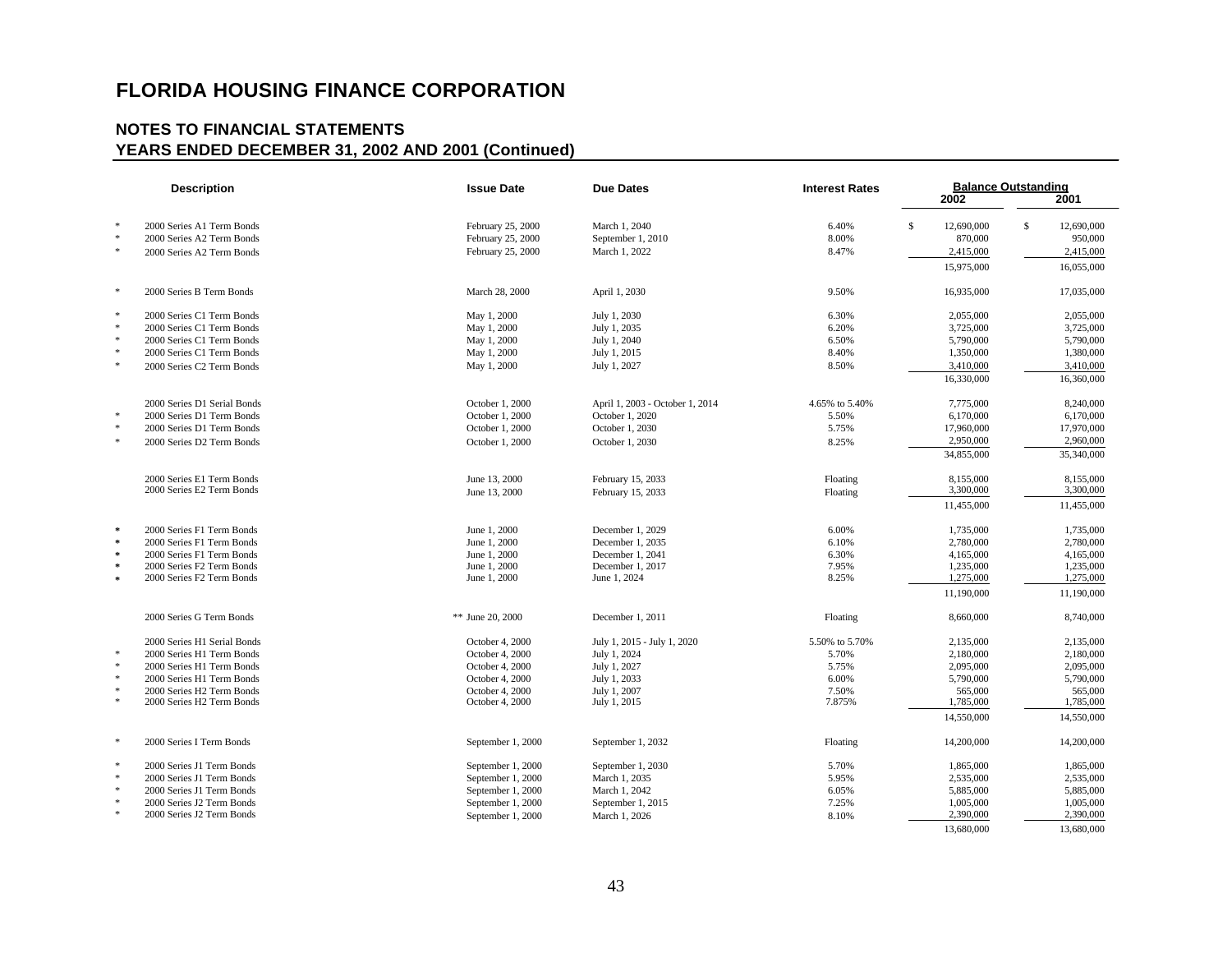|        | <b>Description</b>          | <b>Issue Date</b><br><b>Due Dates</b> |                                     | <b>Interest Rates</b> |              | <b>Balance Outstanding</b> |              |            |  |
|--------|-----------------------------|---------------------------------------|-------------------------------------|-----------------------|--------------|----------------------------|--------------|------------|--|
|        |                             |                                       |                                     |                       |              | 2002                       |              | 2001       |  |
| $\ast$ |                             |                                       |                                     |                       |              |                            |              |            |  |
|        | 2000 Series K1 Term Bonds   | October 1, 2000                       | December 1, 2030                    | 5.70%                 | $\mathbb{S}$ | 2,155,000                  | $\mathbb{S}$ | 2,155,000  |  |
| $\ast$ | 2000 Series K1 Term Bonds   | October 1, 2000                       | December 1, 2033                    | 6.00%                 |              | 2,105,000                  |              | 2,105,000  |  |
| $\ast$ | 2000 Series K1 Term Bonds   | October 1, 2000                       | June 1, 2035                        | 6.00%                 |              | 1,230,000                  |              | 1,230,000  |  |
| $\ast$ | 2000 Series K1 Term Bonds   | October 1, 2000                       | June 1, 2042                        | 6.10%                 |              | 7,880,000                  |              | 7,880,000  |  |
| $\ast$ | 2000 Series K2 Term Bonds   | October 1, 2000                       | June 1, 2017                        | 7.50%                 |              | 1,475,000                  |              | 1,475,000  |  |
| $\ast$ | 2000 Series K2 Term Bonds   | October 1, 2000                       | June 1, 2027                        | 7.95%                 |              | 3,025,000                  |              | 3,025,000  |  |
|        |                             |                                       |                                     |                       |              | 17,870,000                 |              | 17,870,000 |  |
| $\ast$ | 2000 Series L1 Serial Bonds | November 16, 2000                     | December 1, 2020 - December 1, 2024 | 5.65% to 5.85%        |              | 925,000                    |              | 925,000    |  |
| $\ast$ | 2000 Series L1 Term Bonds   | November 16, 2000                     | December 1, 2030                    | 5.75%                 |              | 1,695,000                  |              | 1,695,000  |  |
| $\ast$ | 2000 Series L1 Term Bonds   | November 16, 2000                     | June 1, 2038                        | 6.00%                 |              | 3,435,000                  |              | 3,435,000  |  |
| $\ast$ | 2000 Series L1 Term Bonds   | November 16, 2000                     | June 1, 2040                        | 6.00%                 |              | 1,145,000                  |              | 1,145,000  |  |
| $\ast$ | 2000 Series L2 Term Bonds   | November 16, 2000                     | June 1, 2008                        | 7.00%                 |              | 320,000                    |              | 345,000    |  |
| $\ast$ | 2000 Series L2 Term Bonds   | November 16, 2000                     | June 1, 2012                        | 7.50%                 |              | 330,000                    |              | 330,000    |  |
| $\ast$ | 2000 Series L2 Term Bonds   | November 16, 2000                     | June 1, 2020                        | 7.75%                 |              | 1,070,000                  |              | 1,070,000  |  |
|        |                             |                                       |                                     |                       |              | 8,920,000                  |              | 8,945,000  |  |
| $\ast$ | 2000 Series M1 Term Bonds   | November 9, 2000                      | November 1, 2029                    | 5.70%                 |              | 1,975,000                  |              | 1,975,000  |  |
| $\ast$ | 2000 Series M1 Term Bonds   | November 9, 2000                      | November 1, 2036                    | 5.875%                |              | 5,420,000                  |              | 5,420,000  |  |
| $\ast$ | 2000 Series M1 Term Bonds   | November 9, 2000                      | May 1, 2040                         | 6.00%                 |              | 3,650,000                  |              | 3,650,000  |  |
| $\ast$ | 2000 Series M2 Term Bonds   | November 9, 2000                      | November 1, 2004                    | 7.00%                 |              | 190,000                    |              | 210,000    |  |
| $\ast$ | 2000 Series M2 Term Bonds   | November 9, 2000                      | November 1, 2006                    | 7.40%                 |              | 220,000                    |              | 220,000    |  |
| $\ast$ | 2000 Series M2 Term Bonds   | November 9, 2000                      | May 1, 2013                         | 7.60%                 |              | 980,000                    |              | 980,000    |  |
| $\ast$ | 2000 Series M2 Term Bonds   | November 9, 2000                      | November 1, 2026                    | 7.75%                 |              | 4,255,000                  |              | 4,255,000  |  |
|        |                             |                                       |                                     |                       |              | 16,690,000                 |              | 16,710,000 |  |
| $\ast$ | 2000 Series N1 Term Bonds   | December 12, 2000                     | August 1, 2033                      | 5.75%                 |              | 2,915,000                  |              | 2,915,000  |  |
| $\ast$ | 2000 Series N1 Term Bonds   | December 12, 2000                     | February 1, 2036                    | 5.80%                 |              | 2,020,000                  |              | 2,020,000  |  |
| $\ast$ | 2000 Series N1 Term Bonds   | December 12, 2000                     | February 1, 2037                    | 5.85%                 |              | 895,000                    |              | 895,000    |  |
| $\ast$ | 2000 Series N1 Term Bonds   | December 12, 2000                     | February 1, 2041                    | 6.05%                 |              | 4,180,000                  |              | 4,180,000  |  |
| $\ast$ | 2000 Series N2 Term Bonds   | December 12, 2000                     | February 1, 2008                    | 7.15%                 |              | 440,000                    |              | 440,000    |  |
| $\ast$ | 2000 Series N2 Term Bonds   | December 12, 2000                     | February 1, 2013                    | 7.50%                 |              | 655,000                    |              | 655,000    |  |
| $\ast$ | 2000 Series N2 Term Bonds   | December 12, 2000                     | August 1, 2029                      | 7.70%                 |              | 5,180,000                  |              | 5,180,000  |  |
|        |                             |                                       |                                     |                       |              | 16,285,000                 |              | 16,285,000 |  |
| $\ast$ | 2000 Series O1 Term Bonds   | November 30, 2000                     | December 1, 2031                    | 5.85%                 |              | 3,085,000                  |              | 3,085,000  |  |
| $\ast$ | 2000 Series O1 Term Bonds   | November 30, 2000                     | December 1, 2040                    | 5.95%                 |              | 9,880,000                  |              | 9,880,000  |  |
| $\ast$ | 2000 Series O2 Term Bonds   | November 30, 2000                     | December 1, 2008                    | 7.50%                 |              | 575,000                    |              | 575,000    |  |
| $\ast$ | 2000 Series O2 Term Bonds   | November 30, 2000                     | December 1, 2027                    | 7.65%                 |              | 5,750,000                  |              | 5,750,000  |  |
|        |                             |                                       |                                     |                       |              | 19,290,000                 |              | 19,290,000 |  |
|        | 2000 Series P1 Serial Bonds | November 17, 2000                     | August 1, 2009 - August 1, 2017     | 5.00% to 5.65%        |              | 2,565,000                  |              | 2,565,000  |  |
| $\ast$ | 2000 Series P1 Term Bonds   | November 17, 2000                     | August 1, 2024                      | 5.85%                 |              | 3,475,000                  |              | 3,475,000  |  |
| $\ast$ | 2000 Series P1 Term Bonds   | November 17, 2000                     | February 1, 2034                    | 6.00%                 |              | 7,960,000                  |              | 7,960,000  |  |
| $\ast$ | 2000 Series P2 Term Bonds   | November 17, 2000                     | August 1, 2009                      | 7.55%                 |              | 1,080,000                  |              | 1,080,000  |  |
|        |                             |                                       |                                     |                       |              | 15,080,000                 |              | 15,080,000 |  |
| $\ast$ | 2000 Series Q1 Term Bonds   | November 21, 2000                     | January 1, 2032                     | 5.75%                 |              | 2,330,000                  |              | 2.330,000  |  |
| $\ast$ | 2000 Series Q1 Term Bonds   | November 21, 2000                     | July 1, 2038                        | 6.00%                 |              | 4,315,000                  |              | 4,315,000  |  |
| $\ast$ | 2000 Series Q1 Term Bonds   | November 21, 2000                     | January 1, 2041                     | 6.00%                 |              | 2,170,000                  |              | 2,170,000  |  |
| $\ast$ | 2000 Series Q2 Term Bonds   | November 21, 2000                     | July 1, 2008                        | 7.35%                 |              | 425,000                    |              | 425,000    |  |
|        |                             |                                       |                                     |                       |              |                            |              |            |  |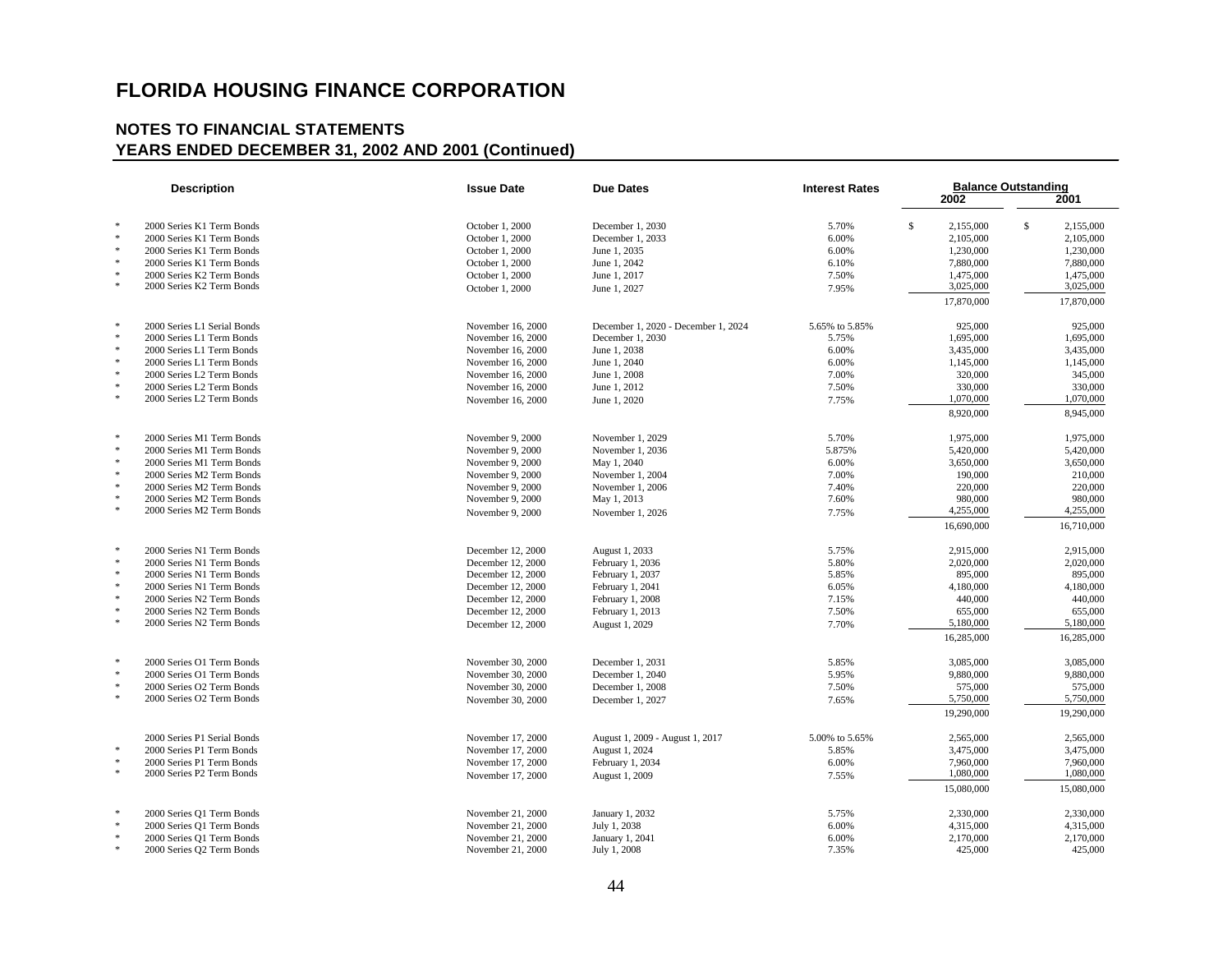|                  | <b>Description</b>                                   | <b>Issue Date</b>                      | <b>Due Dates</b>                 | <b>Interest Rates</b> | 2002                    | <b>Balance Outstanding</b><br>2001 |
|------------------|------------------------------------------------------|----------------------------------------|----------------------------------|-----------------------|-------------------------|------------------------------------|
| $\ast$<br>$\ast$ | 2000 Series Q2 Term Bonds                            | November 21, 2000                      | July 1, 2012                     | 7.60%                 | S<br>415,000            | $\mathbb{S}$<br>415,000            |
|                  | 2000 Series Q2 Term Bonds                            | November 21, 2000                      | January 1, 2027                  | 7.80%                 | 3,330,000<br>12,985,000 | 3,330,000<br>12,985,000            |
| $\ast$           | 2000 Series R1 Term Bonds                            | December 6, 2000                       | July 1, 2020                     | 5.75%                 | 975,000                 | 975,000                            |
| $\ast$           | 2000 Series R1 Term Bonds                            | December 6, 2000                       | July 1, 2023                     | 5.80%                 | 1,285,000               | 1,285,000                          |
| $\ast$           | 2000 Series R1 Term Bonds                            | December 6, 2000                       | January 1, 2033                  | 5.875%                | 5,835,000               | 5,835,000                          |
| $\ast$<br>s.     | 2000 Series R2 Term Bonds                            | December 6, 2000                       | July 1, 2010                     | 7.50%                 | 1,085,000               | 1,085,000                          |
|                  | 2000 Series R2 Term Bonds                            | December 6, 2000                       | January 1, 2018                  | 7.85%                 | 1,875,000               | 1,875,000                          |
|                  |                                                      |                                        |                                  |                       | 11,055,000              | 11,055,000                         |
| $\frac{1}{2}$    | 2000 Series S Term Bonds                             | December 14, 2000                      | August 1, 2003                   | 4.45%                 | 80,000                  | 80,000                             |
| $\ast$           | 2000 Series S Term Bonds                             | December 14, 2000                      | August 1, 2004                   | 4.50%                 | 75,000                  | 75,000                             |
| $\ast$           | 2000 Series S Term Bonds                             | December 14, 2000                      | August 1, 2005                   | 4.55%                 | 75,000                  | 75,000                             |
| $\ast$           | 2000 Series S Term Bonds                             | December 14, 2000                      | August 1, 2006                   | 4.60%                 | 80,000                  | 80,000                             |
| $\ast$           | 2000 Series S Term Bonds                             | December 14, 2000                      | August 1, 2007                   | 4.65%                 | 90,000                  | 90,000                             |
| $\ast$<br>$\ast$ | 2000 Series S Term Bonds                             | December 14, 2000                      | August 1, 2008                   | 4.70%                 | 90,000                  | 90,000                             |
| $\ast$           | 2000 Series S Term Bonds                             | December 14, 2000                      | August 1, 2009                   | 4.75%                 | 95,000                  | 95,000                             |
| $\ast$           | 2000 Series S Term Bonds<br>2000 Series S Term Bonds | December 14, 2000                      | August 1, 2010                   | 4.85%                 | 105,000                 | 105,000                            |
| $\ast$           | 2000 Series S Term Bonds                             | December 14, 2000<br>December 14, 2000 | August 1, 2011<br>August 1, 2012 | 4.90%<br>5.00%        | 110,000<br>115,000      | 110,000<br>115,000                 |
| $\ast$           | 2000 Series S Term Bonds                             | December 14, 2000                      | August 1, 2013                   | 5.10%                 | 125,000                 | 125,000                            |
| $\ast$           | 2000 Series S Term Bonds                             | December 14, 2000                      | August 1, 2014                   | 5.20%                 | 130,000                 | 130,000                            |
| $\ast$           | 2000 Series S Term Bonds                             | December 14, 2000                      | August 1, 2015                   | 5.30%                 | 140,000                 | 140,000                            |
| $\ast$           | 2000 Series S Term Bonds                             | December 14, 2000                      | August 1, 2020                   | 5.50%                 | 850,000                 | 850,000                            |
| $\ast$           | 2000 Series S Term Bonds                             | December 14, 2000                      | August 1, 2024                   | 5.60%                 | 920,000                 | 920,000                            |
| $\ast$           | 2000 Series S Term Bonds                             | December 14, 2000                      | August 1, 2027                   | 5.625%                | 870,000                 | 870,000                            |
| $\ast$           | 2000 Series S Term Bonds                             | December 14, 2000                      | August 1, 2029                   | 5.70%                 | 690,000                 | 690,000                            |
| $\ast$           | 2000 Series S Term Bonds                             | December 14, 2000                      | August 1, 2033                   | 5.75%                 | 1,690,000               | 1,690,000                          |
| $\ast$           | 2000 Series S Term Bonds                             | December 14, 2000                      | August 1, 2036                   | 5.80%                 | 1,610,000               | 1,610,000                          |
| $\ast$           | 2000 Series S Term Bonds                             | December 14, 2000                      | February 1, 2041                 | 5.85%                 | 3,315,000               | 3,315,000                          |
|                  |                                                      |                                        |                                  |                       | 11,255,000              | 11,255,000                         |
|                  | 2000 Series U1 Serial Bonds                          | December 20, 2000                      | July 1, 2023 - July 1, 2025      | 5.50% to 5.60%        | 705,000                 | 705,000                            |
|                  | 2000 Series U1 Term Bonds                            | December 20, 2000                      | July 1, 2027                     | 5.60%                 | 690,000                 | 690,000                            |
|                  | 2000 Series U1 Term Bonds                            | December 20, 2000                      | July 1, 2029                     | 5.625%                | 785,000                 | 785,000                            |
|                  | 2000 Series U1 Term Bonds                            | December 20, 2000                      | July 1, 2033                     | 5.70%                 | 1,940,000               | 1,940,000                          |
|                  | 2000 Series U1 Term Bonds                            | December 20, 2000                      | July 1, 2036                     | 5.75%                 | 1,860,000               | 1,860,000                          |
|                  | 2000 Series U1 Term Bonds                            | December 20, 2000                      | January 1, 2041                  | 5.875%                | 3,635,000               | 3,635,000                          |
|                  | 2000 Series U2 Term Bonds                            | December 20, 2000                      | July 1, 2008                     | 6.60%                 | 360,000                 | 360,000                            |
|                  | 2000 Series U2 Term Bonds                            | December 20, 2000                      | January 1, 2013                  | 7.15%                 | 430,000                 | 430,000                            |
|                  | 2000 Series U2 Term Bonds                            | December 20, 2000                      | July 1, 2023                     | 7.40%                 | 1,840,000               | 1,840,000                          |
|                  |                                                      |                                        |                                  |                       | 12,245,000              | 12,245,000                         |
| 米                | 2000 Series V1 Term Bonds                            | December 28, 2000                      | July 1, 2019                     | 5.375%                | 400,000                 | 400,000                            |
| $\ast$           | 2000 Series V1 Term Bonds                            | December 28, 2000                      | July 1, 2024                     | 5.50%                 | 900,000                 | 900,000                            |
| $\ast$           | 2000 Series V1 Term Bonds                            | December 28, 2000                      | July 1, 2029                     | 5.60%                 | 1,185,000               | 1,185,000                          |
| $\ast$           | 2000 Series V1 Term Bonds                            | December 28, 2000                      | July 1, 2035                     | 5.70%                 | 1,950,000               | 1,950,000                          |
| $\ast$<br>$\ast$ | 2000 Series V1 Term Bonds                            | December 28, 2000                      | January 1, 2041                  | 5.80%                 | 2,465,000               | 2,465,000                          |
|                  | 2000 Series V2 Term Bonds                            | December 28, 2000                      | January 1, 2017                  | 7.55%                 | 1,175,000               | 1,200,000                          |
|                  |                                                      |                                        |                                  |                       | 8,075,000               | 8,100,000                          |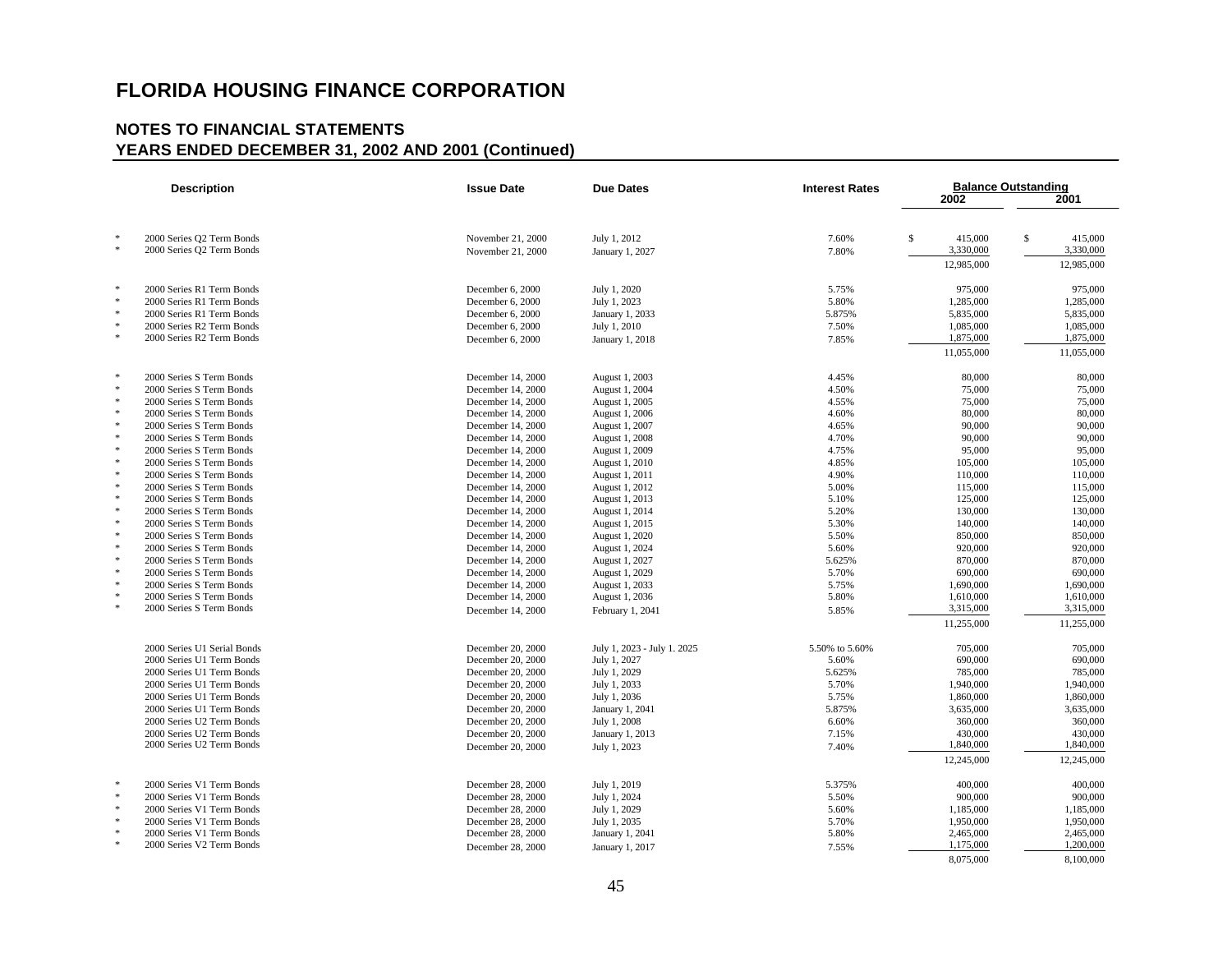|               | <b>Description</b>        | <b>Issue Date</b>   | <b>Due Dates</b> | <b>Interest Rates</b> | 2002            | <b>Balance Outstanding</b><br>2001 |
|---------------|---------------------------|---------------------|------------------|-----------------------|-----------------|------------------------------------|
| $\ast$        | 2000 Series W1 Term Bonds |                     | July 1, 2031     |                       | s.<br>1,660,000 | \$<br>1,660,000                    |
| $\ast$        | 2000 Series W1 Term Bonds | December 29, 2000   |                  | 5.60%                 |                 |                                    |
| $\ast$        |                           | December 29, 2000   | July 1, 2033     | 5.65%                 | 1,085,000       | 1,085,000                          |
| $\ast$        | 2000 Series W1 Term Bonds | December 29, 2000   | July 1, 2037     | 5.70%                 | 2,670,000       | 2,670,000                          |
| $\ast$        | 2000 Series W1 Term Bonds | December 29, 2000   | January 1, 2041  | 5.85%                 | 3,560,000       | 3,560,000                          |
|               | 2000 Series W2 Term Bonds | December 29, 2000   | January 1, 2028  | 6.75%                 | 4,005,000       | 4,005,000                          |
|               |                           |                     |                  |                       | 12,980,000      | 12,980,000                         |
| $\ast$        | 2001 Series A1 Term Bonds | January 1, 2001     | August 1, 2029   | 5.25%                 | 925,000         | 925,000                            |
| $\ast$        | 2001 Series A1 Term Bonds | January 1, 2001     | August 1, 2032   | 5.30%                 | 1,570,000       | 1,570,000                          |
| $\ast$        | 2001 Series A1 Term Bonds | January 1, 2001     | August 1, 2035   | 5.38%                 | 1,895,000       | 1,895,000                          |
| $\ast$        | 2001 Series A1 Term Bonds | January 1, 2001     | February 1, 2039 | 5.40%                 | 2,735,000       | 2,735,000                          |
| $\ast$        | 2001 Series A1 Term Bonds | January 1, 2001     | February 1, 2041 | 5.45%                 | 2,340,000       | 2,340,000                          |
| $\ast$        | 2001 Series A2 Term Bonds | January 1, 2001     | August 1, 2005   | 6.75%                 | 235,000         | 235,000                            |
| $\ast$        | 2001 Series A2 Term Bonds | January 1, 2001     | February 1, 2011 | 7.00%                 | 540,000         | 540,000                            |
| $\ast$        | 2001 Series A2 Term Bonds | January 1, 2001     | August 1, 2020   | 7.35%                 | 1,690,000       | 1,690,000                          |
| $\ast$        | 2001 Series A2 Term Bonds | January 1, 2001     | August 1, 2027   | 7.45%                 | 2,315,000       | 2,315,000                          |
|               |                           |                     |                  |                       | 14,245,000      | 14,245,000                         |
| $\frac{1}{2}$ | 2001 Series B Term Bonds  | February 15, 2001   | February 1, 2041 | 7.75%                 | 27,455,000      | 27,455,000                         |
| $\ast$        | 2001 Series C Term Bonds  | February 15, 2001   | February 1, 2041 | 7.75%                 | 12,880,000      | 12,880,000                         |
|               | 2001 Series D Term Bonds  | ** April 1, 2001    | April 1, 2036    | Floating              | 10,800,000      | 10,800,000                         |
| 米             | 2001 Series E1 Term Bonds | July 1, 2001        | August 1, 2030   | 5.20%                 | 1,965,000       | 1,965,000                          |
| $\ast$        | 2001 Series E1 Term Bonds | July 1, 2001        | August 1, 2034   | 5.55%                 | 3,125,000       | 3,125,000                          |
| $\ast$        | 2001 Series E1 Term Bonds | July 1, 2001        | August 1, 2038   | 5.60%                 | 3,990,000       | 3,990,000                          |
| $\ast$        | 2001 Series E1 Term Bonds | July 1, 2001        | August 1, 2041   | 5.66%                 | 4,420,000       | 4,420,000                          |
| $\ast$        | 2001 Series E2 Term Bonds | July 1, 2001        | August 1, 2007   | 5.80%                 | 395,000         | 395,000                            |
| $\ast$        | 2001 Series E2 Term Bonds | July 1, 2001        | August 1, 2014   | 6.80%                 | 1,155,000       | 1,155,000                          |
| ×             | 2001 Series E2 Term Bonds | July 1, 2001        | August 1, 2019   | 7.20%                 | 1,280,000       | 1,280,000                          |
| $\frac{1}{2}$ | 2001 Series E2 Term Bonds | July 1, 2001        | August 1, 2027   | 7.25%                 | 3,380,000       | 3,380,000                          |
|               |                           |                     |                  |                       | 19,710,000      | 19,710,000                         |
| $\frac{1}{2}$ | 2001 Series F1 Term Bonds | November 1, 2001    | December 1, 2024 | 5.00%                 | 1,895,000       | 1,895,000                          |
| $\ast$        | 2001 Series F1 Term Bonds | November 1, 2001    | December 1, 2028 | 5.00%                 | 2,010,000       | 2,010,000                          |
| $\ast$        | 2001 Series F1 Term Bonds | November 1, 2001    | December 1, 2034 | 5.10%                 | 4,180,000       | 4,180,000                          |
| $\ast$        | 2001 Series F1 Term Bonds | November 1, 2001    | December 1, 2041 | 5.35%                 | 7,435,000       | 7,435,000                          |
| $\ast$        | 2001 Series F2 Term Bonds | November 1, 2001    | June 1, 2009     | 5.00%                 | 820,000         | 820,000                            |
| $\frac{1}{2}$ | 2001 Series F2 Term Bonds | November 1, 2001    | December 1, 2013 | 5.85%                 | 800,000         | 800,000                            |
| $\ast$        | 2001 Series F2 Term Bonds | November 1, 2001    | December 1, 2019 | 6.35%                 | 1,555,000       | 1,555,000                          |
|               |                           |                     |                  |                       | 18,695,000      | 18,695,000                         |
|               |                           |                     |                  |                       |                 |                                    |
|               | 2001 Series G Term Bonds  | ** November 1, 2001 | June 1, 2031     | 8.50%                 | 10,565,000      | 10,620,000                         |
| $\ast$        | 2001 Series H1 Term Bonds | November 1, 2001    | December 1, 2034 | 5.25%                 | 3,415,000       | 3,415,000                          |
| $\cdot$       | 2001 Series H1 Term Bonds | November 1, 2001    | December 1, 2038 | 5.30%                 | 3,585,000       | 3,585,000                          |
| $\ast$        | 2001 Series H1 Term Bonds | November 1, 2001    | December 1, 2041 | 5.38%                 | 3,370,000       | 3,370,000                          |
| $\ast$        | 2001 Series H2 Term Bonds | November 1, 2001    | December 1, 2021 | 6.13%                 | 3,200,000       | 3,200,000                          |
| $\ast$        | 2001 Series H2 Term Bonds |                     |                  |                       | 3,380,000       | 3,380,000                          |
|               |                           | November 1, 2001    | December 1, 2029 | 6.30%                 |                 |                                    |
|               |                           |                     |                  |                       | 16.950,000      | 16.950,000                         |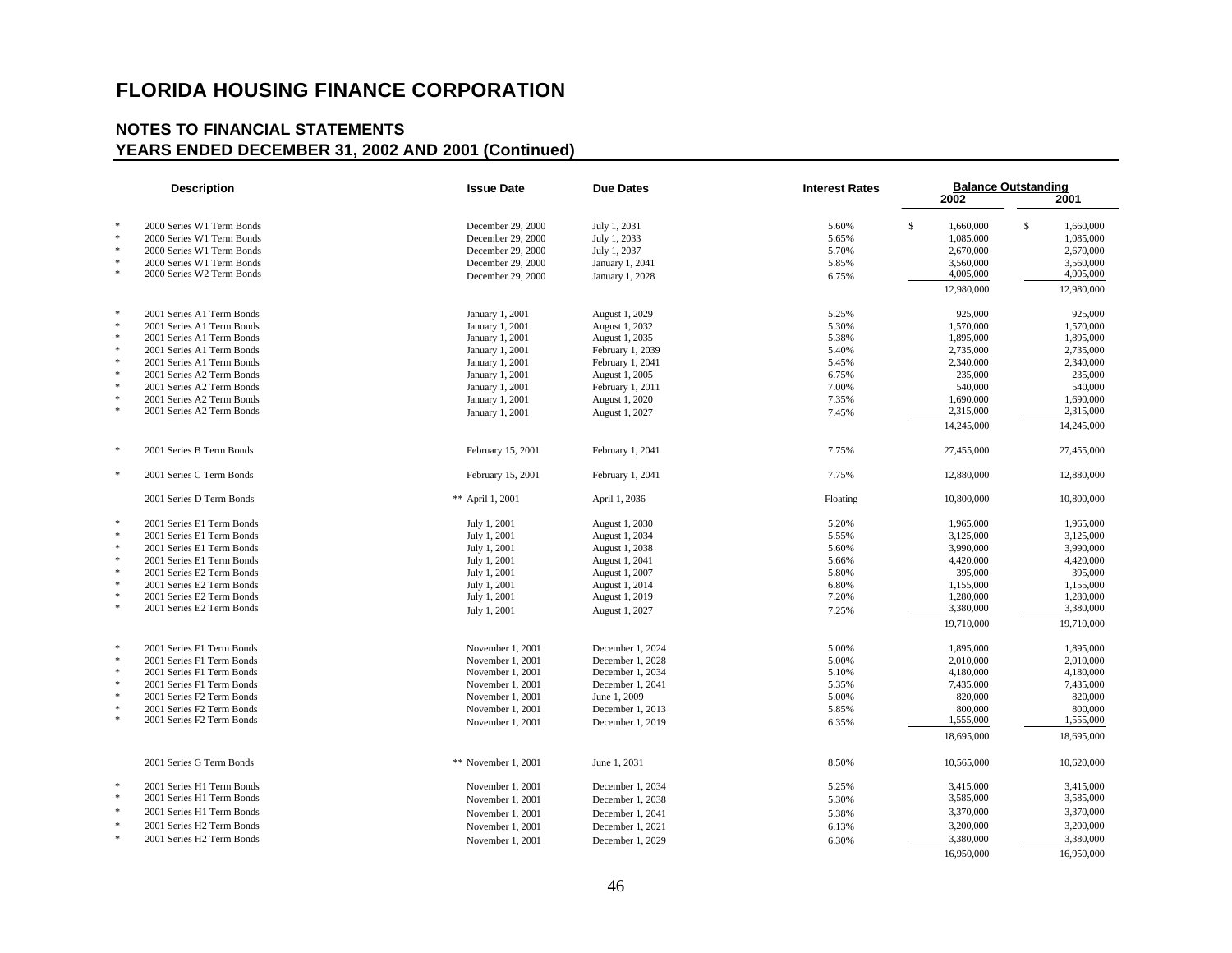| <b>Description</b>                                   | <b>Issue Date</b>                    | <b>Due Dates</b>                   | <b>Interest Rates</b> | <b>Balance Outstanding</b><br>2002 | 2001             |
|------------------------------------------------------|--------------------------------------|------------------------------------|-----------------------|------------------------------------|------------------|
| 2001 Series IA Term Bonds                            | ** November 1, 2001                  | July 1, 2031                       | Floating              | \$<br>10,750,000                   | \$<br>10,750,000 |
| 2001 Series IB Term Bonds                            | ** November 1, 2001                  | July 1, 2031                       | Floating              | 3,935,000                          | 3,935,000        |
|                                                      |                                      |                                    |                       | 14,685,000                         | 14,685,000       |
| 2001 Series JA Term Bonds                            | ** November 1, 2001                  | July 1, 2031                       | Floating              | 8,440,000                          | 8,440,000        |
| 2001 Series JB Term Bonds                            | ** November 1, 2001                  | July 1, 2031                       | Floating              | 2,830,000                          | 2,830,000        |
|                                                      |                                      |                                    |                       | 11,270,000                         | 11,270,000       |
| 2001 Series KA Term Bonds                            | ** November 1, 2001                  | July 1, 2031                       | Floating              | 13,500,000                         | 13,500,000       |
| 2001 Series KB Term Bonds                            | ** November 1, 2001                  | July 1, 2031                       | Floating              | 6,735,000                          | 6,735,000        |
|                                                      |                                      |                                    |                       | 20,235,000                         | 20,235,000       |
| 2001 Series L Term Bonds                             | December 1, 2001                     | August 15, 2004                    | 3.00%                 | 25,000                             | 25,000           |
| 2001 Series L Term Bonds                             | December 1, 2001                     | August 15, 2005                    | 3.30%                 | 50,000                             | 50,000           |
| 2001 Series L Term Bonds                             | December 1, 2001                     | August 15, 2006                    | 3.60%                 | 50,000                             | 50,000           |
| 2001 Series L Term Bonds                             | December 1, 2001                     | August 15, 2007                    | 3.88%                 | 55,000                             | 55,000           |
| 2001 Series L Term Bonds<br>2001 Series L Term Bonds | December 1, 2001                     | August 15, 2008                    | 4.00%<br>4.13%        | 60,000                             | 60,000           |
| 2001 Series L Term Bonds                             | December 1, 2001<br>December 1, 2001 | August 15, 2009<br>August 15, 2010 | 4.25%                 | 60,000<br>65,000                   | 60,000<br>65,000 |
| 2001 Series L Term Bonds                             | December 1, 2001                     | August 15, 2011                    | 4.38%                 | 70,000                             | 70,000           |
| 2001 Series L Term Bonds                             | December 1, 2001                     | August 15, 2012                    | 4.50%                 | 70,000                             | 70,000           |
| 2001 Series L Term Bonds                             | December 1, 2001                     | August 15, 2013                    | 4.63%                 | 80,000                             | 80,000           |
| 2001 Series L Term Bonds                             | December 1, 2001                     | August 15, 2014                    | 4.75%                 | 80,000                             | 80,000           |
| 2001 Series L Term Bonds                             | December 1, 2001                     | August 15, 2015                    | 4.88%                 | 90,000                             | 90,000           |
| 2001 Series L Term Bonds                             | December 1, 2001                     | August 15, 2018                    | 5.00%                 | 290,000                            | 290,000          |
| 2001 Series L Term Bonds                             | December 1, 2001                     | August 15, 2019                    | 5.10%                 | 110,000                            | 110,000          |
| 2001 Series L Term Bonds                             | December 1, 2001                     | August 15, 2021                    | 5.20%                 | 235,000                            | 235,000          |
| 2001 Series L Term Bonds                             | December 1, 2001                     | August 15, 2026                    | 5.25%                 | 885,000                            | 885,000          |
| 2001 Series L Term Bonds                             | December 1, 2001                     | August 15, 2031                    | 5.30%                 | 3,130,000                          | 3,130,000        |
| 2001 Series L Term Bonds                             | December 1, 2001                     | February 15, 2035                  | 5.38%                 | 2,895,000                          | 2,895,000        |
|                                                      |                                      |                                    |                       | 8,300,000                          | 8,300,000        |
| 2001 Series M Term Bonds                             | December 1, 2001                     | August 15, 2029                    | 5.40%                 | 4,960,000                          | 4,960,000        |
| 2001 Series M Term Bonds                             | December 1, 2001                     | February 15, 2035                  | 5.45%                 | 5,120,000                          | 5,120,000        |
|                                                      |                                      |                                    |                       | 10,080,000                         | 10,080,000       |
| 2001 Series N Term Bonds                             | December 1, 2001                     | July 15, 2004                      | 3.30%                 | 15,000                             | 15,000           |
| 2001 Series N Term Bonds                             | December 1, 2001                     | January 15, 2005                   | 3.70%                 | 25,000                             | 25,000           |
| 2001 Series N Term Bonds<br>2001 Series N Term Bonds | December 1, 2001                     | July 15, 2005                      | 3.70%                 | 25,000                             | 25,000           |
| 2001 Series N Term Bonds                             | December 1, 2001<br>December 1, 2001 | January 15, 2006<br>July 15, 2006  | 4.00%<br>4.00%        | 30,000<br>30,000                   | 30,000<br>30,000 |
| 2001 Series N Term Bonds                             | December 1, 2001                     | January 15, 2007                   | 4.20%                 | 30,000                             | 30,000           |
| 2001 Series N Term Bonds                             | December 1, 2001                     | July 15, 2007                      | 4.20%                 | 30,000                             | 30,000           |
| 2001 Series N Term Bonds                             | December 1, 2001                     | January 15, 2008                   | 4.45%                 | 30,000                             | 30,000           |
| 2001 Series N Term Bonds                             | December 1, 2001                     | July 15, 2008                      | 4.45%                 | 35,000                             | 35,000           |
| 2001 Series N Term Bonds                             | December 1, 2001                     | January 15, 2009                   | 4.60%                 | 35,000                             | 35,000           |
| 2001 Series N Term Bonds                             | December 1, 2001                     | July 15, 2009                      | 4.60%                 | 35,000                             | 35,000           |
| 2001 Series N Term Bonds                             | December 1, 2001                     | January 15, 2010                   | 4.70%                 | 35,000                             | 35,000           |
| 2001 Series N Term Bonds                             | December 1, 2001                     | July 15, 2010                      | 4.70%                 | 35,000                             | 35,000           |
| 2001 Series N Term Bonds                             | December 1, 2001                     | January 15, 2011                   | 4.80%                 | 40,000                             | 40,000           |
|                                                      |                                      |                                    |                       |                                    |                  |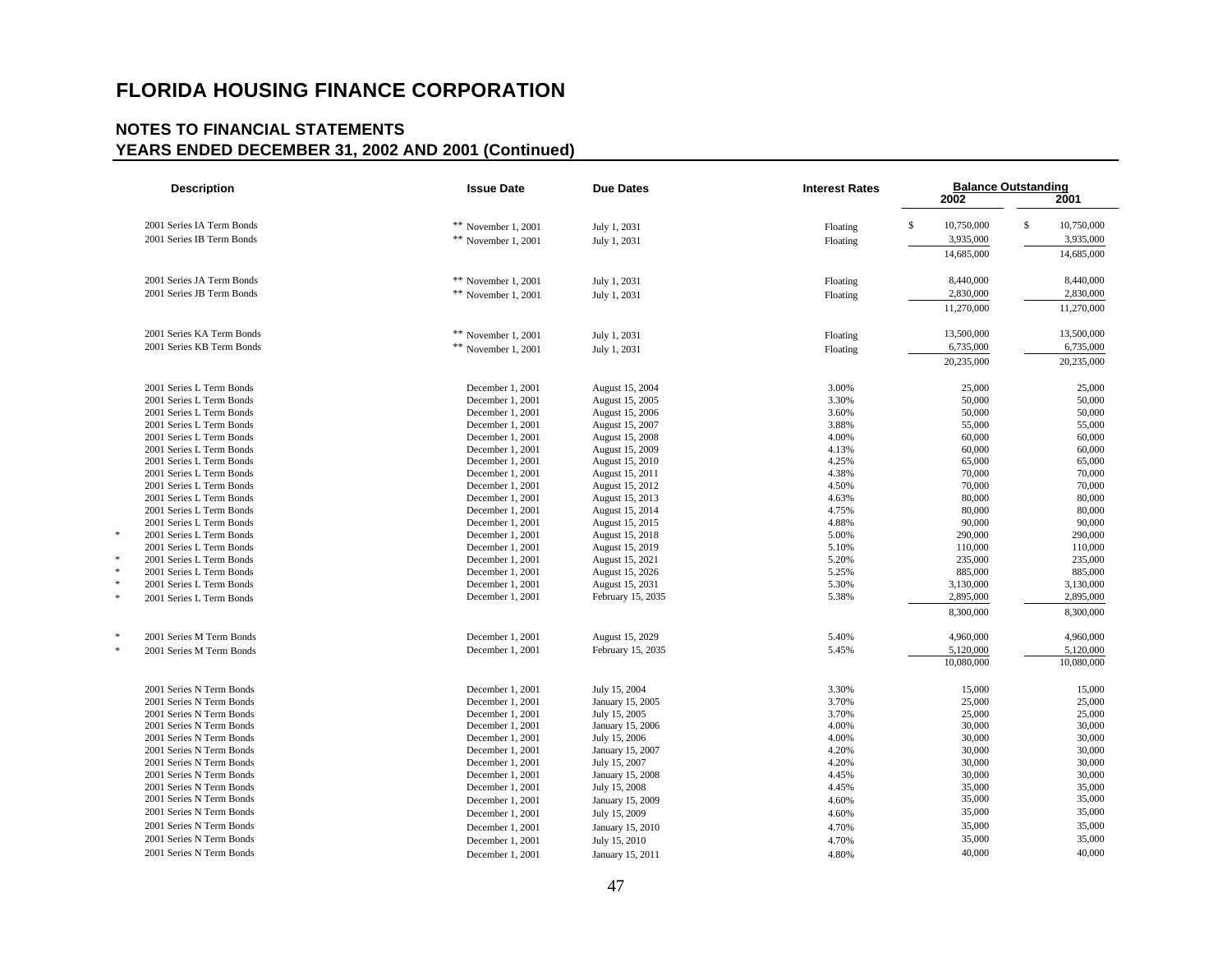| <b>Description</b>        | <b>Issue Date</b> | <b>Due Dates</b> | <b>Interest Rates</b> | 2002         | <b>Balance Outstanding</b><br>2001 |
|---------------------------|-------------------|------------------|-----------------------|--------------|------------------------------------|
| 2001 Series N Term Bonds  | December 1, 2001  | July 15, 2011    | 4.80%                 | \$<br>40,000 | \$<br>40,000                       |
| 2001 Series N Term Bonds  | December 1, 2001  | January 15, 2012 | 4.90%                 | 40,000       | 40,000                             |
| 2001 Series N Term Bonds  | December 1, 2001  | July 15, 2012    | 4.90%                 | 45,000       | 45,000                             |
| 2001 Series N Term Bonds  | December 1, 2001  | January 15, 2013 | 5.00%                 | 45,000       | 45,000                             |
| 2001 Series N Term Bonds  | December 1, 2001  | July 15, 2013    | 5.00%                 | 45,000       | 45,000                             |
| 2001 Series N Term Bonds  | December 1, 2001  | January 15, 2014 | 5.10%                 | 45,000       | 45,000                             |
| 2001 Series N Term Bonds  | December 1, 2001  | July 15, 2014    | 5.10%                 | 50,000       | 50,000                             |
| 2001 Series N Term Bonds  | December 1, 2001  | January 15, 2015 | 5.15%                 | 50,000       | 50,000                             |
| 2001 Series N Term Bonds  | December 1, 2001  | July 15, 2015    | 5.15%                 | 50,000       | 50,000                             |
| 2001 Series N Term Bonds  | December 1, 2001  | January 15, 2016 | 5.20%                 | 55,000       | 55,000                             |
| 2001 Series N Term Bonds  | December 1, 2001  | July 15, 2016    | 5.20%                 | 55,000       | 55,000                             |
| 2001 Series N Term Bonds  | December 1, 2001  | July 15, 2019    | 5.25%                 | 370,000      | 370,000                            |
| 2001 Series N Term Bonds  | December 1, 2001  | July 15, 2025    | 5.30%                 | 1,550,000    | 1,550,000                          |
| 2001 Series N Term Bonds  | December 1, 2001  | July 15, 2029    | 5.50%                 | 3,050,000    | 3,050,000                          |
| 2001 Series N Term Bonds  | December 1, 2001  | January 15, 2035 | 5.65%                 | 5,595,000    | 5,595,000                          |
|                           |                   |                  |                       | 11,515,000   | 11,515,000                         |
| 2001 Series O1 Term Bonds | December 1, 2001  | October 1, 2029  | 5.25%                 | 825,000      | 825,000                            |
| 2001 Series O1 Term Bonds | December 1, 2001  | October 1, 2031  | 5.40%                 | 445,000      | 445,000                            |
| 2001 Series O1 Term Bonds | December 1, 2001  | October 1, 2036  | 5.50%                 | 1,355,000    | 1,355,000                          |
| 2001 Series O1 Term Bonds | December 1, 2001  | April 1, 2043    | 5.75%                 | 2,525,000    | 2,525,000                          |
| 2001 Series O2 Term Bonds | December 1, 2001  | April 1, 2009    | 5.60%                 | 220,000      | 220,000                            |
| 2001 Series O2 Term Bonds | December 1, 2001  | October 1, 2013  | 6.40%                 | 255,000      | 255,000                            |
| 2001 Series O2 Term Bonds | December 1, 2001  | April 1, 2025    | 7.15%                 | 1,240,000    | 1,240,000                          |
|                           |                   |                  |                       | 6,865,000    | 6,865,000                          |
| 2002 Series A1 Term Bonds | January 8, 2002   | January 15, 2035 | Floating              | 10,545,000   |                                    |
| 2002 Series A2 Term Bonds | January 8, 2002   | January 15, 2035 | Floating              | 3,500,000    |                                    |
|                           |                   |                  |                       | 14,045,000   |                                    |
| 2002 Series B1 Term Bonds | January 24, 2002  | August 15, 2007  | 3.70%                 | 90,000       |                                    |
| 2002 Series B1 Term Bonds | January 24, 2002  | August 15, 2008  | 3.80%                 | 130,000      |                                    |
| 2002 Series B1 Term Bonds | January 24, 2002  | August 15, 2009  | 4.00%                 | 140,000      |                                    |
| 2002 Series B1 Term Bonds | January 24, 2002  | August 15, 2010  | 4.125%                | 145,000      |                                    |
| 2002 Series B1 Term Bonds | January 24, 2002  | August 15, 2011  | 4.25%                 | 155,000      |                                    |
| 2002 Series B1 Term Bonds | January 24, 2002  | August 15, 2012  | 4.375%                | 165,000      |                                    |
| 2002 Series B1 Term Bonds | January 24, 2002  | August 15, 2013  | 4.50%                 | 175,000      |                                    |
| 2002 Series B1 Term Bonds | January 24, 2002  | August 15, 2014  | 4.625%                | 185,000      |                                    |
| 2002 Series B1 Term Bonds | January 24, 2002  | August 15, 2015  | 4.75%                 | 195,000      |                                    |
| 2002 Series B1 Term Bonds | January 24, 2002  | August 15, 2016  | 4.875%                | 205,000      |                                    |
| 2002 Series B1 Term Bonds | January 24, 2002  | August 15, 2019  | 5.00%                 | 700,000      |                                    |
| 2002 Series B1 Term Bonds | January 24, 2002  | August 15, 2020  | 5.10%                 | 265,000      |                                    |
| 2002 Series B1 Term Bonds | January 24, 2002  | August 15, 2021  | 5.125%                | 285,000      |                                    |
| 2002 Series B1 Term Bonds | January 24, 2002  | August 15, 2024  | 5.20%                 | 950,000      |                                    |
| 2002 Series B1 Term Bonds | January 24, 2002  | August 15, 2028  | 5.25%                 | 1,600,000    |                                    |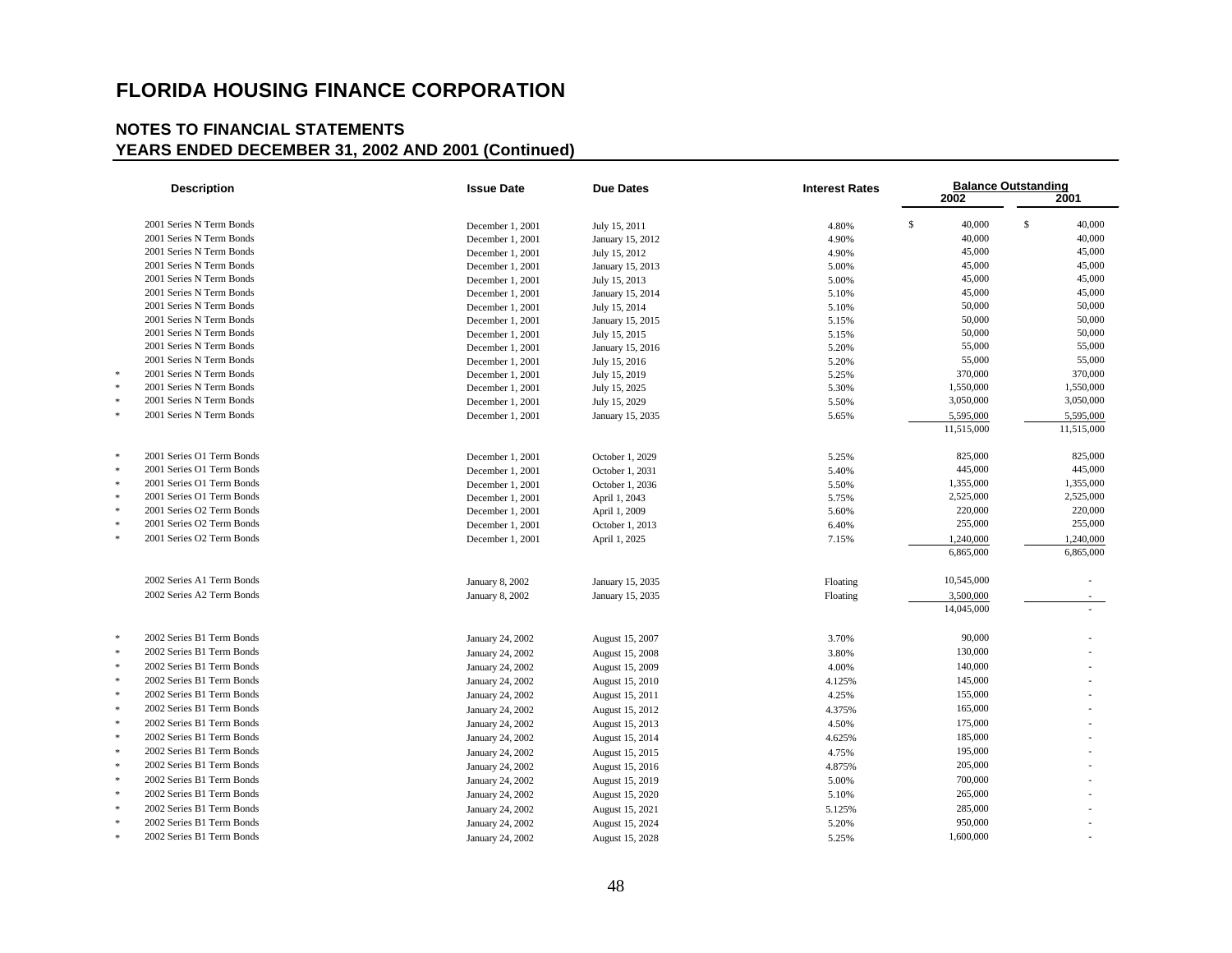|                  | <b>Description</b>                                     | <b>Issue Date</b>                      | <b>Due Dates</b>                       | <b>Interest Rates</b> |                    | <b>Balance Outstanding</b> |
|------------------|--------------------------------------------------------|----------------------------------------|----------------------------------------|-----------------------|--------------------|----------------------------|
|                  |                                                        |                                        |                                        |                       | 2002               | 2001                       |
| $\ast$           | 2002 Series B1 Term Bonds                              | January 24, 2002                       | August 15, 2034                        | 5.30%                 | \$<br>3,265,000    | \$                         |
| $\ast$           | 2002 Series B2 Term Bonds                              | January 24, 2002                       | February 15, 2007                      | 5.50%                 | 275,000            |                            |
|                  |                                                        |                                        |                                        |                       | 8,925,000          |                            |
| *                | 2002 Series C1 Term Bonds                              | January 30, 2002                       | September 1, 2029                      | 5.30%                 | 2,890,000          |                            |
| $\ast$           | 2002 Series C1 Term Bonds                              | January 30, 2002                       | September 1, 2036                      | 5.40%                 | 4,610,000          |                            |
| $\ast$           | 2002 Series C1 Term Bonds                              | January 30, 2002                       | September 1, 2042                      | 5.50%                 | 5,050,000          |                            |
|                  | 2002 Series C2 Serial Bonds                            | January 30, 2002                       | September 1, 2004                      | 3.70%                 | 30,000             |                            |
| $\ast$           | 2002 Series C2 Term Bonds                              |                                        |                                        |                       | 120,000            |                            |
| *                | 2002 Series C2 Term Bonds                              | January 30, 2002                       | September 1, 2005                      | 4.75%                 | 130,000            |                            |
| $\mathcal{R}$    |                                                        | January 30, 2002                       | September 1, 2006                      | 5.25%                 |                    |                            |
|                  | 2002 Series C2 Term Bonds                              | January 30, 2002                       | September 1, 2007                      | 5.45%                 | 135,000            |                            |
| $\ast$           | 2002 Series C2 Term Bonds                              | January 30, 2002                       | September 1, 2008                      | 5.60%                 | 145,000            |                            |
| $\ast$           | 2002 Series C2 Term Bonds                              | January 30, 2002                       | September 2, 2009                      | 5.80%                 | 150,000            |                            |
| $\ast$           | 2002 Series C2 Term Bonds                              | January 30, 2002                       | September 1, 2010                      | 5.95%                 | 160,000            |                            |
| $\ast$           | 2002 Series C2 Term Bonds                              | January 30, 2002                       | September 1, 2011                      | 6.00%                 | 170,000            |                            |
| $\ast$           | 2002 Series C2 Term Bonds                              | January 30, 2002                       | September 1, 2012                      | 6.10%                 | 180,000            |                            |
| $\ast$           | 2002 Series C2 Term Bonds                              | January 30, 2002                       | September 1, 2013                      | 6.20%                 | 195,000            |                            |
| $\ast$           | 2002 Series C2 Term Bonds                              | January 30, 2002                       | September 1, 2023                      | 7.00%                 | 2,765,000          |                            |
|                  |                                                        |                                        |                                        |                       | 16,730,000         |                            |
|                  |                                                        |                                        |                                        |                       |                    |                            |
| $\ast$           | 2002 Series D1 Term Bonds                              | February 28, 2002                      | September 1, 2026                      | 5.20%                 | 1,530,000          |                            |
| $\ast$           | 2002 Series D1 Term Bonds                              | February 28, 2002                      | September 1, 2031                      | 5.30%                 | 2,895,000          |                            |
| $\ast$           | 2002 Series D1 Term Bonds                              | February 28, 2002                      | September 1, 2033                      | 5.35%                 | 1,460,000          |                            |
| $\ast$           | 2002 Series D1 Term Bonds                              | February 28, 2002                      | March 1, 2042                          | 5.40%                 | 8,780,000          |                            |
| $\ast$           | 2002 Series D2 Term Bonds                              | February 28, 2002                      | September 1, 2004                      | 3.70%                 | 120,000            |                            |
| $\ast$           | 2002 Series D2 Term Bonds                              | February 28, 2002                      | September 1, 2005                      | 4.70%                 | 115,000            |                            |
| $\ast$           | 2002 Series D2 Term Bonds                              | February 28, 2002                      | September 1, 2006                      | 5.20%                 | 120,000            |                            |
| $\ast$           | 2002 Series D2 Term Bonds                              | February 28, 2002                      | September 1, 2007                      | 5.40%                 | 130,000            |                            |
| $\ast$           | 2002 Series D2 Term Bonds                              | February 28, 2002                      | September 1, 2008                      | 5.60%                 | 135,000            |                            |
| $\ast$           | 2002 Series D2 Term Bonds                              | February 28, 2002                      | September 1, 2009                      | 5.80%                 | 145,000            |                            |
| $\ast$<br>$\ast$ | 2002 Series D2 Term Bonds<br>2002 Series D2 Term Bonds | February 28, 2002                      | September 1.2010                       | 5.95%                 | 155,000            |                            |
| $\ast$           | 2002 Series D2 Term Bonds                              | February 28, 2002                      | September 1, 2011                      | 6.00%                 | 165,000            |                            |
| $\mathbf{r}$     | 2002 Series D2 Term Bonds                              | February 28, 2002<br>February 28, 2002 | September 1, 2012<br>September 1, 2013 | 6.05%<br>6.15%        | 175,000<br>185,000 |                            |
| $\ast$           | 2002 Series D2 Term Bonds                              | February 28, 2002                      | September 1, 2014                      | 6.25%                 | 205,000            |                            |
| $\ast$           | 2002 Series D2 Term Bonds                              | February 28, 2002                      | March 1, 2023                          | 7.00%                 | 2,425,000          |                            |
|                  |                                                        |                                        |                                        |                       | 18,740,000         |                            |
|                  |                                                        |                                        |                                        |                       |                    |                            |
| $\ast$           | 2002 Series E1 Term Bonds                              | March 6, 2002                          | October 1, 2023                        | 5.125%                | 830,000            |                            |
| $\ast$           | 2002 Series E1 Term Bonds                              | March 6, 2002                          | October 1, 2025                        | 5.15%                 | 720,000            |                            |
| $\ast$           | 2002 Series E1 Term Bonds                              | March 6, 2002                          | October 1, 2029                        | 5.20%                 | 1,750,000          |                            |
| $\ast$           | 2002 Series E1 Term Bonds                              | March 6, 2002                          | October 1, 2032                        | 5.30%                 | 1,645,000          |                            |
| $\ast$           | 2002 Series E1 Term Bonds                              | March 6, 2002                          | October 1, 2035                        | 5.30%                 | 1,985,000          |                            |
| $\ast$           | 2002 Series E1 Term Bonds                              | March 6, 2002                          | April 1, 2042                          | 5.40%                 | 5,850,000          |                            |
|                  | 2002 Series E2 Term Bonds                              | March 6, 2002                          | October 1, 2004                        | 4.10%                 | 95,000             |                            |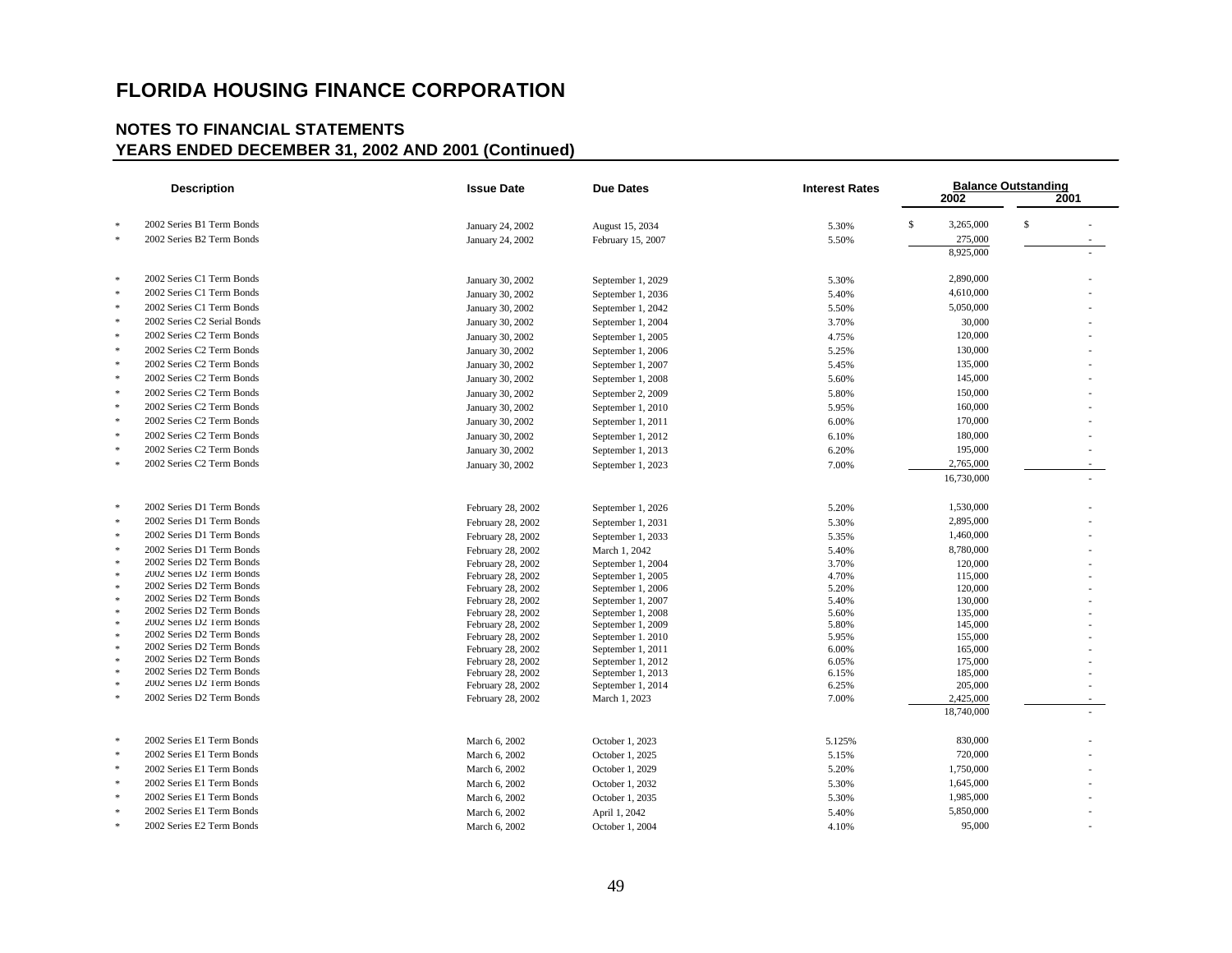|               | <b>Description</b>        | <b>Issue Date</b>   | <b>Due Dates</b>  | <b>Interest Rates</b> | 2002                    | <b>Balance Outstanding</b><br>2001 |
|---------------|---------------------------|---------------------|-------------------|-----------------------|-------------------------|------------------------------------|
| $\ast$        | 2002 Series E2 Term Bonds | March 6, 2002       | October 1, 2005   | 4.70%                 | $\mathbb{S}$<br>105,000 | \$                                 |
| $\ast$        | 2002 Series E2 Term Bonds | March 6, 2002       | October 1, 2006   | 5.25%                 | 110,000                 |                                    |
| $\ast$        | 2002 Series E2 Term Bonds | March 6, 2002       | October 1, 2007   | 5.40%                 | 115,000                 |                                    |
| $\ast$        | 2002 Series E2 Term Bonds | March 6, 2002       | October 1, 2008   | 5.70%                 | 115,000                 |                                    |
| $\ast$        | 2002 Series E2 Term Bonds | March 6, 2002       | October 1, 2009   | 5.85%                 | 120,000                 |                                    |
| $\ast$        | 2002 Series E2 Term Bonds | March 6, 2002       | October 1, 2010   | 5.95%                 | 125,000                 |                                    |
| $\ast$        | 2002 Series E2 Term Bonds | March 6, 2002       | October 1, 2011   | 6.00%                 | 135,000                 |                                    |
| $\ast$        | 2002 Series E2 Term Bonds | March 6, 2002       | October 1, 2012   | 6.05%                 | 145,000                 |                                    |
| $\ast$        | 2002 Series E2 Term Bonds | March 6, 2002       | October 1, 2013   | 6.15%                 | 155,000                 |                                    |
| $\ast$        | 2002 Series E2 Term Bonds | March 6, 2002       | October 1, 2014   | 6.25%                 | 165,000                 |                                    |
| $\ast$        | 2002 Series E2 Term Bonds | March 6, 2002       | April 1, 2021     | 6.85%                 | 1,455,000               |                                    |
|               |                           |                     |                   |                       | 15,620,000              |                                    |
| $\ast$        | 2002 Series F1 Term Bonds | July 19, 2002       | December 1, 2035  | 5.45%                 | 6,040,000               |                                    |
| $\ast$        | 2002 Series F2 Term Bonds | July 19, 2002       | December 1, 2016  | 6.25%                 | 1,505,000               |                                    |
| $\ast$        | 2002 Series F2 Term Bonds | July 19, 2002       | June 1, 2022      | 7.00%                 | 1,240,000               |                                    |
| $\ast$        | 2002 Series F3 Term Bonds | July 19, 2002       | November 1, 2035  | 5.86%                 | 2,200,000               |                                    |
|               |                           |                     |                   |                       | 10,985,000              |                                    |
| $\ast$        | 2002 Series G Term Bonds  | July 16, 2002       | September 1, 2020 | 4.875%                | 430,000                 |                                    |
| $\ast$        | 2002 Series G Term Bonds  | July 16, 2002       | September 1, 2021 | 5.00%                 | 595,000                 |                                    |
| $\ast$        | 2002 Series G Term Bonds  | July 16, 2002       | September 1, 2022 | 5.00%                 | 625,000                 |                                    |
| $\ast$        | 2002 Series G Term Bonds  | July 16, 2002       | September 1, 2023 | 5.125%                | 655,000                 |                                    |
| $\ast$        | 2002 Series G Term Bonds  | July 16, 2002       | September 1, 2024 | 5.125%                | 690,000                 |                                    |
| $\ast$        | 2002 Series G Term Bonds  | July 16, 2002       | September 1, 2029 | 5.30%                 | 4,050,000               |                                    |
| $\ast$        | 2002 Series G Term Bonds  | July 16, 2002       | September 1, 2032 | 5.375%                | 2,990,000               |                                    |
| $\ast$        | 2002 Series G Term Bonds  | July 16, 2002       | September 1, 2035 | 5.40%                 | 3,500,000               |                                    |
|               |                           |                     |                   |                       | 13,535,000              |                                    |
| $\ast$        | 2002 Series H1 Term Bonds | July 31, 2002       | August 1, 2029    | 5.20%                 | 1,765,000               |                                    |
| $\ast$        | 2002 Series H1 Term Bonds | July 31, 2002       | August 1, 2035    | 5.30%                 | 2,865,000               |                                    |
| $\ast$        | 2002 Series H1 Term Bonds | July 31, 2002       | August 1, 2042    | 5.40%                 | 5,060,000               |                                    |
| $\mathcal{R}$ | 2002 Series H2 Term Bonds | July 31, 2002       | August 1, 2007    | 4.00%                 | 310,000                 |                                    |
| $\ast$        | 2002 Series H2 Term Bonds | July 31, 2002       | August 1, 2012    | 5.25%                 | 545,000                 |                                    |
| $\frac{1}{2}$ | 2002 Series H2 Term Bonds | July 31, 2002       | August 1, 2024    | 6.00%                 | 2,235,000               |                                    |
|               |                           |                     |                   |                       | 12,780,000              |                                    |
|               | 2002 Series I1 Term Bonds | October 16, 2002    | April 1, 2035     | 5.25%                 | 2,800,000               |                                    |
|               | 2002 Series I2 Term Bonds | October 16, 2002    | April 1, 2007     | 4.50%                 | 85,000                  |                                    |
|               |                           |                     |                   |                       | 2,885,000               |                                    |
|               | 2002 Series J1 Term Bonds | ** October 30, 2002 | October 15, 2032  | Floating              | 19,370,000              |                                    |
|               | 2002 Series J2 Term Bonds | October 30, 2002    | October 15, 2032  | Floating              | 4,430,000               |                                    |
|               |                           |                     |                   |                       | 23,800,000              |                                    |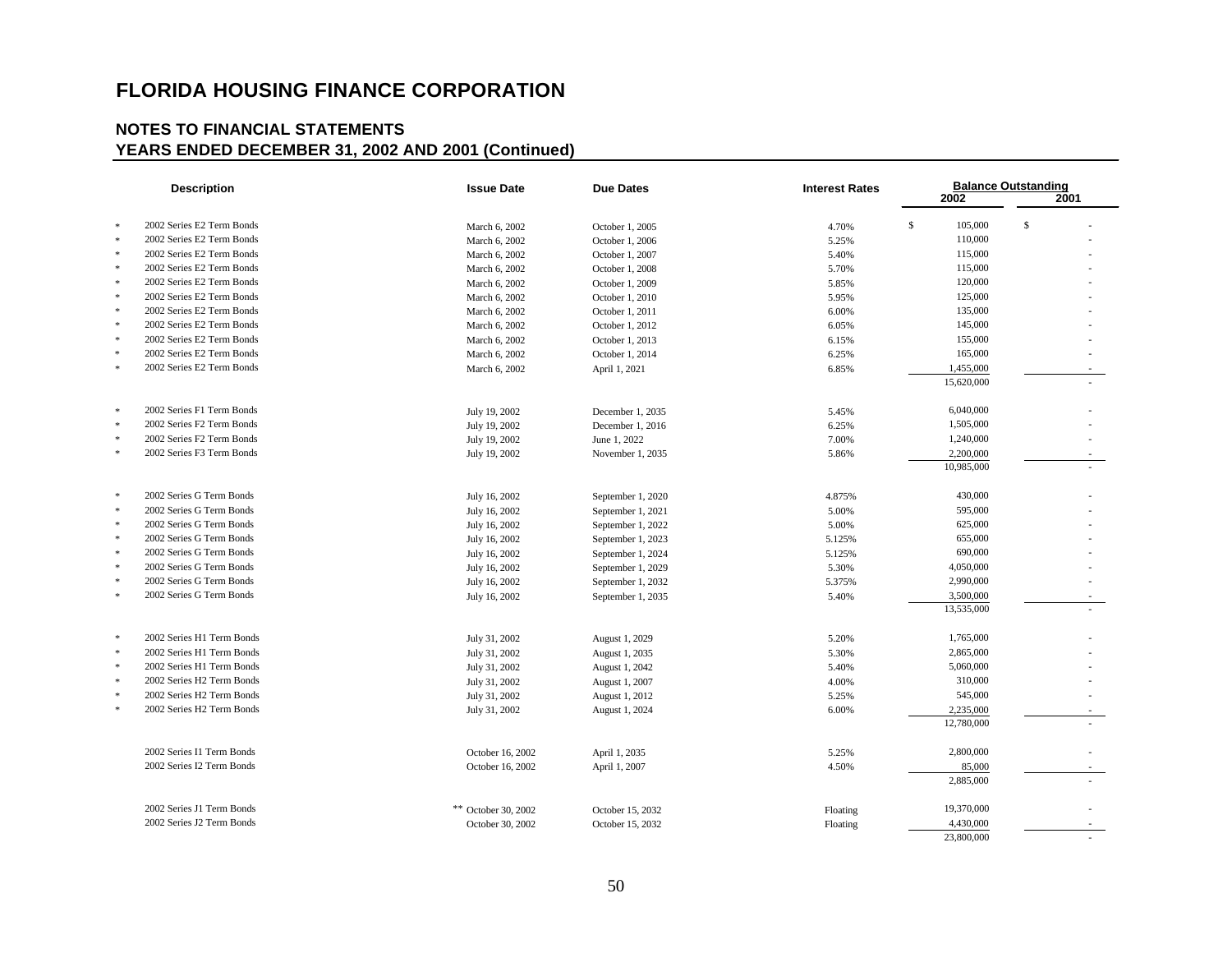| <b>Description</b>          | <b>Issue Date</b>    | <b>Due Dates</b>                | <b>Interest Rates</b> | 2002             | <b>Balance Outstanding</b><br>2001 |
|-----------------------------|----------------------|---------------------------------|-----------------------|------------------|------------------------------------|
| 2002 Series K1 Term Bonds   | October 30, 2002     | November 15, 2035               | Floating              | \$<br>14,000,000 | \$                                 |
| 2002 Series K2 Term Bonds   | October 30, 2002     | November 15, 2035               | Floating              | 2,700,000        |                                    |
|                             |                      |                                 |                       | 16,700,000       |                                    |
| 2002 Series L1 Term Bonds   | December 9, 2002     | June 1, 2034                    | Floating              | 8,975,000        |                                    |
| 2002 Series L2 Term Bonds   | December 9, 2002     | June 1, 2034                    | Floating              | 645,000          |                                    |
|                             |                      |                                 |                       | 9,620,000        |                                    |
| 2002 Series M1 Term Bonds   | ** November 14, 2002 | November 1, 2032                | Floating              | 6,500,000        |                                    |
| 2002 Series M2 Term Bonds   | November 14, 2002    | November 1, 2032                | Floating              | 200,000          |                                    |
|                             |                      |                                 |                       | 6,700,000        |                                    |
| 2002 Series N1 Term Bonds   | ** November 14, 2002 | November 1, 2032                | Floating              | 8,800,000        |                                    |
| 2002 Series N2 Term Bonds   | November 14, 2002    | November 1, 2032                | Floating              | 1,750,000        |                                    |
|                             |                      |                                 |                       | 10,550,000       |                                    |
| 2002 Series O1 Serial Bonds | November 26, 2002    | May 1, 2017 - November 1, 2020  | 4.80% to 5.10%        | 1,230,000        |                                    |
| 2002 Series O1 Term Bonds   | November 26, 2002    | November 1, 2023                | 5.15%                 | 1,155,000        |                                    |
| 2002 Series O1 Term Bonds   | November 26, 2002    | November 1, 2029                | 5.15%                 | 2,940,000        |                                    |
| 2002 Series O1 Term Bonds   | November 26, 2002    | November 1, 2032                | 5.20%                 | 1,845,000        |                                    |
| 2002 Series O1 Term Bonds   | November 26, 2002    | November 1, 2037                | 5.30%                 | 3,800,000        |                                    |
| 2002 Series O1 Term Bonds   | November 26, 2002    | November 1, 2042                | 5.35%                 | 4,930,000        |                                    |
| 2002 Series O2 Term Bonds   | November 26, 2002    | November 1, 2005                | 3.10%                 | 125,000          |                                    |
| 2002 Series O2 Term Bonds   | November 26, 2002    | November 1, 2006                | 3.55%                 | 175,000          |                                    |
| 2002 Series O2 Term Bonds   | November 26, 2002    | November 1, 2007                | 3.90%                 | 180,000          |                                    |
| 2002 Series O2 Term Bonds   | November 26, 2002    | November 1, 2008                | 4.30%                 | 190,000          |                                    |
| 2002 Series O2 Term Bonds   | November 26, 2002    | November 1, 2009                | 4.70%                 | 195,000          |                                    |
| 2002 Series O2 Term Bonds   | November 26, 2002    | November 1, 2010                | 4.90%                 | 205,000          |                                    |
| 2002 Series O2 Term Bonds   | November 26, 2002    | November 1, 2011                | 5.05%                 | 215,000          |                                    |
| 2002 Series O2 Term Bonds   | November 26, 2002    | May 1, 2017                     | 5.75%                 | 1,365,000        |                                    |
|                             |                      |                                 |                       | 18,550,000       |                                    |
| 2002 Series P1 Term Bonds   | December 4, 2002     | December 1, 2018                | 4.75%                 | 445,000          |                                    |
| 2002 Series P1 Term Bonds   | December 4, 2002     | December 1, 2019                | 4.85%                 | 155,000          |                                    |
| 2002 Series P1 Term Bonds   | December 4, 2002     | December 1, 2020                | 4.95%                 | 165,000          |                                    |
| 2002 Series P1 Term Bonds   | December 4, 2002     | December 1, 2021                | 5.00%                 | 170,000          |                                    |
| 2002 Series P1 Term Bonds   | December 4, 2002     | December 1, 2022                | 5.05%                 | 180,000          |                                    |
| 2002 Series P1 Term Bonds   | December 4, 2002     | December 1, 2023                | 5.10%                 | 190,000          |                                    |
| 2002 Series P1 Term Bonds   | December 4, 2002     | December 1, 2029                | 5.10%                 | 1,405,000        |                                    |
| 2002 Series P1 Term Bonds   | December 4, 2002     | June 1, 2033                    | 5.125%                | 1,060,000        |                                    |
| 2002 Series P1 Term Bonds   | December 4, 2002     | December 1, 2037                | 5.25%                 | 1,710,000        |                                    |
| 2002 Series P1 Term Bonds   | December 4, 2002     | December 1, 2042                | 5.35%                 | 2,495,000        |                                    |
| 2002 Series P2 Serial Bonds | December 4, 2002     | June 1, 2005 - December 1, 2014 | 2.85% to 5.40%        | 900,000          |                                    |
| 2002 Series P2 Term Bonds   | December 4, 2002     | December 1, 2015                | 6.00%                 | 100,000          |                                    |
|                             |                      |                                 |                       | 8,975,000        |                                    |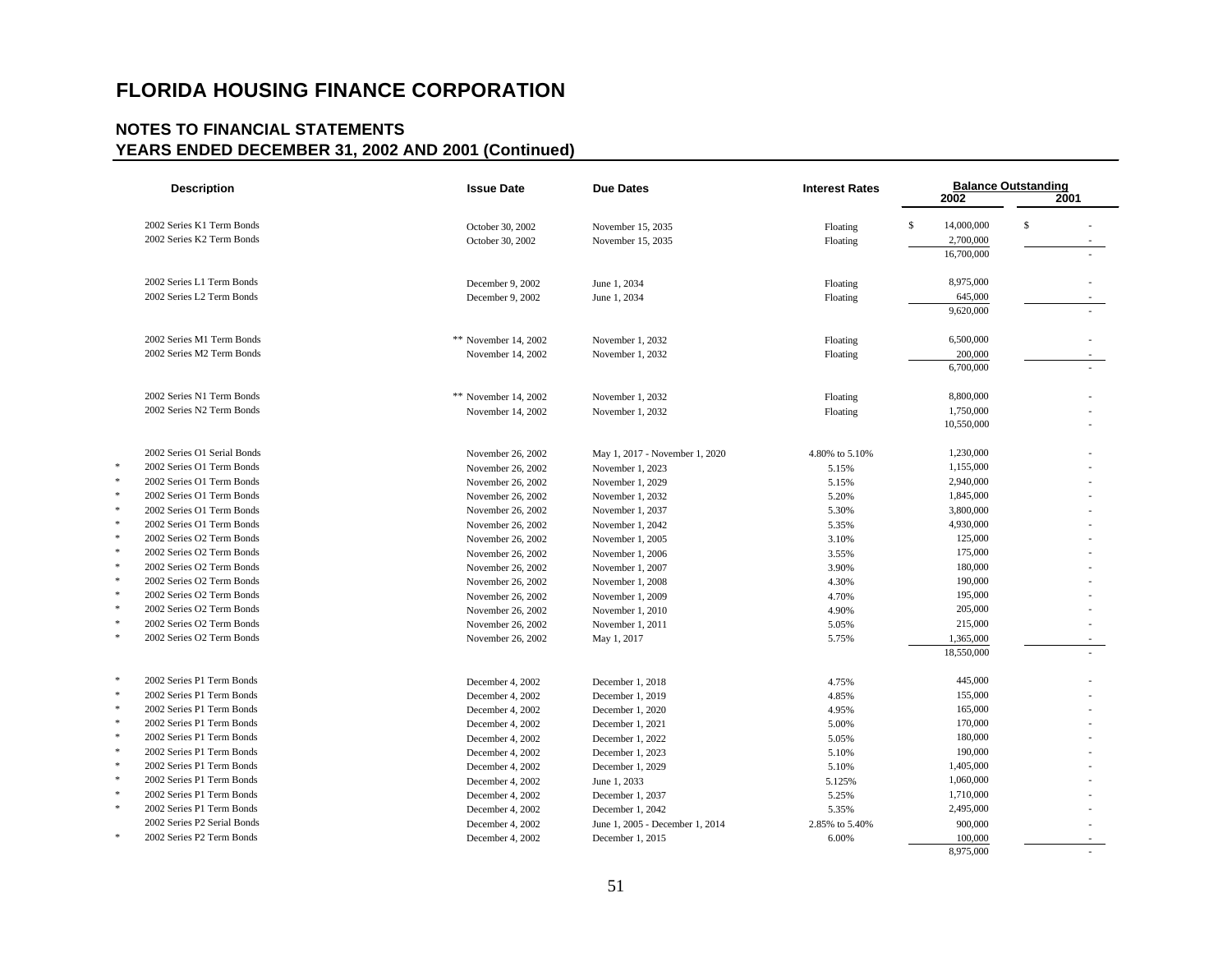### **NOTES TO FINANCIAL STATEMENTS YEARS ENDED DECEMBER 31, 2002 AND 2001 (Continued)**

|        | <b>Description</b>             | <b>Issue Date</b> | <b>Due Dates</b>  | <b>Interest Rates</b> |    | <b>Balance Outstanding</b><br>2002 | 2001          |
|--------|--------------------------------|-------------------|-------------------|-----------------------|----|------------------------------------|---------------|
| *      | 2002 Series R1 Term Bonds      | December 17, 2002 | December 1, 2022  | 5.20%                 | \$ | 825,000                            | \$            |
| $\ast$ | 2002 Series R1 Term Bonds      | December 17, 2002 | December 1, 2027  | 5.25%                 |    | 2,050,000                          |               |
| $\ast$ | 2002 Series R1 Term Bonds      | December 17, 2002 | June 1, 2036      | 5.30%                 |    | 5,195,000                          |               |
| *      | 2002 Series R2 Term Bonds      | December 17, 2002 | December 1, 2009  | 3.80%                 |    | 635,000                            |               |
| $\ast$ | 2002 Series R2 Term Bonds      | December 17, 2002 | June 1, 2015      | 5.15%                 |    | 1,035,000                          |               |
| *      | 2002 Series R2 Term Bonds      | December 17, 2002 | June 1, 2020      | 5.95%                 |    | 1,300,000                          |               |
| $\ast$ | 2002 Series R3 Term Bonds      | December 17, 2002 | May 1, 2036       | 5.71%                 |    | 2,760,000                          |               |
|        |                                |                   |                   |                       |    | 13,800,000                         |               |
|        | Multifamily GNMA Secured Fund: |                   |                   |                       |    |                                    |               |
| *      | 1989 Series I Term Bonds       | December 20, 1989 | December 20, 2031 | 7.65%                 |    | 6,765,000                          | 6,830,000     |
|        |                                |                   |                   |                       |    |                                    |               |
| *      | 1989 Series O Term Bonds       | December 8, 1989  | December 20, 2009 | 7.40%                 |    |                                    | 515,000       |
| $\ast$ | 1989 Series O Term Bonds       | December 8, 1989  | December 20, 2031 | 7.65%                 |    |                                    | 4,555,000     |
|        |                                |                   |                   |                       |    | $\sim$                             | 5,070,000     |
|        |                                |                   |                   |                       |    |                                    |               |
|        |                                |                   |                   |                       |    | 2,320,729,286                      | 2,164,154,516 |
|        | Unamortized bond discount      |                   |                   |                       |    | (1,199,944)                        | (1,249,014)   |
|        | Net bonds payable              |                   |                   |                       |    | 2,319,529,342                      | 2,162,905,502 |
|        | Total net bonds payable        |                   |                   |                       |    | 3,504,933,130                      | 3,309,342,082 |
|        | Less current portion           |                   |                   |                       |    | (44,939,760)                       | (30,620,582)  |
|        |                                |                   |                   |                       | S  | 3,459,993,370                      | 3,278,721,500 |

\* Contain mandatory early redemption requirements ranging from 1 to 38 years before scheduled due dates.

Reoffering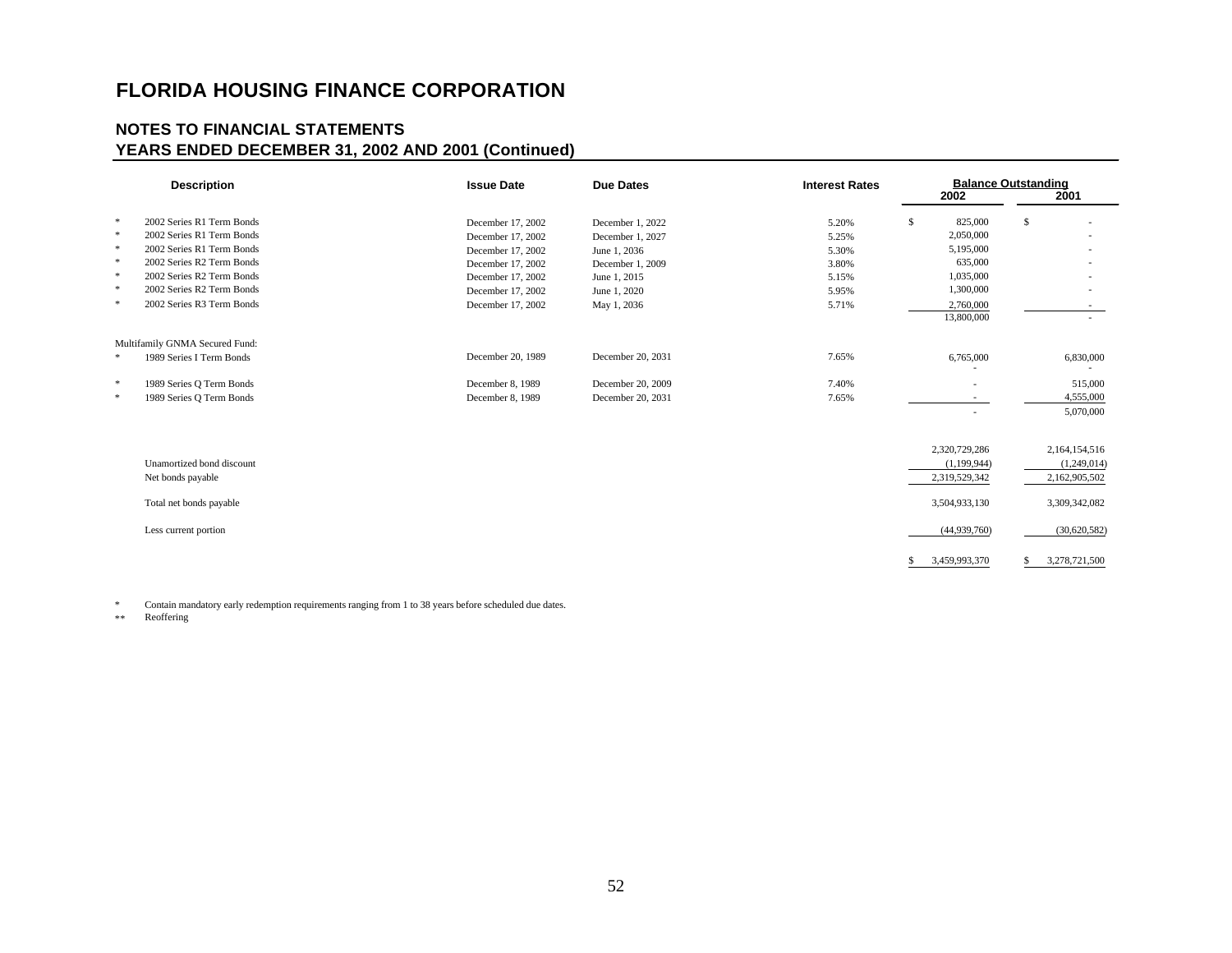### **NOTES TO FINANCIAL STATEMENTS YEARS ENDED DECEMBER 31, 2002 AND 2001 (Continued)**

### **10. BONDS PAYABLE (CONTINUED)**

Interest on outstanding bonds is payable semiannually with the exception of the following:

- (1) Monthly interest payments
	- ♦ Multifamily and Single Family Floating Rate Bonds
	- ♦ Multifamily Housing Revenue Bonds 1986 Series A-B, 1989 Series A, 1991 Series C and 1994 Series A
	- ♦ Single Family Home Ownership Bonds 1987 Series G1 and G2, 1991 Series G1 and G2 and 1992 Series G1 and G2
- (2) Quarterly interest payments
	- ♦ Multifamily Housing Revenue Bonds 1985 Series B-D (Feb., May, Aug., Nov.)
- (3) Interest paid at maturity
	- ♦ Capital Appreciation Bonds
	- ♦ (Tax-Exempt) Deferred Interest Securities
	- ♦ Multifamily Housing Revenue Bonds 1993 Series D
- (4) Interest paid according to the different modes as defined in the Trust Indenture
	- ♦ Guarantee Program 1993 Series A
	- ♦ Guarantee Program 1999 Series A
	- ♦ Guarantee Program 2000 Series A
	- ♦ Guarantee Program 2002 Series A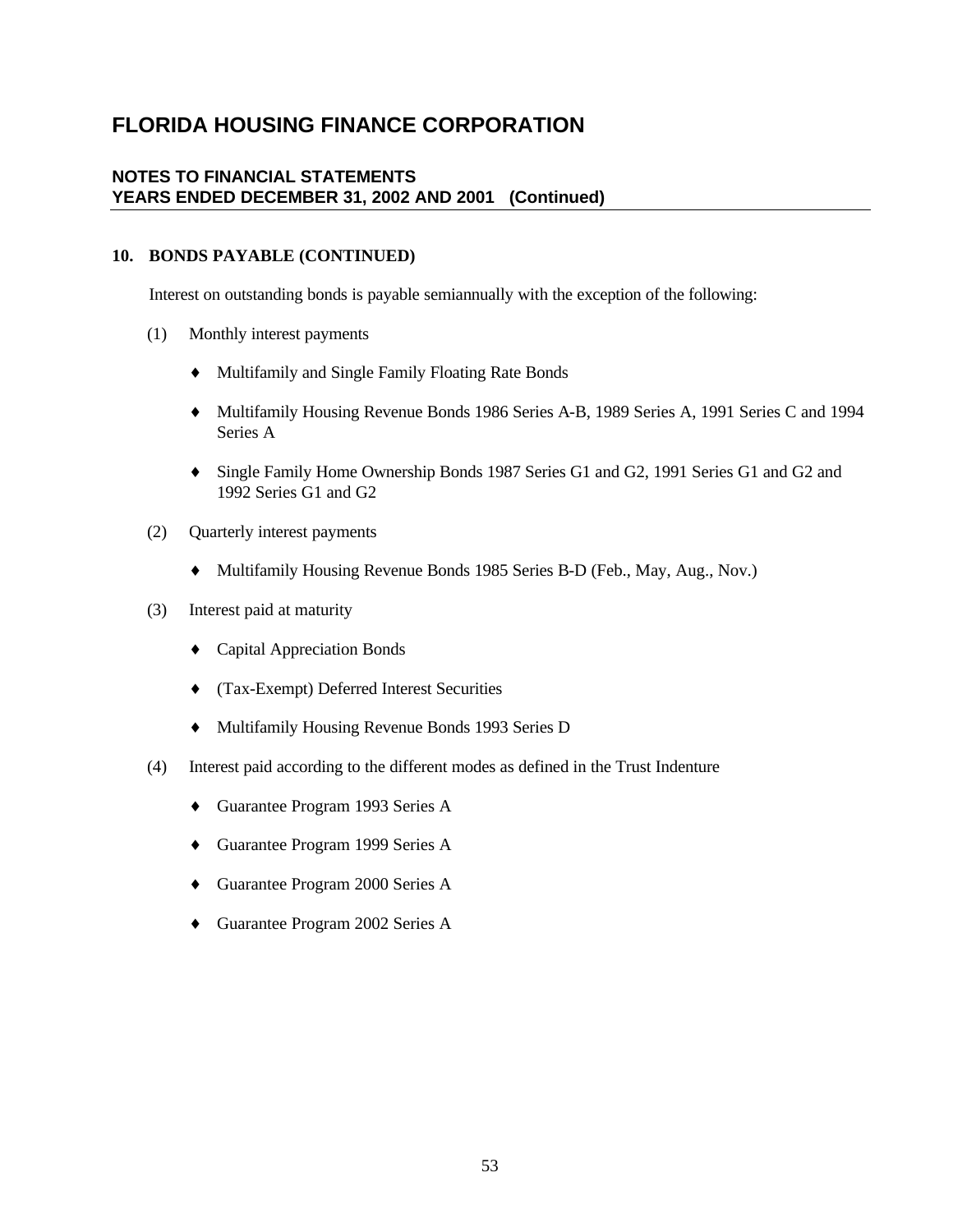### **NOTES TO FINANCIAL STATEMENTS YEARS ENDED DECEMBER 31, 2002 AND 2001 (Continued)**

Scheduled maturities of bonds payable, interest payments and sinking fund requirements at December 31, 2002 are as follows:

|                                 | <b>Principal</b> | <b>Interest</b>   | Total             |
|---------------------------------|------------------|-------------------|-------------------|
| Year Ended December 31,         |                  |                   |                   |
| 2003                            | \$<br>44,939,760 | \$<br>180,708,272 | \$<br>225,648,032 |
| 2004                            | 59, 273, 244     | 178, 204, 396     | 237,477,640       |
| 2005                            | 112,516,977      | 172,414,123       | 284,931,100       |
| 2006                            | 118,632,692      | 167, 267, 416     | 285,900,108       |
| 2007                            | 157,957,167      | 161,638,095       | 319,595,262       |
| $2008 - 2012$                   | 470,200,186      | 157,982,571       | 628, 182, 757     |
| $2013 - 2017$                   | 349, 312, 176    | 148,526,569       | 497,838,745       |
| $2018 - 2022$                   | 398,969,023      | 134,300,873       | 533,269,896       |
| $2023 - 2027$                   | 573,122,047      | 113,661,563       | 686,783,610       |
| $2028 - 2032$                   | 596,961,378      | 68,026,263        | 664, 987, 641     |
| $2033 - 2037$                   | 415,761,389      | 12,095,701        | 427,857,090       |
| $2038 - 2042$                   | 173,691,663      | 2,147,693         | 175,839,356       |
| $2043 - 2047$                   | 34,627,149       | 362,169           | 34,989,318        |
|                                 | 3,505,964,851    | 1,497,335,704     | 5,003,300,555     |
| Less: Unamortized bond discount | (1,031,721)      |                   | (1,031,721)       |
|                                 | \$3,504,933,130  | \$1,497,335,704   | \$5,002,268,834   |

Assets of the various funds are pledged for payment of principal and interest on the applicable bonds. Each issue, with the exception of certain Single Family and Residential issues, is collateralized by a separate collateral package. The Single Family "A" issues are collateralized under a single bond indenture. In addition, certain assets are further restricted by bond resolutions for payment of interest and principal in the event that the related debt service and other available funds are insufficient. Such assets are segregated within the various funds and were held in cash or investments at December 31, 2002 and 2001.

During 2002 and 2001, the Corporation issued \$35,420,000 and \$67,555,000, respectively, of multifamily housing revenue refunding bonds for current refundings. The refundings were undertaken by the individual developers in order to take advantage of lower interest rates. Since the payment of bonds is the responsibility of the individual developers, the refunding did not result in an economic gain or loss for the Corporation. The effect of the refundings is excluded from the changes in bonds payable below.

#### *Changes In Bonds Payable*

Bonds payable activity for the years ended December 31, 2002 and 2001, is as follows:

|                              | <b>Beginning</b> |                  |                   | <b>Ending</b>   | <b>Due Within</b> |
|------------------------------|------------------|------------------|-------------------|-----------------|-------------------|
| 2002                         | <b>Balance</b>   | <b>Additions</b> | <b>Reductions</b> | <b>Balance</b>  | One Year          |
| Bonds payable<br>Unamortized | \$ 3,311,129,820 | \$340,503,893    | \$(145,668,862)   | \$3,505,964,851 | \$44,939,760      |
| (discount) premium           | (1,787,738)      | 689,250          | 66,767            | (1,031,721)     |                   |
| Total bond payable, net      | \$ 3,309,342,082 | \$341,193,143    | \$(145,602,095)   | \$3,504,933,130 | \$44,939,760      |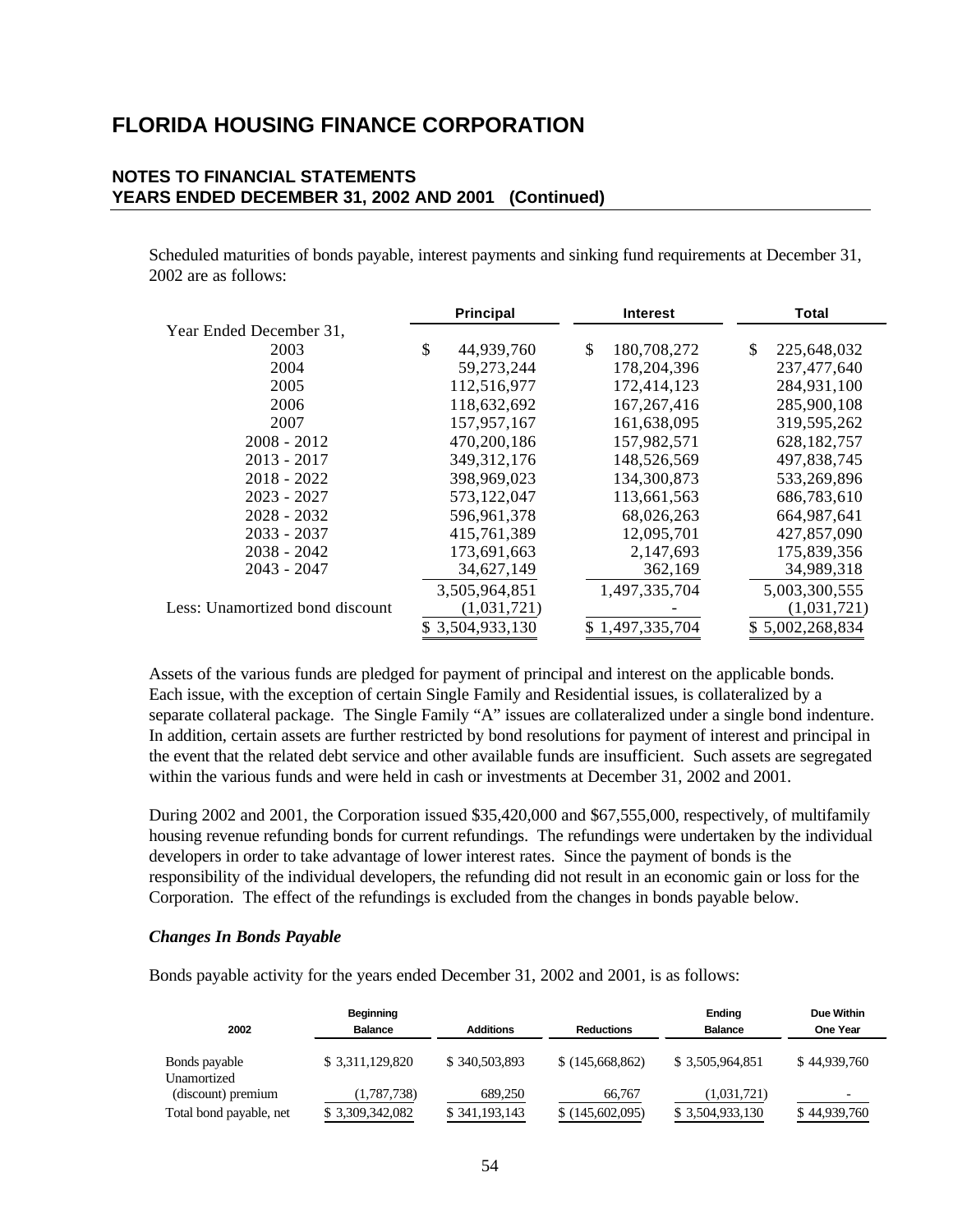### **NOTES TO FINANCIAL STATEMENTS YEARS ENDED DECEMBER 31, 2002 AND 2001 (Continued)**

| 2001                                  | Beginning<br><b>Balance</b>     | <b>Additions</b> | <b>Reductions</b>         | Ending<br><b>Balance</b>        | Due Within<br><b>One Year</b> |
|---------------------------------------|---------------------------------|------------------|---------------------------|---------------------------------|-------------------------------|
| Bonds payable<br>Unamortized discount | \$ 3,260,691,675<br>(1,885,551) | \$149,573,802    | \$ (99,135,657)<br>97.813 | \$ 3,311,129,820<br>(1,787,738) | \$30,620,582<br>-             |
| Total bond payable, net               | \$ 3,258,806,124                | \$149,573,802    | \$ (99,037,844)           | \$ 3,309,342,082                | \$30,620,582                  |

### **11. DUE TO THE STATE OF FLORIDA**

The State of Florida funded approximately \$24.8 million for Hurricane Andrew housing assistance. The Corporation provided the loans through the SAIL program in areas damaged by Hurricane Andrew. The money is to be returned to the State of Florida upon repayment of the loans. The loans generally bear interest at 9% and have a repayment term of 15 years. As of December 31, 2002 and 2001, loans totaling \$24.8 million had been funded.

### **12. GUARANTEE PROGRAM - ALLOWANCE FOR CLAIMS**

The Guarantee Program guarantees the payment of principal and interest on qualifying loans made to finance or refinance the purchase, construction, or rehabilitation of eligible housing.

As of December 31, 2002 and 2001, the Guarantee Program had total outstanding guarantees of approximately \$939 million and \$784 million, respectively. An allowance for claims against such guarantees in the amount of approximately \$9.5 million and \$5.5 million has been recorded as of December 31, 2002 and 2001, respectively, and is included in other noncurrent liabilities.

### **13. RESTRICTED ASSETS**

Pursuant to various trust indentures and loan agreements, the assets and equity of the bond programs are restricted. Upon satisfaction of all bondholder indebtedness and payment of all authorized expenses, any remaining funds are disbursed to the Corporation or respective developer as described in each trust indenture or loan agreement. The assets and equity of the state-funded programs are restricted by statute. The following is a summary of restricted assets, liabilities and net assets as of December 31, 2002 and 2001:

|                                      | 2002              | 2001            |
|--------------------------------------|-------------------|-----------------|
| Total restricted current assets      | \$1,592,297,748   | \$1,452,162,282 |
| Total restricted assets              | \$4,492,246,318   | \$4,172,562,831 |
| Total restricted current liabilities | 220,196,862<br>S. | 190,037,120     |
| Total restricted liabilities         | \$3,789,913,425   | \$3,567,719,774 |
| Total restricted net assets          | 702,332,893       | 604,843,057     |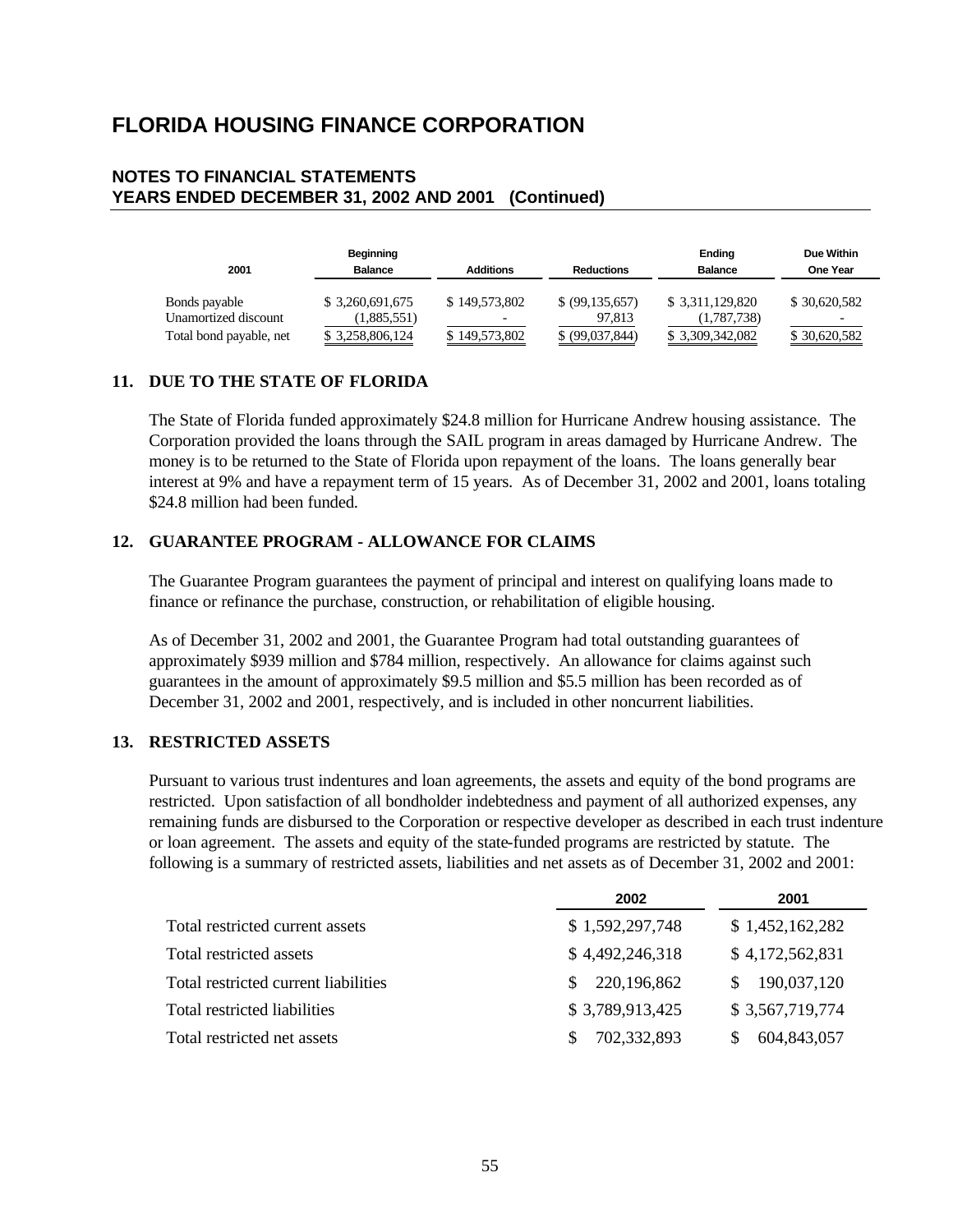### **NOTES TO FINANCIAL STATEMENTS YEARS ENDED DECEMBER 31, 2002 AND 2001 (Continued)**

### **14. NET ASSETS**

The Board of Directors has elected to designate a portion of unrestricted net assets in the Operating Subfund for demonstration developments, support of the single family bond program and budget stabilization, including the funding of compliance monitoring fees for housing credit properties from which partial or no fees were collected at time of allocation. Below is a summary of the Operating Subfund net assets as of December 31, 2002:

| Designated net assets:                |              |
|---------------------------------------|--------------|
| Demonstration developments            | \$18,650,000 |
| <b>Budget stabilization</b>           | 6,000,000    |
| Single Family bond program            | 3,800,000    |
| Total designated net assets           | 28,450,000   |
| Undesignated net assets               | 45,160,582   |
| Total unrestricted net assets         | 73,610,582   |
| Net assets invested in capital assets | 544,633      |
| Total net assets - Operating Subfund  | \$74,155,215 |

#### **15. DEVELOPERS AND REGIONAL CONCENTRATION**

As of December 31, 2002, three developers account for approximately 21% of the proceeds from multifamily bond programs. Of the multifamily bond-financed developments, 20% are located in Orange County, 13% are located in Hillsborough County, 8% are located in Palm Beach County, 8% are located in Duval County, and 8% are located in Broward County.

As of December 31, 2002, five developers account for approximately 31% of the loans from the SAIL program. Of the SAIL program developments, 23% are located in Miami-Dade County, 10% are located in Orange County, 9% are located in Hillsborough County, and 8% are located in Palm Beach County.

As of December 31, 2002, no developers individually account for 5% or more of the loans from the HOME Program. Of the HOME funded developments, 32% are located in Miami-Dade County, 8% are located in Monroe County, 6% are located in Collier County, 6% are located in Osceola County, 5% are located in Lee County, and 5% are located in Orange County.

As of December 31, 2002, five developers account for approximately 63% (\$577.8 million) of the total guarantee amounts issued by the Guarantee Program. Credit enhanced developments are located in 25 counties. The counties with 5% or greater of the total number of developments are as follows: Miami-Dade County 15%, Orange County 12%, Broward County 11%, Palm Beach County 11%, Duval County 6%, Seminole County 5%, and Collier County 5%.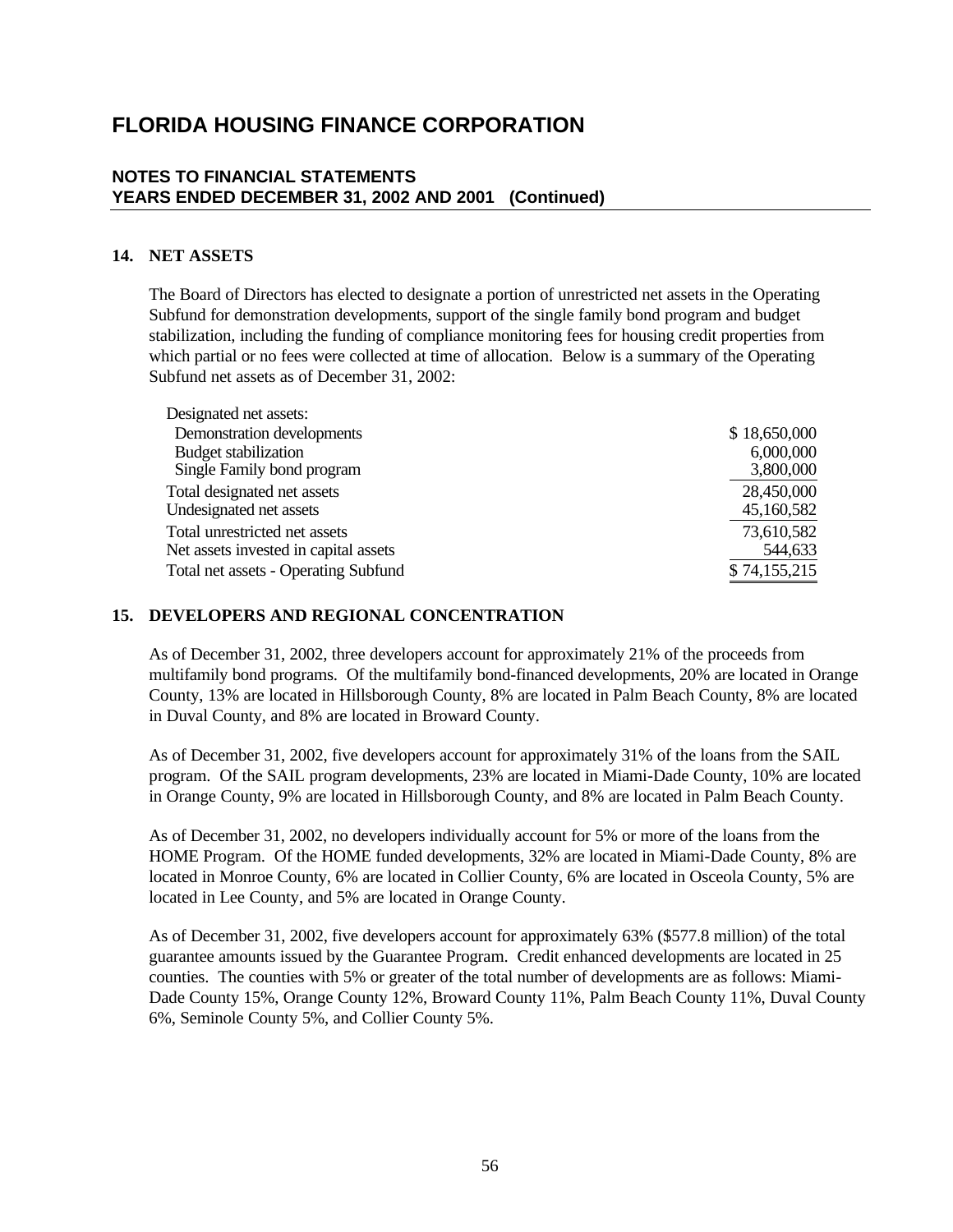### **NOTES TO FINANCIAL STATEMENTS YEARS ENDED DECEMBER 31, 2002 AND 2001 (Continued)**

### **16. COMMITMENTS**

#### *Loans*

The Corporation originates commitments to extend credit in the normal course of business to meet the financing needs of qualified first time homebuyers and developers providing affordable multifamily housing for low, moderate, and middle income families in the State of Florida. Commitments to extend credit are contractual obligations to lend to a developer or individual homebuyer as long as all established contractual conditions are satisfied.

The Corporation's exposure to credit loss in the event of nonperformance by the developer or homebuyer with respect to such commitments is represented by the contractual amount of the instrument. As these off-balance-sheet financial instruments have essentially the same credit risk involved in extending loans, the Corporation generally uses the same credit and collateral policies in making these commitments and conditional obligations as it does for on-balance-sheet instruments. As of December 31, 2002, the Corporation had outstanding loan commitments under state and federally funded programs as follows:

| <b>HOME</b> Investment Partnerships Program | \$10,148,097 |
|---------------------------------------------|--------------|
| State Apartment Incentive Loan Program      | 20,057,337   |
| Predevelopment Loan Program                 | 4.536.560    |
| Florida Homeownership Assistance Program    | 311,372      |
| Total loan commitments                      | \$35,053,366 |

### *Leases*

The Corporation leases office space under a noncancellable operating lease. As of December 31, 2002, future minimum lease payments are as follows:

| 2003          | 783,749     |
|---------------|-------------|
| 2004          | 818,660     |
| 2005          | 843,324     |
| 2006          | 853,698     |
| 2007          | 868,698     |
| $2008 - 2009$ | 1,245,756   |
|               | \$5,413,885 |

Rent expense for the operating lease was approximately \$709,000 and \$663,000 for the years ended December 31, 2002 and 2001, respectively.

### **17. EMPLOYEE BENEFITS**

The Corporation is authorized by section 420.507(32), Florida Statutes to establish pension plans for the benefit of its employees. There are two plans in place, a defined contribution pension plan and a deferred compensation plan.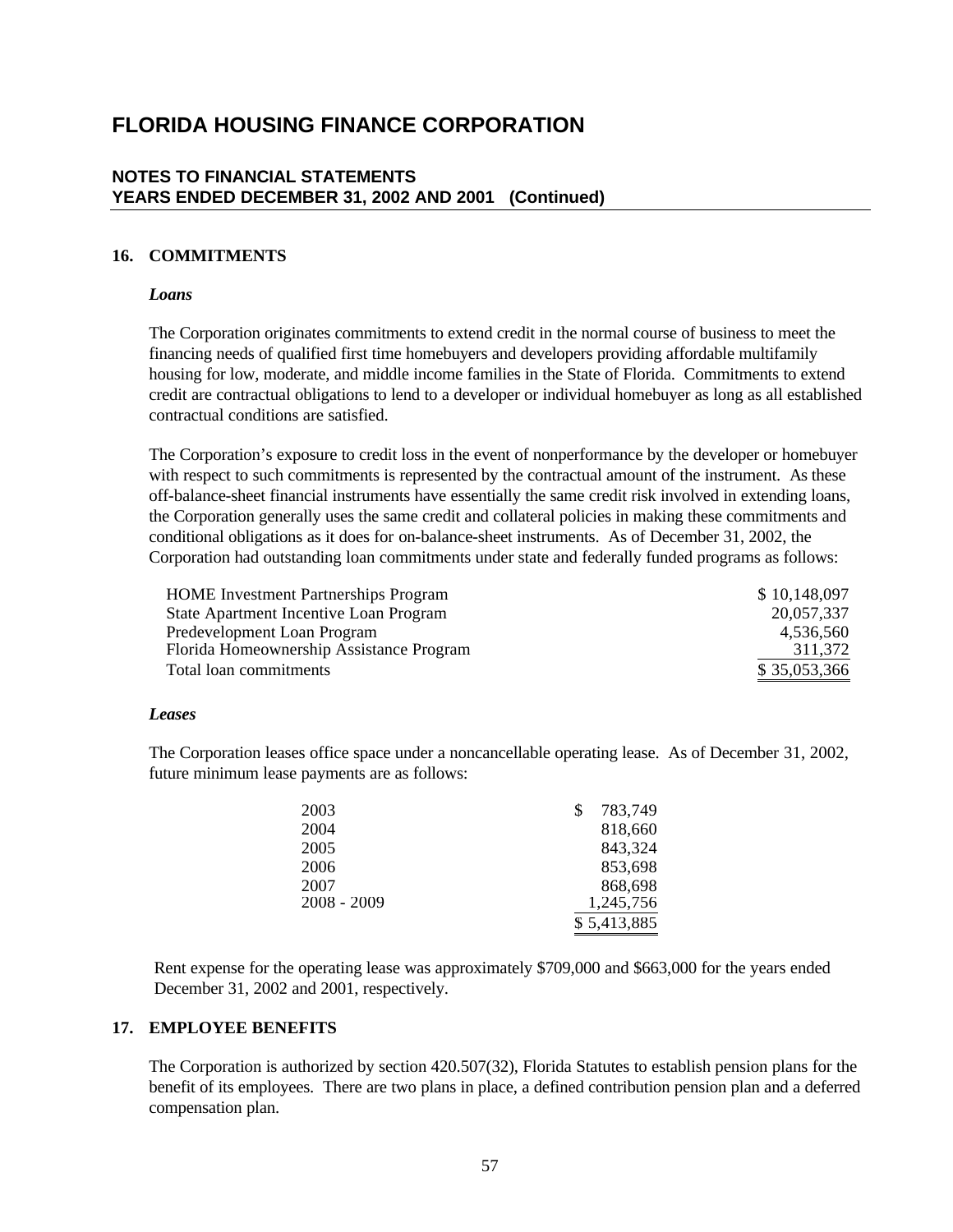### **NOTES TO FINANCIAL STATEMENTS YEARS ENDED DECEMBER 31, 2002 AND 2001 (Continued)**

### Retirement Plan

The Corporation sponsors a defined contribution pension plan (the "Plan") under Internal Revenue Code ("IRC") Section 401(m) to provide retirement and survivor benefits to participating employees. The Plan, which is administered by the Corporation, covers all employees who have completed 12 months of employment, have attained the age of 21, and have performed at least 1,000 hours of service before the first anniversary of their employment or during any plan year. In accordance with plan documents, the Corporation or its Board of Directors, as applicable, may order changes to the plan. Such changes shall be effective upon execution of a written instrument amending the plan. Under the Plan, the Corporation's contribution is based on a two-tier system. First, the Corporation contributes a percentage of the eligible employee's compensation to the Plan. This percentage, designated by the Corporation's Board of Directors, was 8% for the years ended December 31, 2002 and 2001. Second, the Corporation contributes \$0.50 for every \$1.00 of compensation deferred by the eligible employee under the Corporation's sponsored IRC Section 457 Deferred Compensation Plan, up to a maximum contribution by the Corporation of 3% of the eligible employee's compensation. Corporation contributions vest to the employee after 3 years of service. The Corporation contributed \$383,441 and \$232,562, and employees contributed \$190,965 and \$128,092, to the Plan for the years ended December 31, 2002 and 2001, respectively.

### Deferred Compensation Plan

The Corporation offers its employees a deferred compensation plan created in accordance with IRC Section 457 (the "457 Plan"). The 457 Plan, available to all employees who have completed 12 continuous months of employment and have attained the age of 21, permits them to defer a portion of their salary until future years. The deferred compensation is not available to employees until termination, retirement, death, or unforeseen emergency. The Corporation has the right to amend the 457 Plan. Amendments must be made in writing.

All amounts of compensation deferred under the 457 Plan, all property and rights purchased with those amounts, and all income attributable to those amounts, property, or rights are (notwithstanding the mandates of 26 U.S.C. s. 457 (b) (6), all of the assets specified in subparagraph 1) held in trust for the exclusive benefit of participants and their beneficiaries as mandated by 26 U.S.C. s.  $457(g)(1)$ . The Corporation does not contribute to the 457 Plan. Participation under the 457 Plan is solely at the discretion of the employee. The Corporation has no liability for losses under the 457 Plan, but does have the duty of due care.

### **18. SUBSEQUENT EVENTS**

During the period January 1, 2003 through May 30, 2003, pursuant to various trust indentures, bonds in the aggregate amount of \$96,691,479 were called for redemption from principal payments, excess revenues and refundings. The bonds were called at a redemption price equal to par value plus accrued interest.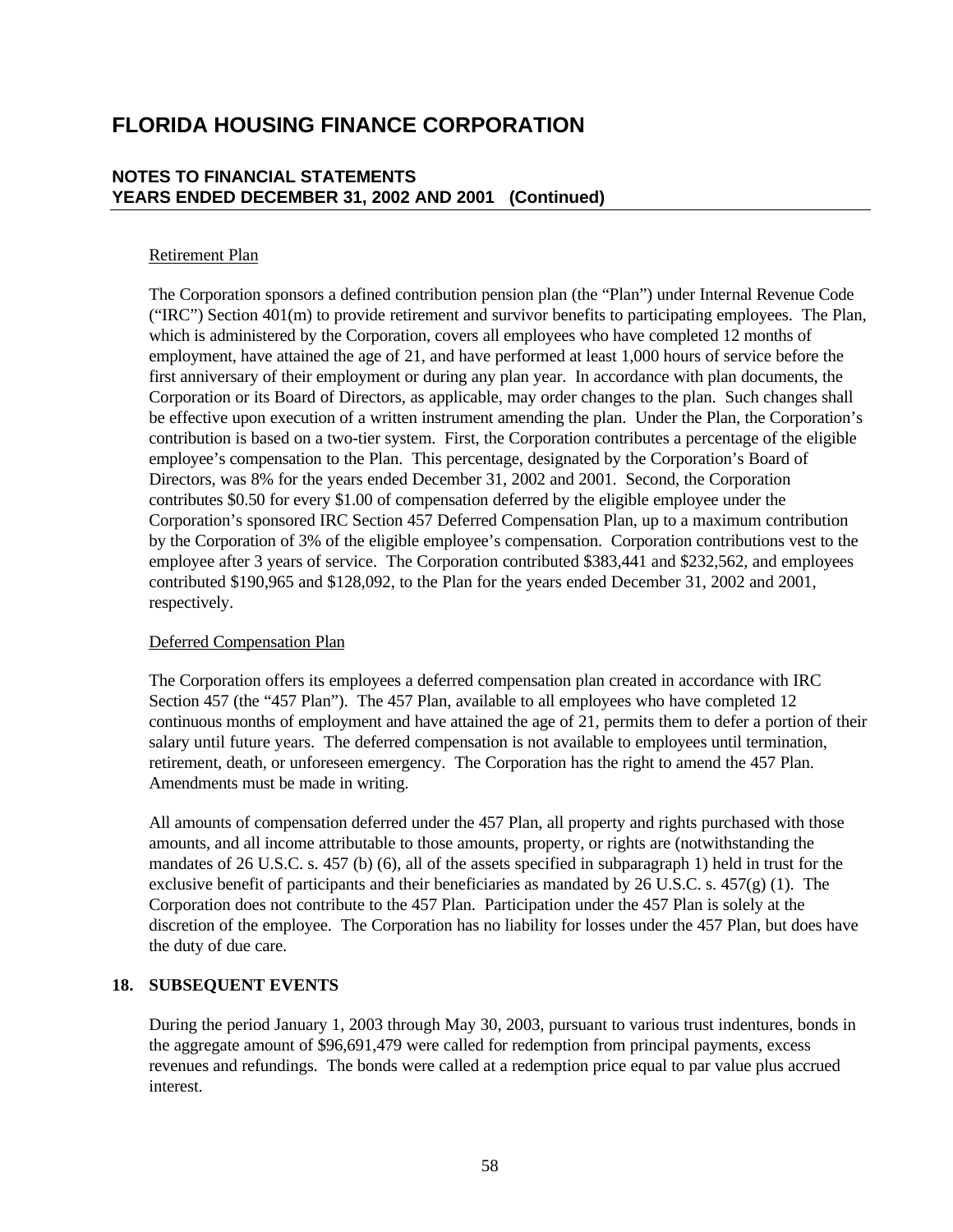### **NOTES TO FINANCIAL STATEMENTS YEARS ENDED DECEMBER 31, 2002 AND 2001 (Continued)**

The bonds called were from the following programs:

|                                          |                        | <b>Redemption</b> |
|------------------------------------------|------------------------|-------------------|
| <b>Issue</b>                             | <b>Date Called</b>     | Amount            |
| <b>Single Family Mortgage:</b>           |                        |                   |
| 1986 A                                   | January 2, 2003        | \$<br>305,000     |
| 1993 A                                   | January 2, 2003        | 425,000           |
| 1993 B & C                               | January 2, 2003        | 625,000           |
| 1994 A                                   | January 2, 2003        | 7,015,000         |
| 1995 A                                   | January 2, 2003        | 3,370,000         |
|                                          |                        | 11,740,000        |
|                                          |                        |                   |
| <b>Single Family Home Ownership:</b>     |                        |                   |
| 1987 G1 & G2                             | January 1, 2003        | 270,000           |
|                                          | February 1, 2003       | 60,000            |
|                                          | March 1, 2003          | 390,000           |
|                                          | April 1, 2003          | 155,000           |
|                                          | May 1, 2003            | 375,000           |
| 1991 G1                                  | January 1, 2003        | 1,414,000         |
|                                          | February 1, 2003       | 716,000           |
|                                          | March 1, 2003          | 840,000           |
|                                          | April 1, 2003          | 698,000           |
|                                          | May 1, 2003            | 786,000           |
| 1992 G1                                  | January 1, 2003        | 5,313,815         |
|                                          | February 1, 2003       | 3,196,418         |
|                                          | March 1, 2003          | 2,817,440         |
|                                          | April 1, 2003          | 2,364,844         |
|                                          |                        | 19,396,517        |
|                                          |                        |                   |
| <b>Single Family Homeowner Mortgage:</b> |                        |                   |
| 1995 1A & 1B, 2                          | January 2, 2003        | 4,710,000         |
| 1996 1 & 2                               | January 2, 2003        | 2,405,000         |
| 19963                                    | January 2, 2003        | 3,130,000         |
| 1997 1 - 4                               | January 2, 2003        | 5,420,000         |
| 1998 1 - 6                               | January 2, 2003        | 5,493,869         |
| 1999 1 - 5                               | January 2, 2003        | 4,423,546         |
|                                          | February 2, 2003       | 828,127           |
| $19996 - 9$                              | <b>January 2, 2003</b> | 5,947,349         |
|                                          | February 2, 2003       | 1,550,763         |
| $20003 - 9$                              | January 2, 2003        | 7,028,875         |
|                                          | February 2, 2003       | 148,982           |
| $200010 - 12$                            | January 2, 2003        | 1,145,000         |
|                                          | February 2, 2003       | 10,345,000        |
|                                          |                        | 52,576,511        |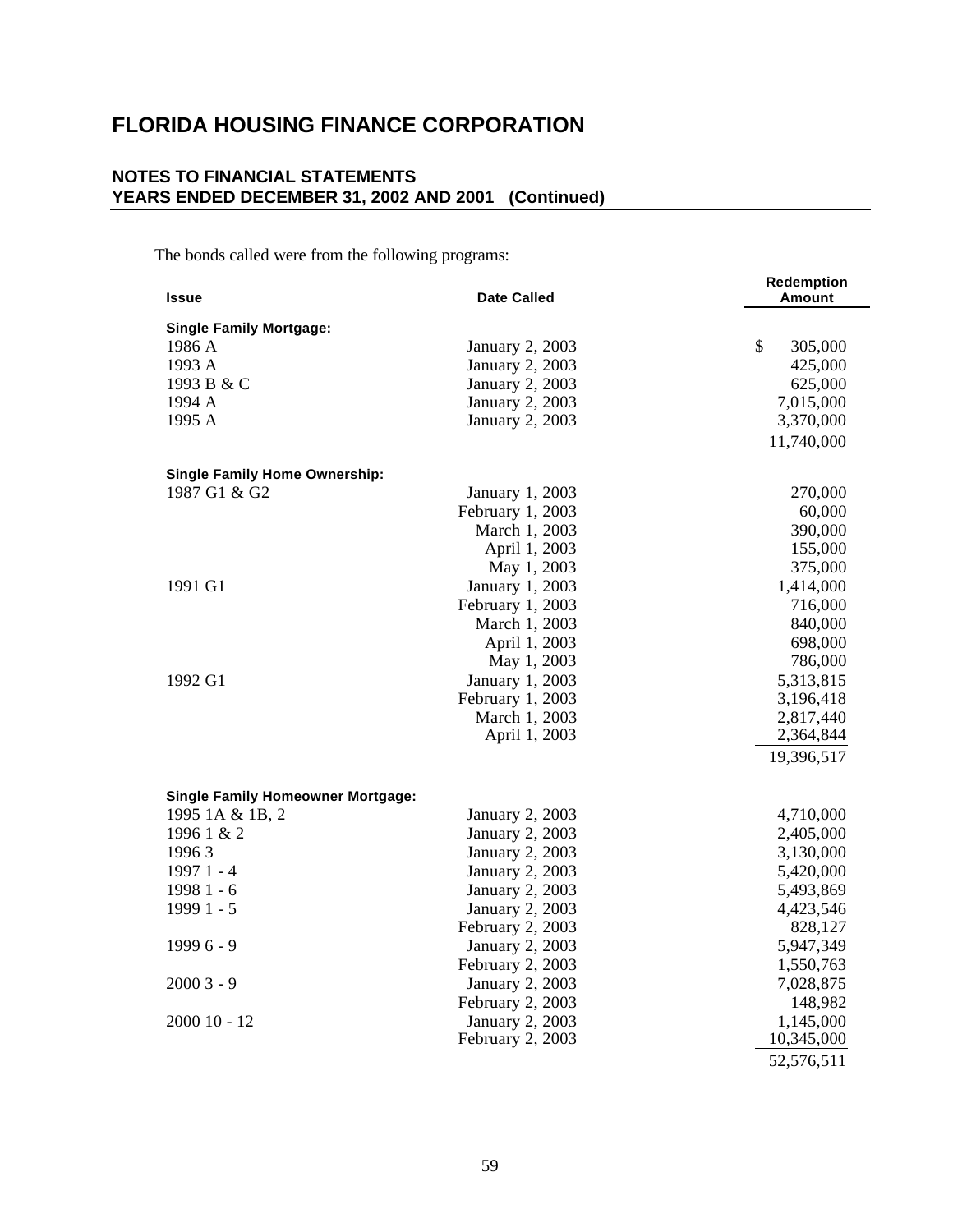### **NOTES TO FINANCIAL STATEMENTS YEARS ENDED DECEMBER 31, 2002 AND 2001 (Continued)**

| <b>Issue</b>                        | <b>Date Called</b>     | <b>Redemption</b><br>Amount |
|-------------------------------------|------------------------|-----------------------------|
|                                     |                        |                             |
| <b>Guarantee Fund:</b>              |                        |                             |
| 1993 A                              | <b>January 2, 2003</b> | 1,000,000<br>\$             |
|                                     | April 1, 2003          | 62,425                      |
| 1999 A                              | <b>January 2, 2003</b> | 250,000                     |
| 2000 A                              | January 2, 2003        | 950,000                     |
| 2002 A                              | January 2, 2003        | 500,000                     |
|                                     |                        | 2,762,425                   |
| <b>Multifamily Housing Revenue:</b> |                        |                             |
| Various                             | January 2, 2003        | 1,014,669                   |
| Various                             | February 1, 2003       | 1,439,235                   |
| Various                             | March 1, 2003          | 5,976,891                   |
| Various                             | April 1, 2003          | 1,116,894                   |
| Various                             | May 1, 2003            | 668,337                     |
|                                     |                        | 10,216,026                  |
|                                     |                        | \$96,691,479                |

On January 10, 2003, the Corporation issued \$8,350,000 Housing Revenue Bonds 2003 Series A. The bonds shall bear variable interest rates and have a maturity date of February 15, 2036.

On January 16, 2003, the Corporation issued \$10,100,000 Housing Revenue Bonds 2003 Series B1/B2. The bonds shall bear variable interest rates and have a maturity date of April 1, 2034.

On January 29, 2003, the Corporation issued \$16,220,000 Housing Revenue Bonds 2003 Series C1/C2. The bonds shall bear interest rates ranging from 2.50% to 6.00% and have maturity dates from August 1, 2005 to February 1, 2043.

On February 27, 2003, the Corporation issued \$20,000,000 Housing Revenue Bonds 2003 Series D1/D2. The bonds shall bear interest rates ranging from 2.25% to 5.15% and have maturity dates from August 1, 2005 to August 1, 2044.

On March 27, 2003, the Corporation issued \$8,815,000 Housing Revenue Bonds 2003 E1/E2. The bonds shall bear variable interest rates and have a maturity date of June 15, 2036.

On March 13, 2003, the Corporation issued \$12,270,000 Housing Revenue Bonds 2003 Series F. The bonds shall bear interest rates ranging from 1.5% to 5.05% and have maturity dates from January 1, 2005 to July 2, 2044.

On March 17, 2003, the Corporation issued \$9,000,000 Housing Revenue Bonds 2003 Series G. The bonds shall bear variable interest rates and have a maturity date of June 15, 2036.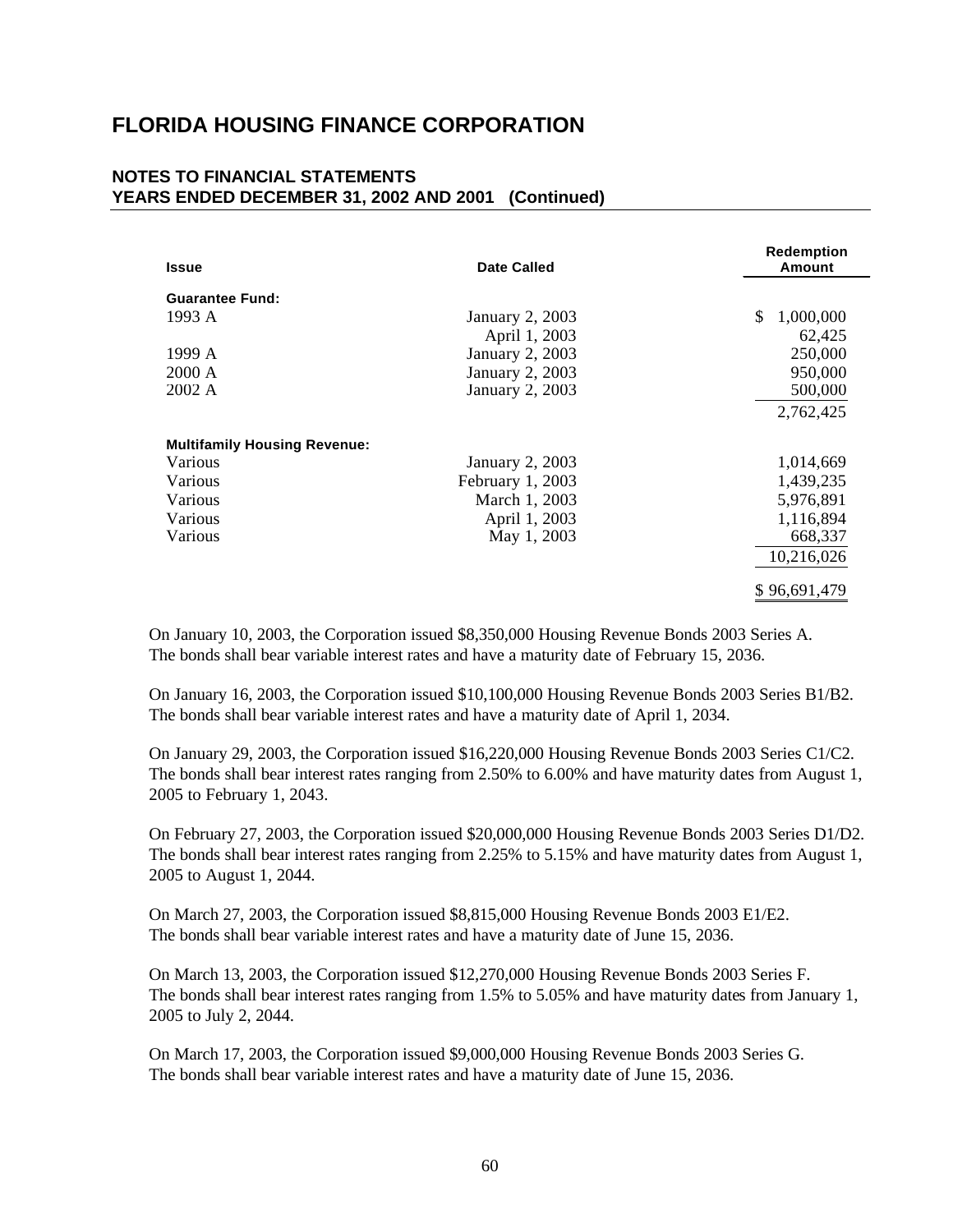### **NOTES TO FINANCIAL STATEMENTS YEARS ENDED DECEMBER 31, 2002 AND 2001 (Continued)**

On March 25, 2003, the Corporation issued \$7,560,000 Housing Revenue Bonds 2003 Series H. The bonds shall bear variable interest rates and have a maturity date of June 15, 2036.

On April 1, 2003, the Corporation issue \$8,020,000 Housing Revenue Bonds 2003 Series I. The bonds shall bear an interest rate of 8.40% and have maturity dates from October 1, 2003 to April 1, 2033.

On April 14, 2003 the Corporation issued \$5,740,000 Housing Revenue Bonds 2003 Series J. The bonds shall bear an interest rate of 5.35% and have a maturity date of May 15, 2036.

On April 24, 2003, the Corporation issued \$6,720,000 Housing Revenue Bonds 2003 Series K. The bonds shall bear variable interest rates and have a maturity date of July 15, 2036.

### **19. OTHER INFORMATION**

As of December 31, 2002, or subsequent dates as noted below, the Corporation has certain multifamily housing revenue bond developments operating in monetary and technical default under the terms of the bond documents. All the bonds are collateralized or credit enhanced by first lien mortgages on the applicable housing developments and by guarantees or bond insurance by third parties. The identified developments and the related issues of multifamily housing revenue bonds and the applicable conditions are described below. None of the developments listed below have credit enhancement provided by the Corporation's Guarantee Program.

The following multifamily housing revenue bonds were in monetary and technical default. The 1999 Series T1, 1999 Series T2 and 1999 Series T3 (described below as 1999 Series T) were in default as of December 31, 2002 due to failure of the developer to make full payments on the underlying loan. Shortfalls in principal and interest amounts due on the 1999 Series T bonds were paid through the use of debt service reserve funds. In addition, no real estate taxes have been paid for Granada Bay Apartments as no deposits were made to the tax escrow during 2002. As of May 30, 2003, monetary and technical default on the underlying note continued to exist due to failure by the developer to make full loan payments; however, real estate taxes have been paid and the bonds have changed ownership.

| <b>Program</b> | <b>Development</b>        | <b>Bond Issue</b> |
|----------------|---------------------------|-------------------|
| Housing        | Granada Bay               | 1999 Series T     |
| Housing        | <b>Stratford Landings</b> | 1999 Series T     |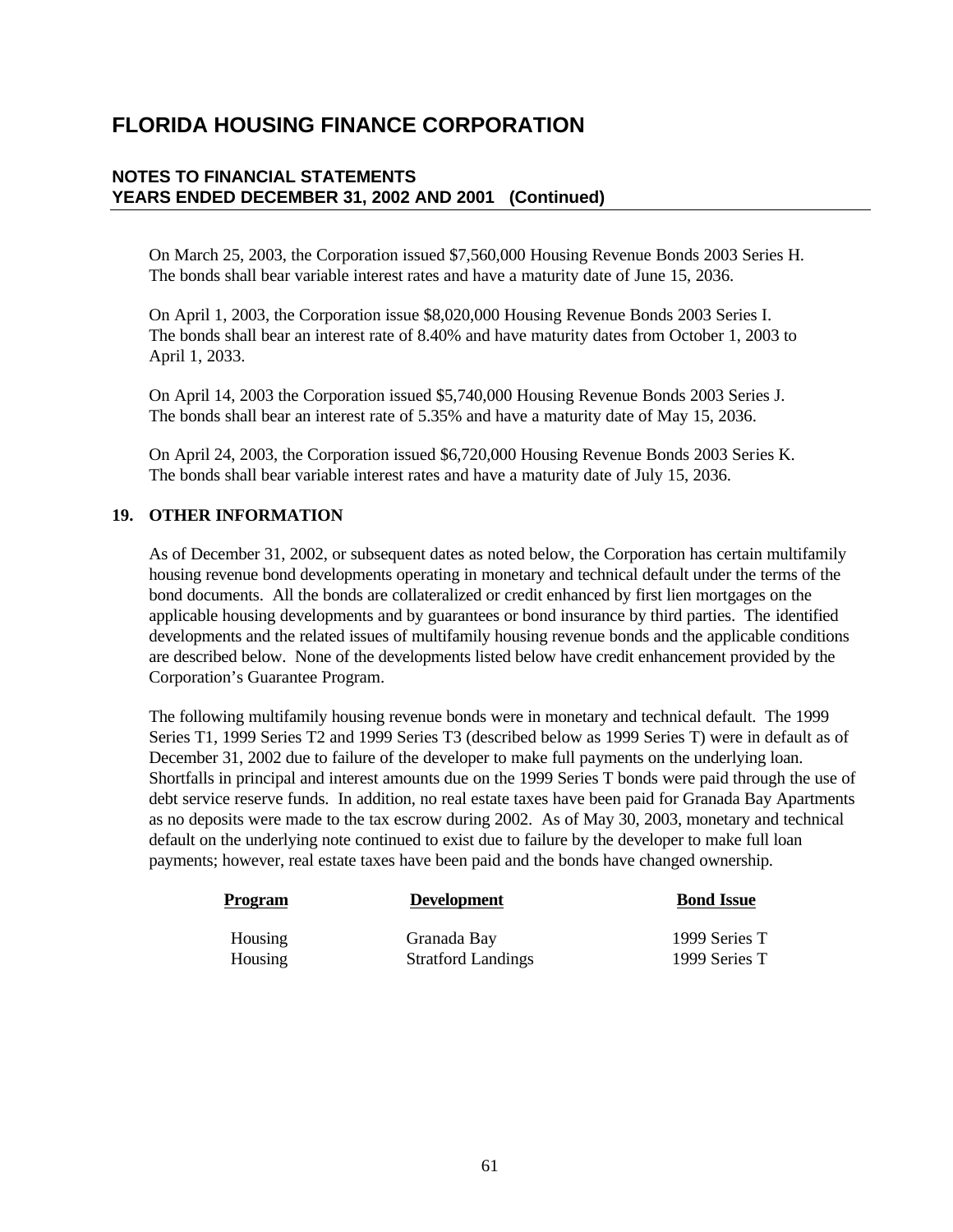### **NOTES TO FINANCIAL STATEMENTS YEARS ENDED DECEMBER 31, 2002 AND 2001 (Concluded)**

The following developments are operating under forbearance agreements and are in compliance with the conditions of the agreements. Effective May 8, 2003 bonds are no longer outstanding on 1989 L Blue Lake Pointe. As of May 30, 2003 all developments below are operating in accordance with the forbearance agreements.

| Program | <b>Development</b>         | <b>Bond Issue</b> |
|---------|----------------------------|-------------------|
| Housing | <b>Boca Place</b>          | 1983 Series A     |
| Housing | Cypress Run at Tampa Palms | 1986 Series A     |
| Housing | <b>Blue Lake Pointe</b>    | 1989 Series L     |
| Housing | Pines on Stacy             | 1989 Series M     |
| Housing | <b>Township Apartments</b> | 1989 Series N     |
| Housing | Park on Wallis             | 1989 Series 0     |
| Housing | <b>Blue Heron</b>          | 1989 Series P     |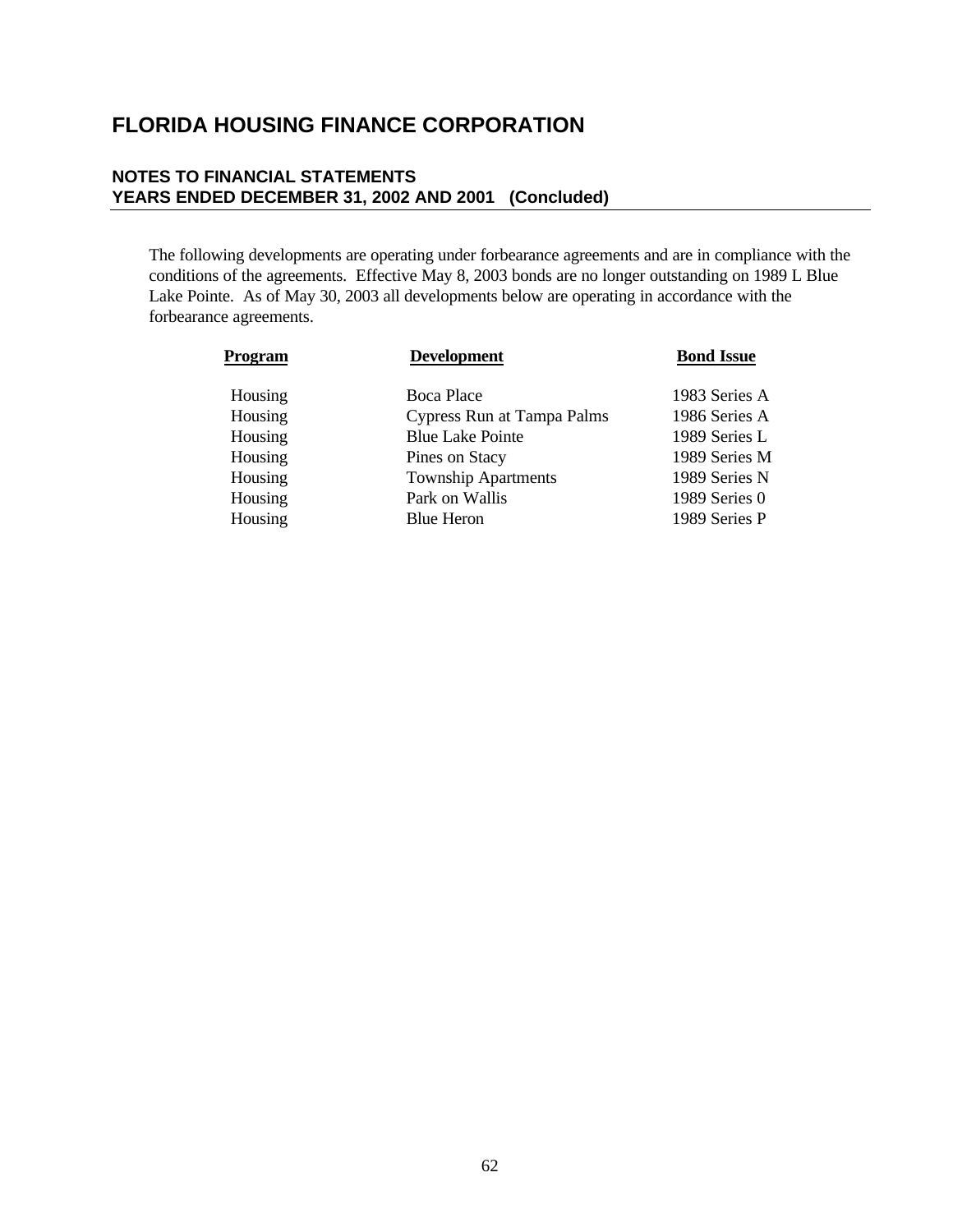## **SUPPLEMENTARY SCHEDULES**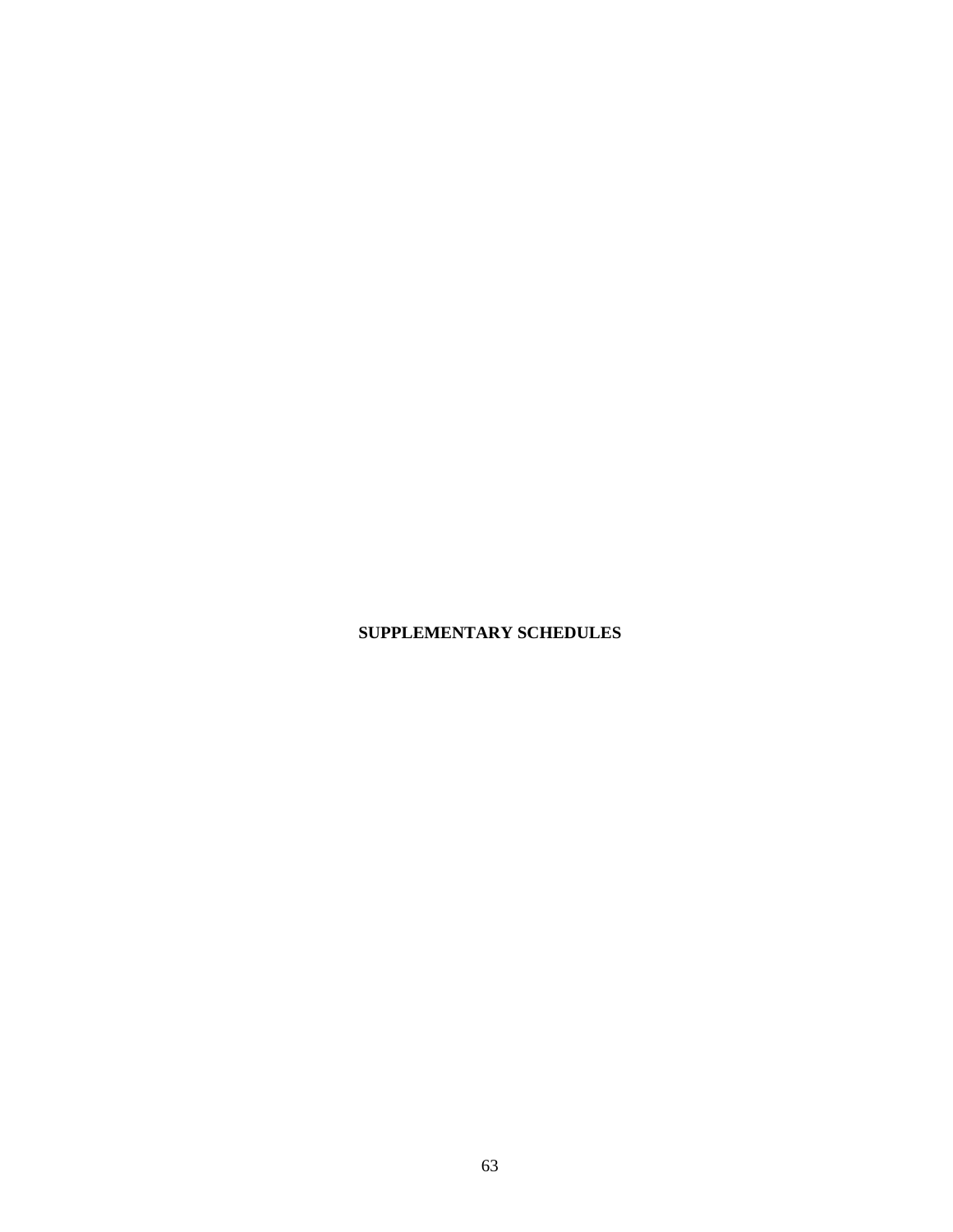#### **SUPPLEMENTARY SCHEDULE OF PROGRAM BALANCE SHEETS DECEMBER 31, 2002**

|                                             |                                  |                                           |                                        | <b>Restricted Programs</b>                |                |                                          |                      |                 |                            |
|---------------------------------------------|----------------------------------|-------------------------------------------|----------------------------------------|-------------------------------------------|----------------|------------------------------------------|----------------------|-----------------|----------------------------|
| <b>ASSETS</b>                               | <b>Single Family</b><br>Mortgage | <b>Single Family</b><br>Home<br>Ownership | Single<br>Family<br><b>Residential</b> | Single<br>Family<br>Homeowner<br>Mortgage | Guarantee      | <b>Multifamily</b><br>Housing<br>Revenue | State and<br>Federal | Operating       | 2002                       |
| <b>CURRENT ASSETS:</b>                      |                                  |                                           |                                        |                                           |                |                                          |                      |                 |                            |
| Cash and cash equivalents                   | \$ 61,379,330                    | \$17,112,591                              | \$3,572,854                            | \$167,002,498                             | \$16,790,911   | \$.<br>87,116,992                        | \$33,796,545         | \$19,315,795    | \$406,087,516              |
| Investments, net                            | 122,569,478                      | 91,078,262                                | $\sim$                                 | 59,244,261                                | 319,946,234    | 321.899.930                              | 192,563,899          | 84,957,654      | 1.192.259.718              |
| Interest receivable on investments          | 632,549                          | 522,307                                   | 2,352                                  | 631,071                                   | 14,378         | 1,285,321                                | 20,236               | 3,146,115       | 6,254,329                  |
| Interest receivable on loans                | 9,079                            | $\sim$                                    | 36,416                                 | 2,787,410                                 | $\blacksquare$ | 54,630,997                               | 75,803               | 1,798           | 57,541,503                 |
| Loans receivable - current portion          | 31,557                           | $\sim$                                    | 131,540                                | 17,578,974                                | ÷              | 21,424,760                               |                      | $\bar{a}$       | 39,166,831                 |
| Deferred finance charges - current portion  | 64,875                           | 14,700                                    | $\sim$                                 | 249,703                                   | 107,786        | 144,993                                  |                      |                 | 582,057                    |
| Other assets                                |                                  |                                           |                                        |                                           |                | 63,490                                   |                      | 463,219         | 526,709                    |
| (Payable to) receivable from other programs | (66, 743)                        | (1,514)                                   | $\sim$                                 | (472, 073)                                | (61, 465)      | (1,634,539)                              |                      | 2,236,334       |                            |
| Total current assets                        | 184,620,125                      | 108,726,346                               | 3,743,162                              | 247,021,844                               | 336,797,844    | 484,931,944                              | 226,456,483          | 110,120,915     | 1,702,418,663              |
| <b>NONCURRENT ASSETS:</b>                   |                                  |                                           |                                        |                                           |                |                                          |                      |                 |                            |
| Loans receivable, net                       | 915,165                          |                                           | 3,814,662                              | 509,790,239                               |                | 1,981,260,245                            | 389,139,125          | 3,057,253       | 2,887,976,689              |
| Deferred finance charges, net               | 1,393,260                        | 300,953                                   | $\sim$                                 | 6,717,718                                 | 2,438,012      | 4,179,191                                | $\sim$               |                 | 15,029,134                 |
| Capital assets, net                         | $\sim$                           |                                           | $\sim$                                 | $\sim$                                    | $\sim$         |                                          |                      | 544,633         | 544,633                    |
| Total noncurrent assets                     | 2,308,425                        | 300,953                                   | 3,814,662                              | 516,507,957                               | 2,438,012      | 1,985,439,436                            | 389,139,125          | 3,601,886       | 2,903,550,456              |
| TOTAL ASSETS                                | \$186,928,550                    | \$109,027,299                             | \$7,557,824                            | \$763,529,801                             | \$339,235,856  | \$2,470,371,380                          | \$615,595,608        | \$113,722,801   | \$4,605,969,119            |
| <b>LIABILITIES AND NET ASSETS</b>           |                                  |                                           |                                        |                                           |                |                                          |                      |                 |                            |
| <b>CURRENT LIABILITIES:</b>                 |                                  |                                           |                                        |                                           |                |                                          |                      |                 |                            |
| Accounts payable and other liabilities      | S                                | $\mathbb{S}$                              | <sup>\$</sup><br>$\sim$                | \$1,249,825                               | \$             | $\mathbf{s}$<br>5,545,310                | \$14,923,301         | 6,236,950<br>\$ | $\mathbb{S}$<br>27,955,386 |
| Accrued interest payable                    | 4,034,602                        | 577,085                                   | 1,020                                  | 16,782,863                                | 338,568        | 57,858,367                               |                      | 930             | 79,593,435                 |
| Accrued arbitrage rebate                    | 40.451                           |                                           |                                        | 4,699,909                                 | $\sim$         | 1,757,380                                |                      |                 | 6,497,740                  |
| Collateralized bank loans                   | 21,089,511                       | 10,633,720                                | 688,142                                | 31,010,728                                |                |                                          |                      | 625,675         | 64,047,776                 |
| Bonds payable - current portion             | 4,645,000                        |                                           |                                        | 13,470,000                                | 5,400,000      | 21,424,760                               |                      |                 | 44,939,760                 |
| Deferred fee income - current portion       | $\sim$                           | $\sim$                                    | $\sim$                                 | $\sim$                                    | 4,026,320      |                                          |                      | 1,762,678       | 5,788,998                  |
| Total current liabilities                   | 29,809,564                       | 11,210,805                                | 689,162                                | 67,213,325                                | 9,764,888      | 86,585,817                               | 14,923,301           | 8,626,233       | 228,823,095                |
| <b>NONCURRENT LIABILITIES:</b>              |                                  |                                           |                                        |                                           |                |                                          |                      |                 |                            |
| Bonds payable, net of discounts             | 121,737,486                      | 91,159,294                                |                                        | 667,889,051                               | 281.102.957    | 2,298,104,582                            |                      |                 | 3,459,993,370              |
| Deferred fee income, net                    |                                  |                                           |                                        |                                           | 3,716,814      |                                          |                      | 29,892,360      | 33,609,174                 |
| Other liabilities                           |                                  |                                           |                                        |                                           | 9,503,407      |                                          |                      |                 | 9,503,407                  |
| Due to developers                           |                                  |                                           |                                        |                                           |                | 71,675,702                               |                      | 1,048,993       | 72,724,695                 |
| Due to State of Florida                     |                                  |                                           |                                        |                                           |                |                                          | 24,827,270           |                 | 24,827,270                 |
| Total noncurrent liabilities                | 121,737,486                      | 91,159,294                                | $\sim$                                 | 667,889,051                               | 294,323,178    | 2,369,780,284                            | 24,827,270           | 30,941,353      | 3,600,657,916              |
| <b>TOTAL LIABILITIES</b>                    | 151,547,050                      | 102,370,099                               | 689,162                                | 735,102,376                               | 304,088,066    | 2,456,366,101                            | 39,750,571           | 39,567,586      | 3,829,481,011              |
| <b>NET ASSETS:</b>                          |                                  |                                           |                                        |                                           |                |                                          |                      |                 |                            |
| Invested in capital assets                  |                                  |                                           |                                        |                                           |                |                                          |                      | 544,633         | 544,633                    |
| Restricted                                  | 35,381,500                       | 6,657,200                                 | 6,868,662                              | 28,427,425                                | 35,147,790     | 14,005,279                               | 575,845,037          |                 | 702,332,893                |
| Unrestricted                                |                                  | $\sim$                                    | $\overline{\phantom{a}}$               |                                           |                |                                          |                      | 73,610,582      | 73,610,582                 |
| <b>TOTAL NET ASSETS</b>                     | 35,381,500                       | 6,657,200                                 | 6,868,662                              | 28,427,425                                | 35,147,790     | 14,005,279                               | 575,845,037          | 74,155,215      | 776,488,108                |
| TOTAL LIABILITIES AND NET ASSETS            | \$186,928,550                    | \$109,027,299                             | \$7,557,824                            | \$763,529,801                             | \$339,235,856  | \$2,470,371,380                          | \$615,595,608        | \$113,722,801   | \$4,605,969,119            |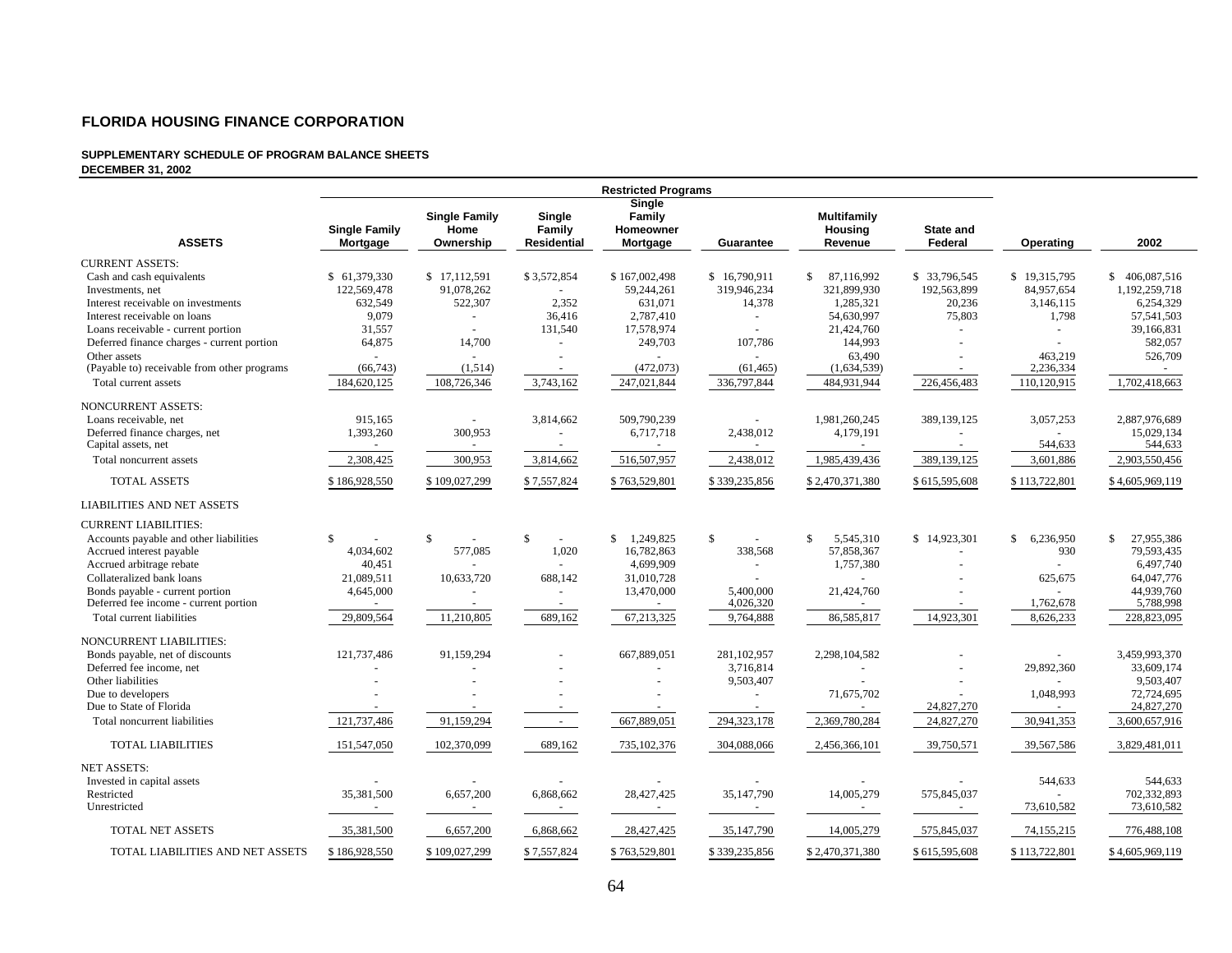#### **SUPPLEMENTARY SCHEDULE OF REVENUES, EXPENSES AND CHANGES IN PROGRAM NET ASSETS FOR THE YEAR ENDED DECEMBER 31, 2002**

|                                              | <b>Restricted Programs</b>       |                                           |                                        |                                           |                          |                                          |                             |               |                 |
|----------------------------------------------|----------------------------------|-------------------------------------------|----------------------------------------|-------------------------------------------|--------------------------|------------------------------------------|-----------------------------|---------------|-----------------|
|                                              | <b>Single Family</b><br>Mortgage | <b>Single Family</b><br>Home<br>Ownership | Single<br>Family<br><b>Residential</b> | Single<br>Family<br>Homeowner<br>Mortgage | Guarantee                | <b>Multifamily</b><br>Housing<br>Revenue | <b>State and</b><br>Federal | Operating     | 2002            |
| <b>OPERATING REVENUES:</b>                   |                                  |                                           |                                        |                                           |                          |                                          |                             |               |                 |
| Interest on loans                            | 148.652<br>S                     | $\mathcal{S}$<br>$\sim$                   | 382,959<br>\$                          | \$33,724,665                              | $\mathbf{s}$             | \$110,539,760                            | 6.697.743<br>\$.            | 36.793<br>\$. | \$151,530,572   |
| Investment income                            | 15.267.386                       | 9.551.572                                 | 53,579                                 | 9,395,686                                 | 5,261,840                | 24,040,980                               | 11,022,940                  | 5,123,097     | 79,717,080      |
| Other income                                 | 136,709                          | 214,380                                   | 4,757                                  | 435,987                                   | 5,649,062                | 1,436,496                                |                             | 10,909,090    | 18,786,481      |
| HUD administrative fees                      |                                  |                                           |                                        |                                           |                          |                                          | 2,500,202                   | 499,342       | 2,999,544       |
| Total operating revenues                     | 15,552,747                       | 9,765,952                                 | 441,295                                | 43,556,338                                | 10,910,902               | 136,017,236                              | 20,220,885                  | 16,568,322    | 253,033,677     |
| <b>OPERATING EXPENSES:</b>                   |                                  |                                           |                                        |                                           |                          |                                          |                             |               |                 |
| Interest expense                             | 8,765,778                        | 7,800,775                                 | 28,239                                 | 37,865,560                                | 4,586,204                | 113,864,866                              |                             |               | 172,911,422     |
| Payments to other governments                |                                  |                                           | $\overline{a}$                         |                                           |                          |                                          | 192,767,618                 |               | 192,767,618     |
| Provision for uncollectible loans            |                                  |                                           |                                        |                                           | 3,997,437                |                                          | 10,393,218                  | 1,177,545     | 15,568,200      |
| Amortization of deferred                     |                                  |                                           |                                        |                                           |                          |                                          |                             |               |                 |
| finance charges                              | 277,715                          | 109,572                                   |                                        | 884,579                                   | 82,484                   | 228,042                                  | $\sim$                      |               | 1,582,392       |
| General and administrative                   | 274,443                          | 89,646                                    | 18,986                                 | 1,459,168                                 | 1,836,456                | 11,889,813                               | 1,307,822                   | 13,081,378    | 29,957,712      |
| Housing assistance payments                  | $\sim$                           | $\sim$                                    | $\sim$                                 | $\overline{\phantom{a}}$                  | $\overline{\phantom{a}}$ | $\overline{a}$                           | $\sim$                      | 9,901,109     | 9,901,109       |
| Total operating expenses                     | 9,317,936                        | 7,999,993                                 | 47,225                                 | 40,209,307                                | 10,502,581               | 125,982,721                              | 204,468,658                 | 24,160,032    | 422,688,453     |
| OPERATING INCOME (LOSS)                      | 6,234,811                        | 1,765,959                                 | 394,070                                | 3,347,031                                 | 408,321                  | 10,034,515                               | (184, 247, 773)             | (7,591,710)   | (169, 654, 776) |
| <b>NONOPERATING REVENUES:</b>                |                                  |                                           |                                        |                                           |                          |                                          |                             |               |                 |
| HUD program receipts                         |                                  |                                           |                                        |                                           |                          |                                          | 7,837,917                   | 9,942,220     | 17,780,137      |
| State appropriations                         |                                  |                                           |                                        |                                           |                          |                                          | 254,388,643                 |               | 254,388,643     |
| Total nonoperating revenues                  | $\sim$                           |                                           | $\sim$                                 |                                           |                          | $\sim$                                   | 262,226,560                 | 9,942,220     | 272,168,780     |
| <b>INCOME BEFORE TRANSFERS</b>               | 6,234,811                        | 1,765,959                                 | 394,070                                | 3,347,031                                 | 408,321                  | 10,034,515                               | 77,978,787                  | 2,350,510     | 102,514,004     |
| TRANSFERS (TO) FROM OTHER<br><b>PROGRAMS</b> | (5,468,373)                      | 22,946                                    | $\sim$                                 | 4,126,670                                 | 4,565,000                | $\sim$                                   | (5,919,901)                 | 2,673,658     |                 |
| <b>CHANGE IN NET ASSETS</b>                  | 766,438                          | 1,788,905                                 | 394,070                                | 7,473,701                                 | 4,973,321                | 10,034,515                               | 72,058,886                  | 5,024,168     | 102,514,004     |
|                                              |                                  |                                           |                                        |                                           |                          |                                          |                             |               |                 |
| <b>NET ASSETS:</b>                           |                                  |                                           |                                        |                                           |                          |                                          |                             |               |                 |
| Beginning of year                            | 34,615,062                       | 4,868,295                                 | 6,474,592                              | 20,953,724                                | 30,174,469               | 3,970,764                                | 503,786,151                 | 69,131,047    | 673,974,104     |
| End of year                                  | \$35,381,500                     | \$6,657,200                               | \$6,868,662                            | \$28,427,425                              | \$35,147,790             | \$14,005,279                             | \$575,845,037               | \$74,155,215  | \$776,488,108   |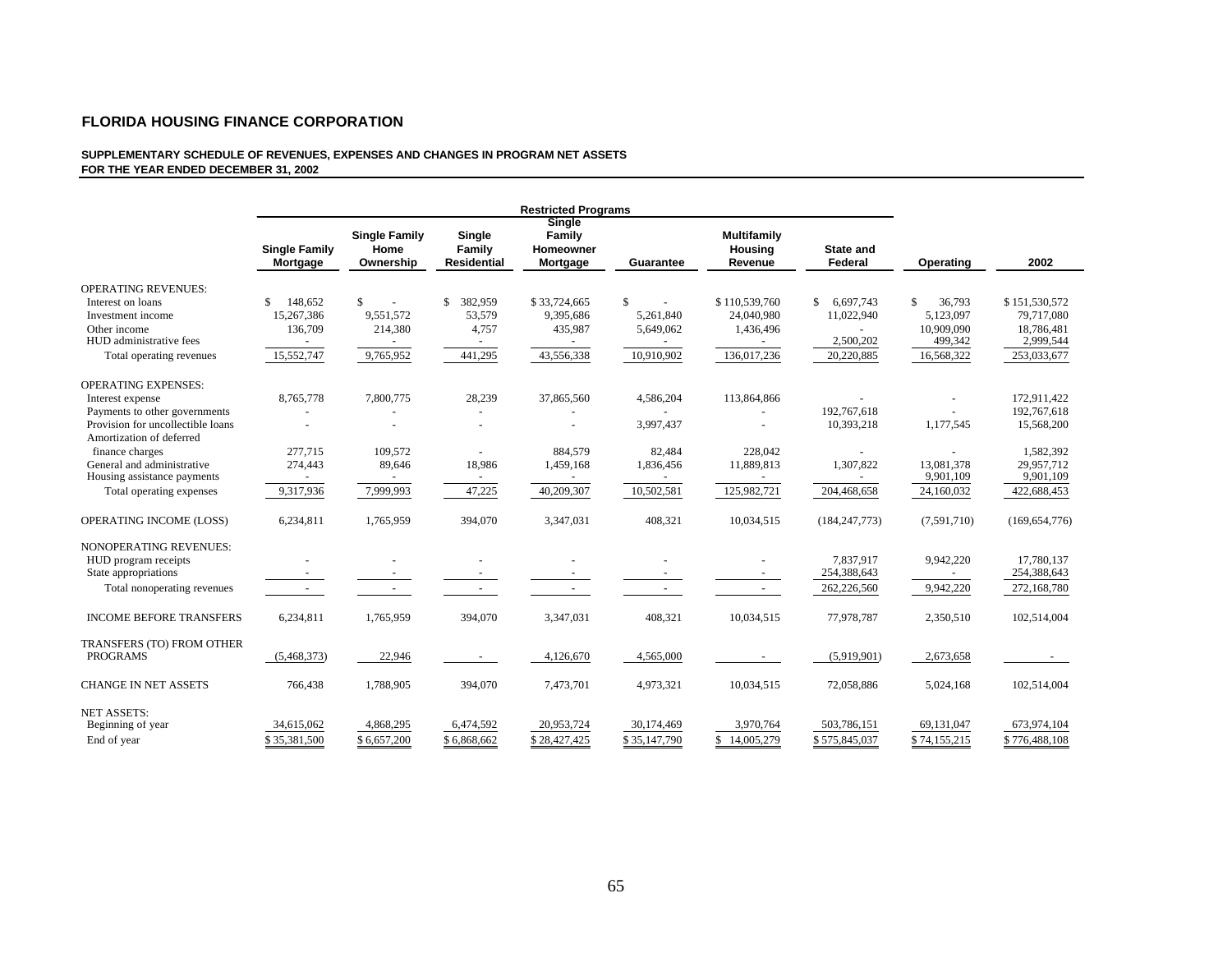#### **SUPPLEMENTARY SCHEDULE OF PROGRAM CASH FLOWS FOR THE YEAR ENDED DECEMBER 31, 2002**

|                                                    | <b>Restricted Programs</b>       |                                           |                                               |                                      |                 |                                          |                             |                |                 |
|----------------------------------------------------|----------------------------------|-------------------------------------------|-----------------------------------------------|--------------------------------------|-----------------|------------------------------------------|-----------------------------|----------------|-----------------|
|                                                    | <b>Single Family</b><br>Mortgage | <b>Single Family</b><br>Home<br>Ownership | <b>Single</b><br>Family<br><b>Residential</b> | <b>Single</b><br>Family<br>Homeowner | Guarantee       | <b>Multifamily</b><br>Housing<br>Revenue | <b>State and</b><br>Federal | Operating      | 2002            |
| <b>CASH FLOWS FROM OPERATING ACTIVITIES:</b>       |                                  |                                           |                                               |                                      |                 |                                          |                             |                |                 |
| Interest received on investments                   | \$9,219,048                      | \$ 7,835,863                              | \$<br>59,775                                  | \$ 9,859,210                         | \$5,247,686     | S.<br>16,912,795                         | \$11,076,388                | \$ 5,084,009   | \$ 65,294,774   |
| Interest received on loans receivable              | 152,809                          |                                           | 395,379                                       | 32,885,850                           |                 | 94,744,887                               | 6,697,743                   | 36,194         | 134,912,862     |
| Cash received from maturities of loans receivable  | 524,129                          |                                           | 1,051,721                                     | 81,180,207                           |                 | 57,773,749                               | 6,135,911                   | (1,507,001)    | 145,158,716     |
| Cash received from HUD for administrative fees     |                                  |                                           | $\overline{\phantom{a}}$                      |                                      |                 |                                          | 2,500,202                   | 499,342        | 2.999.544       |
| Cash received from other revenues                  |                                  |                                           |                                               | (351, 785)                           | 8,521,271       | 1,708,246                                |                             | 16,635,185     | 26,512,917      |
| Cash payments for issuance of loans                |                                  |                                           | $\overline{\phantom{a}}$                      | (79, 278, 370)                       |                 | (195, 373, 884)                          | (64,920,541)                |                | (339, 572, 795) |
| Interest paid on bonds payable                     | (9,336,128)                      | (7.927.744)                               | (27, 219)                                     | (36, 149, 880)                       | (4,560,557)     | (116, 921, 256)                          |                             | 930            | (174, 921, 854) |
| Cash payments for operating expenses               | (271, 773)                       | (83,958)                                  | (17,239)                                      | (1,750,416)                          | (1,662,424)     | (6,425,613)                              | 2,293,328                   | (12, 256, 855) | (20, 174, 950)  |
| Housing assistance payments                        | $\sim$                           |                                           | $\overline{\phantom{a}}$                      |                                      |                 |                                          |                             | (9,901,109)    | (9,901,109)     |
| Payments to other governments                      |                                  |                                           |                                               |                                      |                 |                                          | (192, 767, 618)             |                | (192, 767, 618) |
| Cash receipts (payments) to other funds            | 3,688                            | (15,298)                                  | (1,500)                                       | (47, 597)                            | (30, 181)       | (84, 504)                                |                             | 175,392        |                 |
| NET CASH PROVIDED BY (USED IN)                     |                                  |                                           |                                               |                                      |                 |                                          |                             |                |                 |
| OPERATING ACTIVITIES                               | 291,773                          | (191, 137)                                | 1,460,917                                     | 6,347,219                            | 7,515,795       | (147,665,580)                            | (228, 984, 587)             | (1,233,913)    | (362, 459, 513) |
| CASH FLOWS FROM NONCAPITAL                         |                                  |                                           |                                               |                                      |                 |                                          |                             |                |                 |
| FINANCING ACTIVITIES:                              |                                  |                                           |                                               |                                      |                 |                                          |                             |                |                 |
| Proceeds from issuance of bonds, net               |                                  |                                           |                                               | 50,689,250                           | 100,000,000     | 187,520,000                              |                             |                | 338,209,250     |
| Principal payments on bonds                        | (18,190,000)                     | (25, 538, 469)                            |                                               | (67,748,233)                         | (3,000,000)     | (31, 192, 160)                           |                             |                | (145, 668, 862) |
| Payment of bond issuance costs                     |                                  |                                           |                                               | $\sim$                               | (1,066,409)     |                                          |                             |                | (1,066,409)     |
| Proceeds from collateralized bank loans, net       | 6,956,006                        | (3,721,712)                               | (1,935,674)                                   | 7,615,511                            |                 |                                          |                             | 625,675        | 9,539,806       |
| Transfers (to) from other programs                 | (5,468,373)                      | 22,946                                    |                                               | 4,126,670                            | 4,565,000       |                                          | (5,919,901)                 | 2,673,658      |                 |
| Cash received from HUD for programs                |                                  |                                           |                                               |                                      |                 |                                          | 7,837,917                   | 9,942,220      | 17,780,137      |
| State appropriations                               |                                  |                                           |                                               |                                      |                 |                                          | 254,388,643                 | $\sim$         | 254,388,643     |
| NET CASH (USED IN) PROVIDED BY                     |                                  |                                           |                                               |                                      |                 |                                          |                             |                |                 |
| NONCAPITAL FINANCING ACTIVITIES                    | (16,702,367)                     | (29, 237, 235)                            | (1,935,674)                                   | (5,316,802)                          | 100,498,591     | 156,327,840                              | 256,306,659                 | 13,241,553     | 473,182,565     |
| <b>CASH FLOWS FROM CAPITAL AND</b>                 |                                  |                                           |                                               |                                      |                 |                                          |                             |                |                 |
| RELATED FINANCING ACTIVITIES:                      |                                  |                                           |                                               |                                      |                 |                                          |                             |                |                 |
| Acquisitions of property and equipment             |                                  |                                           |                                               |                                      |                 |                                          |                             | (317, 134)     | (317, 134)      |
| CASH FLOWS FROM INVESTING ACTIVITIES:              |                                  |                                           |                                               |                                      |                 |                                          |                             |                |                 |
| Purchases of investments                           | (34,826,134)                     | (9,050,474)                               | $\overline{\phantom{a}}$                      | (175, 359, 992)                      | (120, 791, 733) | (316,542,600)                            | (894, 111, 832)             | (382,066,236)  | (1,932,749,001) |
| Proceeds from the sale and maturity of investments | 55,443,793                       | 39,064,258                                | $\sim$                                        | 258,852,760                          | 22,560,127      | 321,397,490                              | 872,183,416                 | 365,791,247    | 1,935,293,091   |
| NET CASH PROVIDED BY (USED IN)                     |                                  |                                           |                                               |                                      |                 |                                          |                             |                |                 |
| <b>INVESTING ACTIVITIES</b>                        | 20,617,659                       | 30,013,784                                |                                               | 83,492,768                           | (98, 231, 606)  | 4,854,890                                | (21, 928, 416)              | (16,274,989)   | 2,544,090       |
| NET INCREASE (DECREASE) IN CASH                    |                                  |                                           |                                               |                                      |                 |                                          |                             |                |                 |
| AND CASH EQUIVALENTS                               | 4,207,065                        | 585,412                                   | (474, 757)                                    | 84,523,185                           | 9,782,780       | 13,517,150                               | 5,393,656                   | (4,584,483)    | 112,950,008     |
|                                                    |                                  |                                           |                                               |                                      |                 |                                          |                             |                |                 |
| CASH AND CASH EQUIVALENTS                          |                                  |                                           |                                               |                                      |                 |                                          |                             |                |                 |
| AT BEGINNING OF YEAR                               | 57,172,265                       | 16,527,179                                | 4,047,611                                     | 82,479,313                           | 7,008,131       | 73,599,842                               | 28,402,889                  | 23,900,278     | 293, 137, 508   |
| CASH AND CASH EQUIVALENTS                          |                                  |                                           |                                               |                                      |                 |                                          |                             |                |                 |
| <b>AT END OF YEAR</b>                              | \$61,379,330                     | \$17,112,591                              | \$ 3,572,854                                  | \$167,002,498                        | \$16,790,911    | \$ 87,116,992                            | \$ 33,796,545               | \$19,315,795   | \$406,087,516   |
|                                                    |                                  |                                           |                                               |                                      |                 |                                          |                             |                |                 |

(Continued)